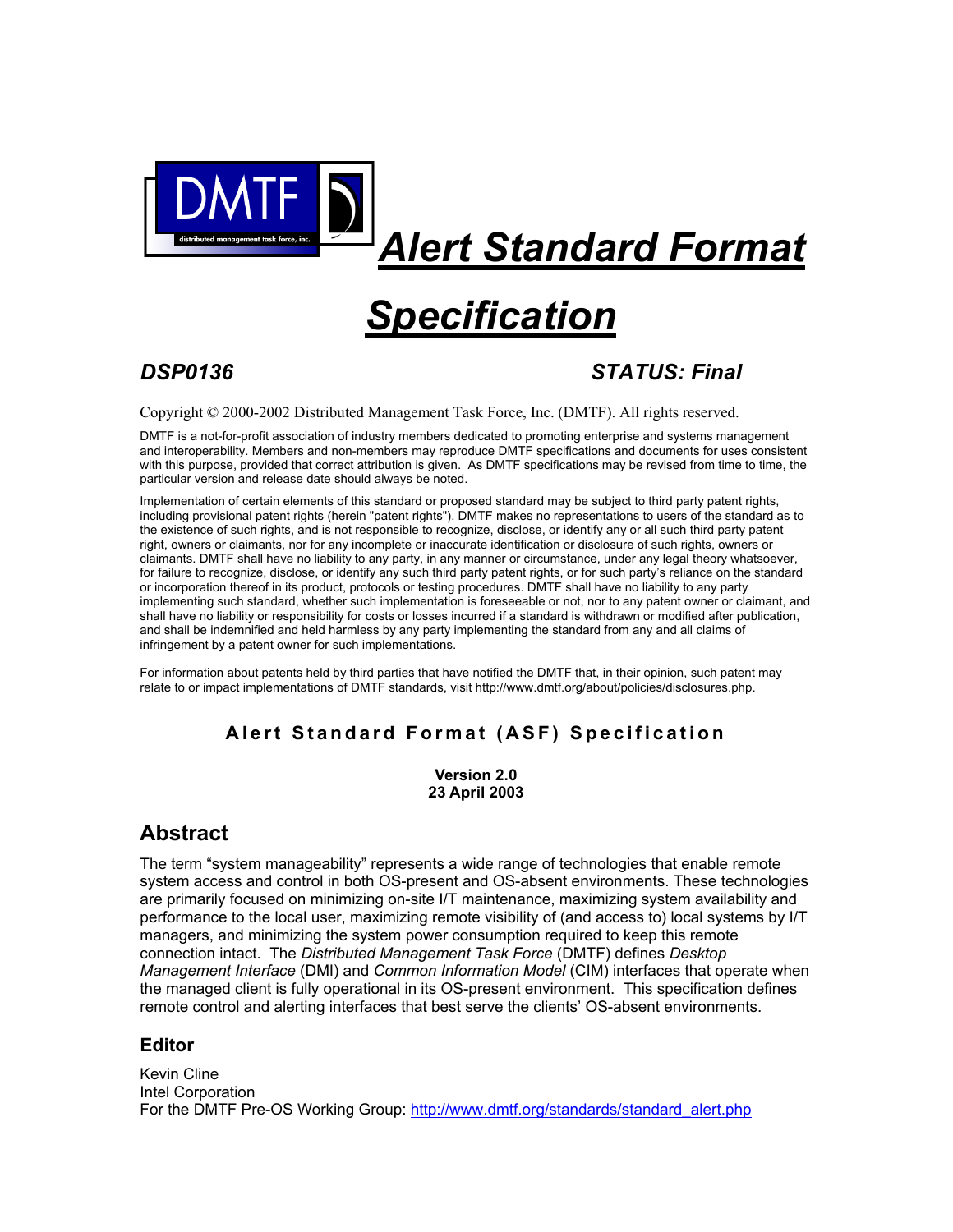### **Change History**

| Version | Date                    | Author      | Changes                                                                                       |  |  |  |  |
|---------|-------------------------|-------------|-----------------------------------------------------------------------------------------------|--|--|--|--|
| 1.0a    | October 13,<br>2000     | K.<br>Cline | First Draft release for the DMTF Member Comment phase.                                        |  |  |  |  |
| 1.0.b   | December                | Κ.          | Updated for the following Member Comments:                                                    |  |  |  |  |
|         | 13, 2000                | Cline       | Add RMCP to Terminology Table<br>ASFCR001<br>$\bullet$                                        |  |  |  |  |
|         |                         |             | Add URL to Terminology Table, pointing to<br>ASFCR002                                         |  |  |  |  |
|         |                         |             | <b>Enterprise Numbers</b>                                                                     |  |  |  |  |
|         |                         |             | ASFCR003<br>Corrections to "Using the Message Tag" section.<br>$\bullet$                      |  |  |  |  |
|         |                         |             | Remove "header" comment from RMCP section<br>ASFCR004<br>$\bullet$                            |  |  |  |  |
|         |                         |             | 3.2.3.1                                                                                       |  |  |  |  |
|         |                         |             | ASFCR005<br>Boot options "clear" clarification (3.2.3.1)<br>$\bullet$                         |  |  |  |  |
|         |                         |             | Corrections to "C" style structures (4.1.2.6 and<br>ASFCR006<br>$\bullet$<br>4.1.2.7          |  |  |  |  |
|         |                         |             | ASFCR007<br>Add suggested policies for firmware use of boot<br>$\bullet$<br>options $(5.2.1)$ |  |  |  |  |
|         |                         |             | ASFCR009<br>Return OEM command capability to RMCP boot<br>$\bullet$                           |  |  |  |  |
|         |                         |             | options commands (3.2.3.1, 4.1.2.6, and 5.2.1.1).                                             |  |  |  |  |
|         |                         |             | ASFCR010<br>Correct ASF IANA number in RMCP section                                           |  |  |  |  |
|         |                         |             | (3.2.4).                                                                                      |  |  |  |  |
| 1.0.c   | January 17,             | Κ.          | Updated for the following Member Comments:                                                    |  |  |  |  |
|         | 2001                    | Cline       | ASFCR008 Add Asynchronous Notification SMBus message                                          |  |  |  |  |
|         |                         |             | ( <need numbers="" section="">).</need>                                                       |  |  |  |  |
|         |                         |             | Clarify which device controls the de-assertion bit<br>ASFCR011<br>$\bullet$                   |  |  |  |  |
|         |                         |             | of a the Event Offset field for Get Event Data                                                |  |  |  |  |
| 1.01    | May 23,                 | K.          | command (5.1.1.1).<br>Accepted all previous changes and updated for the following             |  |  |  |  |
|         | 2001                    | Cline       | <b>Member Comments:</b>                                                                       |  |  |  |  |
|         |                         |             | ASFCR013 Add System Firmware Error/Progress codes<br>$\bullet$                                |  |  |  |  |
|         |                         |             | ASFCR014 Clarifications found during ASD compliance<br>$\bullet$                              |  |  |  |  |
|         |                         |             | documentation                                                                                 |  |  |  |  |
|         |                         |             | ASFCR015<br>Renumber checklists to produce sequential and                                     |  |  |  |  |
|         |                         |             | ascending-ordering.                                                                           |  |  |  |  |
| 1.02    | May 30,                 | Κ.          | Updated for the following Member Comments:                                                    |  |  |  |  |
|         | 2001                    | Cline       | ASFCR012 SMBus 2.0 Compliance update<br>$\bullet$                                             |  |  |  |  |
| 1.03    | <b>June 13,</b>         | K.          | Updated for the following Member Comments:                                                    |  |  |  |  |
|         | 2001                    | Cline       | ASFCR016 Example correction in section 5.1.1.2                                                |  |  |  |  |
| 1.03    | <b>June 19,</b>         | K.          | Document status -> Final                                                                      |  |  |  |  |
| Final   | 2001                    | Cline       |                                                                                               |  |  |  |  |
|         | <b>June 20,</b><br>2001 | K.<br>Cline | Name change to Alert Standard Format.                                                         |  |  |  |  |
|         |                         |             |                                                                                               |  |  |  |  |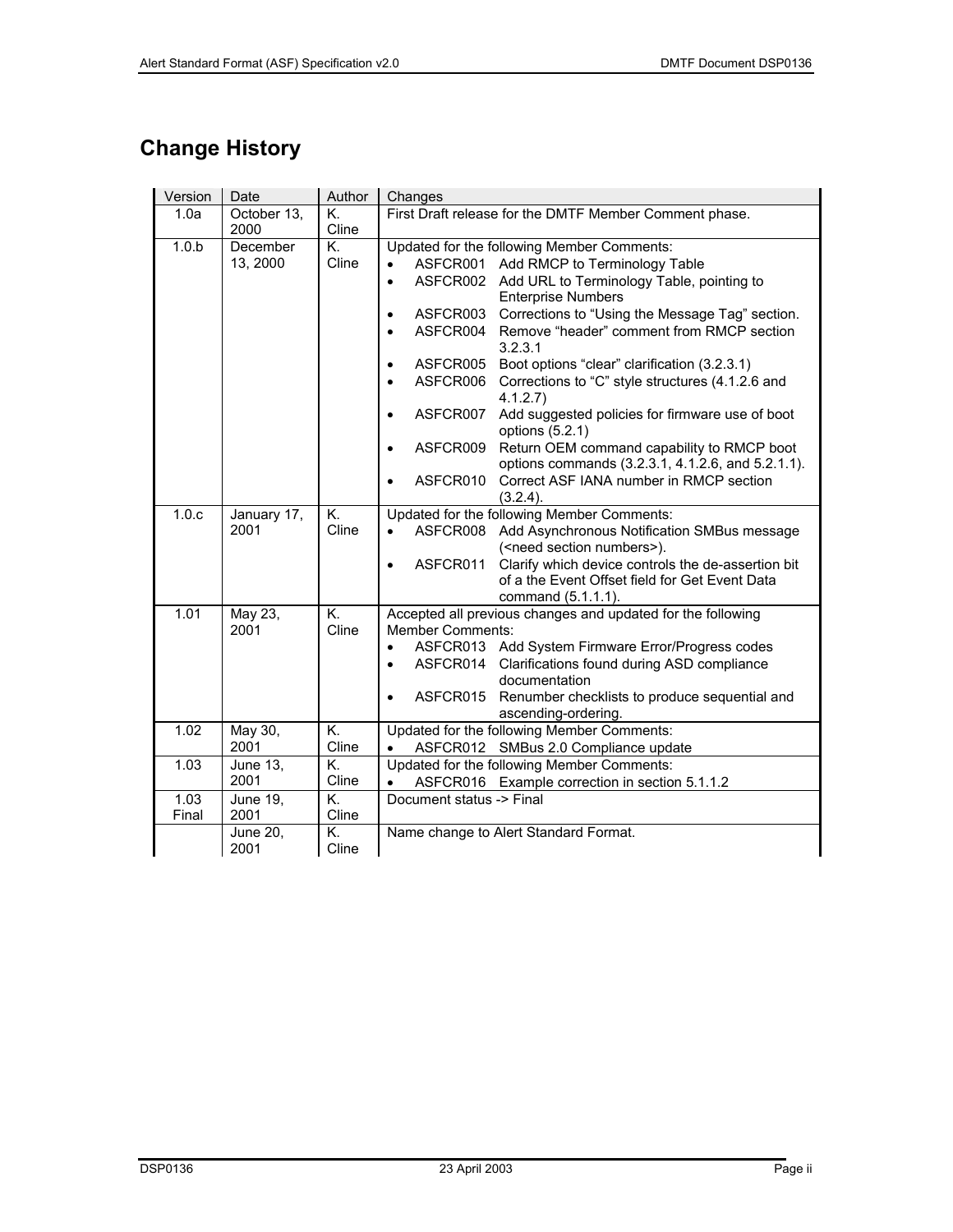| Version          | Date                   | Author      | Changes                                                                                                                                                                                                                                                                                                                                                                                                                                                                                                                                                                                                                                                                                                                                                                                                                                                                                                                                                                                                                                                                                                                                                    |  |  |  |  |
|------------------|------------------------|-------------|------------------------------------------------------------------------------------------------------------------------------------------------------------------------------------------------------------------------------------------------------------------------------------------------------------------------------------------------------------------------------------------------------------------------------------------------------------------------------------------------------------------------------------------------------------------------------------------------------------------------------------------------------------------------------------------------------------------------------------------------------------------------------------------------------------------------------------------------------------------------------------------------------------------------------------------------------------------------------------------------------------------------------------------------------------------------------------------------------------------------------------------------------------|--|--|--|--|
| 2.0 <sub>h</sub> | 14 August<br>2002      | Κ.<br>Cline | First draft version of the specification update that adds security<br>protocols to RMCP messages, released for the DMTF Member<br>Comment phase. The following additional change requests are<br>included:<br>ASFCR017<br>Battery sensor enumeration change<br>$\bullet$<br>ASFCR018 Fix type in OS Events table<br>$\bullet$<br>ASFCR019<br>SMBIOS URL change<br>٠<br>ASFCR020<br>Identify legacy sensor restrictions<br>٠<br>ASFCR021<br>Include scope for ACPI control methods<br>$\bullet$<br>ASFCR022<br>Reorder ASF! Descriptor Table section for clarity<br>$\bullet$<br>Add IPMI PET 1.0 erratum<br>ASFCR023<br>$\bullet$<br>ASFCR024<br>Update legal disclaimer to current DMTF version<br>$\bullet$<br>Add Notification Type for Async Host Alert Msg<br>ASFCR025<br>$\bullet$<br>ASFCR026<br>Add indication that the platform supports add-in<br><b>ASDs</b><br>ASFCR027<br><b>BIOS Remote Control Capabilities</b><br>clarificationASFCR028<br>Enabling secure and<br>non-secure remote control operation via BIOS<br>tables<br>ASFCR029<br>Add security interfaces<br>$\bullet$<br>ASFCR032<br>Correct ASF RMCP and ASF ADDR table<br>lengths |  |  |  |  |
| 2.0.k            | 06<br>November<br>2002 | Κ.<br>Cline | Second draft version, including the following change requests:<br>ASFCR030 Add baseline random number algorithm<br>$\bullet$<br>ASFCR031 Add assertion-only legacy event processing<br>$\bullet$<br>ASFCR035 Remove Metolious references<br>ASFCR036 Clear up language describing UDP ports' usage                                                                                                                                                                                                                                                                                                                                                                                                                                                                                                                                                                                                                                                                                                                                                                                                                                                         |  |  |  |  |
| $2.0$ .i         | 13<br>November<br>2002 | K.<br>Cline | Accepted all previous changes, document status changed from Draft<br>to Preliminary.                                                                                                                                                                                                                                                                                                                                                                                                                                                                                                                                                                                                                                                                                                                                                                                                                                                                                                                                                                                                                                                                       |  |  |  |  |
| 2.0<br>Final     | 23 April<br>2003       | Κ.<br>Cline | Final with comment from public review<br>ASF CR2.0-01<br>ASF CR 2.0-02<br>Preliminary -> Final                                                                                                                                                                                                                                                                                                                                                                                                                                                                                                                                                                                                                                                                                                                                                                                                                                                                                                                                                                                                                                                             |  |  |  |  |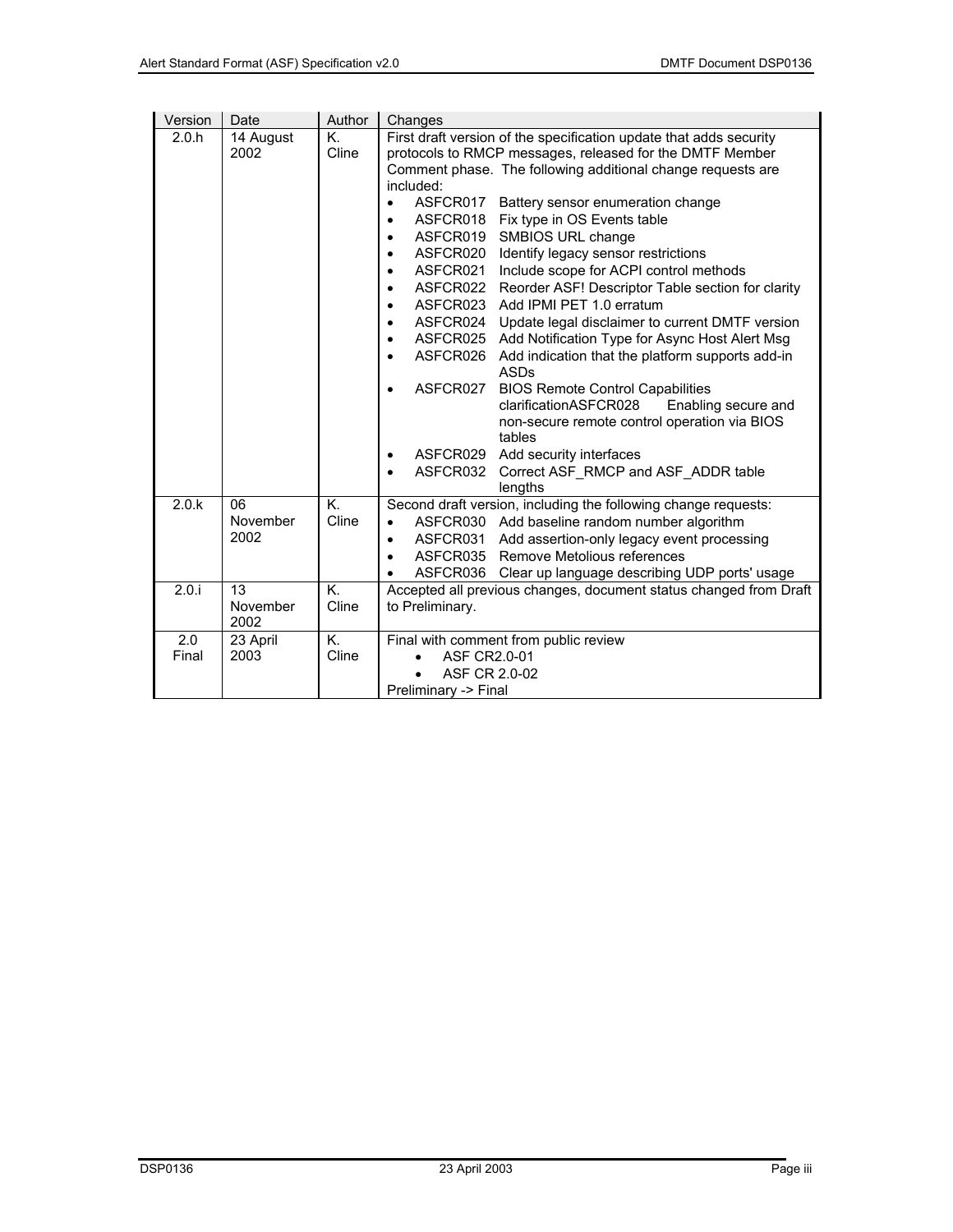### **Table of Contents**

| 1.1 |                    |                                                              |  |
|-----|--------------------|--------------------------------------------------------------|--|
|     |                    |                                                              |  |
| 1.2 |                    |                                                              |  |
| 1.3 |                    |                                                              |  |
| 1.4 |                    |                                                              |  |
|     |                    |                                                              |  |
| 2.1 |                    |                                                              |  |
| 2.2 |                    |                                                              |  |
| 2.3 |                    |                                                              |  |
| 2.4 |                    |                                                              |  |
|     |                    |                                                              |  |
|     |                    |                                                              |  |
| 3.1 |                    |                                                              |  |
|     | 3.1.1              |                                                              |  |
|     | 3.1.1.1            |                                                              |  |
|     | 3.1.1.2            |                                                              |  |
|     | 3.1.2              |                                                              |  |
|     | 3.1.3              |                                                              |  |
|     | 3.1.4              |                                                              |  |
|     | 3.1.4.1            |                                                              |  |
|     | 3.1.5<br>3.1.5.1   |                                                              |  |
|     | 3.1.5.2            |                                                              |  |
|     |                    |                                                              |  |
|     | 3.1.5.3<br>3.1.5.4 |                                                              |  |
|     | 3.1.5.5            |                                                              |  |
|     | 3.1.5.6            |                                                              |  |
| 3.2 |                    |                                                              |  |
|     | 3.2.1              |                                                              |  |
|     | 3.2.2              |                                                              |  |
|     | 3.2.2.1            |                                                              |  |
|     | 3.2.2.2            |                                                              |  |
|     | 3.2.2.3            |                                                              |  |
|     | 3.2.3              |                                                              |  |
|     | 3.2.3.1            |                                                              |  |
|     | 3.2.3.2            |                                                              |  |
|     | 3.2.3.3            |                                                              |  |
|     | 3.2.3.4            |                                                              |  |
|     | 3.2.3.5            |                                                              |  |
|     | 3.2.4              |                                                              |  |
|     | 3.2.4.1            | Reset (10h), Power-up (11h), and Power Cycle Reset (13h)  33 |  |
|     | 3.2.4.2            |                                                              |  |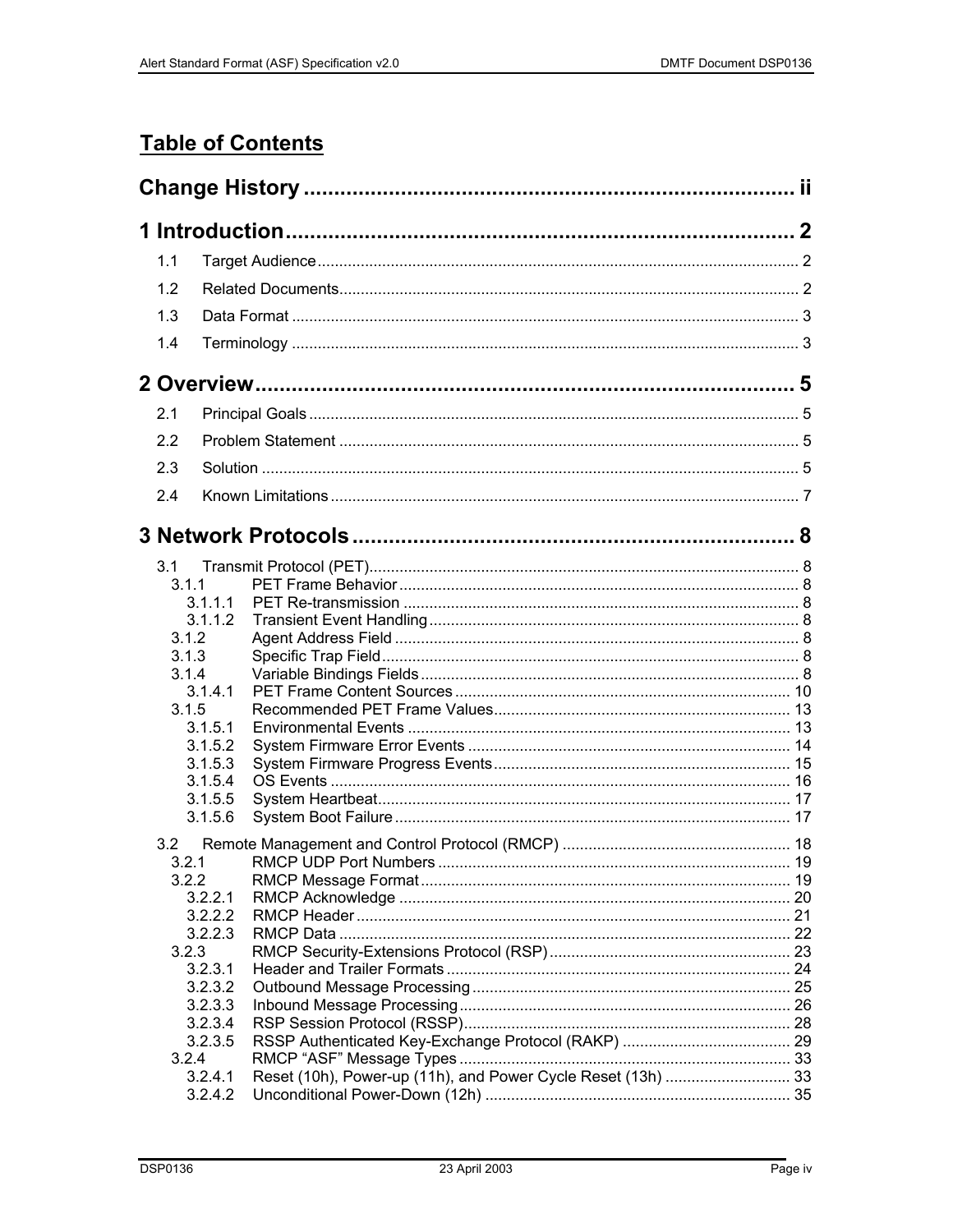| 3.2.4.3            |    |
|--------------------|----|
| 3.2.4.4<br>3.2.4.5 |    |
| 3.2.4.6            |    |
| 3.2.4.7            |    |
| 3.2.4.8            |    |
| 3.2.4.9            |    |
| 3.2.4.10           |    |
| 3.2.4.11           |    |
| 3.2.4.12           |    |
| 3.2.4.13           |    |
| 3.2.4.14           |    |
| 3.2.4.15           |    |
| 3.2.5              |    |
| 3.2.6              |    |
|                    |    |
| 4.1                |    |
| 4.1.1              |    |
| 4.1.1.1            |    |
| 4.1.1.2            |    |
| 4.1.2              |    |
| 4.1.2.1            |    |
| 4.1.2.2            |    |
| 4.1.2.3            |    |
| 4.1.2.4<br>4.1.2.5 |    |
| 4.1.2.6            |    |
| 4.1.2.7            |    |
|                    |    |
| 4.2<br>4.2.1       |    |
|                    |    |
| 4.3                |    |
| 4.3.1              |    |
| 4.3.2              |    |
| 4.3.3              |    |
|                    | 62 |
| 5.1                |    |
| 5.1.1              |    |
| 5.1.1.1            |    |
| 5.1.1.2            |    |
| 5.1.2              |    |
| 5.1.3              |    |
| 5.1.4              |    |
| 5.1.4.1            |    |
| 5.1.4.2            |    |
| 5.1.5              |    |
| 5.1.5.1            |    |
| 5.1.5.2            |    |
| 5.2                |    |
| 5.2.1              |    |
| 5.2.1.1            |    |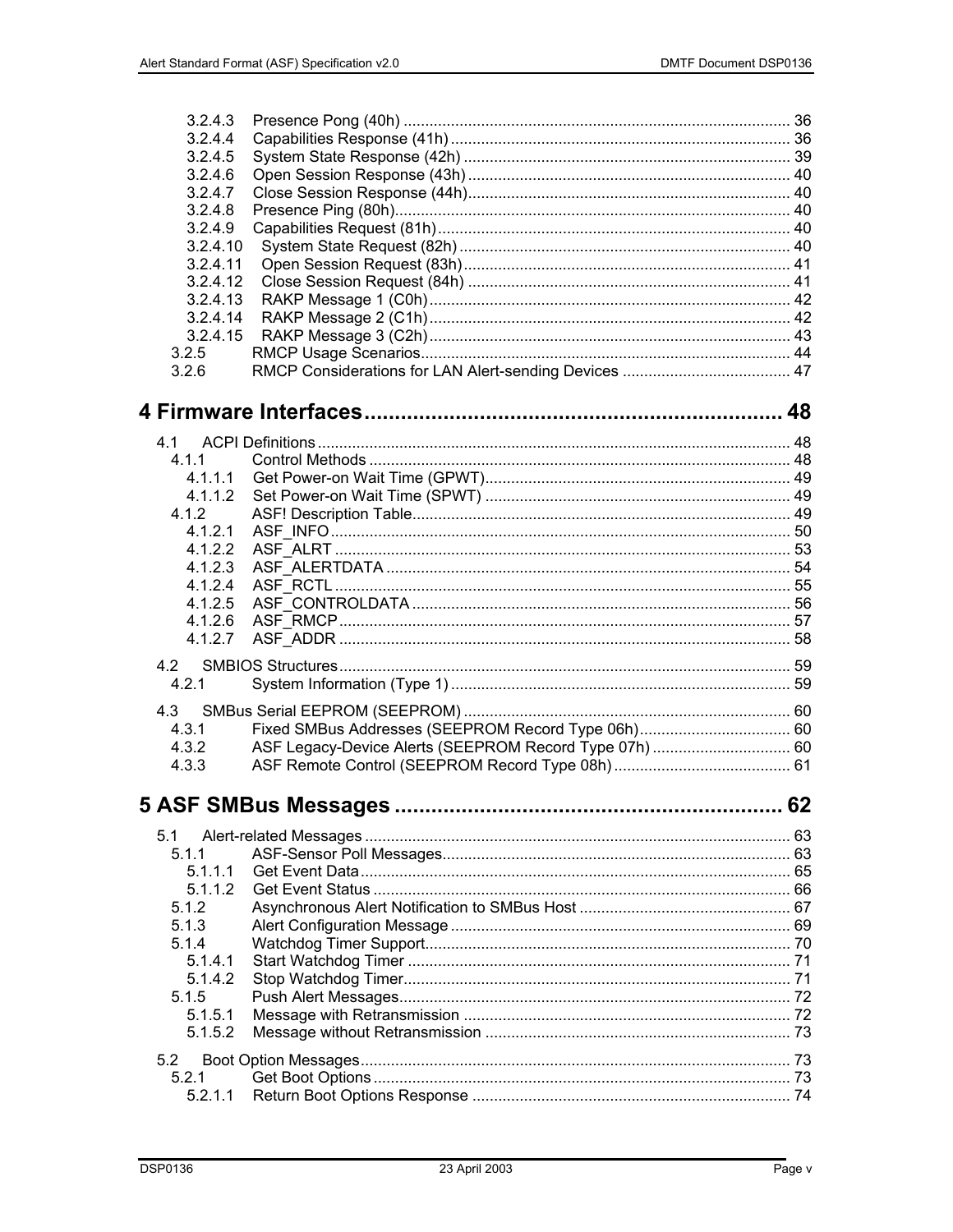| 5.2.1.2<br>5.2.2                     |  |
|--------------------------------------|--|
| 5.3<br>5.3.1<br>5.3.2                |  |
| 5.4                                  |  |
| 5.5                                  |  |
|                                      |  |
| 6.1<br>6.1.1<br>6.1.2                |  |
| 62<br>621<br>6.2.2<br>6.2.3<br>6.2.4 |  |
| 6.3<br>6.3.1<br>6.3.2<br>6.3.3       |  |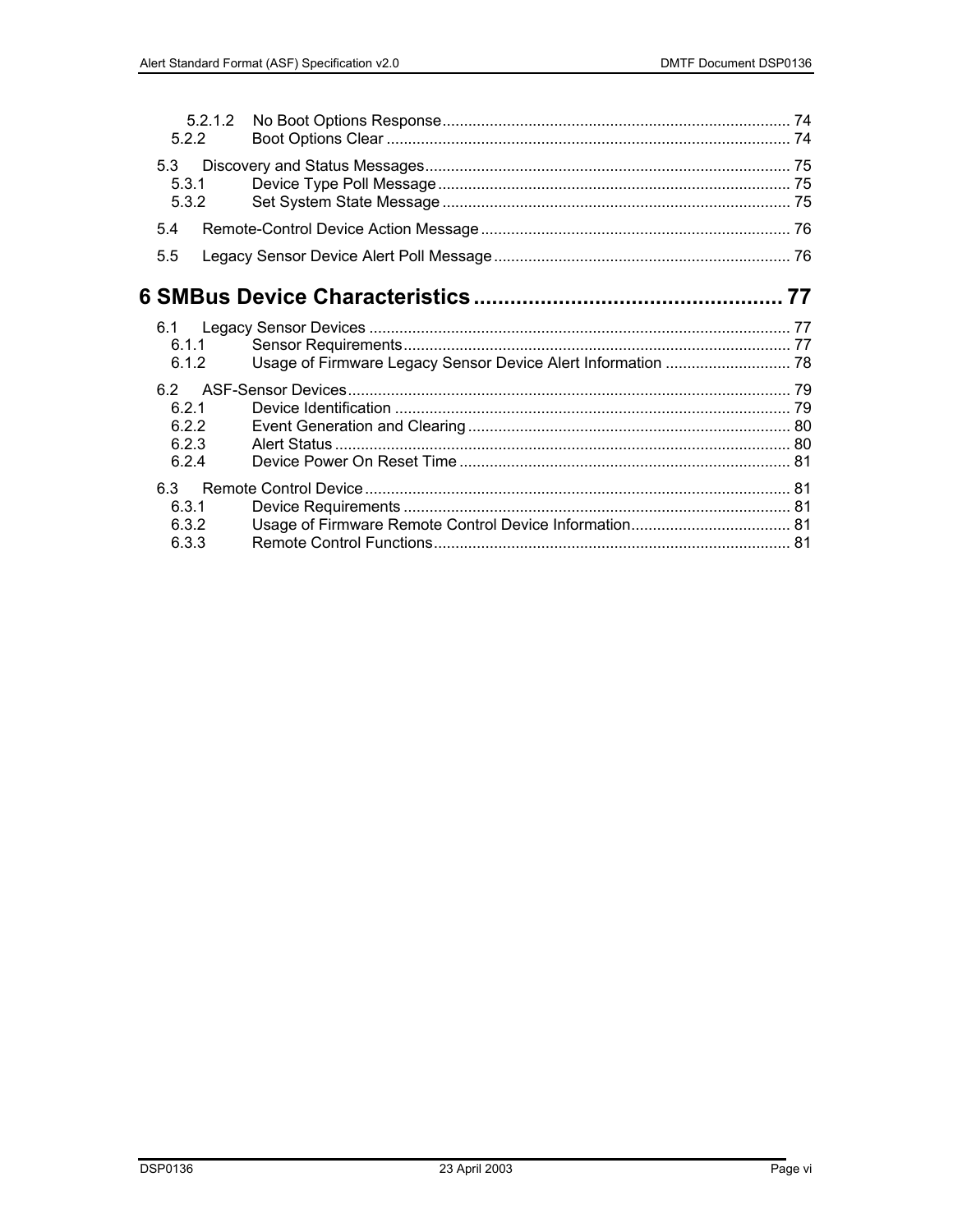### **1 Introduction**

The term "system manageability" represents a wide range of technologies that enable remote system access and control in both OS-present and OS-absent environments. These technologies are primarily focused on minimizing on-site I/T maintenance, maximizing system availability and performance to the local user, maximizing remote visibility of (and access to) local systems by I/T managers, and minimizing the system power consumption required to keep this remote connection intact. The *Distributed Management Task Force* (DMTF) defines *Desktop Management Interface* (DMI) and *Common Information Model* (CIM) interfaces that operate when the managed client is fully operational in its OS-present environment. This specification defines remote control and alerting interfaces that best serve the clients' OS-absent environments.

#### 1.1 Target Audience

Following are the target audience for this specification:

- OEMs and ISVs developing platform firmware
- OEMs and IHVs developing SMBus devices
- OEMs and ISVs developing system management software
- OEMs and IHVs developing communication devices, e.g. Ethernet controllers or modems

#### 1.2 Related Documents

This document uses acronyms to reference other documents. For example, the acronym IPMI\_1.0 refers to the Intelligent Platform Management Interface, Version 1.0. Acronyms are unique and enclosed in square brackets [IPMI\_1.0]. For detailed information about the document referenced by an acronym, see the associated URL.

- [ACPI] *Advanced Configuration and Power Interface Specification*, 2.0, 27 July 2000, http://www.teleport.com/~acpi/spec.htm
- [RFC1157] *A Simple Network Management Protocol*, http://www.ietf.org/rfc/rfc1157.txt
- [CIM] CIM Standards, http://www.dmtf.org/spec/cims.html
- [BR1] *Entity Authentication and Key Distribution*, Bellare and Rogaway, 1993.
- [RFC2104] *HMAC: Keyed-Hashing for Message Authentication*, http://www.ietf.org/rfc/rfc2104.txt.
- **IEEE 8021 IEEE 802.3 Ethernet standard document family. http://standards.ieee.org/catalog/**
- [IPMI\_1.0] *Intelligent Platform Management Interface Specification v1.0, rev 1.1,* August 26, 1999, http://developer.intel.com/design/servers/ipmi/
- [RFC1188] *IP and ARP on FDDI Networks*, http://www.ietf.org/rfc/rfc1180.txt
- [FRU] *IPMI Field Replaceable Unit (FRU) Information Storage Definition*, v1.0, 16 September 1998, ftp://download.intel.com/design/servers/ipmi/fru1010.pdf
- [NDCPM] *Network Device Class Power Management Reference Specification*, v1.0a, 21 November 1997, http://www.microsoft.com/hwdev/specs/PMref/PMnetwork.htm
- [PET\_1.0] *Platform Event Trap Specification*, v1.0, 7 December 1998, ftp://download.intel.com/design/servers/ipmi/pet100.pdf
- [PET] *Platform Event Trap Specification*, v1.1, **TBD**, ftp://download.intel.com/design/servers/ipmi/**TBD**
- [SCMIS] *SMBus Control Method Interface Specification*, v1.0, 10 December 1999, http://www.smbus.org/specs/index.html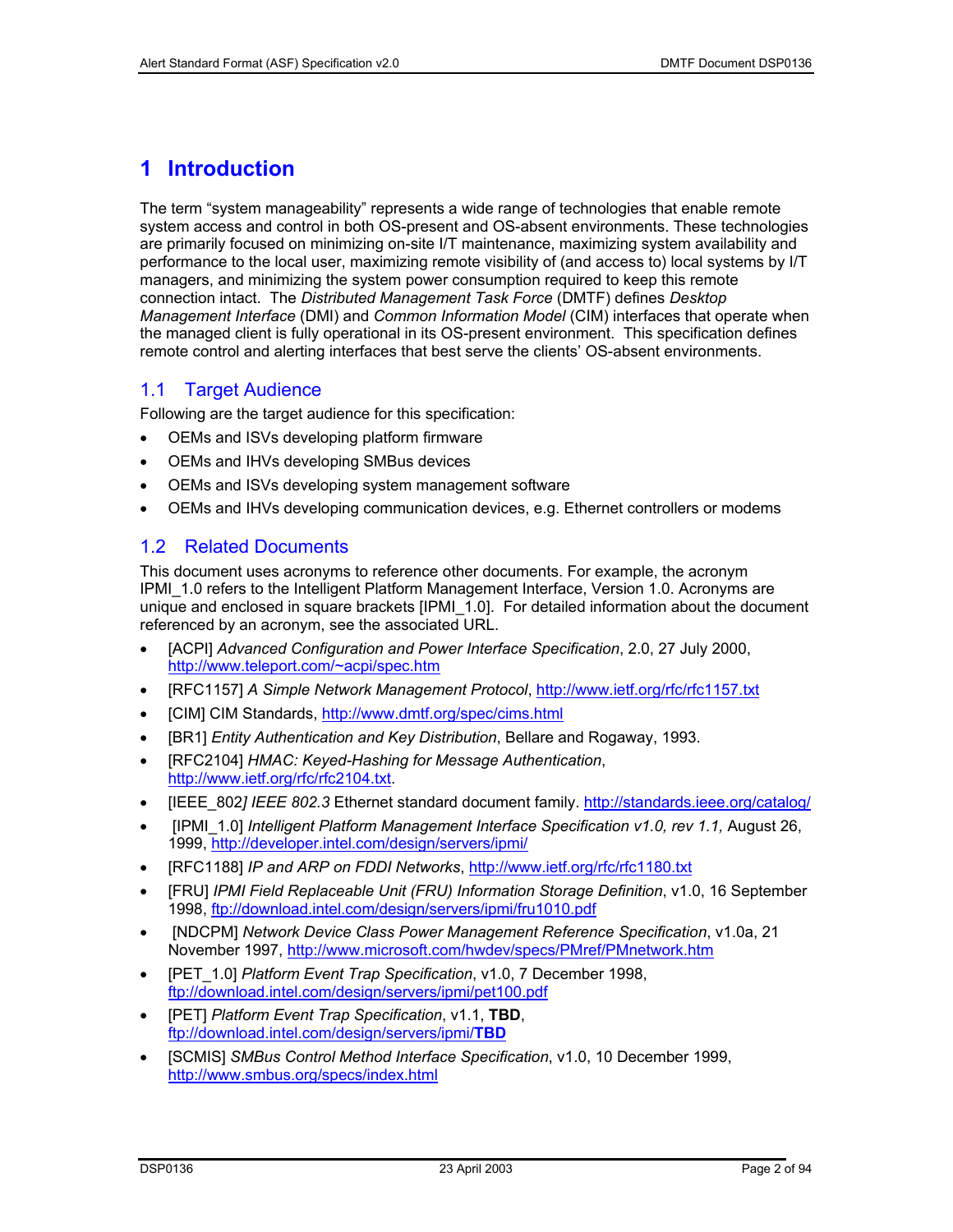- [SMBIOS] *System Management BIOS Reference Specification*, v2.3.1, 14 December 2000 , DMTF Document DSP0119, http://www.dmtf.org/standards/bios.php.
- [SMBUS\_2.0] *System Management Bus (SMBus) Specification*, v2.0, 03 August 2000, http://www.smbus.org/specs/index.html
- [RFC2404] *The Use of HMAC-SHA-1-96 within ESP and AH*, http://www.ietf.org/rfc/rfc2404.txt.
- [RFC\_UDP] *User Datagram Protocol*, RFC 768, http://www.ietf.org/rfc/rfc0768.txt

#### 1.3 Data Format

All numbers specified in this document are in decimal format unless otherwise indicated. A number preceded by '0x' or followed by the letter 'h' indicates hexadecimal format, and a number followed by the letter 'b' indicates binary format. For example, the numbers 10, 0x0A, 0Ah, and 1010b are equivalent.

One exception is section 5. The values associated with the Wr, Command, Byte Count, Subcommand, Version Number, A, and ~A fields are each specified in binary format with no trailing letter 'b'.

| Term                        | Description                                                                                                                                                                                                                                                                  |
|-----------------------------|------------------------------------------------------------------------------------------------------------------------------------------------------------------------------------------------------------------------------------------------------------------------------|
| <b>ACPI</b>                 | Advanced Configuration and Power Interface.                                                                                                                                                                                                                                  |
| AoL                         | Alert on LAN™                                                                                                                                                                                                                                                                |
| Alert-<br>sending<br>device | This term, used throughout this document, refers to a communications device that is<br>capable of sending ASF-defined alerts.                                                                                                                                                |
| <b>ASL</b>                  | <b>ACPI Source Language</b>                                                                                                                                                                                                                                                  |
| <b>ASF IANA</b>             | Within this document, refers to the IANA-assigned Enterprise Number for ASF: 4542<br>(decimal) or 11BEh.                                                                                                                                                                     |
| <b>CIM</b>                  | <b>Common Information Model</b>                                                                                                                                                                                                                                              |
| <b>DMTF</b>                 | Distributed Management Task Force, http://www.dmtf.org                                                                                                                                                                                                                       |
| <b>DMI</b>                  | Desktop Management Interface                                                                                                                                                                                                                                                 |
| <b>GUID</b>                 | Globally Unique Identifier, synonymous with UUID (Universally Unique Identifier).                                                                                                                                                                                            |
| <b>HMAC</b>                 | Hash Message Authentication Code                                                                                                                                                                                                                                             |
| <b>IANA</b>                 | Internet Assigned Numbers Authority, http://www.iana.org. This is the entity that assigns<br>Enterprise Numbers; see http://www.isi.edu/in-notes/iana/assignments/enterprise-numbers<br>for the current number assignments.                                                  |
| <b>IHV</b>                  | Independent Hardware Vendor                                                                                                                                                                                                                                                  |
| IP                          | <b>Internet Protocol</b>                                                                                                                                                                                                                                                     |
| <b>IPMI</b>                 | Intelligent Platform Management Interface. See<br>http://developer.intel.com/design/servers/ipmi/spec.htm.                                                                                                                                                                   |
| <b>ISV</b>                  | Independent Software Vendor                                                                                                                                                                                                                                                  |
| <b>NIC</b>                  | Network Interface Card                                                                                                                                                                                                                                                       |
| <b>NBO</b>                  | Network Byte Order. Refers to the order in which the bytes of a multi-byte number are<br>transmitted on a network - most significant byte first. This might be different than the<br>order in which the number is stored in memory, depending on the processor architecture. |
| <b>OEM</b>                  | Original Equipment Manufacturer                                                                                                                                                                                                                                              |
| <b>OS</b>                   | Operating System.                                                                                                                                                                                                                                                            |
| OS-absent                   | Refers to a system's pre-boot, low-power, and OS-hung environments.                                                                                                                                                                                                          |

#### 1.4 Terminology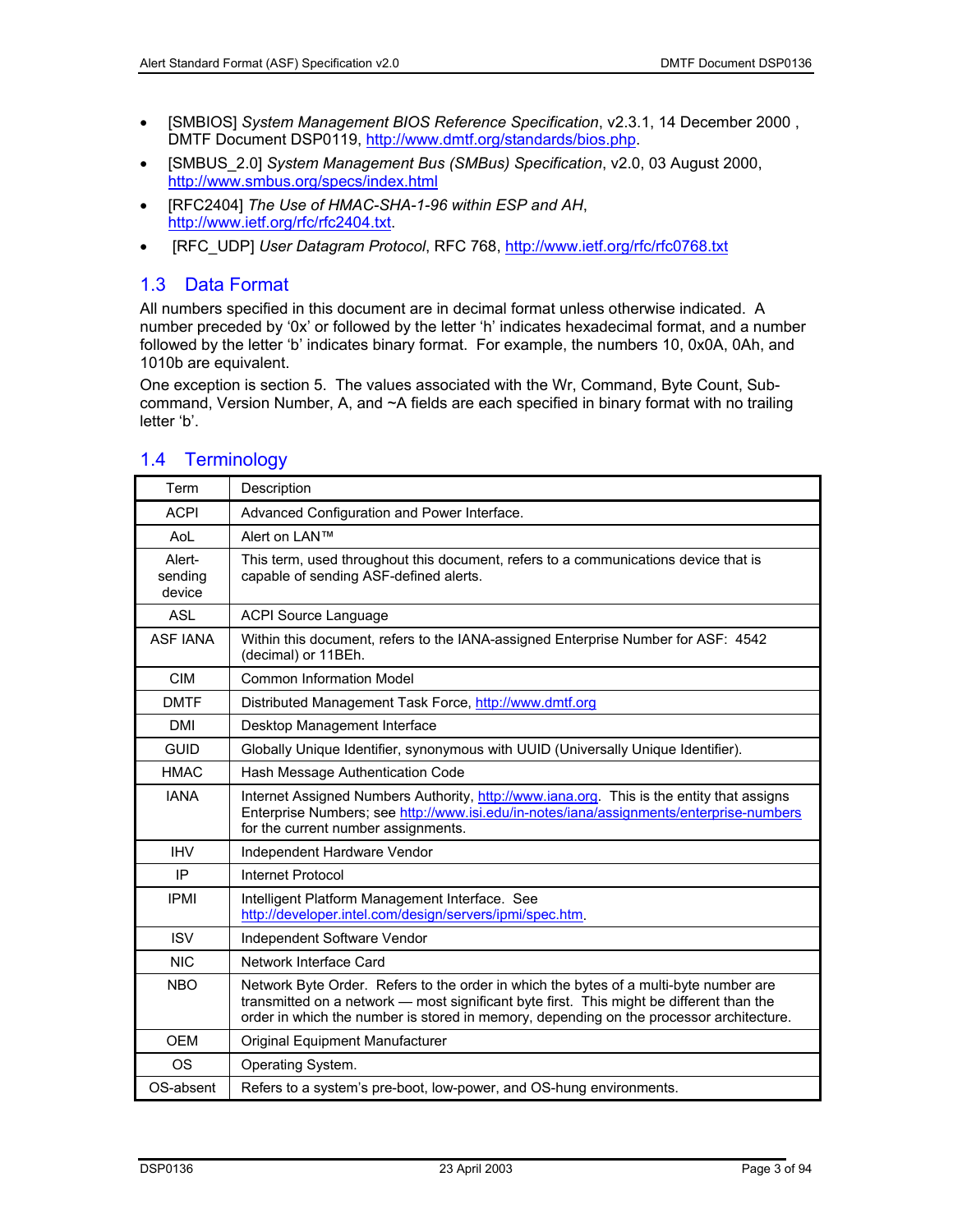| Term           | Description                                                                                                                                |
|----------------|--------------------------------------------------------------------------------------------------------------------------------------------|
| <b>PCI</b>     | Peripheral Components Interface, see http://www.pcisig.com                                                                                 |
| <b>PDU</b>     | Protocol Data Unit                                                                                                                         |
| <b>PEC</b>     | Packet Error Code.                                                                                                                         |
| <b>PET</b>     | Platform Event Trap. See http://developer.intel.com/design/servers/ipmi/spec.htm.                                                          |
| <b>RAKP</b>    | RSSP Authenticated Key-Exchange Protocol                                                                                                   |
| <b>RFC</b>     | <b>Request For Comment</b>                                                                                                                 |
| <b>RMCP</b>    | Remote Management and Control Protocol, see 3.2 Remote Management and Control<br>Protocol (RMCP) in this document for further information. |
| <b>RSP</b>     | RMCP Security-Extensions Protocol; see 3.2.3 on page 23 for further information.                                                           |
| <b>RSSP</b>    | <b>RSP Session Protocol</b>                                                                                                                |
| <b>SEEPROM</b> | Serial Electrically-Erasable Programmable Read-Only Memory                                                                                 |
| SHA-1          | Secure Hash Algorithm-1                                                                                                                    |
| <b>SMBus</b>   | System Management Bus. See http://www.smbus.org                                                                                            |
| <b>SNMP</b>    | Simple Network Management Protocol.                                                                                                        |
| <b>UDP</b>     | User Datagram Protocol                                                                                                                     |
| <b>UTC</b>     | Universal Time Coordinated. Greenwich Mean Time (GMT) updated with leap seconds.                                                           |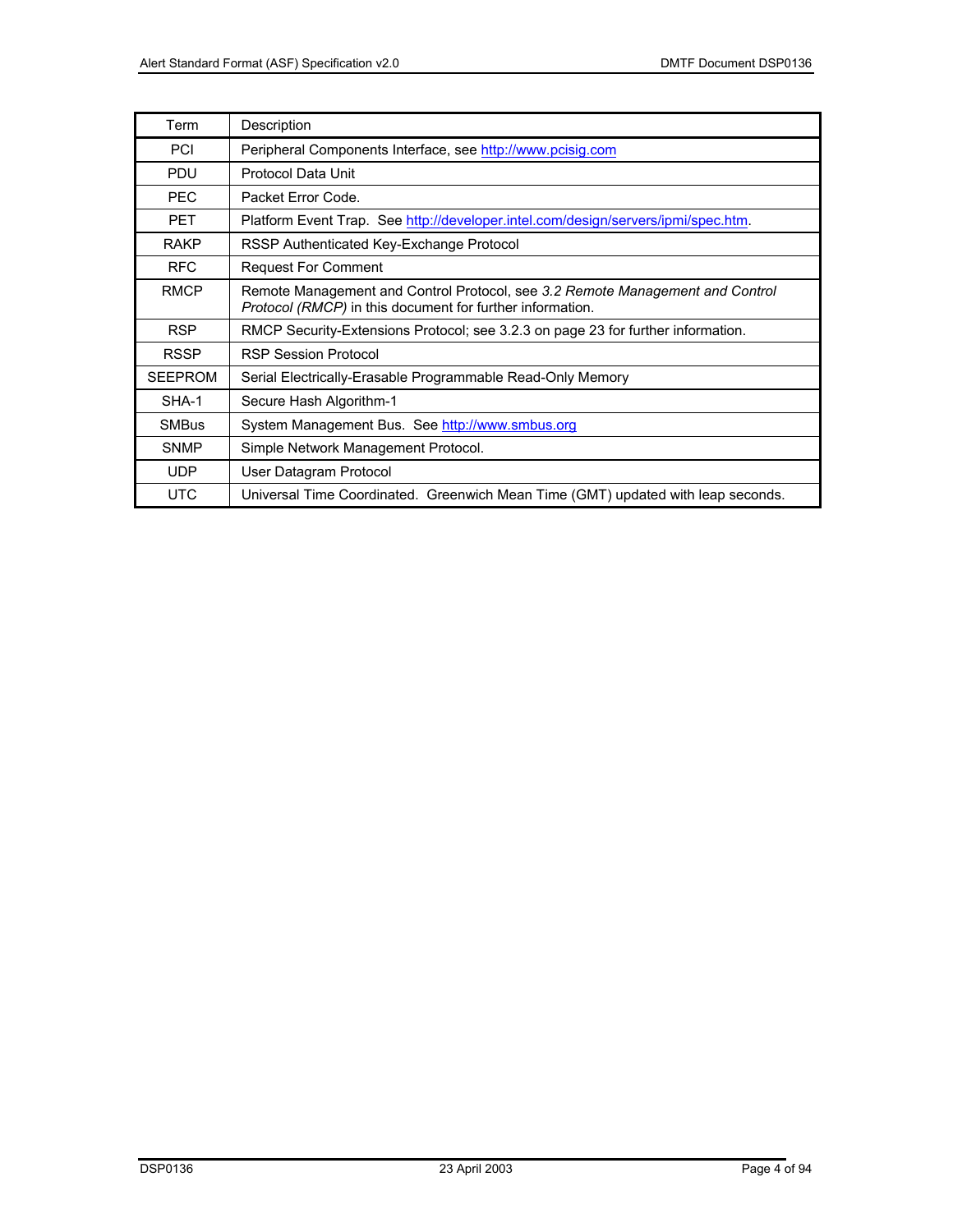### **2 Overview**

Alerting technologies provide advance warning and system failure indication from managed clients to remote management consoles. Initial generations of this technology — like the IBM/Intel *Alert on LAN*™ (AoL) implementations — provided remote notification of client system states and hardware or software failures without regard to operating system or system power state. The *Intelligent Platform Management Interface* initiative, led by Intel and others, subsequently provided an open alert interface: the *Platform Event Trap*. Management console providers and system OEMs were faced with the possibility of supporting multiple alerting interfaces.

Once a system alert provides its warning or error report, the next step in remote system manageability is to allow corrective action to be taken — these actions include the ability to remotely reset or power-on or -off the client system. When the system is in an OS-present state, these actions can be provided by Common Information Model (CIM) interfaces [CIM] that interact with the local system and provide orderly shutdown capabilities. This specification provides similar functionality when the system is in an *OS-absent* state, as added by the second generation of the IBM/Intel *AoL* technologies.

#### 2.1 Principal Goals

The principal goal of this specification is to define standards-based interfaces with which vendors of alerting and corrective-action offerings can implement products and ensure interoperability. These vendors include:

- Add-in card suppliers
- SMBus sensor suppliers
- Communication controller suppliers
- System vendors
- Operating system vendors, with a primary focus on operating systems which are ACPIaware.
- Management application vendors

The standards-based protocols (e.g. SNMP, UDP) upon which this specification's interfaces are built are lightweight, bit-based information carriers since this specification anticipates that the majority of the ASF client implementation will be hardware and/or firmware based. CIM-based configuration methods can provide the abstraction layer between OS-present XML implementations and ASF-defined low-level primitives.

#### 2.2 Problem Statement

Multiple solutions exist in the industry today, resulting in a loss of interoperability in system alert and corrective-action offerings.

#### 2.3 Solution

An *Alerting System* consists of a client system (or systems) and a management console that both monitors and controls the clients. An ASF-aware client provides the following interfaces to allow interoperability between the client and its management console:

- 1. the alert messages transmitted by the client system
- 2. the remote maintenance requests sent to the client system and the associated responses
- 3. the data description of the client's system-specific capabilities and characteristics
- 4. the software used to configure or control the client system in an OS-present state

An additional level of interoperability occurs between a client system's alerting components: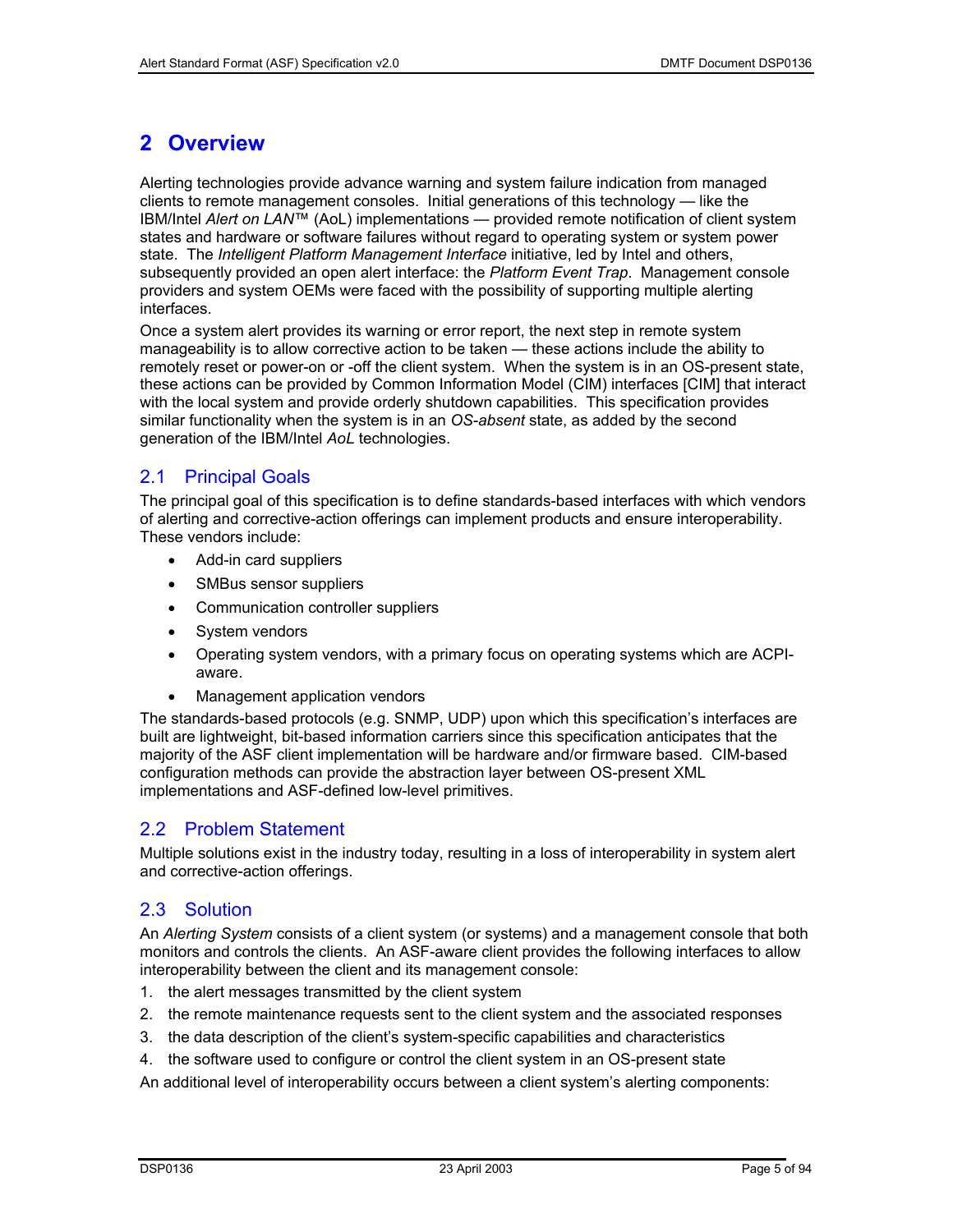- 1. the system firmware methods used to communicate system capabilities to an alert-capable add-in card's OS-present configuration software
- 2. the format of the messages sent between the add-in card, the local system host, and local system sensors

The following graphic gives a pictorial portrayal of these components.

## **Alerting System Components**



When the system owner adds an alert-sending device (e.g. an Ethernet add-in card) to an ASFcapable managed client, the alert-sending device must be configured with the client's specific hardware configuration before it can properly issue alerts and respond to remote maintenance requests. To accomplish this, the client system requires one good boot to an OS-present environment to allow the device's configuration software to run and store system-specific information into the device's non-volatile storage.

In an ACPI-aware OS-present environment, the alert-sending device's configuration software interrogates the client's configuration data to retrieve information required for any alert messages to be sent and stores that information into the device's non-volatile storage for use in the OSabsent environment:

- 1. The client's ACPI implementation contains its ASF Capabilities, including the IANA Manufacturer ID and System ID
- 2. The client's SMBIOS structure-table contains the system GUID (or UUID)
- 3. The operating system has assigned a TCP/IP address to the alert-sending device
- 4. How much time the alert-sending device waits before issuing a system boot-failure alert.

The configuration software also provides an interface to allow the system owner to identify the TCP/IP address of the management console to which any alert messages are to be sent by this managed client.

During this OS-present configuration process, the managed client's optional ASF configuration is also determined and stored in the alert-sending device's non-volatile storage: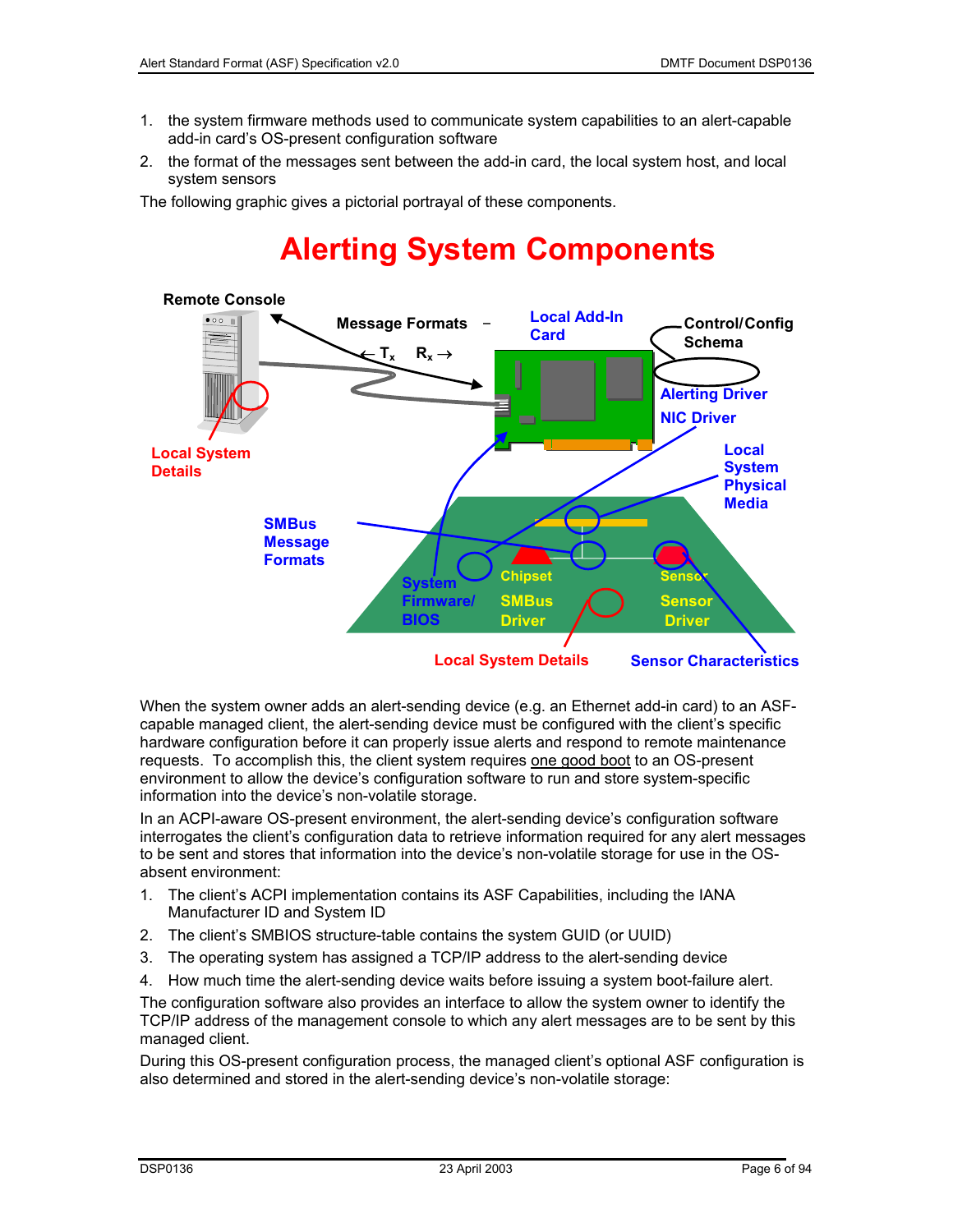- 1. If the client includes legacy SMBus sensors, the addressing and configuration information for each.
- 2. If the client supports remote-control operations, which ASF-defined features are supported.

Once the system owner has configured the alert-sending device, the managed client is enabled to send alert messages and, optionally, respond to remote-control requests from a specified management console.

#### 2.4 Known Limitations

The following are known limitations of an ASF-enabled system:

- 1. After a change to the system's hardware configuration, e.g. adding or removing a card, at least one good boot to the system's OS-present environment is required for the ASF subsystem to properly operate. The OS-present environment is used to configure the ASF alert-sending device with information that is not known or easily determinable within the OSabsent environment, e.g. management console and local system TCP/IP addresses.
- 2. The OS-present control of system-specific ASF features is reduced if a non-ACPI-aware operating system is used, since ACPI provides current-generation "standard" methods for the OS-present environment to communicate with system firmware. Plug-and-play calling interfaces, such as those specified by [SMBIOS], are not easily supported in currentgeneration operating systems.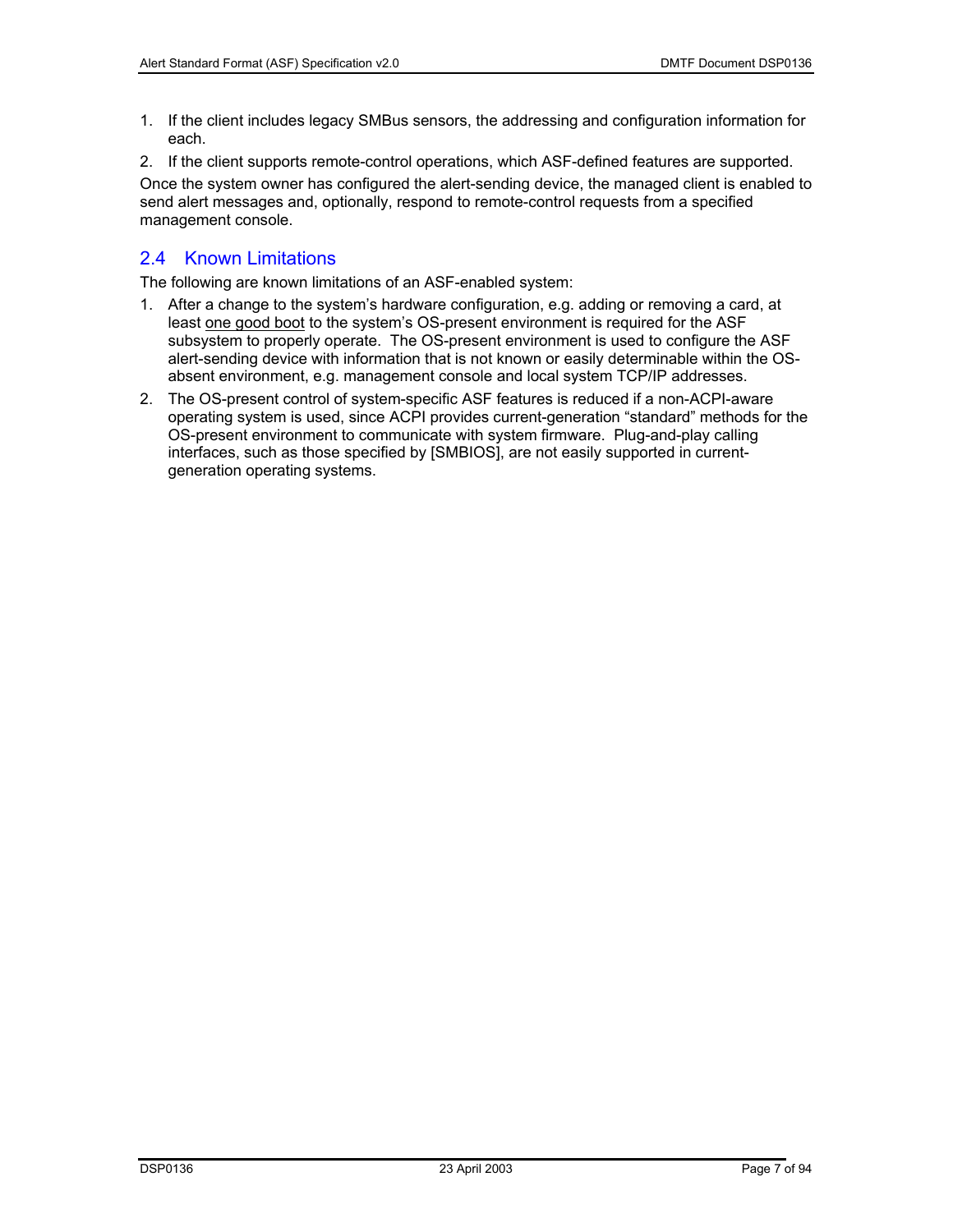#### **3 Network Protocols**

#### 3.1 Transmit Protocol (PET)

The ASF protocol for sending alerts from a managed client to a management console is the *Platform Event Trap* [PET].

#### *3.1.1 PET Frame Behavior*

#### 3.1.1.1 PET Re-transmission

An ASF alert-sending device retransmits each PET frame two (2) times for a total of three (3) transmissions per event; all three transmissions must occur within a 1-minute window and contain the same *Sequence Number* field. A management console should treat identical events it receives outside the 1-minute window as a new event.

*Exceptions*: No retransmission is performed when the PET frame issued by the alert-sending device is either the result of a *General Push Alert Message* without retransmission (see 5.1.5.2) or a *System Heartbeat* (see 3.1.5.5).

#### 3.1.1.2 Transient Event Handling

The managed client does not transmit transient events that happen when the alert network connection is down (or otherwise unavailable). ASF defines a transient event as one that transitions from an original state to another state and then back to the original state. For example, if a voltage event asserts and de-asserts while the connection is down, the client must not send any voltage event PET frames when the connection is re-established. This mode of operation gives ASF-aware management consoles a deterministic behavior of any PETs issued by a managed client.

#### *3.1.2 Agent Address Field*

If the transport for the PET frame is IP, the Agent Address field in the Trap PDU must contain the IP address of the station that caused the PET event per [RFC1157]. If the transport is not IP, then the Agent Address is set per the RFC for that transport, e.g. RFC 1420 for IPX.

This specification requires that the alert-sending device support IP protocols; other transports are optional.

#### *3.1.3 Specific Trap Field*

The specific trap field of the SNMP Trap header contains the main event information for the PET event.

#### *3.1.4 Variable Bindings Fields*

The Variable Bindings Fields in a PET frame contain the system and sensor information for an event.

| <b>PET Variable</b><br><b>Binding Field</b> | Description                                                                                                                                                         |
|---------------------------------------------|---------------------------------------------------------------------------------------------------------------------------------------------------------------------|
| <b>GUID</b>                                 | The GUID is required for ASF alerts; the value is specified by the system's SMBIOS<br>implementation. See 4.2.1 System Information (Type 1) on page 59 for details. |
| Sequence<br><b>Number</b>                   | The Sequence Number is required; see section 3.1.1.1 for the rules on re-transmission.                                                                              |
| Local<br>Timestamp                          | The Local Timestamp is recommended.                                                                                                                                 |
| <b>UTC Offset</b>                           | The UTC offset is recommended if there is a Local Timestamp                                                                                                         |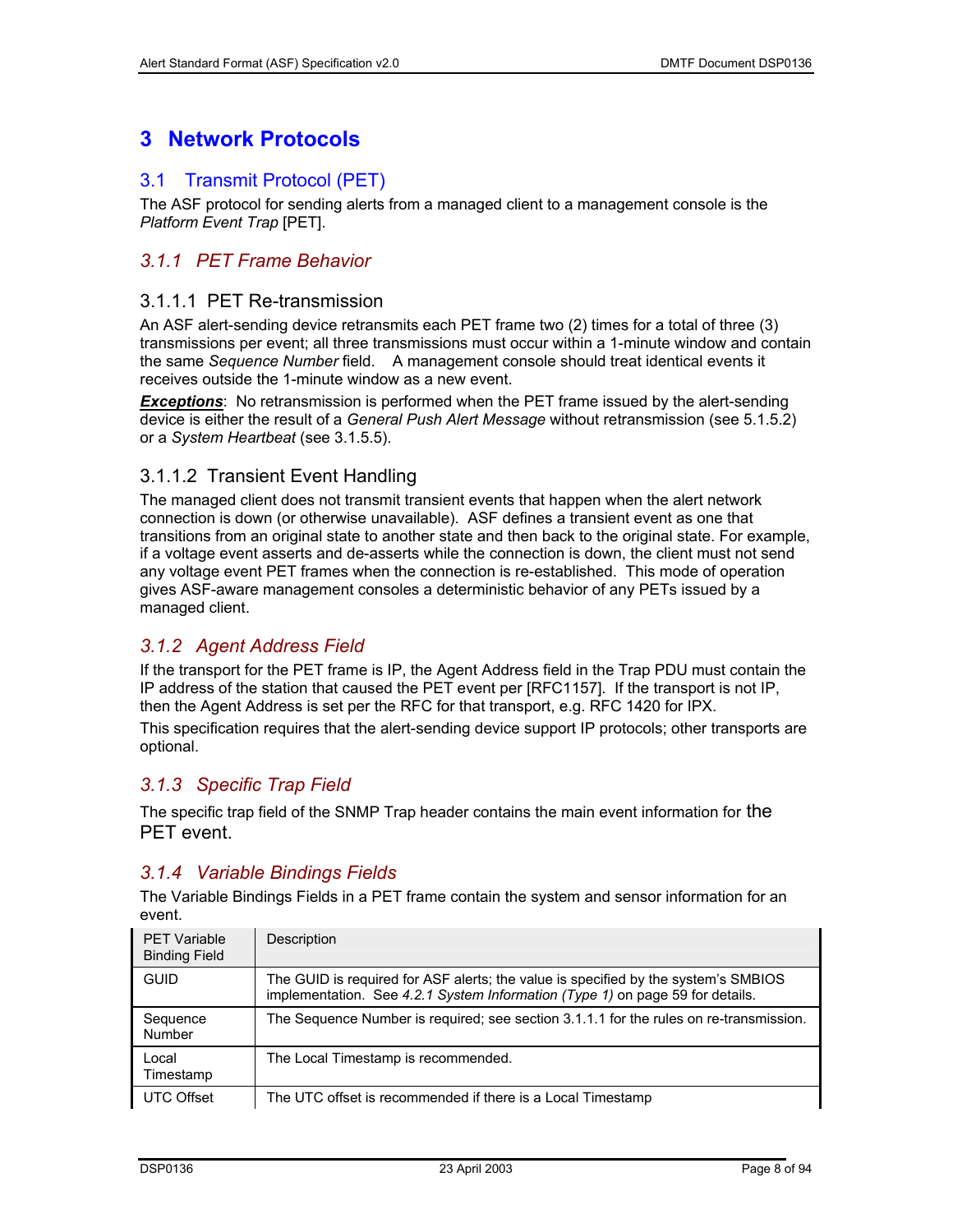| <b>PET Variable</b><br><b>Binding Field</b> | Description                                                                                                                                                                                                                                                                                                                                                                                                                                                                                                                                                                                                                                                                                                                                                                                                                                                                                                                                       |  |  |  |  |
|---------------------------------------------|---------------------------------------------------------------------------------------------------------------------------------------------------------------------------------------------------------------------------------------------------------------------------------------------------------------------------------------------------------------------------------------------------------------------------------------------------------------------------------------------------------------------------------------------------------------------------------------------------------------------------------------------------------------------------------------------------------------------------------------------------------------------------------------------------------------------------------------------------------------------------------------------------------------------------------------------------|--|--|--|--|
| <b>Trap Source</b><br>Type                  | The Trap Source Type is the device or software that originated the trap on the network.<br>Normally it will be the NIC (50h), the System Management Card (58h), or the Modem<br>(60h).                                                                                                                                                                                                                                                                                                                                                                                                                                                                                                                                                                                                                                                                                                                                                            |  |  |  |  |
| <b>Event Source</b><br><b>Type</b>          | The Event Source Type describes the originator of the event. The Event Source Type<br>is ASF 1.0 (68h) for all PET frames defined by this specification.<br>Event Source Type values in the range 68h to 6Fh are reserved by [PET] for ASF use:<br>68h<br>ASF 1.0 Implementation<br>69h-6Fh<br>Reserved for future assignment by this (ASF) specification.                                                                                                                                                                                                                                                                                                                                                                                                                                                                                                                                                                                        |  |  |  |  |
| <b>Event Severity</b>                       | The Event Severity setting is met to give a management station an indication of the<br>severity of the event in the PET Frame. Typical values are Monitor (0x01), Non Critical<br>(0x08), or Critical Condition (0x10).                                                                                                                                                                                                                                                                                                                                                                                                                                                                                                                                                                                                                                                                                                                           |  |  |  |  |
| <b>Sensor Device</b>                        | The Sensor Device is the SMBus address of the sensor that caused the event for the<br>PET Frame. In the case of a poll, the address of the polled sensor is used. In the case<br>of a push, the address of the pushing sensor is used. If there is no SMBus address<br>associated to the event (e.g. a firmware error or firmware progress message), then the<br>value is 0xFF (unspecified).<br>If an SMBus address is represented in this field, bits 7 through 1 contain the address,<br>and bit 0 is set to 0b.                                                                                                                                                                                                                                                                                                                                                                                                                               |  |  |  |  |
| Sensor Number                               | The Sensor Number is used to identify a given instance of a sensor relative to the<br>Sensor Device. Values of 00h and FFh identify that the Sensor Number is not<br>specified.                                                                                                                                                                                                                                                                                                                                                                                                                                                                                                                                                                                                                                                                                                                                                                   |  |  |  |  |
| Entity                                      | The Entity indicates the platform device or subsystem associated with the event,<br>usually identifying a Field Replaceable Unit (FRU). For example, an over-temperature<br>event with this field set to "Processor" indicates a processor over-temperature event.                                                                                                                                                                                                                                                                                                                                                                                                                                                                                                                                                                                                                                                                                |  |  |  |  |
| <b>Entity Instance</b>                      | When a system includes multiple device instances, e.g. a multi-processor system,<br>Entity Instance identifies which unique device is associated with the event. For<br>example, if a system has two processors, this field distinguishes between events<br>associated with Processor #1 and Processor #2. A value of 00h in this field indicates<br>that Entity Instance is unspecified.                                                                                                                                                                                                                                                                                                                                                                                                                                                                                                                                                         |  |  |  |  |
| Event Data                                  | The Event Type determines the Event Data. Some of the PET messages defined in<br>this specification allow the inclusion of a variable number of event data bytes, to further<br>describe the event. When event data is included, the first byte of event data (Event<br>Data 1) defines the format of Event Data bytes 2 through 5 that follow, using the<br>following enumerations:<br>00 <sub>b</sub><br>Data not specified<br>01 <sub>b</sub><br>Data conforms to standard definitions<br>Data conforms to OEM definitions<br>10 <sub>b</sub><br>11 <sub>b</sub><br>Reserved for future assignment<br>ED1 Bit Range<br>Description<br>Defines the format of Event Data 2<br>7:6<br>Defines the format of Event Data 3<br>5:4<br>3:2<br>Defines the format of Event Data 4<br>1:0<br>Defines the format of Event Data 5<br><b>Note:</b> Values in Event Data bytes 6 through 8 are OEM-specific and outside the range<br>of this specification. |  |  |  |  |
| Language Code                               | The Language Code is used with the OEM Custom Fields. For PET frames that do not<br>have any OEM specific data, the language code should be set to FFh (unspecified).                                                                                                                                                                                                                                                                                                                                                                                                                                                                                                                                                                                                                                                                                                                                                                             |  |  |  |  |
| Manufacturer<br>ID                          | The IANA Manufacturer ID associated with the alerting system. The value is specified<br>by the system's ACPI implementation, see 4.1.2.1 ASF_INFO on page 50 for details.                                                                                                                                                                                                                                                                                                                                                                                                                                                                                                                                                                                                                                                                                                                                                                         |  |  |  |  |
| System ID                                   | The manufacturer associated with the alerting system assigns the system identifier.<br>The value is specified by the system's ACPI implementation, see 4.1.2.1 ASF_INFO on<br>page 50 for details.                                                                                                                                                                                                                                                                                                                                                                                                                                                                                                                                                                                                                                                                                                                                                |  |  |  |  |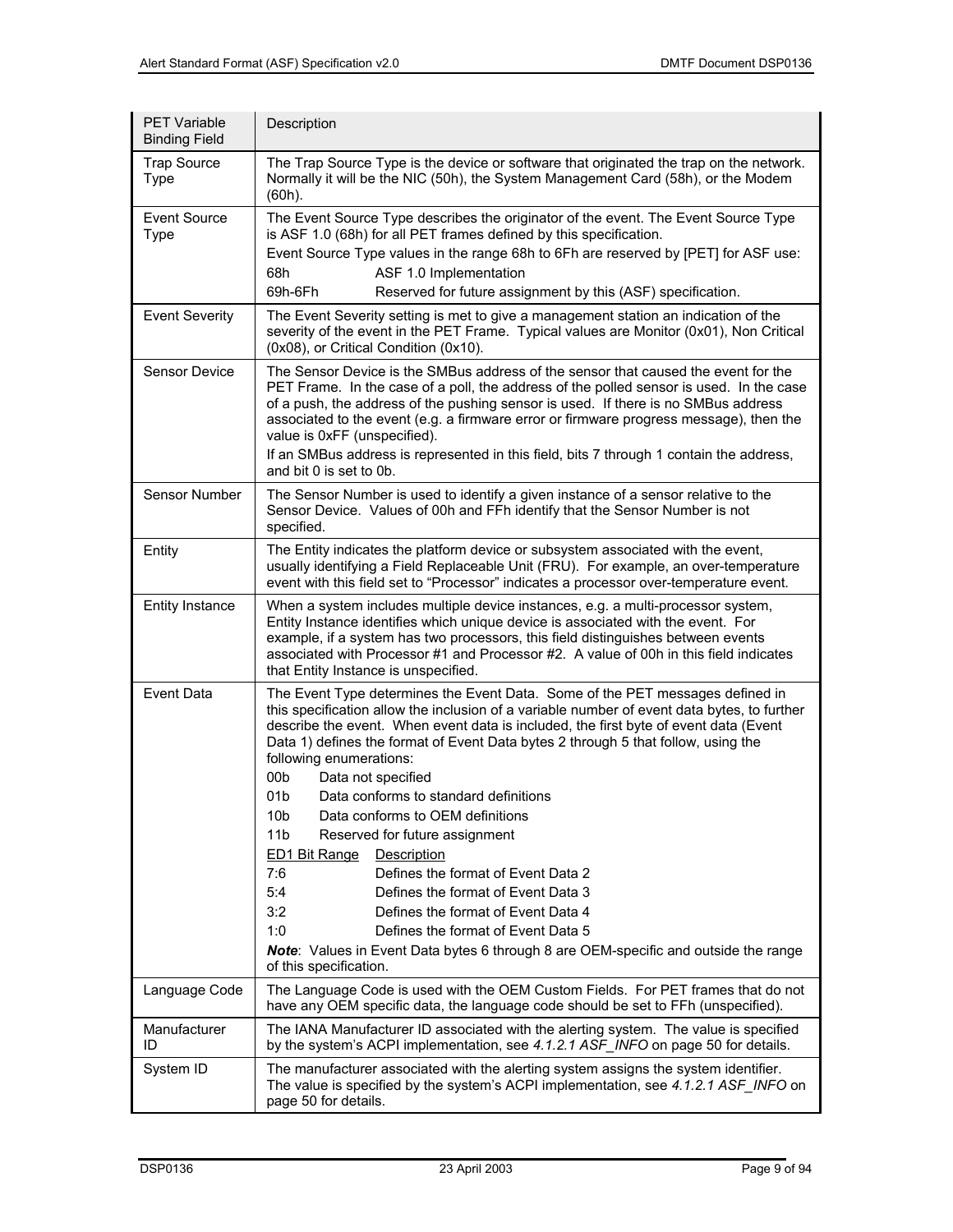| <b>PET Variable</b><br><b>Binding Field</b> | Description                                                                                                                                                                                                                                                                                            |
|---------------------------------------------|--------------------------------------------------------------------------------------------------------------------------------------------------------------------------------------------------------------------------------------------------------------------------------------------------------|
| <b>OEM Custom</b><br>Fields                 | Whenever possible PET frames should use the error codes and values contained in the<br>PET specification to describe events. The OEM Custom fields should only be used if<br>the event cannot be expressed in a standard way. If there are no OEM Custom Fields,<br>then the type field is set to C1h. |

#### 3.1.4.1 PET Frame Content Sources

The following sections use this legend to provide a map to the information source for the various elements of a Platform Event Trap:

| Hard-coded by Alert-<br><b>Sending Device</b> | <b>SMBIOS Data</b>                                        | <b>SEEPROM Data</b> | Sensor Data |  |
|-----------------------------------------------|-----------------------------------------------------------|---------------------|-------------|--|
| SMBus "Push Alert"<br>Message Data            | Determined by Alert-<br>Sending Device (non-<br>constant) | <b>ACPI Data</b>    |             |  |
|                                               |                                                           |                     |             |  |

These abbreviations are used for PET fields within the following sections:

- *TST* Trap Source Type
- *EST* Event Source Type
- *SEV* Severity
- *SD* Sensor Device
- *S#* Sensor Number
- *E* Entity
- *EI* Entity Instance
- *LC* Language Code

#### **Initial Firmware Timeout**

This information map applies to the initial timeout failure that an alert-sending device transmits if the reset-activated watchdog timer is not stopped by the managed client's firmware.

|  |  |  | <b>Specific Trap Field</b> |  |
|--|--|--|----------------------------|--|
|  |  |  |                            |  |

| Reserved | Event Sensor Type | vpe<br>E∨ent | Event Offset |
|----------|-------------------|--------------|--------------|
|          |                   |              |              |

#### *Variable Bindings Fields*

| <u> Inggris de la propinsion de la propinsion de la propinsion de la propinsion de la propinsion de la propinsion de la propinsion de la propinsion de la propinsion de la propinsion de la propinsion de la propinsion de la pr</u> |  |
|--------------------------------------------------------------------------------------------------------------------------------------------------------------------------------------------------------------------------------------|--|

| Timestamp              | UTC<br>Offset | S | -<br>⊢<br>S | S<br>- | ⌒ | ິ | -<br>ᄂ | Event Data |  |  |  |  |  |  |  |
|------------------------|---------------|---|-------------|--------|---|---|--------|------------|--|--|--|--|--|--|--|
| <u> a strong parti</u> |               |   |             |        |   |   |        |            |  |  |  |  |  |  |  |

| Manufacturer ID | System | OFM<br>C. |
|-----------------|--------|-----------|
|                 |        |           |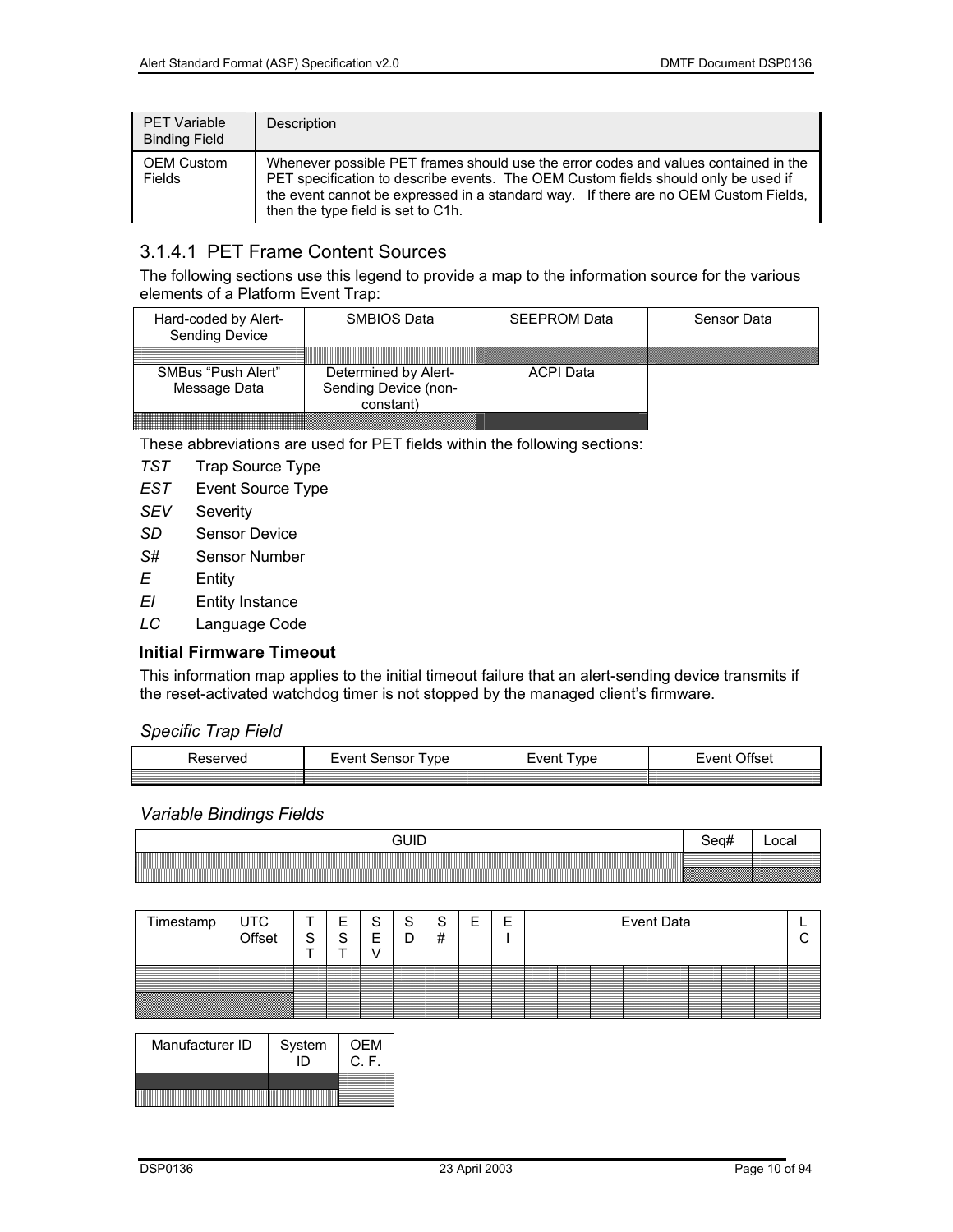#### **Polled Legacy Sensors — Specified by ACPI**

This information map applies to alerts issued by an alert-sending device based on that device's detection of an active event upon polling a legacy sensor that is specified by the system's ACPI implementation.

#### *Specific Trap Field*



#### *Variable Bindings Fields*



#### **Polled Legacy Sensors — Specified by SEEPROM Data**

This information map applies to alerts issued by an alert-sending device based on that device's detection of an active event upon polling a legacy sensor that is specified by the system's SEEPROM data.

#### *Specific Trap Field*

| e de la propie de la propie de la propie de la propie de la propie de la propie de la propie de la propie de l |  |
|----------------------------------------------------------------------------------------------------------------|--|

*Variable Bindings Fields* 

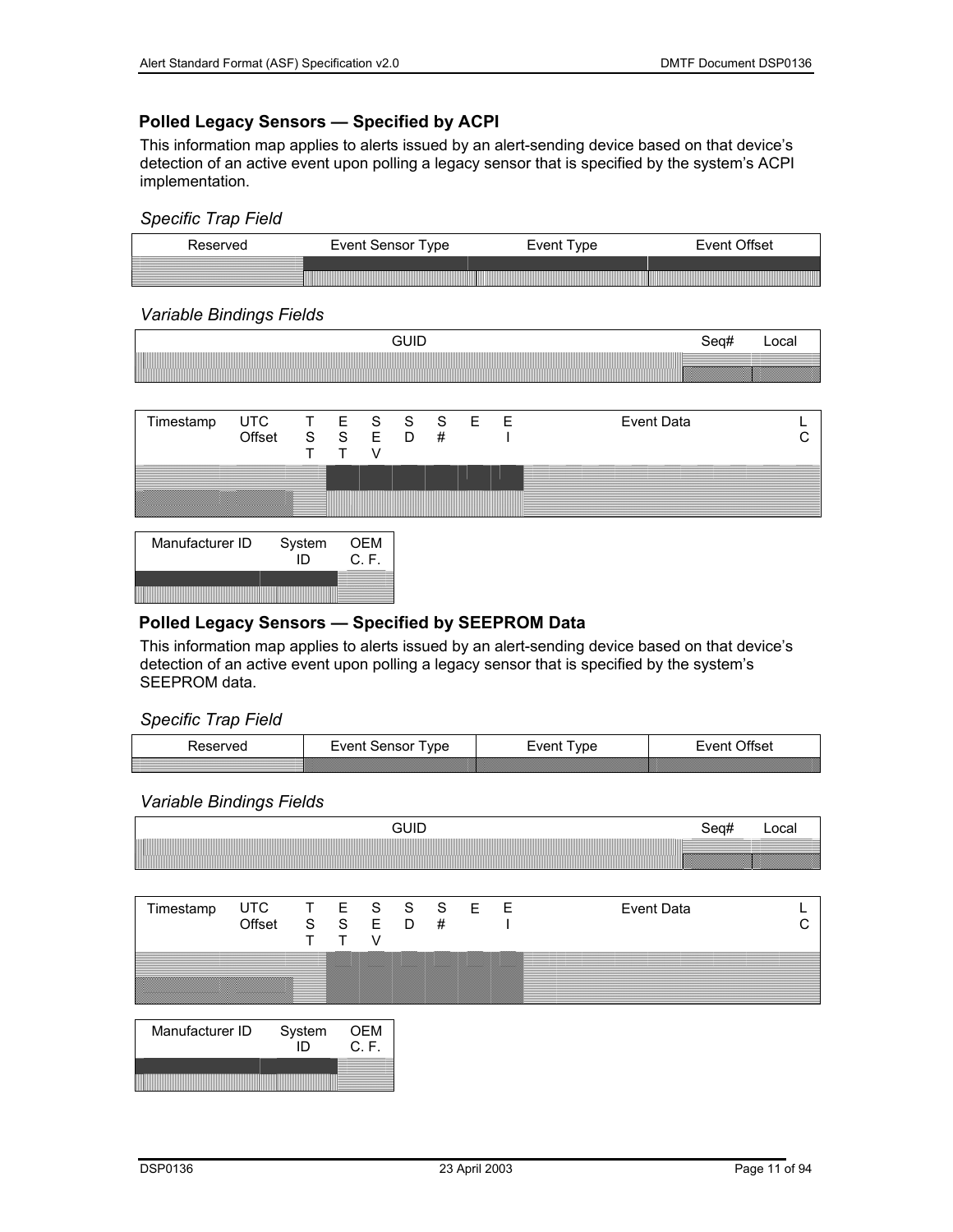#### **Polled ASF Sensors**

This information map applies to alerts issued by an alerting device based on that device's detection of an active event upon polling an ASF-compliant sensor via the "Poll Alert Message With Event Data" SMBus command.

#### *Specific Trap Field*

|  | Taman kalendar dan kalendar dan menjadi kalendar pada hasil dan menjadi kalendar dan menjadi kalendar menjadi k |  |
|--|-----------------------------------------------------------------------------------------------------------------|--|

#### *Variable Bindings Fields*





| Manufacturer ID | System | OFM<br>C. F. |
|-----------------|--------|--------------|
|                 |        |              |

#### **"Pushed" Events**

This information map applies to alerts issued by an alerting device based on either receipt of a "Firmware Error, Firmware Progress, or General Push Alert Message" or the expiration of a watchdog timer after receipt of a "Firmware Watchdog Start Message".

#### *Specific Trap Field*

| WILL. |  |
|-------|--|

*Variable Bindings Fields* 

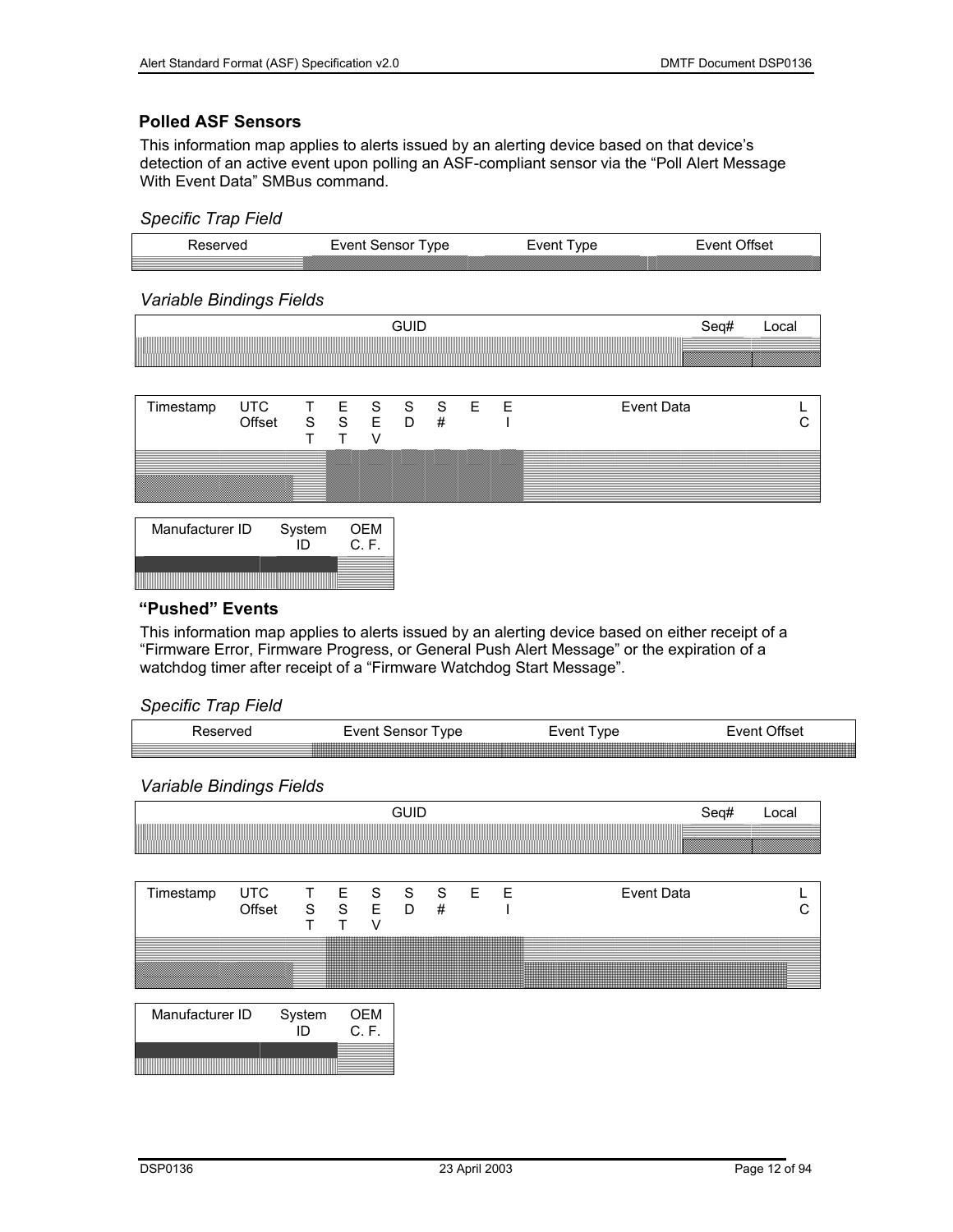#### *3.1.5 Recommended PET Frame Values*

This section describes the format for various PET frames. A given managed client is not required to support all the listed PET frames, but if a client supports the event described by one of the listed PET frames, the client should format the PET frame as described in this section.

#### 3.1.5.1 Environmental Events

This table describes the *Specific Trap Field* values for common environmental events. An implementation has options as to whether it returns generic information that just indicates the criticality of the event, or whether it returns information also indicating that the event was triggered by a rising or falling condition on the monitored parameter, e.g. whether an overtemperature or under-temperature condition caused the event.

*The list is presented as a guide only. It is not intended to represent a complete list of the possible environmental events from a system*. Management consoles that interpret events should be prepared to accept any of the possible specified Event Sensor Type, Event Type and Event Offset values documented by [PET].

The Entity for a given event varies according to what system device the environmental sensor is monitoring. For example, a typical managed client can have temperature monitoring associated with its system board and with the main processor. A thermal event associated with the system board will have Entity set to 7 (System Board) and Entity Instance set to 1 (Primary), while a thermal event associated with the processor will have Entity set to 3 (Processor) and Entity Instance set to 1 (Primary).

| Description                                                         | <b>Event Sensor Type</b> | Event Type                  | Event Offset                                          |
|---------------------------------------------------------------------|--------------------------|-----------------------------|-------------------------------------------------------|
|                                                                     |                          | <b>TEMPERATURE PROBLEMS</b> |                                                       |
| <b>Generic Critical</b><br>01h (Temperature)<br>Temperature Problem |                          | 07h (generic severity)      | 02h (transition to Critical<br>from less severe)      |
| Generic Temperature<br>Warning                                      |                          |                             | 03h (transition to non-<br>critical from less severe) |
| Over-Temperature<br>Problem                                         |                          | 01h (Threshold-based)       | 09h (Upper Critical - going<br>high)                  |
| Over-Temperature<br>Warning                                         |                          |                             | 07h (Upper Non-Critical,<br>going high)               |
| Under-Temperature<br>Problem                                        |                          |                             | 02h (Lower Critical - going<br>low)                   |
| Under-Temperature<br>Warning                                        |                          |                             | 00h (Lower Non-Critical,<br>going low)                |
|                                                                     |                          | <b>VOLTAGE PROBLEMS</b>     |                                                       |
| <b>Generic Critical</b><br>Voltage Problem                          | 02h (Voltage)            | 07h (generic severity)      | 02h (transition to Critical<br>from less severe)      |
| Over-Voltage Problem                                                |                          | 01h (Threshold-based)       | 09h (Upper Critical - going<br>high)                  |
| Under-Voltage<br>Problem                                            |                          |                             | 02h (Lower Critical - going<br>low)                   |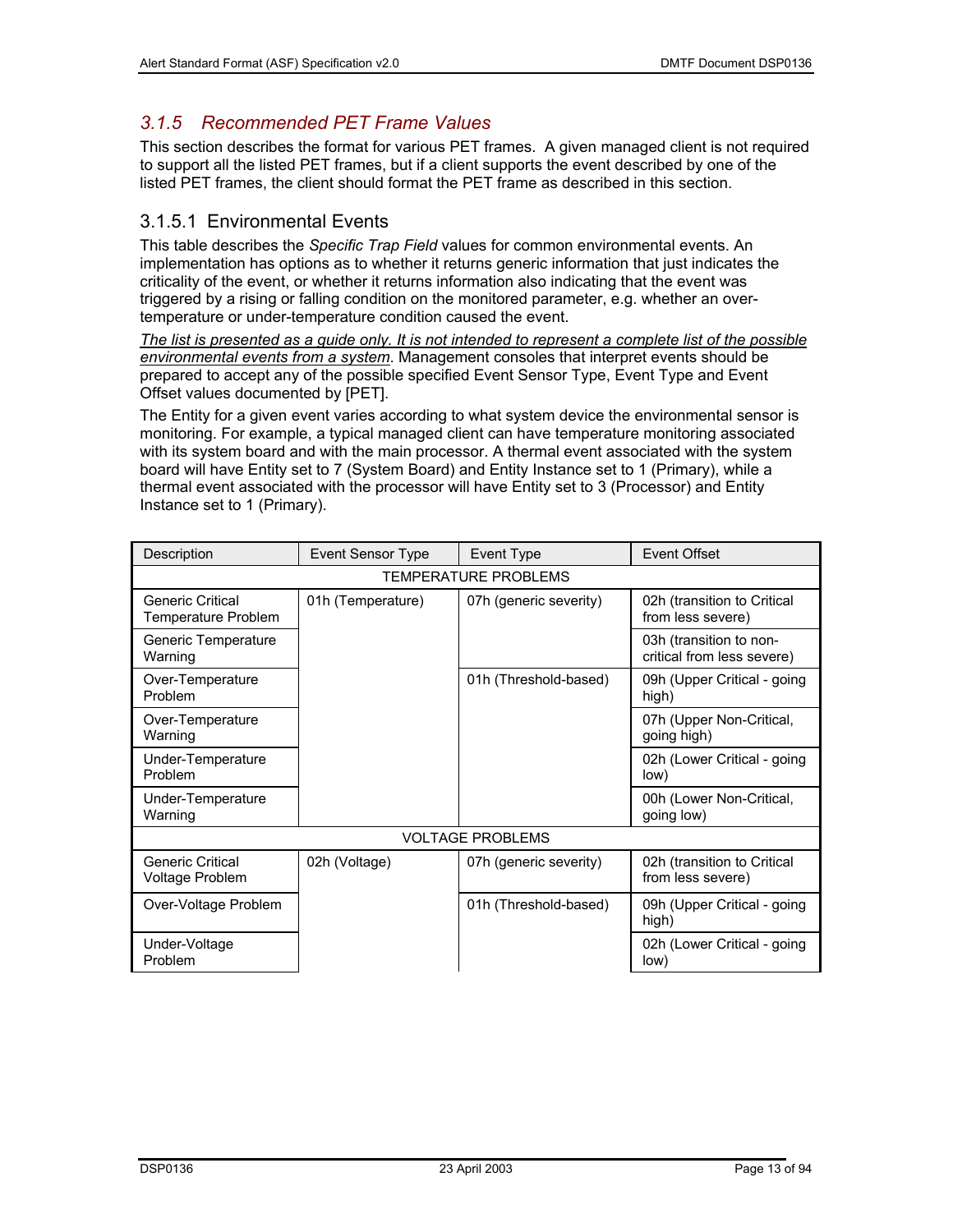| Description                                                                         | Event Sensor Type                              | Event Type                              | Event Offset                                     |  |  |  |
|-------------------------------------------------------------------------------------|------------------------------------------------|-----------------------------------------|--------------------------------------------------|--|--|--|
| <b>FAN PROBLEMS</b>                                                                 |                                                |                                         |                                                  |  |  |  |
| Generic Critical Fan<br>failure                                                     | 04h (Fan)                                      | 07h (generic severity)                  | 02h (transition to Critical<br>from less severe) |  |  |  |
| Generic predictive Fan<br>failure                                                   |                                                | 03h (generic<br>digital/discrete event) | 01h (predictive failure<br>asserted)             |  |  |  |
| Fan Speed Problem<br>(speed too low to meet<br>chassis cooling spec's)              |                                                | 01h (Threshold-based)                   | 02h (Lower Critical - going<br>low)              |  |  |  |
| Fan Speed Warning<br>(Fan speed below<br>expected speed.<br>Cooling still adequate) |                                                |                                         | 00h (Lower Non-Critical,<br>going low)           |  |  |  |
| Case Intrusion.                                                                     | 05h (Physical Security<br>[Chassis Intrusion]) | 6Fh (Sensor specific)                   | 00h (General Chassis<br>Intrusion)               |  |  |  |

#### 3.1.5.2 System Firmware Error Events

This document defines a standard set of system firmware errors that are reported in the *Event Data 2* PET sub-field for Sensor Type 0Fh (System Firmware Error/Progress), Sensor-specific Offset 00h (Standard System Firmware Error):

| Descriptor<br>Code | Description                                                                                                       |
|--------------------|-------------------------------------------------------------------------------------------------------------------|
| 00 <sub>h</sub>    | Unspecified.                                                                                                      |
| 01h                | No system memory is physically installed in the system.                                                           |
| 02h                | No usable system memory, all installed memory has experienced an unrecoverable<br>failure.                        |
| 03h                | Unrecoverable hard-disk/ATAPI/IDE device failure.                                                                 |
| 04h                | Unrecoverable system-board failure.                                                                               |
| 05h                | Unrecoverable diskette subsystem failure.                                                                         |
| 06h                | Unrecoverable hard-disk controller failure.                                                                       |
| 07h                | Unrecoverable PS/2 or USB keyboard failure.                                                                       |
| 08h                | Removable boot media not found                                                                                    |
| 09h                | Unrecoverable video controller failure                                                                            |
| 0Ah                | No video device detected.                                                                                         |
| 0Bh                | Firmware ROM corruption detected                                                                                  |
| 0Ch                | CPU VID Mismatch. One or more processors sharing the same voltage supply have<br>mismatched voltage requirements. |
| 0Dh                | CPU speed-matching failure.                                                                                       |
| 0Eh to FFh         | Reserved for future definition by this specification.                                                             |

This table describes the *Specific Trap Field* and *Entity* values associated with some typical system firmware errors. The *Event Type* sub-field for all these events is set to 6Fh (Sensor specific). See above or section 3.1.5.3 for the Event Data 2 field definitions for Event Offset values 00h and 01h, respectively.

| Description                         | Event Sensor<br>Type                          | Event Offset                   | Event<br>Data $1/2$ | Entity                 |
|-------------------------------------|-----------------------------------------------|--------------------------------|---------------------|------------------------|
| No system memory; memory<br>missing | 0Fh (System<br>Firmware Error or<br>Progress) | 00h (System<br>Firmware Error) | 40h/01h             | 32d (Memory<br>Device) |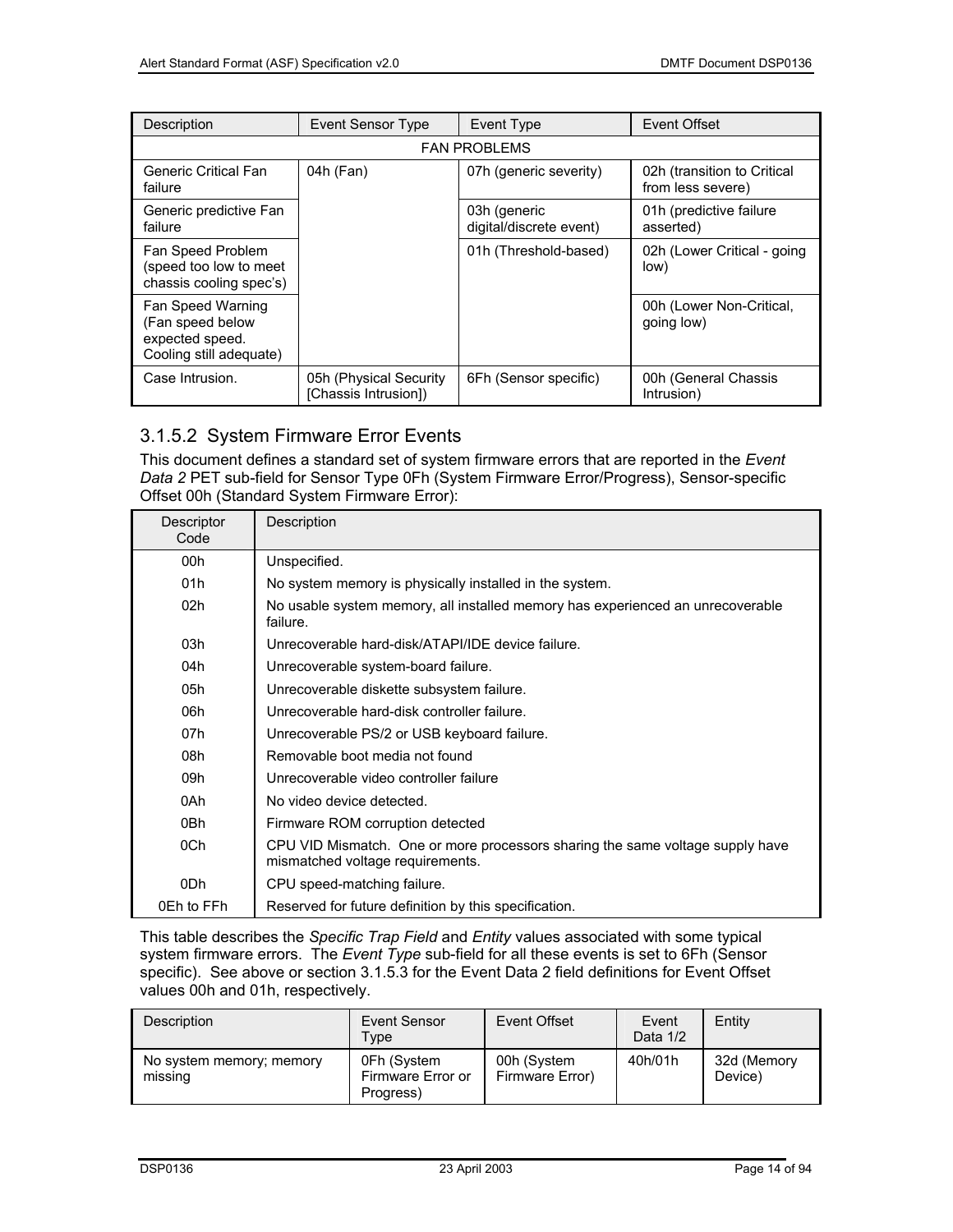| Description                                                                      | Event Sensor<br>Type                          | Event Offset                   | Event<br>Data 1/2 | Entity                  |
|----------------------------------------------------------------------------------|-----------------------------------------------|--------------------------------|-------------------|-------------------------|
| No system memory;<br>unrecoverable failure                                       | 0Fh (System<br>Firmware Error or<br>Progress) | 00h (System<br>Firmware Error) | 40h/02h           | 32d (Memory<br>Device)  |
| Unrecoverable hard-disk<br>failure.                                              | 0Fh (System<br>Firmware Error or<br>Progress) | 00h (System<br>Firmware Error) | 40h/03h           | 4 (Disk or Disk<br>Bay) |
| Unrecoverable system board<br>failure.                                           | 0Fh (System<br>Firmware Error or<br>Progress) | 00h (System<br>Firmware Error) | 40h/04h           | 7 (System<br>board)     |
| No bootable media.                                                               | 1Eh (Boot Error)                              | 00h (no bootable<br>media)     | 40h/00h           | 00h<br>(Unspecified)    |
| Hang during option ROM<br>initialization (specified via<br>watchdog set command) | 0Fh (System<br>Firmware Error or<br>Progress) | 01h (System<br>Firmware Hang)  | 40h/08h           | 11d (Add-in<br>board)   |
| Unrecoverable multi-processor<br>configuration mismatch                          | 0Fh (System<br>Firmware Error or<br>Progress) | 00h (System<br>Firmware Error) | 40h/0Bh           | 3 (Processor)           |

#### 3.1.5.3 System Firmware Progress Events

This document defines a standard set of firmware progress codes that are reported in the *Event Data 2* PET sub-field via Sensor Type 0Fh (System Firmware Error/Progress), Sensor-specific Offset either 01h (System Firmware Hang) or 02h (System Firmware Progress). Each descriptor is associated with a significant event within a system's firmware bring-up sequence; the ordering of the events implies no specific sequencing.

| <b>Descriptor Code</b> | Description                                                  |
|------------------------|--------------------------------------------------------------|
| 00h                    | Unspecified.                                                 |
| 01h                    | Memory initialization.                                       |
| 02h                    | Hard-disk initialization                                     |
| 03h                    | Secondary processor(s) initialization                        |
| 04h                    | User authentication                                          |
| 05h                    | User-initiated system setup                                  |
| 06h                    | USB resource configuration                                   |
| 07h                    | PCI resource configuration                                   |
| 08h                    | Option ROM initialization                                    |
| 09h                    | Video initialization                                         |
| 0Ah                    | Cache initialization                                         |
| 0 <sub>Bh</sub>        | <b>SM Bus initialization</b>                                 |
| 0Ch                    | Keyboard controller initialization                           |
| 0 <sub>Dh</sub>        | Embedded controller/management controller initialization     |
| 0Eh                    | Docking station attachment                                   |
| 0Fh                    | Enabling docking station                                     |
| 10 <sub>h</sub>        | Docking station ejection                                     |
| 11h                    | Disabling docking station                                    |
| 12 <sub>h</sub>        | Calling operating system wake-up vector                      |
| 13h                    | Starting operating system boot process, e.g. calling Int 19h |
| 14h                    | Baseboard or motherboard initialization.                     |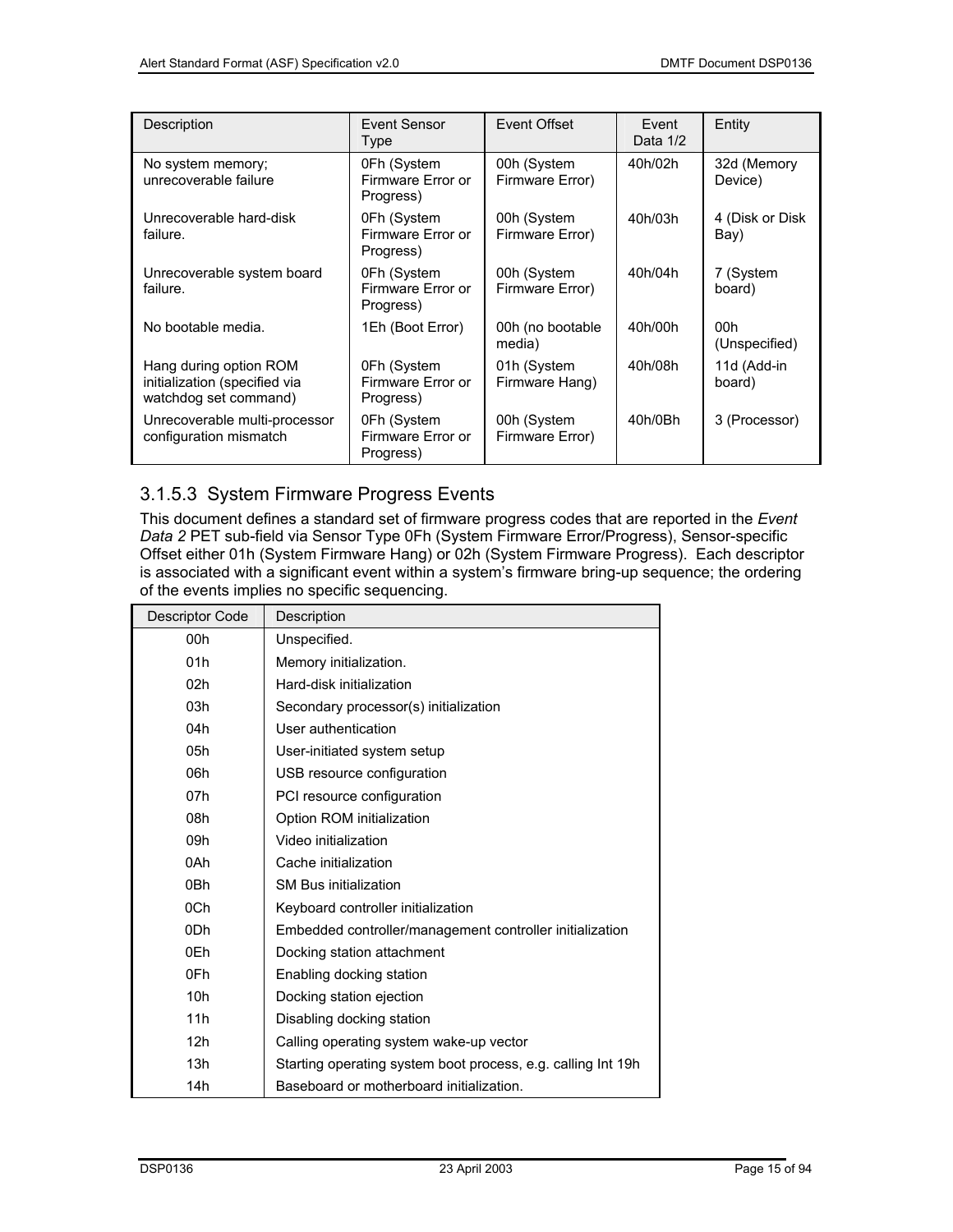| <b>Descriptor Code</b> | Description                                           |
|------------------------|-------------------------------------------------------|
| 15h                    | Reserved.                                             |
| 16h                    | Floppy initialization.                                |
| 17 <sub>h</sub>        | Keyboard test.                                        |
| 18h                    | Pointing device test                                  |
| 19 <sub>h</sub>        | Primary processor initialization                      |
| 1Ah to FFh             | Reserved for future definition by this specification. |

This table describes the *Specific Trap Field* values for some system firmware progress events. The *Event Type* sub-field for each of these traps is set to 6Fh (Sensor-specific).

| Description                                                                                                                 | Event Sensor<br><b>Type</b>            | <b>Event Offset</b>                         | Event<br>Data 1/2 | Entity                    |
|-----------------------------------------------------------------------------------------------------------------------------|----------------------------------------|---------------------------------------------|-------------------|---------------------------|
| System firmware started. The<br>presence of this progress code<br>indicates that at least one CPU is<br>properly executing. | 25h (Entity<br>Presence)               | 00h (Entity<br>Present)                     | 40h/00h           | 34d (BIOS)                |
| Starting memory initialization and<br>test.                                                                                 | 0Fh (Firmware<br>Error or<br>Progress) | 02h (System<br>Firmware<br>Progress, entry) | 40h/01h           | 32d (Memory<br>Device)    |
| Completed memory initialization<br>and test.                                                                                | 0Fh (Firmware<br>Error or<br>Progress) | 82h (System<br>Firmware<br>Progress, exit)  | 40h/01h           | 32d (Memory<br>Device)    |
| Starting hard-disk initialization and<br>test.                                                                              | 0Fh (Firmware<br>Error or<br>Progress) | 02h (System<br>Firmware<br>Progress, entry) | 40h/02h           | 4 (Disk or<br>Disk Bay)   |
| Waiting for user-password entry.                                                                                            | 0Fh (Firmware<br>Error or<br>Progress) | 02h (System<br>Firmware<br>Progress, entry) | 40h/04h           | 34d (BIOS)                |
| Entering BIOS setup.                                                                                                        | 0Fh (Firmware<br>Error or<br>Progress) | 02h (System<br>Firmware<br>Progress, entry) | 40h/05h           | 34d (BIOS)                |
| Starting system resource<br>configuration, e.g. performing PCI<br>configuration.                                            | 0Fh (Firmware<br>Error or<br>Progress) | 02h (System<br>Firmware<br>Progress, entry) | 40h/07h           | 34d (BIOS)                |
| Starting option ROM initialization.                                                                                         | 0Fh (Firmware<br>Error or<br>Progress) | 02h (System<br>Firmware<br>Progress, entry) | 40h/08h           | 11d (Add-in<br>board)     |
| Starting OS boot process (e.g.<br>preparing to issue Int 19h)                                                               | 0Fh (Firmware<br>Error or<br>Progress) | 02h (System<br>Firmware<br>Progress, entry) | 40h/13h           | $\Omega$<br>(Unspecified) |
| Starting secondary processor(s)'<br>initialization                                                                          | 0Fh (Firmware<br>Error or<br>Progress) | 02h (System<br>Firmware<br>Progress, entry) | 40h/03h           | 3 (Processor)             |

#### 3.1.5.4 OS Events

This table describes the *Specific Trap Field* values for some OS events. The variable-bindings *Entity* field for each of these traps is 35d (OS) and the *Event Type* field for each is 6Fh (Sensor specific). A timer-expiration event can generally be considered to indicate a hang associated with the software that was running when the expiration occurred.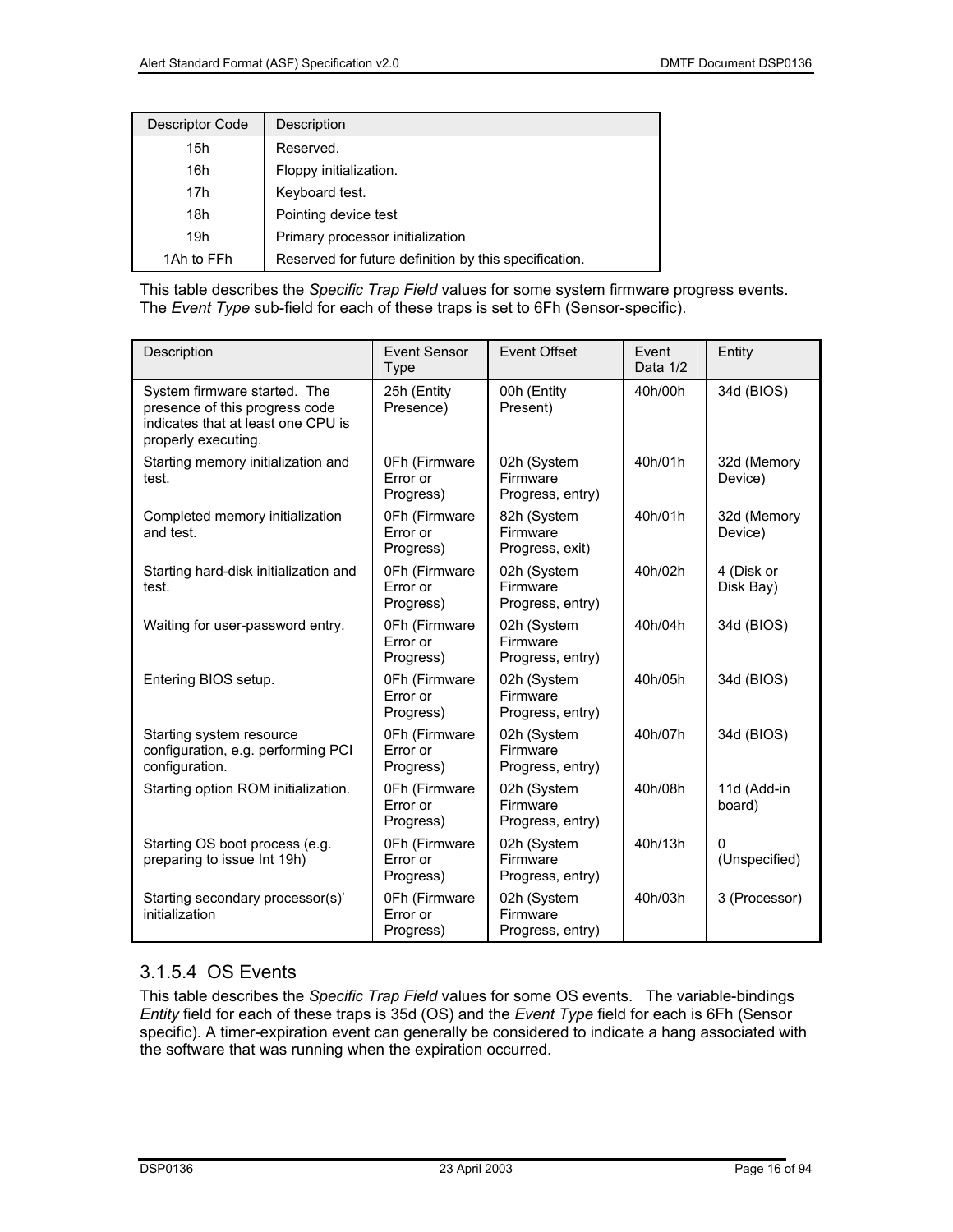| Description        | Event Sensor Type         | Event Offset            |                 | Event Data Fields                                                                                                                       |
|--------------------|---------------------------|-------------------------|-----------------|-----------------------------------------------------------------------------------------------------------------------------------------|
| OS Boot<br>Failure | 23h (Watchdog 2)          | 00h (Timer<br>Expired)  | ED <sub>1</sub> | 40h to indicate that the ED2 field<br>contains "interesting" data                                                                       |
|                    |                           |                         | ED <sub>2</sub> | 03h to identify that no interrupt was<br>generated and that the timer was<br>monitoring an OS load process at<br>the time of expiration |
| OS Hung            | 20h (OS Critical<br>Stop) | 01h (Run-time)<br>stop) | N/A             |                                                                                                                                         |

#### 3.1.5.5 System Heartbeat

ASF-enabled systems can provide the capability to send a periodic message indicating that the system is still present. A timer present in the alert-sending device controls the frequency of this message, which is referred to as a system heartbeat. The timer's period is typically programmable, but the period must not exceed 10 minutes. The recommended default is one heartbeat per minute, and the alert-sending device's OS-present configuration software provides methods through which to disable the heartbeat transmission and set the enabled heartbeat's frequency timer. *System Heartbeat* messages are sent as single PET frames, and are not retransmitted.

If an alert-sending device supports this message, the following event-specific PET fields must be used:

| Event Sensor Type     | Event Type            | Event Offset         | Entity               |
|-----------------------|-----------------------|----------------------|----------------------|
| 25h (Entity presence) | 6Fh (Sensor specific) | 00h (Device Present) | 23d (System Chassis) |

#### 3.1.5.6 System Boot Failure

A configured, ASF-enabled alert-sending device transmits a system boot failure alert if the system firmware does not issue an SMBus *Stop Watchdog Timer* command within the client's *Minimum Watchdog Reset Time* (see 4.1.2.1). The alert-sending device starts its timer on the managed client's transition to the point where main PCI power is good. Following are the event-specific PET fields associated with this alert:

| <b>PET Field</b>      | Value                                                                                                                                                      |
|-----------------------|------------------------------------------------------------------------------------------------------------------------------------------------------------|
| Event Sensor<br>Type  | 23h (Watchdog 2)                                                                                                                                           |
| Event Type            | 6Fh (Sensor specific)                                                                                                                                      |
| Event Offset          | 00h (Timer Expired)                                                                                                                                        |
| <b>Event Severity</b> | 10h (Critical)                                                                                                                                             |
| Sensor Device         | FFh (Unspecified)                                                                                                                                          |
| Sensor Number         | FFh (Unspecified)                                                                                                                                          |
| Entity                | 00h (Unspecified). This value is used since the root cause of the failure associated<br>with the timer's expiration is not known at the time of the alert. |
| Entity Instance       | 00h (Unspecified)                                                                                                                                          |
| Event Data            | 4006h (ED2 valid, system boot failure).                                                                                                                    |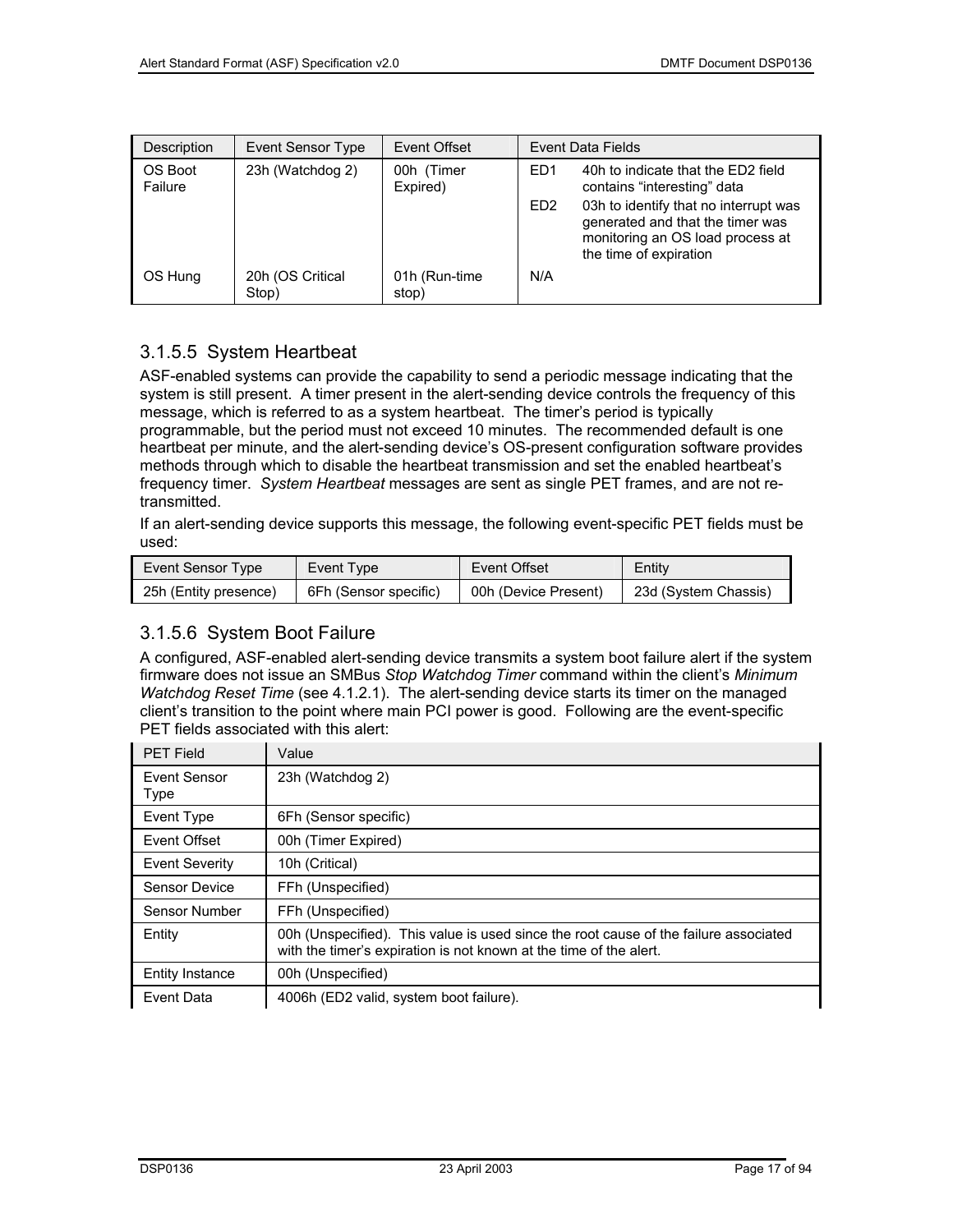#### 3.2 Remote Management and Control Protocol (RMCP)

The Remote Management and Control Protocol (RMCP) and its supporting security-related protocols are used for client control functions when a managed client is in an *OS-absent* state. In this environment, RMCP messages are exchanged between a management console and a managed client. Typical client control functions include operations such as reset, power-up, and power-down. The protocols are intentionally simple, to enable alert-sending devices' firmware to easily parse the information in the absence of OS-present drivers. The protocol stack for RMCP and its supporting security-related protocols\*\* is shown in the figure below.

| <b>**RSP Session Protocol</b><br>(RSSP)<br>**RSSP Authentication and Key-<br><b>Generation Protocol (RAKP)</b> | <b>Remote Management</b><br>and Control Protocol (RMCP) |  |  |  |
|----------------------------------------------------------------------------------------------------------------|---------------------------------------------------------|--|--|--|
| <b>**RMCP Security-Extensions</b><br><b>Protocol (RSP)</b>                                                     |                                                         |  |  |  |
| <b>User Datagram Protocol</b><br>(UDP)                                                                         |                                                         |  |  |  |
| <b>Internet Protocol</b><br>(IP)                                                                               |                                                         |  |  |  |
| IEEE 802.3 / Ethernet<br><b>Protocol</b>                                                                       |                                                         |  |  |  |

A management console uses RMCP methods as part of a two-tiered approach to managing client systems. The management console should always use OS-present methods as the primary method to power down or reset a managed client, so that any shutdown operation is handled in an orderly fashion. Management consoles should employ RMCP methods only if the managed client fails to respond to the OS-present methods, since the hardware-based RMCP methods could result in loss of data on the client system.

ASF 2.0 introduces a set of security extensions that provide authentication and integrity services for RMCP messages. While this specification defines the security extension protocols and encapsulation formats, an actual implementation must also deal with a variety of security issues that fall outside of the scope of this specification. For example, local storage and protection of keying material configured and/or generated by the security extension protocols is a vendorspecific implementation issue. While this and other security-related implementation issues are not mandated by this specification, it is expected that vendors will follow security-industryaccepted practices where appropriate.

An RMCP-aware management console determines a managed client's RMCP capabilities by issuing the following messages:

- 1) The management console issues an RMCP *Presence Ping* message directed to the managed client; the RMCP-aware client then …
	- a) … acknowledges receipt of the RMCP message, so long as the RMCP version in the message's header is a version supported by the client.
	- b) … responds with an RMCP *Presence Pong* message, setting the *Supported Entities* field (bits 3:0) to indicate its ASF version.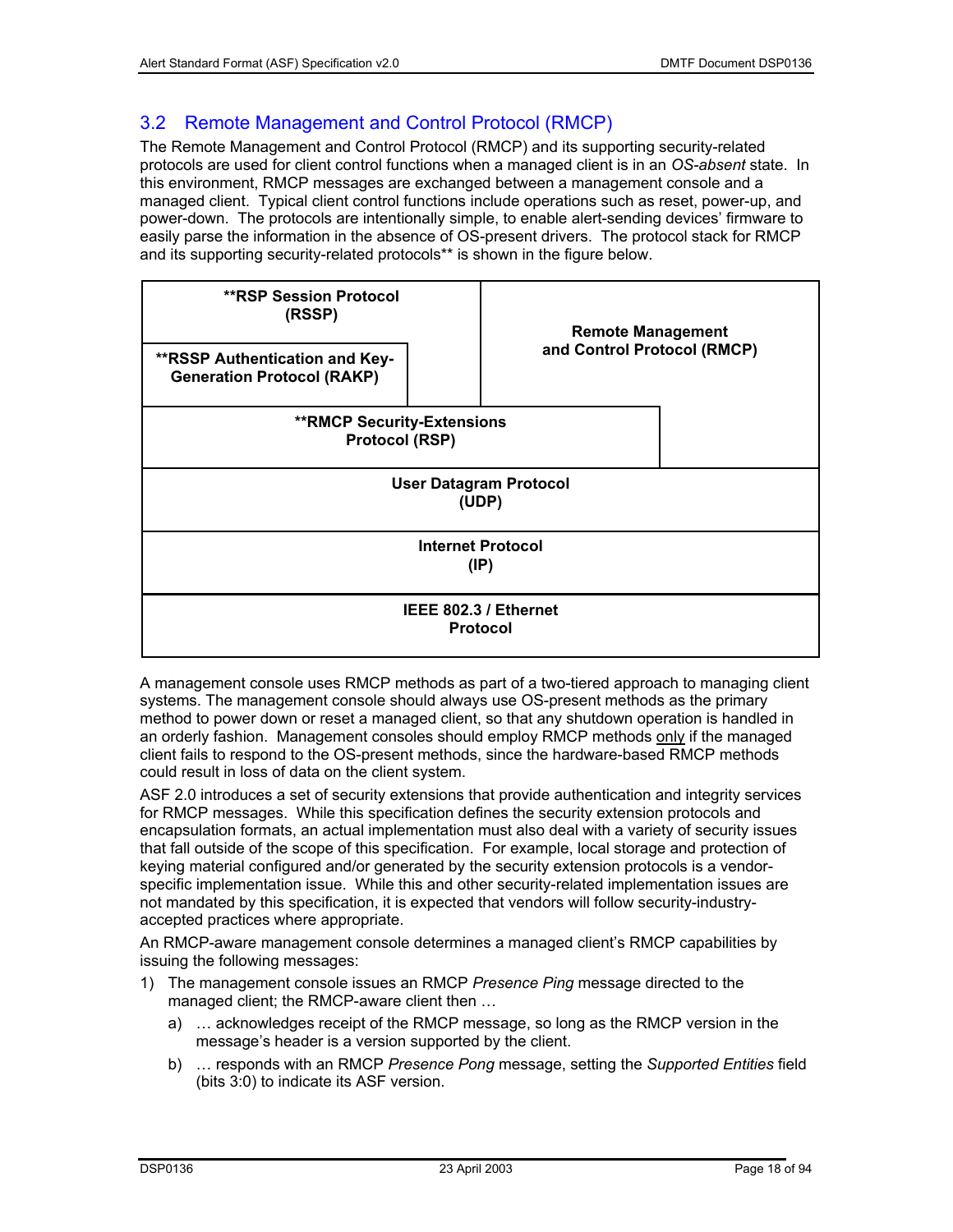- 2) The management console issues an RMCP *Capabilities Request* message to the managed client; the client …
	- a) … acknowledges receipt of the RMCP message, so long as the RMCP version in the message's header is a version supported by the client.
	- b) … responds with a RMCP *Capabilities Response* message, returning the system capabilities previously configured into the alert-sending device's non-volatile storage.

At this point, the management console knows that the managed client is RMCP-aware and which of the optional RMCP 'Set' messages are supported by the client — the client will acknowledge receipt of any unsupported message, but will disregard the message contents.

#### *3.2.1 RMCP UDP Port Numbers*

There are two UDP ports reserved for RMCP. — The port numbers are 026Fh (623 decimal) and 0298h (644 decimal) described as:

#### *Port Usage*

- 026Fh The *compatibility port* is used for all communications for ASF version 1.0. It is defined as the compatibility port beginning with ASF version 2.0.
- 0298h The *secure port* is used for all communications using the RMCP security extensions. Refer to section *3.2.3 RMCP Security-Extensions Protocol (RSP)* for the definition of the protocol used on for this port.
- *3.2.2 For network frames sent to the managed client, each of these ports is a destination port. For network frames sent by the managed client, each of these ports is a source port. The source port in the frames sent to the managed client becomes the destination port in the frames sent by the managed client. RMCP Message Format*

The following table describes the complete network frame — as sent to the managed client that includes RMCP, using an 802.3/Ethernet frame as defined by [IEEE 802] as the example. RMCP is media independent and, depending on the medium, the associated header fields will be different. *All the data fields specified for RMCP messages are in network byte order.* This specification defines the format of the shaded fields in the frame described below.

Within the table that follows, a *Contents* field that has non-blank *Value* field defines the method through which the following frame contents are determined. For example, if the *MAC Header*'s *Frame Type* is set to 0800h then the frame element that follows the *MAC Header* is an *IP Header*.

The RMCP message (the shaded area in the table) is divided into two basic components: its header and its associated data. Interpretation of the *RMCP Data* format depends on the value present in the RMCP header's *Class of Message* field. While the RMCP header is extensible to incorporate any OEM-defined variations, this specification defines only the *RMCP Data* formats for messages with *Class of Message* set to ASF (6).

An RMCP message's *Data* block is also extensible: the IANA Enterprise Number defines the interpretation of the remaining fields within that block. This specification defines messages and data formats when the RMCP *Data* block's *IANA Enterprise Number* is set to 4542 (the IANAassigned value for ASF). Any other value in that field identifies an OEM-specific RMCP message extension; the *Data* block's *IANA Enterprise Number* is set to the OEM's IANA-assigned value.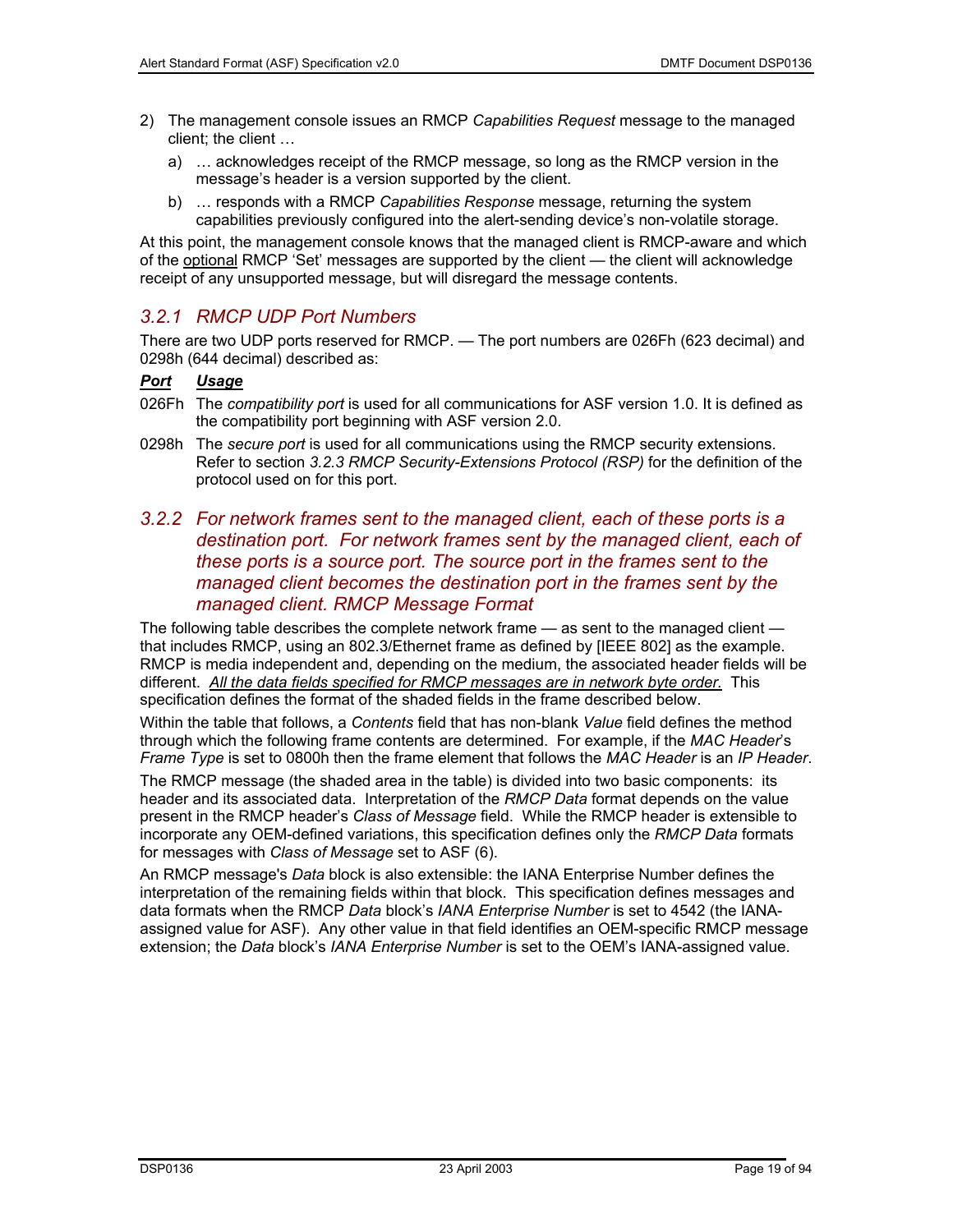| <b>Contents</b>               | <b>Type</b> | <b>Offset</b>   | Value                       |                   |
|-------------------------------|-------------|-----------------|-----------------------------|-------------------|
| <b>Destination Address</b>    | 6 bytes     | 00h             |                             |                   |
| Source Address                | 6 bytes     | 06h             |                             | Header<br>MAC     |
| Frame Type                    | 2 bytes     | 0Ch             | 0800h                       |                   |
| Version and Header Length     | 1 Byte      | 0Eh             |                             |                   |
| Service Type                  | 1 Byte      | 0Fh             |                             |                   |
| <b>Total Length</b>           | 2 Bytes     | 10 <sub>h</sub> |                             |                   |
| Identification                | 2 Bytes     | 12h             |                             |                   |
| Flags & Fragment Offset       | 2 Bytes     | 14h             |                             | <b>P Header</b>   |
| Time to Live                  | 1 Byte      | 16h             |                             |                   |
| Protocol                      | 1 Byte      | 17h             | 11h                         |                   |
| Header Checksum               | 2 Bytes     | 18h             |                             |                   |
| Source IP Address             | 4 Bytes     | 1Ah             |                             |                   |
| <b>Destination IP Address</b> | 4 Bytes     | 1Eh             |                             |                   |
| Source Port                   | 2 Bytes     | 22h             |                             |                   |
| <b>Destination Port</b>       | 2 Bytes     | 24h             | 026Fh or 0298h <sup>1</sup> | <b>UDP Header</b> |
| <b>UDP Length</b>             | 2 Bytes     | 26h             |                             |                   |
| <b>UDP Checksum</b>           | 2 Bytes     | 28h             |                             |                   |
| Version                       | 1 Byte      | 2Ah             | 06h (ASF)                   |                   |
| Reserved                      | 1 Byte      | 2Bh             |                             | <b>Header</b>     |
| Sequence Number               | 1 Byte      | 2Ch             |                             | <b>RMCP</b>       |
| <b>Class of Message</b>       | 1 Byte      | 2Dh             | 06h (ASF)                   |                   |
| <b>IANA Enterprise Number</b> | 4 bytes     | 2Eh             | 4542 (ASF)                  |                   |
| Message Type                  | 1 Byte      | 32h             |                             |                   |
| Message Tag                   | 1 Byte      | 33h             |                             |                   |
| Reserved                      | 1 Byte      | 34h             |                             |                   |
| Data Length                   | 1 Byte      | 35h             |                             | ASF RMCP Data     |
| Data                          | Variable    | 36h             |                             |                   |
| <b>CRC</b>                    | 4 Bytes     |                 |                             |                   |

#### 3.2.2.1 RMCP Acknowledge

This message is used to acknowledge receipt of an RMCP message only if the recipient supports the specific RMCP version in that message's header, the message is not itself an *RMCP Acknowledge*, and the header's *Sequence Number* is other than FFh (no acknowledge). The acknowledge message indicates *only* that the message has been *received*; it does not indicate that any action has been completed.

In a typical interaction, the recipient of an RMCP message acknowledges the sender by returning the received RMCP header with the MSB (most significant bit) of the "Class of Message" field set to indicate an acknowledgement. Specifically, the recipient returns to the sender the first three bytes from the received RMCP header (version, sequence number and reserved fields) with the fourth byte modified to indicate that the message represents an RMCP Acknowledge. If RMCP security extensions are in use and the message fails its integrity check, an RMCP Acknowledge is not sent. The following table describes the format of an RMCP Acknowledge:

l

<sup>&</sup>lt;sup>1</sup> Refer to 3.2.3 RMCP Security-Extensions Protocol (RSP) on page 23 for the definition of the protocol used for this port.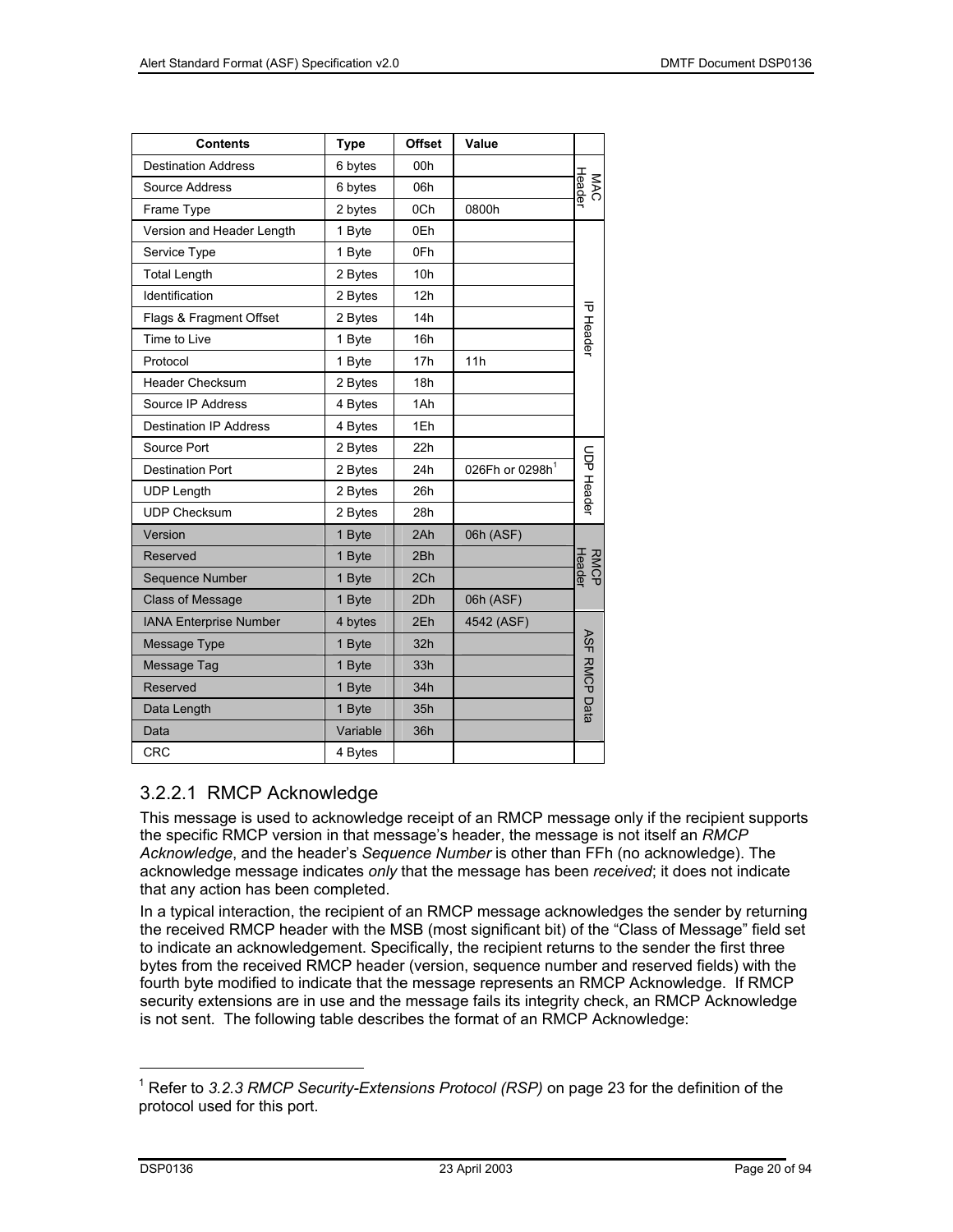| <b>Contents</b>         | Type   | <b>Offset</b>   | Value                                                                 |                                       |
|-------------------------|--------|-----------------|-----------------------------------------------------------------------|---------------------------------------|
| Version                 | 1 byte | 00h             | Copied from the received message                                      |                                       |
| Reserved                | 1 byte | 01h             | Copied from the received message.                                     | RMCI<br>Ack                           |
| Sequence Number         | 1 byte | 02 <sub>h</sub> | Copied from the received message.                                     | ē                                     |
| <b>Class of Message</b> | 1 byte | 03h             | Bit(s)<br><b>Description</b><br>Set to 1 to indicate acknowledgement. | 8<br><i>ledge</i><br>āer<br>$\vec{c}$ |
|                         |        |                 | Copied from the header of the received message.<br>6:0                |                                       |

#### *Notes*:

- 1. The *RMCP Acknowledge* does not have an RMCP *Data* block; only the RMCP Header is returned.
- 2. An *RMCP Acknowledge* must not, itself, be acknowledged.

#### 3.2.2.2 RMCP Header

The RMCP header fields are as specified in the following table. Sequence numbers are used to ensure reliability over an inherently unreliable protocol (like UDP) and facilitate message ordering and recognition of identical messages. The *Sequence Number* is incremented each time a unique message is sent from the same source (e.g. a management console or a client system). When the message initiator retries a message, possibly due to a missing RMCP Acknowledge, the initiator sends the exact message of the original transmission with the same *Sequence Number;* this allows the initiator to match an RMCP message to its associated acknowledgement.

| <b>Contents</b>     | <b>Type</b> | <b>Offset</b> | Value                                                                                                                                                                                                                                                                                                                                                                                                                                                                                                                                                                                                                     |                    |
|---------------------|-------------|---------------|---------------------------------------------------------------------------------------------------------------------------------------------------------------------------------------------------------------------------------------------------------------------------------------------------------------------------------------------------------------------------------------------------------------------------------------------------------------------------------------------------------------------------------------------------------------------------------------------------------------------------|--------------------|
| Version             | 1<br>byte   | 00h           | This field identifies the version of the RMCP header. A value of 06h in the<br>field indicates RMCP v1.0.<br>$0-5$<br>Legacy RMCP<br>ASF RMCP Version 1.0<br>6<br>$7 - 255$<br>Reserved for future definition by this specification.                                                                                                                                                                                                                                                                                                                                                                                      |                    |
| Reserved            | 1<br>byte   | 01h           | Reserved for future definition by this specification, set to 00h.                                                                                                                                                                                                                                                                                                                                                                                                                                                                                                                                                         |                    |
| Sequence<br>Number  | 1<br>byte   | 02h           | The sequence number associated with the message. Sequence numbers<br>should increase monotonically from each RMCP message source, in the<br>range 0 to 254, and then rollover back to 0. A Sequence Number field of<br>255 (FFh) has special meaning - it identifies that the receiver of the<br>message <i>must not</i> provide acknowledgement.                                                                                                                                                                                                                                                                         |                    |
| Class of<br>Message | 1<br>byte   | 03h           | This field identifies the format of the messages that follow this header. All<br>messages of class ASF (6) conform to the formats defined in this<br>specification.<br>Bit(s)<br>Description<br>Message Type. Set to 1 to indicate an Acknowledge message<br>7<br>(see $3.2.2.1$ ); set to 0 otherwise.<br>Reserved for future definition by this specification, set to 000b.<br>6:4<br>3:0<br>Message Class. Set to one of the following values:<br>$0-5$<br>Reserved<br><b>ASF</b><br>6<br>IPMI <sup>2</sup><br>$\overline{7}$<br>8<br>OEM-defined<br>$9 - 15$<br>Reserved for future definition by this specification. | <b>RNCP Header</b> |

The format and specification of messages under this class will be specified in the IPMI (Intelligent Platform Management Interface) specifications. Information on IPMI can be obtained from the IPMI web site: http://developer.intel.com/design/servers/ipmi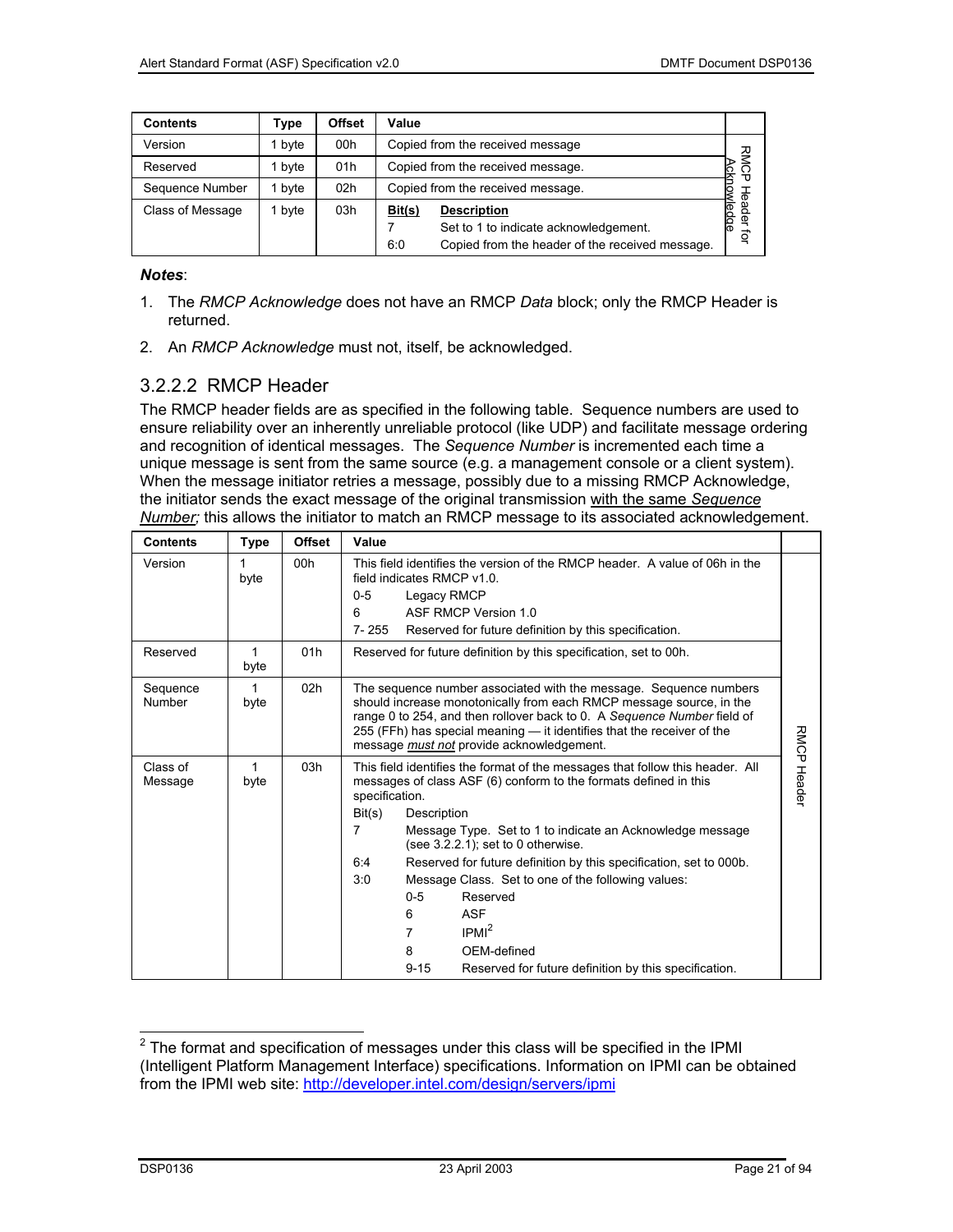#### 3.2.2.3 RMCP Data

All RMCP messages have the same *Data* block format, but the interpretation of the fields within the *Data* block is dependent on the value present in the first field: the *IANA Enterprise Number*. OEMs and ISVs can provide extensions to the RMCP message set by setting the field to their IANA-assigned enterprise number.

| <b>Contents</b>               | Type    | <b>Offset</b> | Value                                                                                                                                                                                                                                                                |              |
|-------------------------------|---------|---------------|----------------------------------------------------------------------------------------------------------------------------------------------------------------------------------------------------------------------------------------------------------------------|--------------|
| <b>IANA Enterprise Number</b> | 4 bytes | 00h           | IANA-assigned Enterprise Number associated with the<br>entity that defines the Message Type values and Data field<br>format for the message; set to 4542 for ASF-RMCP<br>messages defined by this specification. The number is<br>transmitted in network byte order. |              |
| Message Type                  | 1 byte  | 04h           | Defined by the entity associated with the value in the<br>previous field.                                                                                                                                                                                            | General RMCP |
| Message Tag                   | 1 byte  | 05h           | This field is used to match request-response pairs.                                                                                                                                                                                                                  |              |
| Reserved                      | 1 byte  | 06h           | Reserved for future definition by this specification, set to 0.                                                                                                                                                                                                      | ASF          |
| Data Length                   | 1 byte  | 07h           | Identifies the number of bytes present in the Data field                                                                                                                                                                                                             | Data         |
| Data                          | N bytes | 08h           | Data associated with a particular <i>Enterprise Number</i> and<br>Message Type, number of bytes is specified by Data<br>Length.                                                                                                                                      |              |

This specification defines the interpretation of the RMCP *Data* block when *IANA Enterprise Number* field is set to 4542 (ASF IANA), see 3.2.4 on page 33 for more information:

| <b>Contents</b>                  | <b>Type</b> | <b>Offset</b> | Value                                                                                                                                                                                    |                        |
|----------------------------------|-------------|---------------|------------------------------------------------------------------------------------------------------------------------------------------------------------------------------------------|------------------------|
| <b>IANA Enterprise</b><br>Number | 4<br>bytes  | $00\,$        | This field contains the 4-byte value 4542 or 11BEh, the number<br>assigned to ASF by the Internet Assigned Numbers Authority<br>(IANA). The number is transmitted in network byte order. |                        |
| Message Type                     | 1 byte      | 04h           | 00h:0Fh Reserved                                                                                                                                                                         |                        |
|                                  |             |               | 10h:3Fh "Set" messages                                                                                                                                                                   |                        |
|                                  |             |               | 10h<br>Reset, see page 33                                                                                                                                                                |                        |
|                                  |             |               | 11h<br>Power-up, see page 33                                                                                                                                                             |                        |
|                                  |             |               | 12h<br>Unconditional Power-down, see page 35                                                                                                                                             |                        |
|                                  |             |               | 13h<br>Power Cycle Reset, see page 33                                                                                                                                                    |                        |
|                                  |             |               | 40h:7Fh Response or "Get Response" messages                                                                                                                                              |                        |
|                                  |             |               | 40h<br>Presence Pong, see page 36                                                                                                                                                        |                        |
|                                  |             |               | 41h<br>Capabilities Response, see page 36                                                                                                                                                |                        |
|                                  |             |               | 42h<br>System State Response, see page 38                                                                                                                                                |                        |
|                                  |             |               | 43h<br>Open Session Response, see page 39                                                                                                                                                | Standard RMCP ASF Data |
|                                  |             |               | Close Session Response, see page 40<br>44h                                                                                                                                               |                        |
|                                  |             |               | 80h:BFh Request or "Get" messages                                                                                                                                                        |                        |
|                                  |             |               | 80h<br>Presence Ping                                                                                                                                                                     |                        |
|                                  |             |               | <b>Capabilities Request</b><br>81h                                                                                                                                                       |                        |
|                                  |             |               | 82h<br><b>System State Request</b>                                                                                                                                                       |                        |
|                                  |             |               | 83h<br><b>Open Session Request</b>                                                                                                                                                       |                        |
|                                  |             |               | <b>Close Session Request</b><br>84h                                                                                                                                                      |                        |
|                                  |             |               | <b>C0h:CFh Authentication/Key Generation messages</b>                                                                                                                                    |                        |
|                                  |             |               | C <sub>0</sub> h<br>RAKP Message 1                                                                                                                                                       |                        |
|                                  |             |               | C1h<br>RAKP Message 2                                                                                                                                                                    |                        |
|                                  |             |               | C <sub>2</sub> h<br>RAKP Message 3                                                                                                                                                       |                        |
|                                  |             |               | D0h:FFh Reserved for future definition by this specification                                                                                                                             |                        |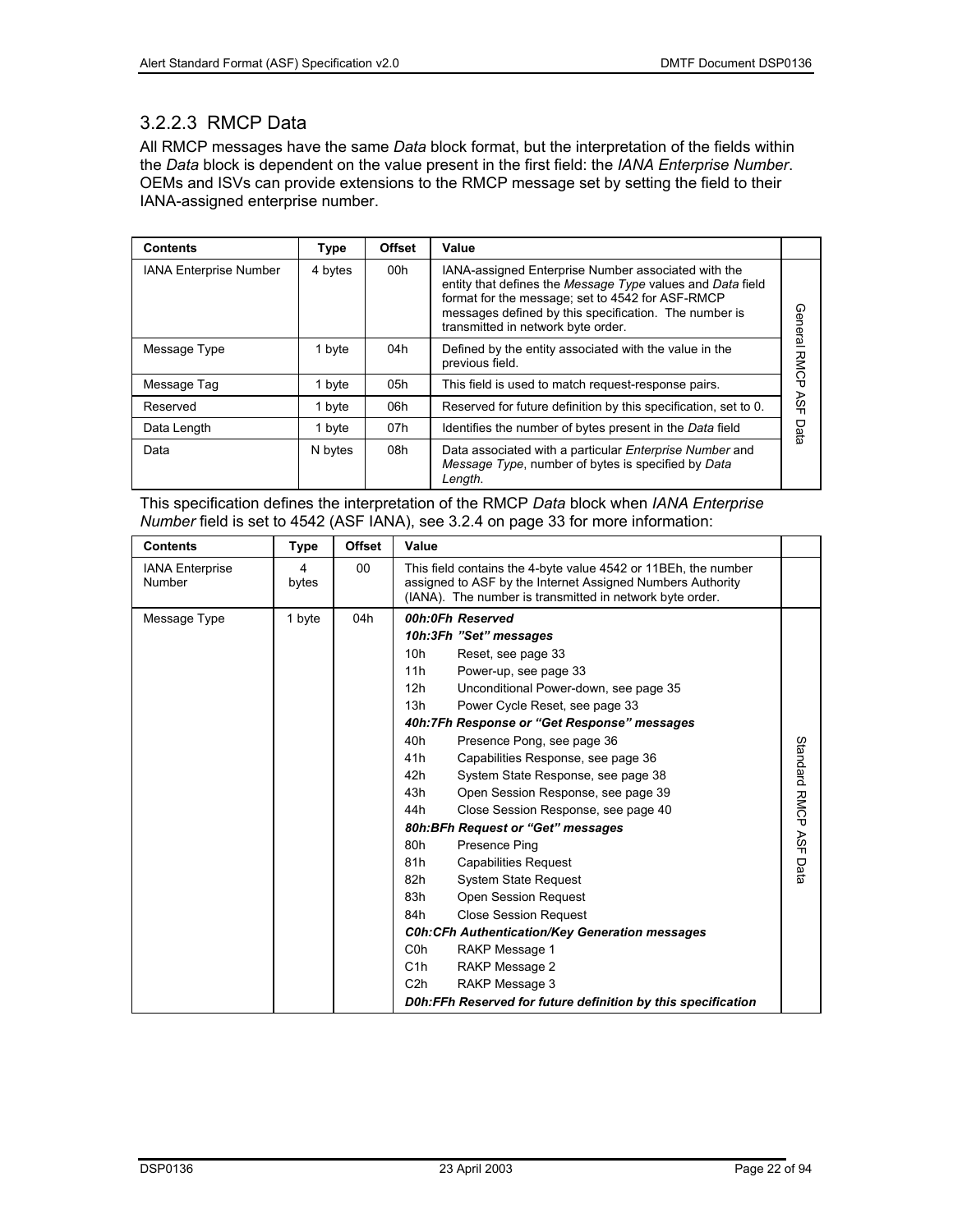| <b>Contents</b> | Type       | <b>Offset</b> | Value                                                                                                                                                                                                                                                                                                                                                                                                                                                                                                                                                                                                                                                                                                                                                                          |  |
|-----------------|------------|---------------|--------------------------------------------------------------------------------------------------------------------------------------------------------------------------------------------------------------------------------------------------------------------------------------------------------------------------------------------------------------------------------------------------------------------------------------------------------------------------------------------------------------------------------------------------------------------------------------------------------------------------------------------------------------------------------------------------------------------------------------------------------------------------------|--|
| Message Tag     | 1 byte     | 05h           | This 1-byte field is used to match request-response pairs. This<br>value is copied into the response message when one is generated<br>in a request-response interaction, e.g. the Presence<br>Ping/Presence Pong pair. When a duplicate message is received,<br>i.e. one with the same Message Tag, the consumer of the<br>message determines whether the message is accepted or<br>rejected. For example, an alert-sending device might be designed<br>to respond to all Presence Ping messages received, or to keep<br>track of recent Presence Ping messages and only respond to<br>those with unique Message Tag values. See below for more<br>information.<br>Note: A value of 255 (FFh) indicates that the associated message<br>is not a request-response type message. |  |
| Reserved        | 1 byte     | 06h           | Reserved for future definition by this specification, set to 0.                                                                                                                                                                                                                                                                                                                                                                                                                                                                                                                                                                                                                                                                                                                |  |
| Data Length     | 1 byte     | 07h           | This 1-byte field contains the byte length of the message's<br>variable-length Data field.                                                                                                                                                                                                                                                                                                                                                                                                                                                                                                                                                                                                                                                                                     |  |
| Data            | N<br>bytes | 08h           | Data associated with a particular Message Type, number of bytes<br>is specified by Data Length.                                                                                                                                                                                                                                                                                                                                                                                                                                                                                                                                                                                                                                                                                |  |

#### **Using the** *Message Tag* **Field**

Many of the RMCP messages are of the request/response type:

- A Presence Ping sent from a management console requests that the client respond with a Presence Pong
- A Capabilities Request from a management console requests that the client respond with a Capabilities Response
- A System State Request from a management console requests that the client respond with a System State Response.

For each of these message pairs, the RMCP *Data* block's *Message Tag* field provides a method to bind a response to its associated request.

For example, a management console sends a *Presence Ping* with the *Message Tag* field set to 12h to a managed client. The client's alert-sending device copies the *Message Tag* field value from the message received into the associated *Presence Pong* response prior to transmitting that message. When the management console receives the *Presence Pong*, the console can quickly map the message to its associated *Presence Ping* by matching the *Message Tag* fields.

#### *3.2.3 RMCP Security-Extensions Protocol (RSP)*

RMCP Security-Extensions Protocol (RSP) provides integrity and anti-replay services for RMCP messages. When RSP is used, an entire RMCP message is encapsulated in an RSP header and trailer (shown as the shaded areas in the table below).

- An RSP header is inserted between the UDP header and the RMCP header and its presence is identified by the use of the RMCP security extensions UDP port number (0298h).
- An RSP trailer is located following the end of the RMCP message's *Data* block (i.e., security extensions are applied above the UDP layer).

The table illustrates which fields of the RSP header, RMCP message, and RSP trailer are protected by the integrity service.

| <b>Contents</b>         | Type    | <b>Offset</b> | Value |      |
|-------------------------|---------|---------------|-------|------|
| Source Port             | 2 Bytes | 22h           |       |      |
| <b>Destination Port</b> | 2 Bytes | 24h           | 0298h | 믕    |
| <b>UDP Length</b>       | 2 Bytes | 26h           |       | eade |
| <b>UDP Checksum</b>     | 2 Bytes | 28h           |       |      |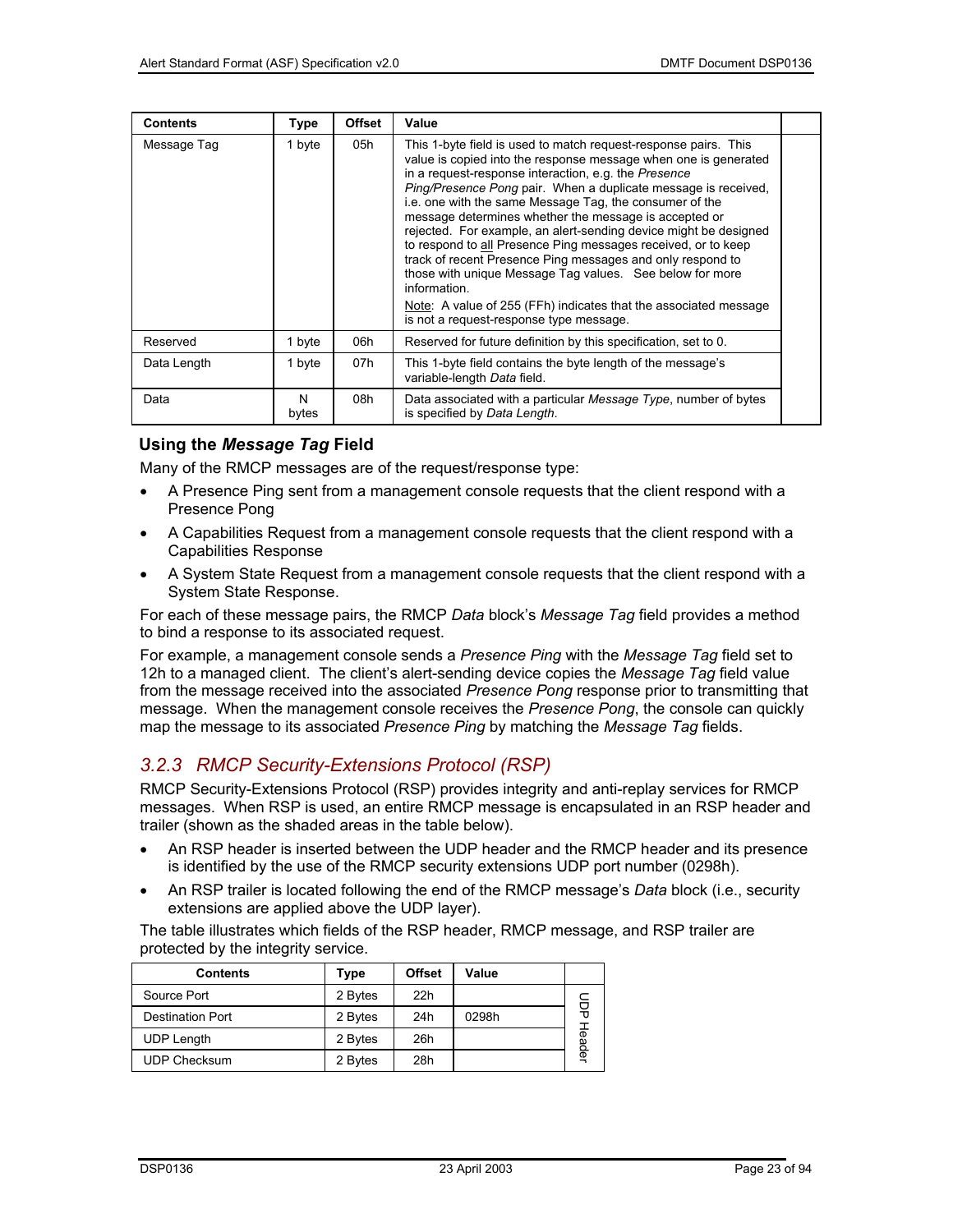| <b>Contents</b>               | <b>Type</b>                | <b>Offset</b> | Value      |                      |                           |
|-------------------------------|----------------------------|---------------|------------|----------------------|---------------------------|
| Session ID                    | 4 Bytes                    | 2Ah           |            | 품 높                  |                           |
| Sequence Number               | 4 Bytes                    | 2Eh           |            |                      |                           |
| Version                       | 1 Byte                     | 32h           | 06h (ASF)  |                      |                           |
| Reserved                      | 1 Byte                     | 33h           |            | <b>RMCP</b>          |                           |
| Sequence Number               | 1 Byte                     | 34h           |            | Header               |                           |
| Class of Message              | 1 Byte<br>35h<br>06h (ASF) |               |            |                      |                           |
| <b>IANA Enterprise Number</b> | 4 bytes                    | 36h           | 4542 (ASF) |                      |                           |
| Message Type                  | 1 Byte                     | 3Ah           |            | <b>ASF RMCP Data</b> |                           |
| Message Tag                   | 1 Byte                     | 3Bh           |            |                      | <u>ntegrity Protected</u> |
| Reserved                      | 1 Byte                     | 3Ch           |            |                      |                           |
| Data Length                   | 1 Byte                     | 3Dh           |            |                      |                           |
| Data                          | Variable                   | 3Eh           |            |                      |                           |
| Pad                           | Variable                   |               |            |                      |                           |
| Pad Length                    | 1 Byte                     |               |            | <b>RSP</b>           |                           |
| <b>Next Header</b>            | 1 Byte                     |               |            | <u> Trailer</u>      |                           |
| <b>Integrity Data</b>         | Variable                   |               |            |                      |                           |

#### 3.2.3.1 Header and Trailer Formats

An RSP header contains two fields: *Session ID* and *Sequence Number*. A *Session ID* is an arbitrary number that is selected by each entity and exchanged using the RSSP *Open Session Request/Response* messages (see 3.2.3.4). *Session IDs* are used to identify the particular session state (algorithms, keys, etc) that is used to process a particular message.

*Sequence Numbers* are used along with a *Sliding Receive Window* (see 3.2.3.3.3) to provide an anti-replay service for messages. For this specification, the size of the *Sliding Receive Window* is 32 messages. A *Sequence Number* is a unique monotonically increasing number inserted into the header by the sender. When a session is created, the *Sequence Number* is initialized to zero and incremented by one at the start of outbound processing for a given message. A new session must be created prior to the *Sequence Number* wrapping around back to zero. These fields are specified in the following table.

| <b>Contents</b>    | Type    | <b>Offset</b> | Value                                                                                                                                                                                                                                                                                                                                                                                                                                                                                                                                                                                                                                   |               |
|--------------------|---------|---------------|-----------------------------------------------------------------------------------------------------------------------------------------------------------------------------------------------------------------------------------------------------------------------------------------------------------------------------------------------------------------------------------------------------------------------------------------------------------------------------------------------------------------------------------------------------------------------------------------------------------------------------------------|---------------|
| Session ID         | 4 Bytes | 00h           | The Session ID of the destination entity.<br>"Bypass" Session ID. This Session ID is used to<br>0000 0000h<br>indicate that an unprotected RMCP, RSSP, or RAKP<br>message follows the RSP header and no RSP trailer<br>following the message's Data field. When this Session<br>ID is present, the Sequence Number field is ignored.<br>This mechanism allows some messages (e.g.,<br>Presence Ping/Pong) to be received over the RMCP<br>security extensions UDP port prior to session<br>establishment. "Set"-type messages (e.g., Reset) shall<br>not be accepted under this Session ID.<br>All others<br><b>Regular Session IDs</b> | RSP<br>Header |
| Sequence<br>Number | 4 Bytes | 03h           | The sender's Sequence Number for the message.                                                                                                                                                                                                                                                                                                                                                                                                                                                                                                                                                                                           |               |

An RSP trailer contains four fields:

- 1. *Pad* provides DWORD alignment for the *Integrity Data* field within a protected RMCP message. Some messages may not require padding if the messages already provide the necessary alignment.
- 2. The *Pad Length* field defines the number of *Pad* bytes (0 to 3) present in the message. This field is mandatory; if no *Pad* bytes are required, the *Pad Length* field is set to 00h.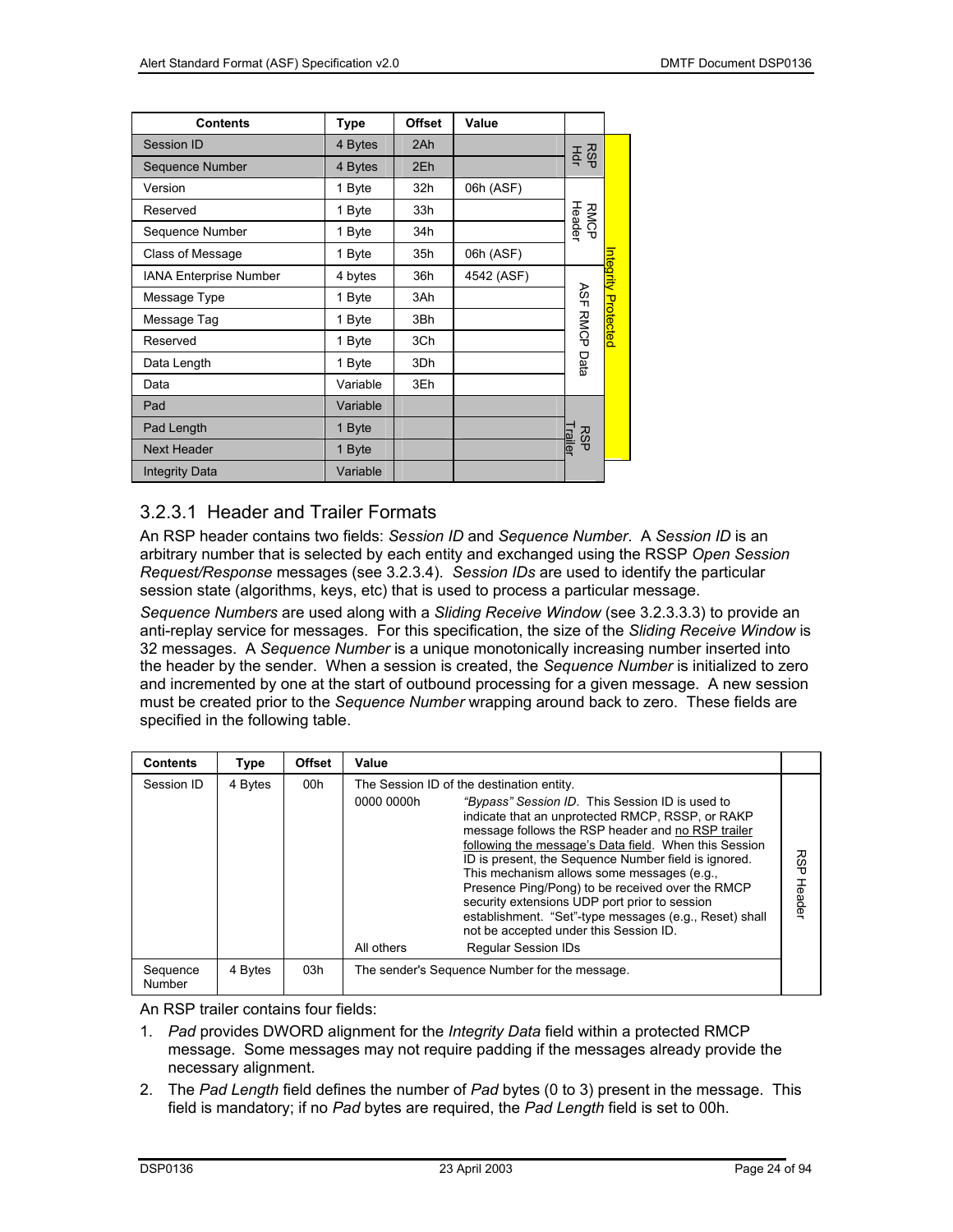- 3. The *Next Header* field indicates the type of message that is encapsulated between the RSP header and trailer. For this specification, the value in the *Next Header* field is defined as the value in the *Version* field of the *RMCP Header* of the RMCP message being processed (e.g.; 06h for ASF).
- 4. The *Integrity Data* field is used to hold the results of an integrity algorithm (e.g., a keyed hash function) performed over the specific fields of the RSP header, RMCP message, and RSP trailer defined earlier. The length of this field depends on the integrity algorithm negotiated during session setup. For this specification, the mandatory-to-implement integrity algorithm is HMAC-SHA1-96 defined in [RFC2404].

| <b>Contents</b>   | Type                     | <b>Offset</b> | Value                                                                                                                                                                                                                                    |         |
|-------------------|--------------------------|---------------|------------------------------------------------------------------------------------------------------------------------------------------------------------------------------------------------------------------------------------------|---------|
| Pad               | Variable<br><b>Bytes</b> |               | Used to provide DWORD-alignment of the Integrity Data field within the<br>message. If present, each Pad byte is set to 00h.                                                                                                              |         |
| Pad<br>Length     | 1 Byte                   | $4n-2$        | Defines the number of Pad bytes present in the message, in the range 0 to<br>3.                                                                                                                                                          | RSP     |
| Next<br>Header    | 1 Byte                   | $4n-1$        | Indicates the type of message that is encapsulated between the RSP<br>header and trailer. For this specification, the value of this field equals the<br>value in the Version field of the RMCP Header of the message being<br>processed. | Trailer |
| Integrity<br>Data | Variable<br><b>Bytes</b> | 4n            | Holds the results of an integrity algorithm negotiated during session setup.                                                                                                                                                             |         |

These fields are specified in the following table.

#### 3.2.3.2 Outbound Message Processing

The sections that follow and the figure below outline the processing steps used by an alertsending device or management console to add security extensions to an outbound RMCP message.



#### **3.2.3.2.1 Device Security Policy and Session State Lookup**

When an RMCP request initiator creates a message, its RMCP protocol engine accesses the *Device Security Policy* to determine whether RMCP security extensions functionality is enabled. If the functionality is enabled, RMCP determines if an appropriate RSP session exists for the message.

If an appropriate session does not exist, RMCP uses the *RSP Session Protocol* (RSSP) to create a session (see 3.2.3.4). If a session exists but the session is not in the *Message Transfer* phase (the phase that allows RMCP messages to be exchanged), RMCP must wait until the session reaches that phase before the RMCP message can be sent.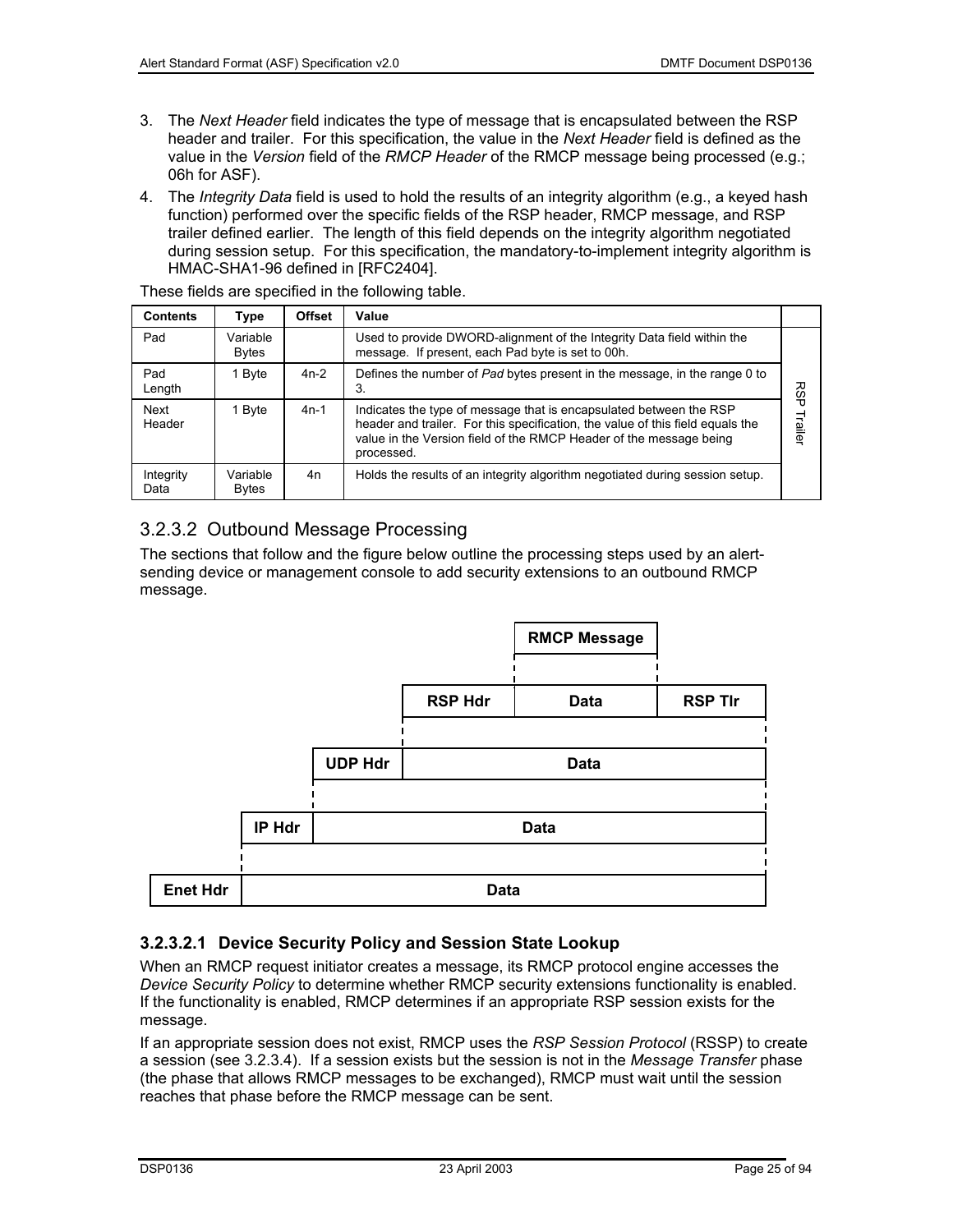If a session exists and the session is in the *Message Transfer* phase, RMCP passes the *Session ID*, the RMCP message, and RMCP message *Length*, to the next lower-layer protocol (RSP) for additional processing.

#### **3.2.3.2.2 Message Encapsulation**

When the sending device's RSP protocol engine receives a message from RMCP, RSP inserts an *RSP Header* (see 3.2.3.1) at the beginning of the message and copies the *Session ID* value into the header's *Session ID* field. RSP uses the *Session ID* to access the session state and increments the session's *Sequence Number* and then inserts that value into the *Sequence Number* field of the RSP Header.

Next, RSP creates an *RSP Trailer* (see 3.2.3.1) at the end of the message's *Data* block. RSP computes the amount of padding required (if any) to align the protected message's *Integrity Data* field on a DWORD boundary. RSP then uses the RMCP message *Length* (passed from the RMCP engine) to locate the end of the message's Data block, and inserts the correct number of pad bytes and the values for the RSP Trailer's *Pad Length* and *Next Header* fields.

Finally, RSP uses the *Session ID* to access the session state and determine which integrity algorithm to use with the message, and computes the *Integrity Data* over the encapsulated message (from Session ID to Next Header fields, inclusive). The calculated value is inserted into the *Integrity Data* field of the RSP Trailer creating a protected RMCP message. Finally, RSP updates the message *Length* to account for the addition of the RSP Header and Trailer, and passes the UDP *Source* and *Destination Port* values (from the session state), the protected RMCP message *Length,* and the protected RMCP message to the next lower-layer protocol (UDP) for additional processing.

#### **3.2.3.2.3 Lower-Layer Protocol Processing**

When it receives a message from RSP, the sending device's UDP protocol engine inserts its header at the beginning of the protected RMCP message. UDP copies the port values passed from RSP into the UDP Header's *Source Port* and *Destination Port* fields, and then computes the UDP packet length and checksum and inserts these values into the UDP *Length* and *Checksum* fields. The resulting UDP packet is then passed to other lower-layer protocols (e.g. IP and 802.3/Ethernet) for additional processing and eventual transmission to its destination.

#### 3.2.3.3 Inbound Message Processing

The follow sections and the figure below outline the processing steps used by an alert-sending device or management console to remove security extensions from an inbound RMCP message.

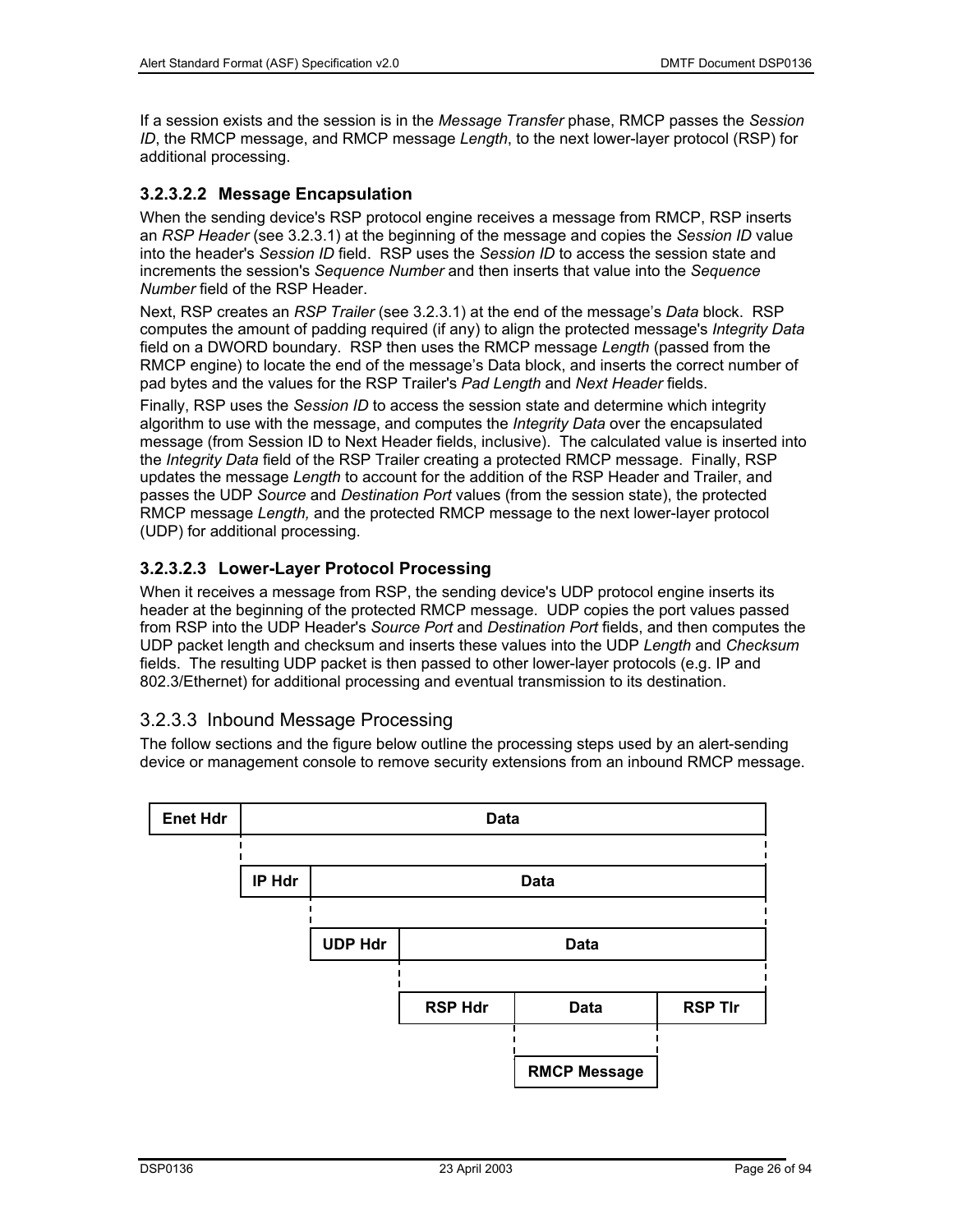#### **3.2.3.3.1 Lower-Layer Protocol Processing**

When a frame containing a protected RMCP message reaches its destination, the lower-layer protocols (e.g. 802.3/Ethernet and IP) in the receiving device perform their processing and pass the resulting packet to the next higher-layer protocol (UDP) for additional processing. UDP in the receiving device then validates the *Checksum* field in the UDP header. If the *Checksum* field is invalid, UDP silently discards the packet.

If the *Checksum* field is valid, UDP verifies that it supports the upper-layer protocol specified by the value in the *Destination Port* field. If the upper-layer protocol is not supported, UDP silently discards the packet. If the upper-layer protocol is supported, UDP strips off its header, updates the protected RMCP message *Length*, and passes the protected RMCP message and its *Length* to the next higher-layer protocol (RSP) for additional processing.

#### **3.2.3.3.2 Device Security Policy and Session State Lookup**

When RSP receives a protected RMCP message from UDP, RSP accesses the *Device Security Policy* to determine whether RMCP security extensions functionality is enabled. If the functionality is disabled, RSP silently discards the message.

If the functionality is enabled, RSP uses the RSP Header's *Session ID* value to locate the session state for this message. If no session state can be located for this message, RSP silently discards the message. If a session exists but the session is in a phase does not that allows this protected RMCP message to be accepted (e.g. "Set" RMCP messages received prior to reaching the *Message Transfer* session phase), RSP silently discards the message.

#### **3.2.3.3.3 Message De-Encapsulation**

If a session exists and the session is in a phase that allows this protected RMCP message to be accepted, RSP uses the integrity algorithm specified in the session state and the protected RMCP message *Length* passed up from UDP to locate and validate the *Integrity Data* field in the RSP Trailer. If the *Integrity Data* field is invalid, RSP silently discards the message.

If the *Integrity Data* field is valid, RSP uses the RSP Header's *Sequence Number* field and the *Sliding Receive Window* information in the session state and determines if this message is "new" (i.e. it is not a duplicate of a previously received message) and where the message falls with respect to the *Sliding Receive Window.*

As shown in the figure below, the left-end of the *Sliding Receive Window* represents the *Sequence Number* of the beginning of the window and the right-end of the *Sliding Receive Window* is "window size" messages into the future. For v2.0 of this specification, the "window size" is 32 messages; the figure below uses a 16-message size for illustration purposes only.

The received message must be "new" and must fall either inside the window or to the right of the window or RSP silently discards the message. If the received message falls to the right of the window, the window is advanced to the right to encompass the message. A message may be received out-of-order and still be properly processed.

*Important Note*: The window must not be advanced until the *Integrity Data* of the message that would cause the advancement has been validated. Doing otherwise would allow an attacker to generate bogus messages with large sequence numbers that would move the window outside the range of valid sequence numbers and cause RSP in the receiving device to drop valid messages.

If the *Sequence Number* processing completes successfully, RSP saves the value in the *Next Header* field and uses the value in the *Pad Length* field to compute the number of *Pad* bytes that need to be removed from the end of the message. RSP then strips off the RSP Header and Trailer and updates the *Length* value for the RMCP message. RSP then passes the RMCP message and its *Length* to the next higher-layer protocol (RMCP) for additional processing.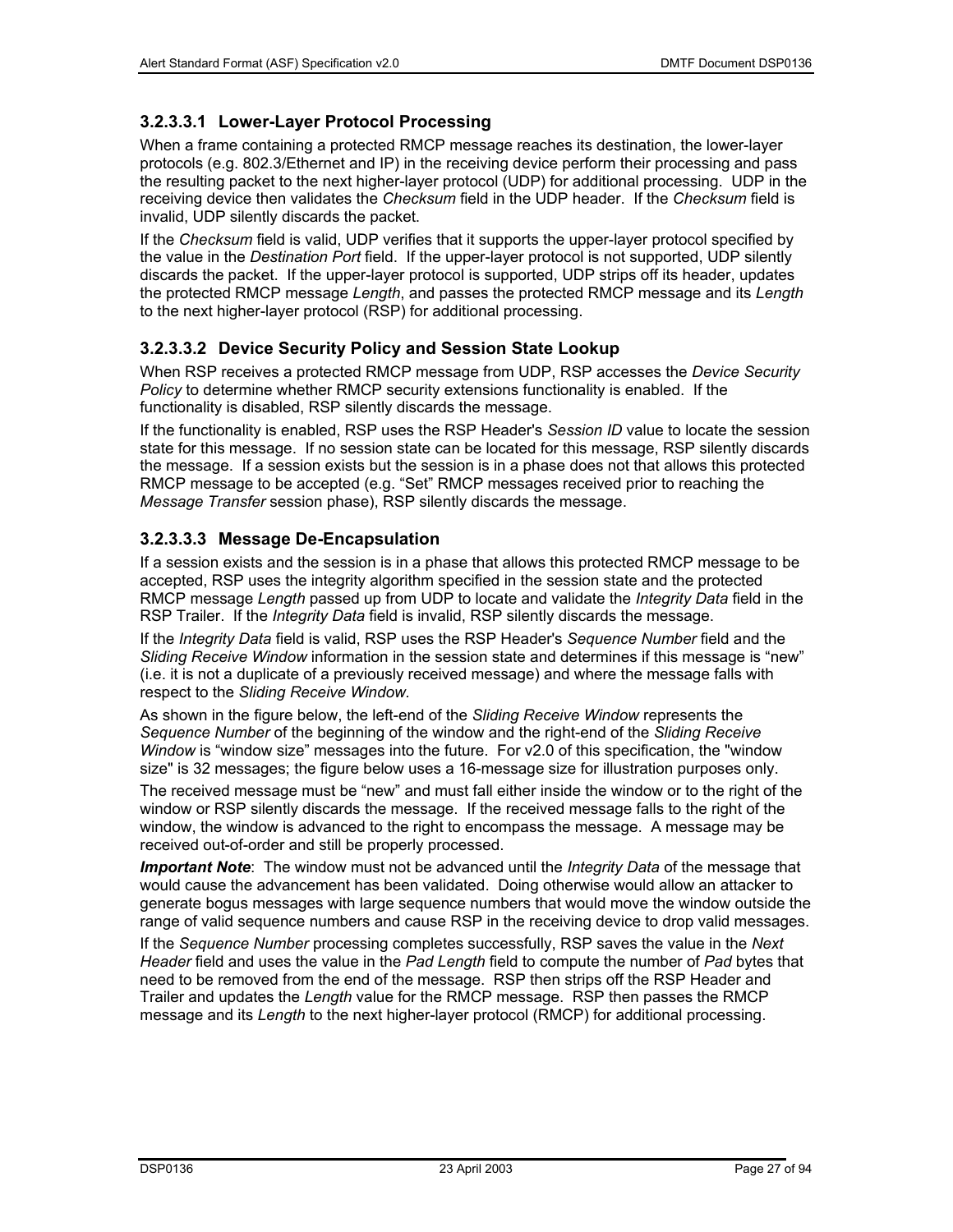

#### **0 = Message Not Yet Received**

#### 3.2.3.4 RSP Session Protocol (RSSP)

To make use of RSP, an association must be established between a management console and the clients that it wishes to manage. An association keeps track of the "state" information that defines the relationship, including which algorithms to use, keying material, and sequence numbers. An association is established via a session protocol with a set of messages that can be used to setup and teardown an association.

For this specification, an *RSP Session Protocol* (RSSP) is defined (see the diagram that follows) that divides a session into four (4) phases: *Discovery*, *Creation*, *Message Transfer*, and *Termination*. A session is further divided into one of two types based on the management console user "role" that is used to create the session: operator sessions and administrator sessions. A managed client must support at least two sessions simultaneously, one of each type.

During the *Discovery* phase, the management console and the managed client use the RMCP Presence Ping/Pong messages (see 3.2.4.8 and 3.2.4.3) to determine if a particular managed client supports the RMCP security extensions. If the managed client supports the RMCP security extensions and the management console wishes to establish an association with that managed client, the management console transitions to the *Creation* phase of the session protocol for that managed client.

During the *Creation* phase, the management console and the managed client use the RSSP Open Session Request/Response messages (see 3.2.4.11 and 3.2.4.6) to exchange Session IDs, and negotiate the RSSP authentication and key generation protocol (with its associated algorithms) and the RSP integrity algorithm for the session. Next the management console initiates the selected authentication and key generation protocol (which might involve one or more message exchanges) and generates the necessary keying material required for the RSP integrity algorithm.

If the protocol is successful, an association is now in place between the management console and the managed client and they each transition to the *Message Transfer* phase of the session protocol. If the protocol is not successful because of a lost message (e.g. a reply timer expires for either entity), both entities re-initialize their protocol state. If the management console detects the lost message, it restarts the protocol at the beginning.

During the *Message Transfer* phase, the management console and the managed client exchange the desired messages necessary to manage the client. Each of these messages is encapsulated with an RSP Header and Trailer with integrity protection provided by the RSP integrity algorithm negotiated during the *Creation* phase. If the management console wishes to close a session, it transitions to the *Termination* phase. During the *Termination* phase, the management console and managed client exchange the RSSP Close Session Request/Response messages (see 3.2.4.12 and 3.2.4.7) to end the session.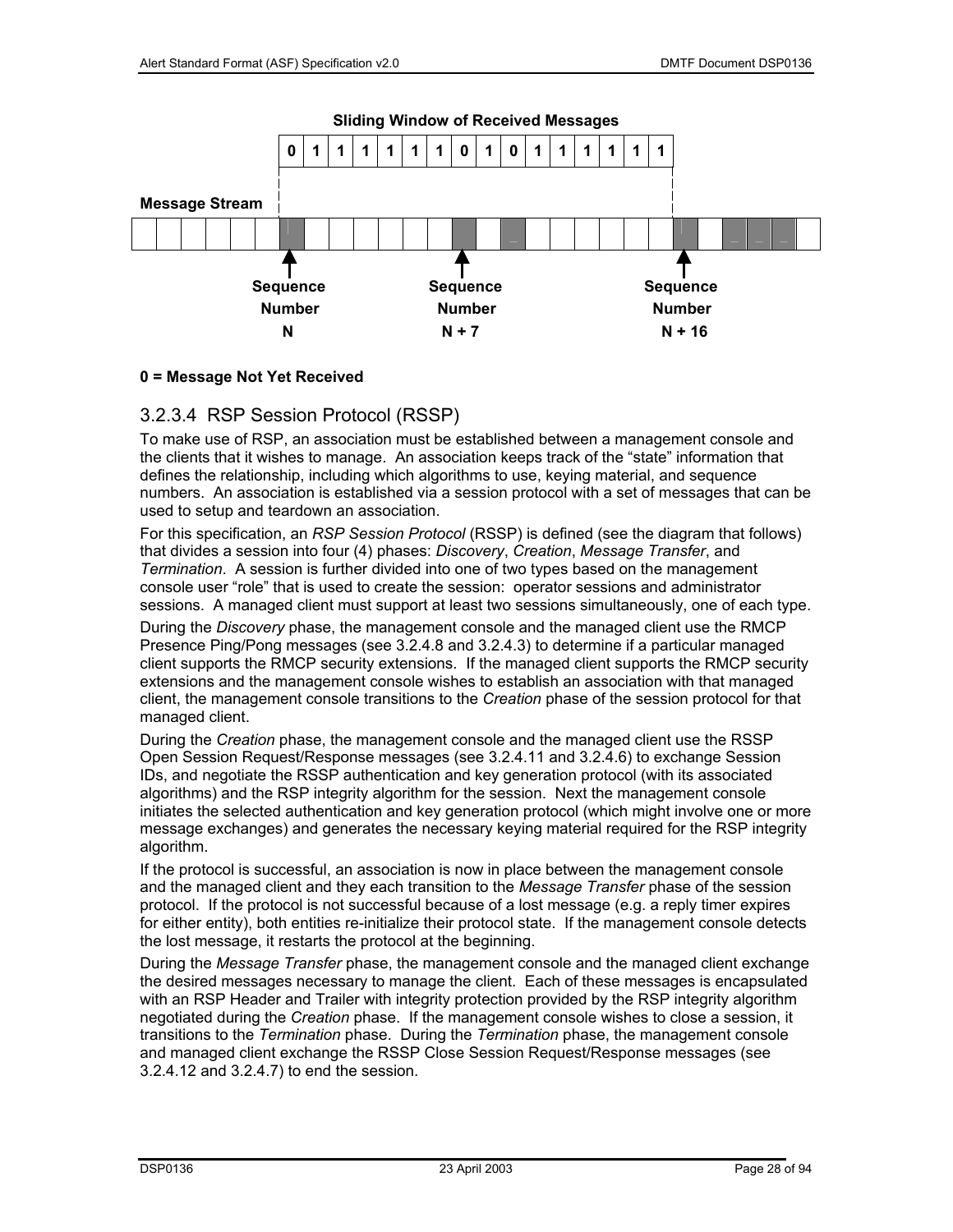All messages that are sent to the RMCP security extensions UDP port prior to the establishment of a session (at the end of the *Creation* phase) must be encapsulated within an RSP Header that uses the "Bypass" Session ID (see 3.2.3.1). This also means that no integrity protection is provided to messages by RSP until the *Creation* phase is complete. As a result, all protocols that run prior to the end of the *Creation* phase (RSSP and RAKP) must provide their own security mechanisms (if required).



#### 3.2.3.5 RSSP Authenticated Key-Exchange Protocol (RAKP)

RSSP can support a number of different authentication and key exchange protocols during its *Creation* phase. For this specification, the mandatory-to-implement authentication and key exchange protocol is the RSSP Authenticated Key-Exchange Protocol (RAKP). RAKP (defined below) was developed based on the Authenticated Key Exchange Protocol (AKEP) defined by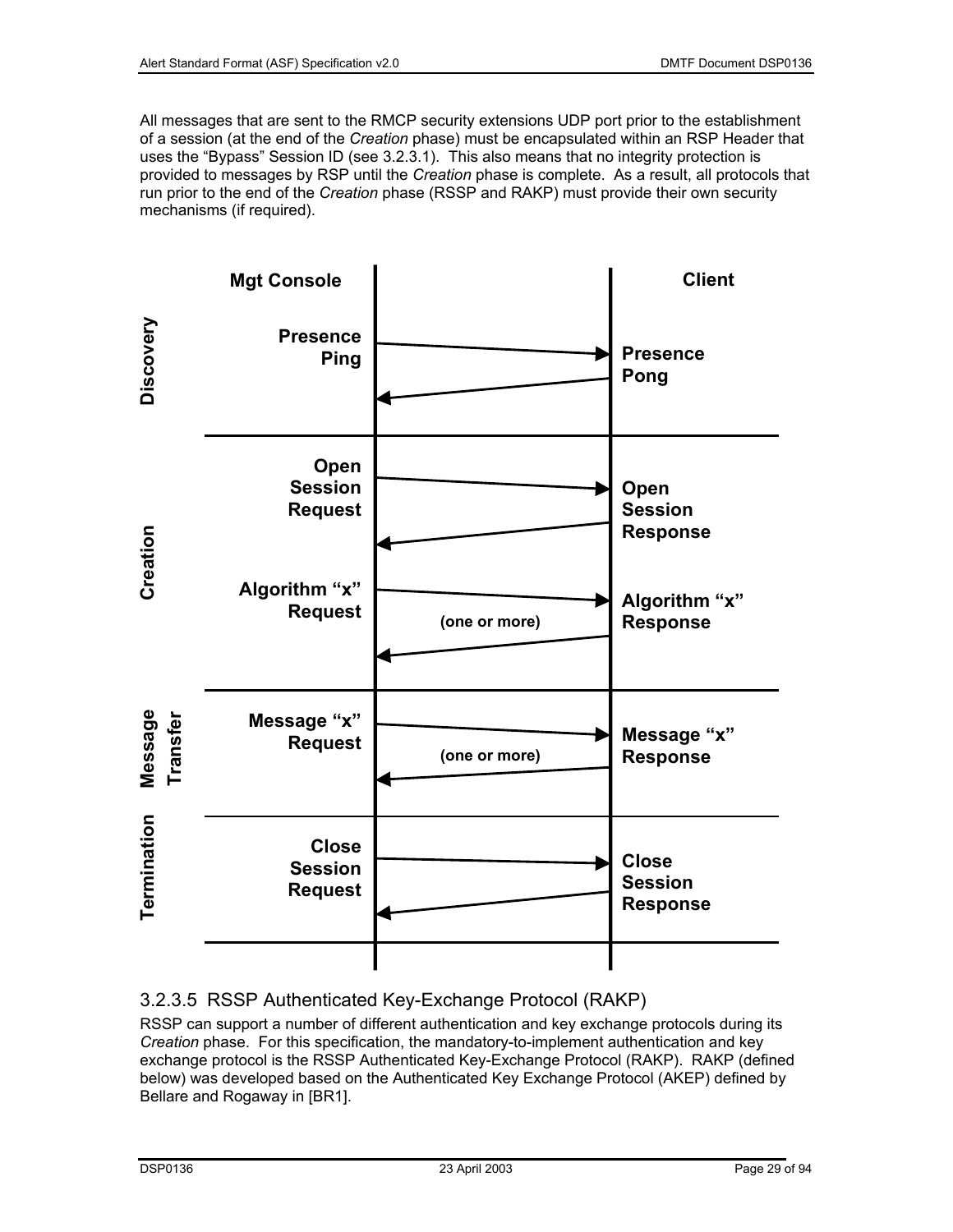RAKP uses pre-shared symmetric keys and HMAC-based integrity algorithms to mutually authenticate a management console to a given managed client and to generate pair-wise unique symmetric keying material that can be used with a number of integrity algorithms to provide protection for RMCP messages. For this specification, RAKP shall use the HMAC-SHA1 integrity algorithm defined in [RFC2104] and the HMAC-SHA1-96 integrity algorithm defined in [RFC2404].

RAKP also supports the concept of management console user "roles" and optionally "names" (e.g. operator "x" or administrator "y"), which are established by RAKP when a session is created. This feature combined with a management console defined *Device Security Policy* allows a managed client to control its behavior.

Examples of behavior that can be controlled include the roles that the managed client can use to establish sessions (e.g. operator-only sessions), the roles and names (optional) allowed to execute each RMCP message the managed client might receive during a given session, and whether the managed client will accept messages over the compatibility RMCP port (026Fh).

Before a given managed client's RMCP implementation can become operational, it must be configured with various RMCP-related parameters. At installation time for RAKP, a management console user uses an out-of-band mechanism (e.g. local physical access or remote access via a secured connection) to record the Globally Unique ID (GUID) for a managed client and install in the managed client a *Device Security Policy* and three (3) 160-bit random symmetric keys.

The first two keys are used for authentication operations based on the "role" being requested by the user at the management console during session setup. The first key, **K<sub>O</sub>**, is used for operator authentication and the second key, **KA**, is used for administrator authentication. The third key,

**KG**, is used for key generation operations. The scope of these keys (shared by multiple managed clients and the management console or pair-wise unique for each managed client and the management console) is a local policy issue that is determined by the equipment owner at the time of installation.

Once this and other necessary RMCP-related data is installed in the managed client and the managed client is initialized, the management console can initiate sessions with the managed client. Following the exchange of RMCP Presence Ping/Pong and RSSP Open Session Request/Response messages (exchanging session IDs and selecting RAKP for use), the management console starts the RAKP protocol. First, the management console selects a random number, **R<sub>M</sub>**, a requested role, **Role<sub>M</sub>**, a user name length, ULength<sub>M</sub>, a user name (optional – denoted by  $\leq$  > below), **UName**<sub>M</sub>, and the managed client's session ID, **SID**<sub>C</sub>, and sends them to the managed client as Message 1.

#### **Message 1: Mgt Console —► Managed Client**

#### SID<sub>C</sub>, R<sub>M</sub>, Role<sub>M</sub>, ULength<sub>M</sub>, < UName<sub>M</sub> >

After receiving Message 1, the managed client verifies that the value **SID<sub>C</sub>** is active and that a session can be created using **Role<sub>M</sub>, ULength<sub>M</sub>**, and (optional), **UName<sub>M</sub>**, by evaluation of the *Device Security Policy*. If the request is valid, the managed client then selects a random number, **R<sub>C</sub>**, and sends to the management console as Message 2 the values SID<sub>M</sub>, R<sub>C</sub>, and GUID<sub>C</sub> as well as the HMAC per [RFC2404] of the values (**SIDM**, **SIDC**, **RM**, **RC**, **GUIDC**, **RoleM**, **ULengthM**,  $\leq$  **UName<sub>M</sub>** $\geq$ ) generated using key  $K_{\Omega}$  or  $K_{\Lambda}$  selected by the requested role, **Role**<sub>M</sub>.

#### **Message 2: Managed Client —► Mgt Console**

**SIDM, RC, GUIDC,**  HMAC<sub>KO or KA</sub> (SID<sub>M</sub>, SID<sub>C</sub>, R<sub>M</sub>, R<sub>C</sub>, GUID<sub>C</sub>, Rolem, ULengthm, < UNamem >)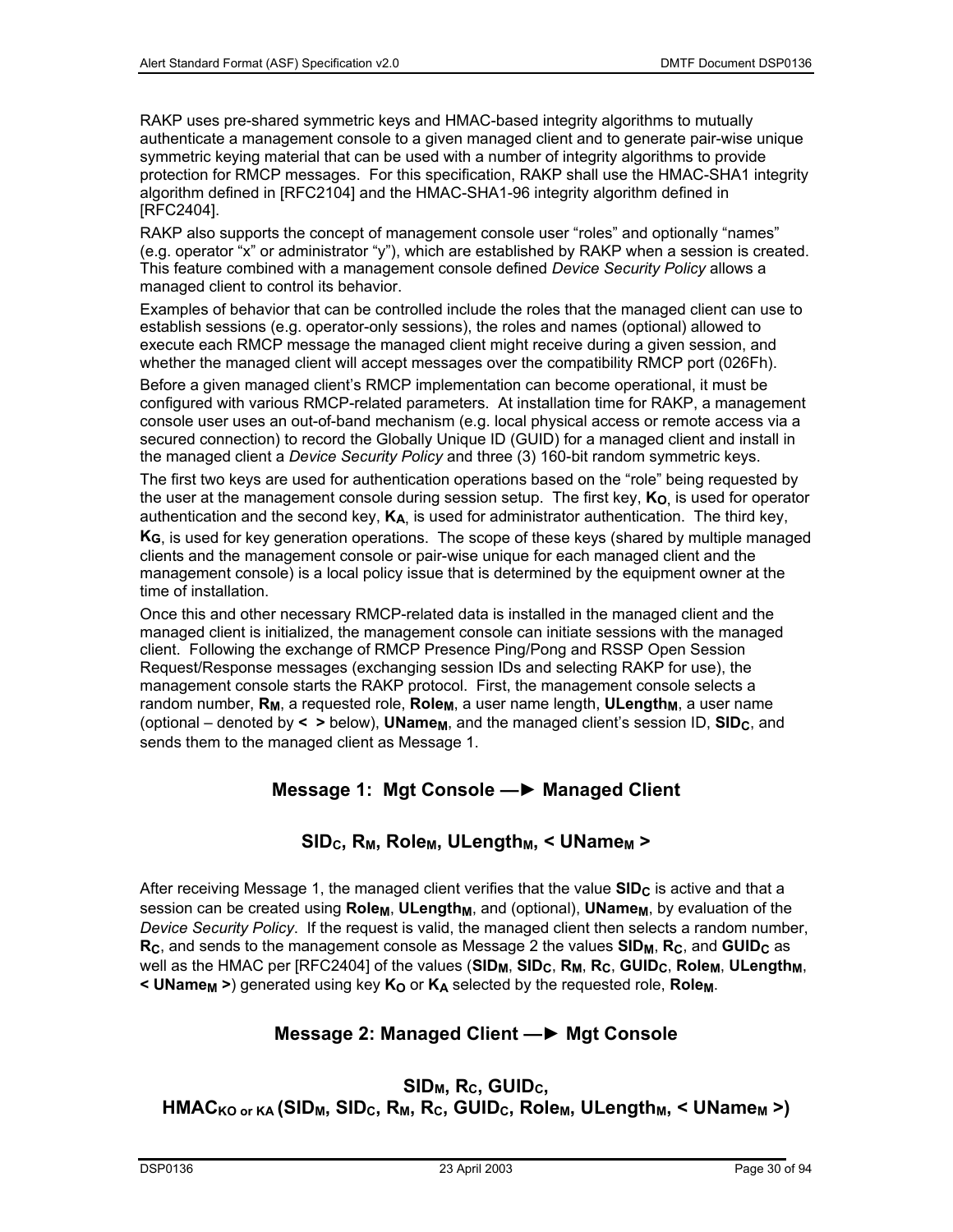After receiving Message 2, the management console verifies that the value SID<sub>M</sub> is active and that **GUID<sub>C</sub>** matches the managed client that the management console is expecting to communicate with. The management console then validates the HMAC. If the HMAC is valid, the management console creates the Session Integrity Key (SIK) by generating an HMAC per [RFC2104] of the concatenation of R<sub>M</sub>, R<sub>C</sub>, Role<sub>M</sub>, ULength<sub>M</sub>, and (optional) UName<sub>M</sub> using key  $K_G$  (note – no truncation).

#### $SIK = HMAC_{KG}$  ( $R_M | R_C | Role_M | ULength_M | < UName_M$ )

Then the management console sends to the managed client as Message 3 the value SID<sub>C</sub> and the HMAC per [RFC2404] of the values (R<sub>C</sub>, SID<sub>M</sub>, Rolem, ULength<sub>M</sub>, < UName<sub>M</sub> >) generated using key  $K_0$  or  $K_A$  selected by the requested role, **Role**<sub>M</sub>.

#### **Message 3: Mgt Console —► Managed Client**

#### SID<sub>C</sub>, HMAC<sub>KO or KA</sub> (R<sub>C</sub>, SID<sub>M</sub>, Role<sub>M</sub>, ULength<sub>M</sub>, < UName<sub>M</sub> >)

After receiving Message 3, the managed client verifies that the value SID<sub>C</sub> is active and then validates the HMAC. If the HMAC is valid, the managed client creates the SIK by generating an HMAC per [RFC2104] of the concatenation of **R<sub>M</sub>**, **R<sub>C</sub>**, **Role<sub>M</sub>**, **ULength<sub>M</sub>**, and (optional) **UName<sub>M</sub>** using key  $K_G$  (note – no truncation).

#### $SIK = HMAC_{KG}$  ( $R_M | R_C | Role_M | ULength_M | < UName_M$ )

If the specific session integrity algorithm negotiated between the management console and the managed client requires more keying material than that provided by SIK, additional keying material can be derived by using an HMAC per [RFC2104], keyed by SIK, to process a predefined set of constants.

> $K_1$  = HMAC<sub>SIK</sub> (const 1)  $K_2$  = HMAC<sub>SIK</sub> (const 2)  $K_3$  = HMAC<sub>SIK</sub> (const 3)

These constants are constructed using a hexadecimal octet value repeated up to the HMAC block size in length starting with the constant 01h. This mechanism can be used to derive up to 255 HMAC-block-length pieces of keying material from a single SIK.

```
Const 1 = 0x01010101010101010101 01010101010101010101 
Const 2 = 0x02020202020202020202 02020202020202020202 
Const 3 = 0x03030303030303030303 03030303030303030303 
                           . 
                           . 
                           . 
Const 255 = 0xFFFFFFFFFFFFFFFFFFFF FFFFFFFFFFFFFFFFFFFF
```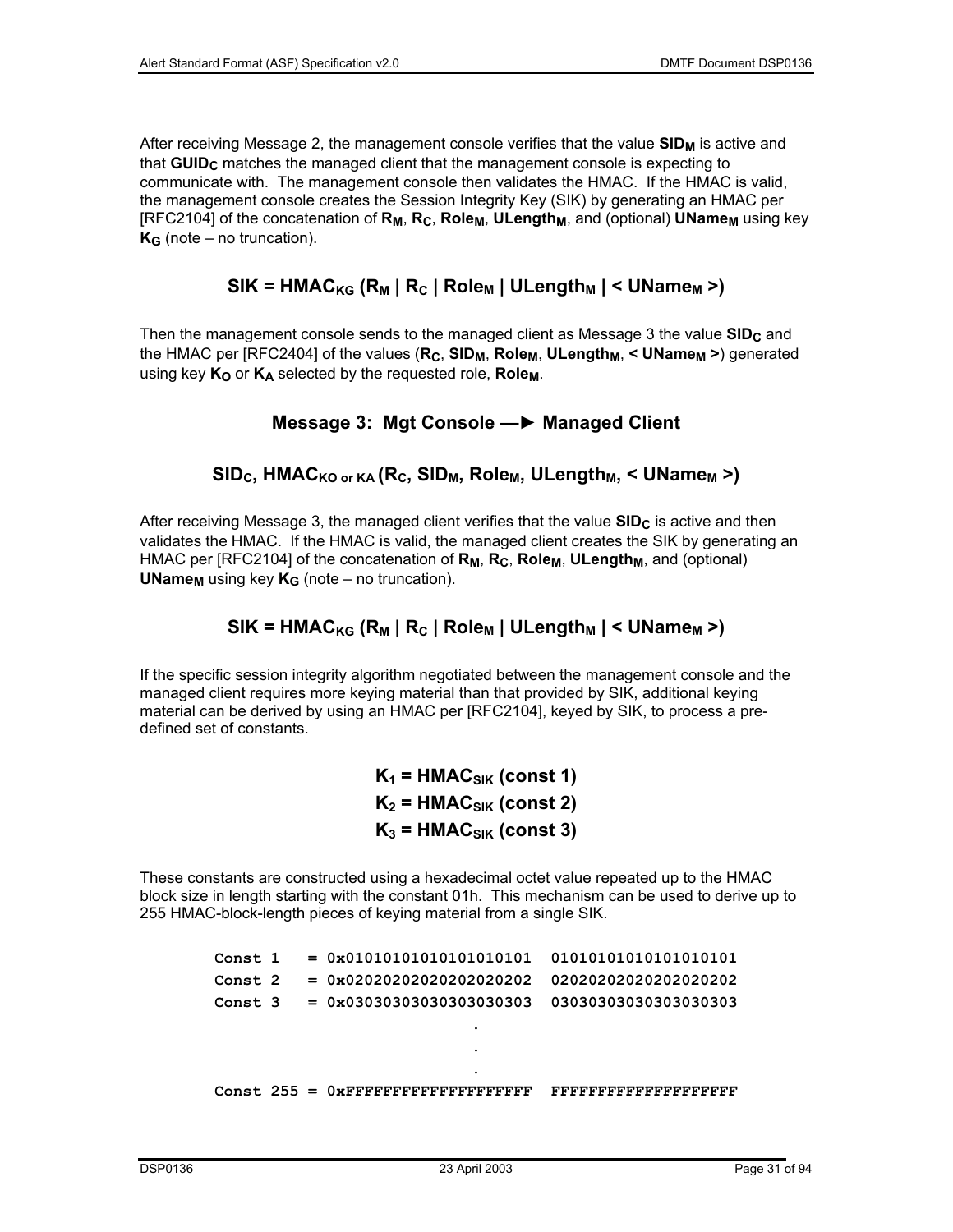Algorithms such as RAKP depend on "quality" random numbers for their security. Quality in this context means that the numbers must be random in a cryptographic sense (i.e., they must be genuinely unpredictable). To ensure that a baseline-level of quality random numbers are provided for management consoles and managed clients, this specification defines the following algorithm that RAKP implementations must use if no other higher-quality source of random numbers is available (e.g., a hardware random number generator).

In addition to the three previously defined RAKP keys (i.e., **K<sub>A</sub>, K<sub>O</sub>, and K<sub>G</sub>)**, a Management Console generates an additional 160-bit key,  $K_R$ , which is unique for each managed client. The value of this key cannot be reused during the lifetime of **KA**, **KO**, and **KG**. During installation after all of the RAKP keys have been loaded into non-volatile storage, the managed client creates two (2) 32 bit counters,  $C_P$  and  $C_Q$  and sets the value of each counter to zero (0).

**CP** is used to count the number of device power cycles and its value is saved in non-volatile storage. Once initialized,  $C_P$  is incremented by one (1) after each power cycle and its new value is again saved in non-volatile storage.  $C_{\Omega}$  is used to count the number of random number generation requests per power cycle. Once initialized, **C<sub>Q</sub>** is incremented by one (1) after each random number generation request. After each power cycle, the value of  $C_{\Omega}$  is set to zero (0) (i.e., its value is not saved across power cycles). If during a given power cycle, **CQ** rolls-over back to zero, the managed client must increment C<sub>P</sub> by one (1) and save its new value back into non volatile storage.

The managed client creates a random number by generating an HMAC per [RFC2104] of the concatenation of **CP** and **CQ** using key **KR**.

#### Random Number = HMAC<sub>KR</sub> (C<sub>P</sub> | C<sub>O</sub>)

#### **3.2.3.5.1 RSSP and RAKP Message Status Codes**

The table below lists the status codes for specific RSSP and RAKP messages.

| <b>Status</b><br>Code | Description                                                      | Message |     |          |                           |
|-----------------------|------------------------------------------------------------------|---------|-----|----------|---------------------------|
|                       |                                                                  | 43h     | 44h | C1h      | C <sub>2h</sub>           |
| 00h                   | No errors                                                        | X       | x   | X        | X                         |
| 01h                   | Insufficient resources to create a session                       | X       |     |          |                           |
| 02 <sub>h</sub>       | Invalid session ID                                               | X       | X   | X        | $\boldsymbol{\mathsf{x}}$ |
| 03h                   | Invalid payload type                                             | X       |     |          |                           |
| 04h                   | Invalid authentication algorithm                                 | X       |     |          |                           |
| 05h                   | Invalid integrity algorithm                                      | X       |     |          |                           |
| 06h                   | No matching authentication payload                               | X       |     |          |                           |
| 07h                   | No matching integrity payload                                    | X       |     |          |                           |
| 08h                   | Inactive session ID                                              |         | X   | X        | X                         |
| 09h                   | Invalid role                                                     |         |     | X        |                           |
| 0Ah                   | Unauthorized role                                                |         |     | X        |                           |
| 0Bh                   | Insufficient resources to create a session at the requested role |         |     | X        |                           |
| 0Ch                   | Invalid name length                                              |         |     | $\times$ |                           |
| 0Dh                   | Unauthorized name                                                |         |     | X        |                           |
| 0Eh                   | Unauthorized GUID                                                |         |     |          | X                         |
| 0Fh                   | Invalid integrity check value                                    |         |     |          | X                         |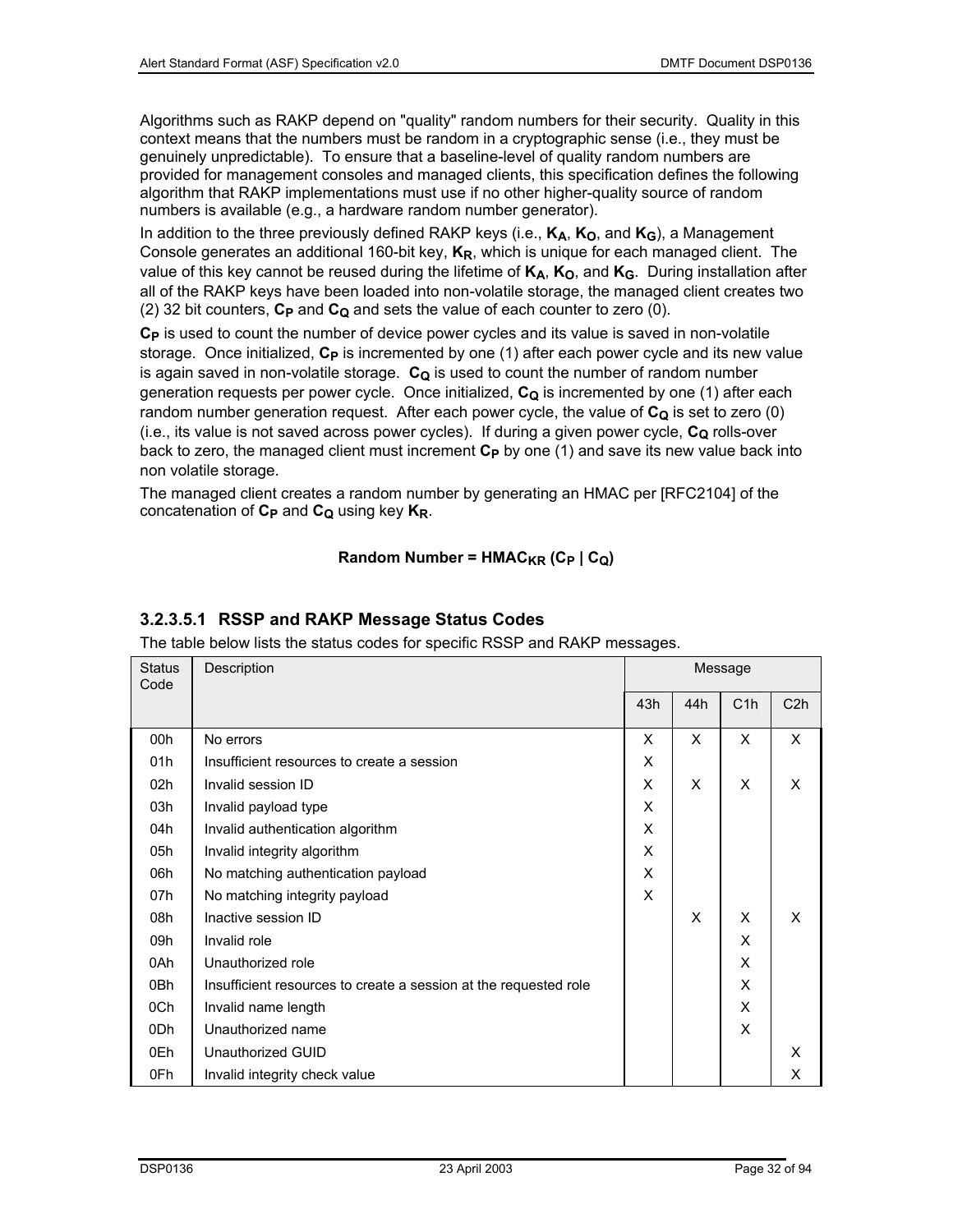| <b>Status</b><br>Code | Description                                          | Message |     |     |                 |
|-----------------------|------------------------------------------------------|---------|-----|-----|-----------------|
|                       |                                                      | 43h     | 44h | C1h | C <sub>2h</sub> |
| $10h -$<br><b>FFh</b> | Reserved for future definition by this specification |         |     |     |                 |

## *3.2.4 RMCP "ASF" Message Types*

This section defines message data formats for the *standard* RMCP "ASF" class (i.e. the IANA Enterprise Number in the RMCP Data section is 4542). This specification defines the *Data* portion of each message; OEMs and ISVs can provide extensions using the *general* RMCP "ASF" class, but cannot extend the standard messages' packet size.

## 3.2.4.1 Reset (10h), Power-up (11h), and Power Cycle Reset (13h)

A management console can send these RMCP messages to cause a managed client to perform a hard-reset, power up, or power cycle reset. See section 6.3.3 for detailed descriptions and definitions of these remote control functions.

Each of these message types can optionally include *Boot Options* in its variable data; the options define operations a managed client performs with the boot initiated by the RMCP message. The RMCP message's *Data Length* value indicates the presence (0Bh or greater) or absence (00h) of the options. The *Boot Options* contain a bit-mask of standard options and a Special Command with an optional parameter.

If a managed client doesn't support the message (as indicated on the presumed, previous response to the console's *Capabilities Request* message), the alert-sending device issues an RMCP *Acknowledge* and otherwise disregards the message. Any message disregarded in this fashion has no effect on the alert-sending device's response to a subsequently issued SMBus *Get Boot Options* message (see 5.2 for these messages' definitions). Otherwise, the alertsending device records the *Boot Options* and *Special Command* values and reports those values in response to subsequently issued SMBus *Get Boot Options* messages until either

- 1. The alert-sending device receives another RMCP message, supported by the system. This message's *Boot Options* and *Special Command* values replace the previously recorded values.
- 2. The alert-sending device receives an SMBus *Boot Options Clear* message (see 5.2.2 for details). Until the alert-sending device receives another RMCP message with *Boot Options* values, the device responds with the No Boot Options response to any SMBus *Get Boot Options* messages.

| <b>Boot</b><br>Options<br>Data Byte | Field                            | Description                                                                                                                                                                                                               |
|-------------------------------------|----------------------------------|---------------------------------------------------------------------------------------------------------------------------------------------------------------------------------------------------------------------------|
| $1 - 4$                             | <b>IANA Enterprise</b><br>Number | IANA-assigned Enterprise Number — ASF (4542) or OEM specific<br>- that defines the interpretation of the OEM Special Command<br>values and their associated Special Command Parameters, and<br>the OEM Parameters fields. |
|                                     |                                  | <b>Note:</b> This specification defines the interpretation of the Boot<br>Options Bit Mask field, regardless of the Enterprise Number value.                                                                              |
| 5                                   | Special Command                  | Defines commands to be processed by the managed client on the<br>boot initiated by the ASF-RMCP message. See Special Command<br>Definitions below for more detail.                                                        |

When the *Boot Options* are present, the message's *Data* field is organized as follows: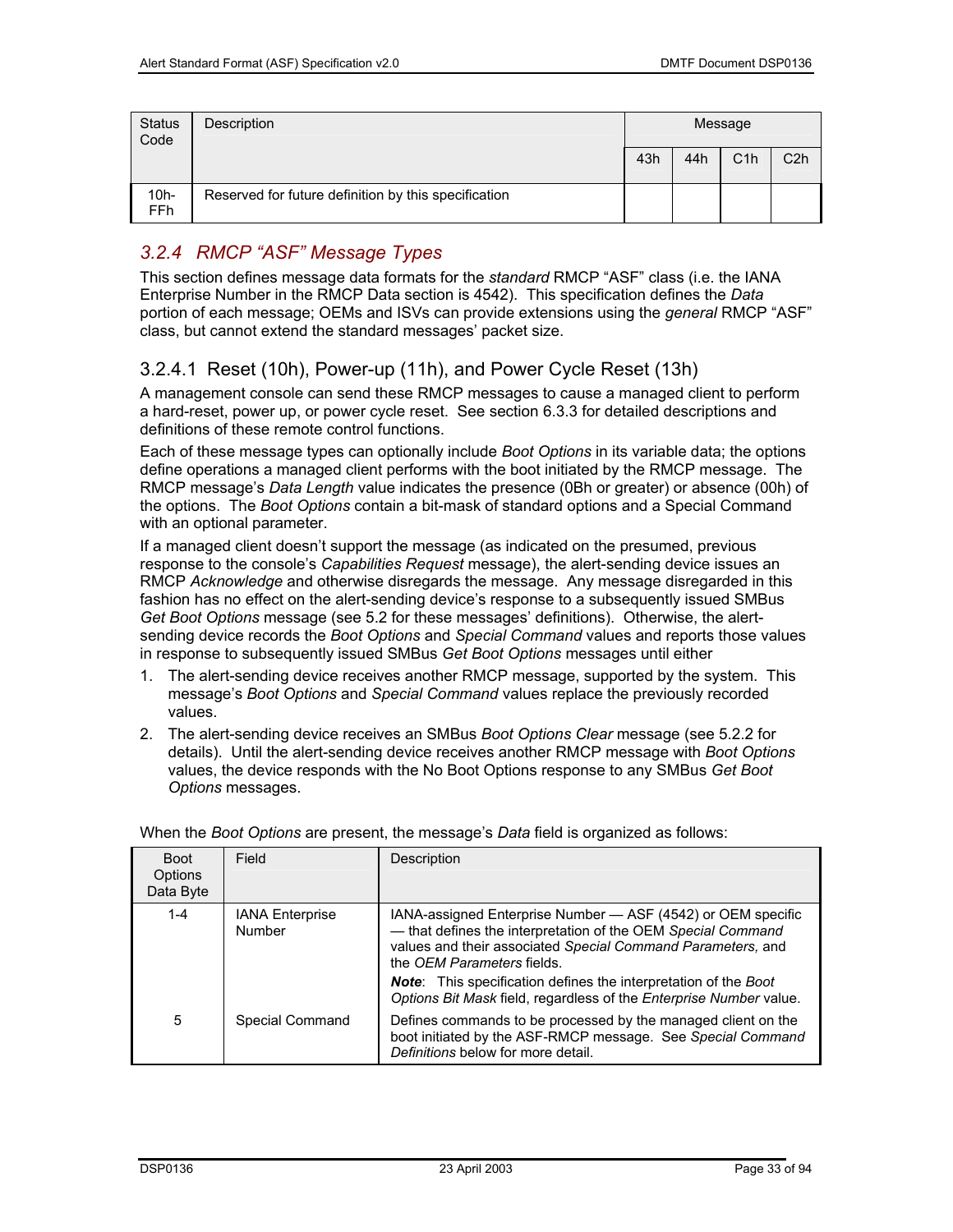| <b>Boot</b><br>Options<br>Data Byte | Field                           | Description                                                                                                                                                                                                                                          |
|-------------------------------------|---------------------------------|------------------------------------------------------------------------------------------------------------------------------------------------------------------------------------------------------------------------------------------------------|
| $6 - 7$                             | Special Command<br>Parameter    | Defines a command parameter to augment the Special Command.<br>See Special Command Definitions below for more detail.<br>Parameter byte 1 is present in Data Byte 6; parameter byte 2 is<br>present in Data Byte 7.                                  |
| $8-9$                               | <b>Boot Options Bit</b><br>Mask | Defines a standard set of firmware operations. See Boot Options<br>Bit Mask below for more detail. Boot Options Bit Mask Byte 1 is<br>present in Data Byte 8, Boot Options Bit Mask Byte 2 is present in<br>Data Byte 9, and so on.                  |
| $10 - 11$                           | <b>OFM Parameters</b>           | Defines parameters that further augment the Special Command<br>definition; the entity associated with the Enterprise Number defines<br>the interpretation of these fields. These fields have no meaning<br>when the Enterprise Number is 4542 (ASF). |

#### **Special Command Definitions**

ASF defines the following *Special Command* values, present as byte 5 of the *Boot Options*; the meaning applies only when the IANA Enterprise Number specified in the *Boot Options* is the value 4542 (ASF).

| Value           | Description                                                                                                                                                                                                                                                                                                                             |
|-----------------|-----------------------------------------------------------------------------------------------------------------------------------------------------------------------------------------------------------------------------------------------------------------------------------------------------------------------------------------|
| 00 <sub>h</sub> | NOP. No additional special command is included; the Special Command Parameter has no<br>meaning.                                                                                                                                                                                                                                        |
| 01h             | <b>Force PXE Boot</b> . The Special Command Parameter can be used to specify a PXE<br>parameter. When the parameter value is 0, the system default PXE device is booted. All<br>other values for the PXE parameter are reserved for future definition by this specification.                                                            |
| 02 <sub>h</sub> | Force Hard-drive Boot. The Special Command Parameter identifies the boot-media index for<br>the managed client. When the parameter value is 0, the default hard-drive is booted, when the<br>parameter value is 1, the primary hard-drive is booted; when the value is 2, the secondary<br>hard-drive is booted – and so on.            |
| 03h             | Force Hard-drive Safe Mode Boot. The Special Command Parameter identifies the boot-<br>media index for the managed client. When the parameter value is 0, the default hard-drive is<br>booted, when the parameter value is 1, the primary hard-drive is booted; when the value is 2,<br>the secondary hard-drive is booted - and so on. |
| 04h             | <b>Force Diagnostic Boot.</b> The Special Command Parameter can be used to specify a<br>diagnostic parameter. When the parameter value is 0, the default diagnostic media is booted.<br>All other values for the diagnostic parameter are reserved for future definition by this<br>specification.                                      |
| 05h             | <b>Force CD/DVD Boot.</b> The Special Command Parameter identifies the boot-media index for<br>the managed client. When the parameter value is 0, the default CD/DVD is booted, when the<br>parameter value is 1, the primary CD/DVD is booted; when the value is 2, the secondary<br>$CD/DVD$ is booted $-$ and so on.                 |
| 06h to<br>0BFh  | Reserved for future definition by this specification.                                                                                                                                                                                                                                                                                   |
| 0C0h to<br>0FFh | OEM command values; the interpretation of the Special Command and associated Special<br>Command Parameters is defined by the entity associated with the Enterprise ID.                                                                                                                                                                  |

#### **Boot Options Bit Mask**

The following table identifies the bits in the Boot Options Bit Mask, present in the Boot Options as Data Bytes 8 through 11.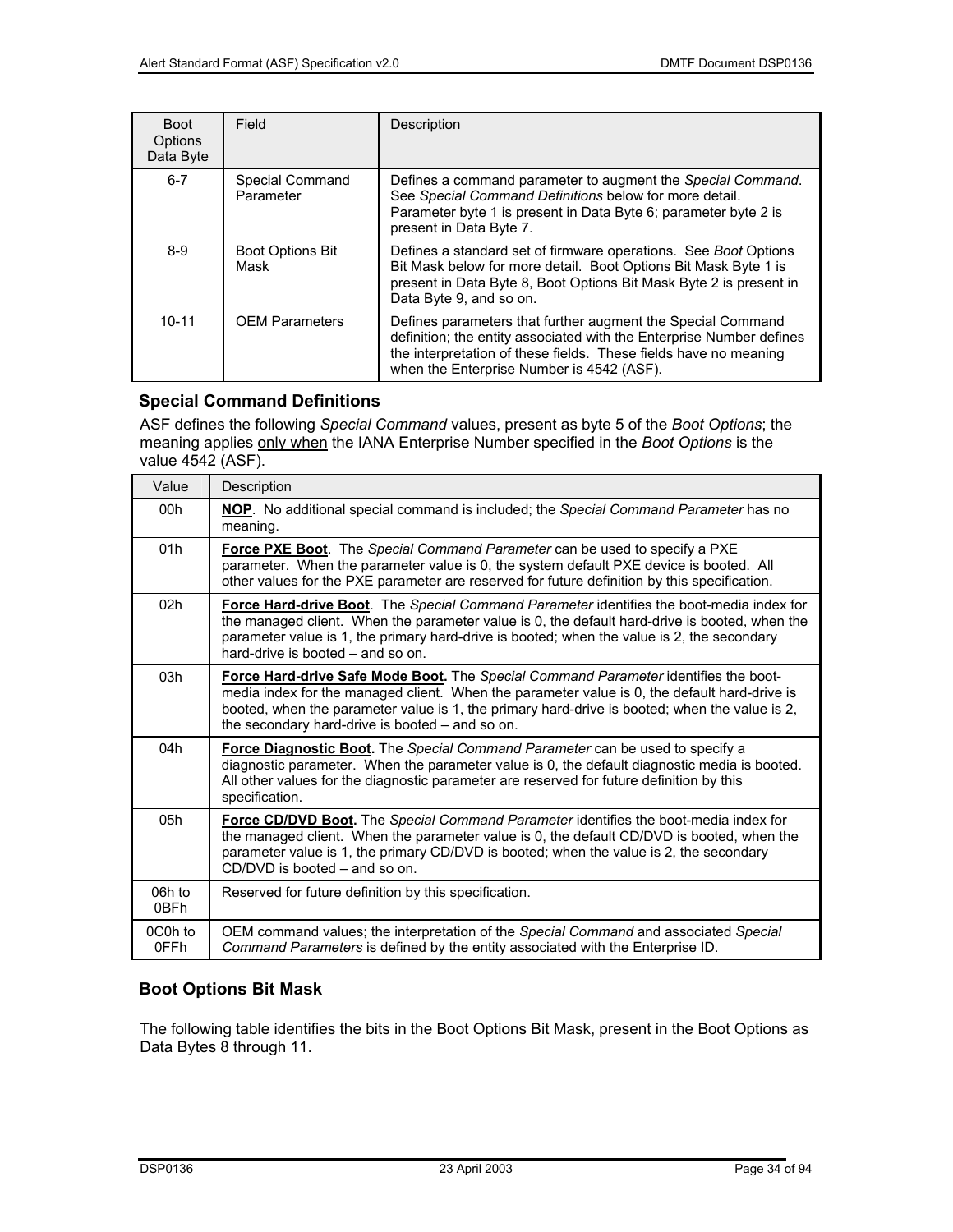| <b>Boot</b><br>Options<br>Data Byte | <b>Boot</b><br><b>Options Bit</b><br>Mask Byte | <b>Bit</b><br>Number | Boot Options Bit Mask Description                                                                                                                                                                                                                                                          |
|-------------------------------------|------------------------------------------------|----------------------|--------------------------------------------------------------------------------------------------------------------------------------------------------------------------------------------------------------------------------------------------------------------------------------------|
| 8                                   | 1                                              | 7                    | Reserved for future definition by this specification, set to 0b.                                                                                                                                                                                                                           |
|                                     |                                                | 6                    | Lock Sleep Button. When set to 1b, the managed client's<br>firmware disables the sleep button operation for the system,<br>normally until the next boot cycle. Client instrumentation might<br>provide the capability to re-enable the button functionality without<br>rebooting.          |
|                                     |                                                | 5                    | Lock Keyboard. When set to 1b, the managed client's firmware<br>disallows keyboard activity during its boot process. Client<br>instrumentation or OS drivers might provide the capability to re-<br>enable the keyboard functionality without rebooting.                                   |
|                                     |                                                | 4:3                  | Reserved for future definition by this specification, set to 00b.                                                                                                                                                                                                                          |
|                                     |                                                | $\overline{2}$       | <b>Lock Reset Buttons</b> . When set to 1b, the managed client's<br>firmware disables the reset button operation for the system,<br>normally until the next boot cycle. Client instrumentation might<br>provide the capability to re-enable the button functionality without<br>rebooting. |
|                                     |                                                | 1                    | Lock Power Button. When set to 1b, the managed client's<br>firmware disables the power button operation for the system,<br>normally until the next boot cycle. Client instrumentation might<br>provide the capability to re-enable the button functionality without<br>rebooting.          |
|                                     |                                                | 0                    | Reserved for future definition by this specification, set to 0b.                                                                                                                                                                                                                           |
| 9                                   | 2                                              | $\overline{7}$       | Configuration Data Reset. When set to 1b, the managed client's<br>firmware resets its non-volatile configuration data to the client's<br>Setup defaults prior to booting the client.                                                                                                       |
|                                     |                                                | 6:5                  | <b>Firmware Verbosity.</b> When set to a non-zero value, controls the<br>amount of information the managed client writes to its local<br>display:<br>00 <sub>b</sub><br>System default                                                                                                     |
|                                     |                                                |                      | 01 <sub>b</sub><br>Quiet, minimal screen activity                                                                                                                                                                                                                                          |
|                                     |                                                |                      | 10 <sub>b</sub><br>Verbose, all messages appear on the screen                                                                                                                                                                                                                              |
|                                     |                                                |                      | 11 <sub>b</sub><br>Screen blank, no messages appear on the screen.                                                                                                                                                                                                                         |
|                                     |                                                | 4                    | Force Progress Events. When set to 1b, the managed client's<br>firmware transmits all progress PET events to the alert-sending<br>device. This option is usually used to aid in fail-to-boot problem<br>determination.                                                                     |
|                                     |                                                | 3                    | User Password Bypass. When set to 1b, the managed client's<br>firmware boots the system and bypasses any user or boot<br>password that might be set in the system. This option allows a<br>system administrator to, for example, force a system boot via PXE<br>in an unattended manner.   |
|                                     |                                                | 2:0                  | Reserved for future definition by this specification, set to 000b.                                                                                                                                                                                                                         |

## 3.2.4.2 Unconditional Power-Down (12h)

A management console sends this RMCP message to a managed client to cause the client to perform an unconditional power-down. See section 6.3.3 for a detailed description and definition of this remote control function.

*Data Length* for the sent message is set to 00h, no additional data is sent.

**Note**: Since this message does not result in an RMCP-initiated managed client boot, no *Boot Options* specification is supported.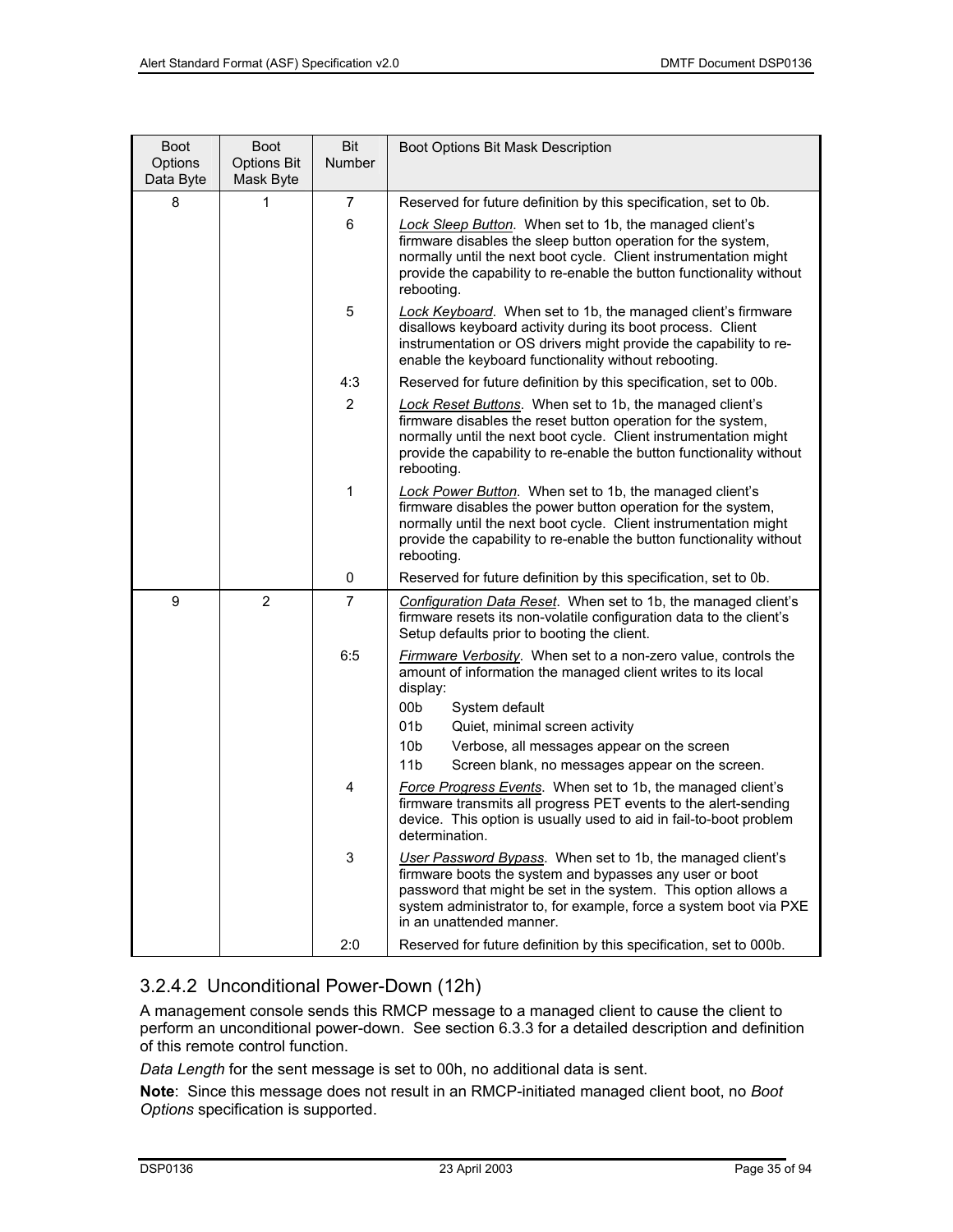## 3.2.4.3 Presence Pong (40h)

A managed client sends this RMCP message — in response to a management console's *Presence Ping (80h)* RMCP message — to identify the presence of an ASF-RMCP-aware managed client on the network. The *Message Tag* value of the *Presence Ping*'s RMCP Header is copied to this message's *Message Tag* field. The format of this message's *Data* section is as follows:

| Data<br>Byte(s) | Field                                            | Description                                                                                                                                                                                                                                                                            |  |  |
|-----------------|--------------------------------------------------|----------------------------------------------------------------------------------------------------------------------------------------------------------------------------------------------------------------------------------------------------------------------------------------|--|--|
| $1 - 4$         | <b>IANA</b><br>Enterprise<br>Number <sup>3</sup> | If no OEM-specific capabilities exist, this field contains the ASF IANA (4542)<br>and the OEM-defined field is set to all zeroes (00000000h). Otherwise, this<br>field contains the OEM's IANA Enterprise Number and the OEM-defined<br>field contains the OEM-specific capabilities.  |  |  |
|                 |                                                  | <b>Note:</b> Regardless of the value in the IANA Enterprise Number, this<br>specification defines the interpretation of data bytes 9 and higher.                                                                                                                                       |  |  |
| $5-8$           | $OFM$ -defined $3$                               | OEM defined fields.                                                                                                                                                                                                                                                                    |  |  |
| 9               | Supported<br>entities                            | <b>Value/Meaning</b><br>Bit(s)<br>7<br>Set to 1b if IPMI is supported.<br>6:4<br>Reserved for future definition by this specification, set to 000b.<br>3:0<br>0000b<br>Reserved<br>ASF, Version 1.0<br>0001b<br><b>Others</b><br>Reserved for future definition by this specification. |  |  |
| 10              | Supported<br>interactions                        | <b>Value/Meaning</b><br>Bit(s)<br>7<br>Set to 1b if RMCP security extensions are supported<br>6:0<br>Reserved for future definition by this specification, set to 0000000b                                                                                                             |  |  |
| $11 - 16$       | Reserved                                         | Reserved for future definition by this specification, set to all zeros.                                                                                                                                                                                                                |  |  |

## 3.2.4.4 Capabilities Response (41h)

A managed client sends this RMCP message — in response to a management console's *Capabilities Request (81h)* RMCP message — to describe the client system's ASF capabilities. The *Message Tag* value of the *Capability Request*'s RMCP Header is copied to this message's *Message Tag* field. The capabilities described are the least common denominator of the capabilities of the alert-sending device, the motherboard, the firmware, and the supporting software. This message's *Data* section is formatted as follows:

| Data<br>Byte(s) | Field                                         | Description                                                                                                                                                                                                                                                                           |
|-----------------|-----------------------------------------------|---------------------------------------------------------------------------------------------------------------------------------------------------------------------------------------------------------------------------------------------------------------------------------------|
| $1 - 4$         | <b>IANA Enterprise</b><br>Number <sup>3</sup> | If no OEM-specific capabilities exist, this field contains the ASF IANA<br>(4542) and the OEM-defined field is set to all zeroes (00000000h).<br>Otherwise, this field contains the OEM's IANA Enterprise Number and the<br>OEM-defined field contains the OEM-specific capabilities. |
|                 |                                               | <b>Note:</b> Regardless of the value in the IANA Enterprise Number, this<br>specification defines the interpretation of data bytes 9 and higher.                                                                                                                                      |
| $5-8$           | $OFM$ defined <sup>3</sup>                    | OEM defined fields.                                                                                                                                                                                                                                                                   |
| $9 - 10$        | Special<br>Commands<br>Supported              | Defines the standard set of ASF-RMCP Special Commands supported by<br>the managed client. See Special Commands Bit Mask for detailed<br>information.                                                                                                                                  |
| 11              | System<br>Capabilities<br>Supported           | Defines the standard set of system capabilities supported by the<br>managed client system. See System Capabilities Bit Mask for detailed<br>information.                                                                                                                              |

 3 This field can contain OEM-defined values; the method through which these values are communicated to an alert-sending device is left to the device manufacturer.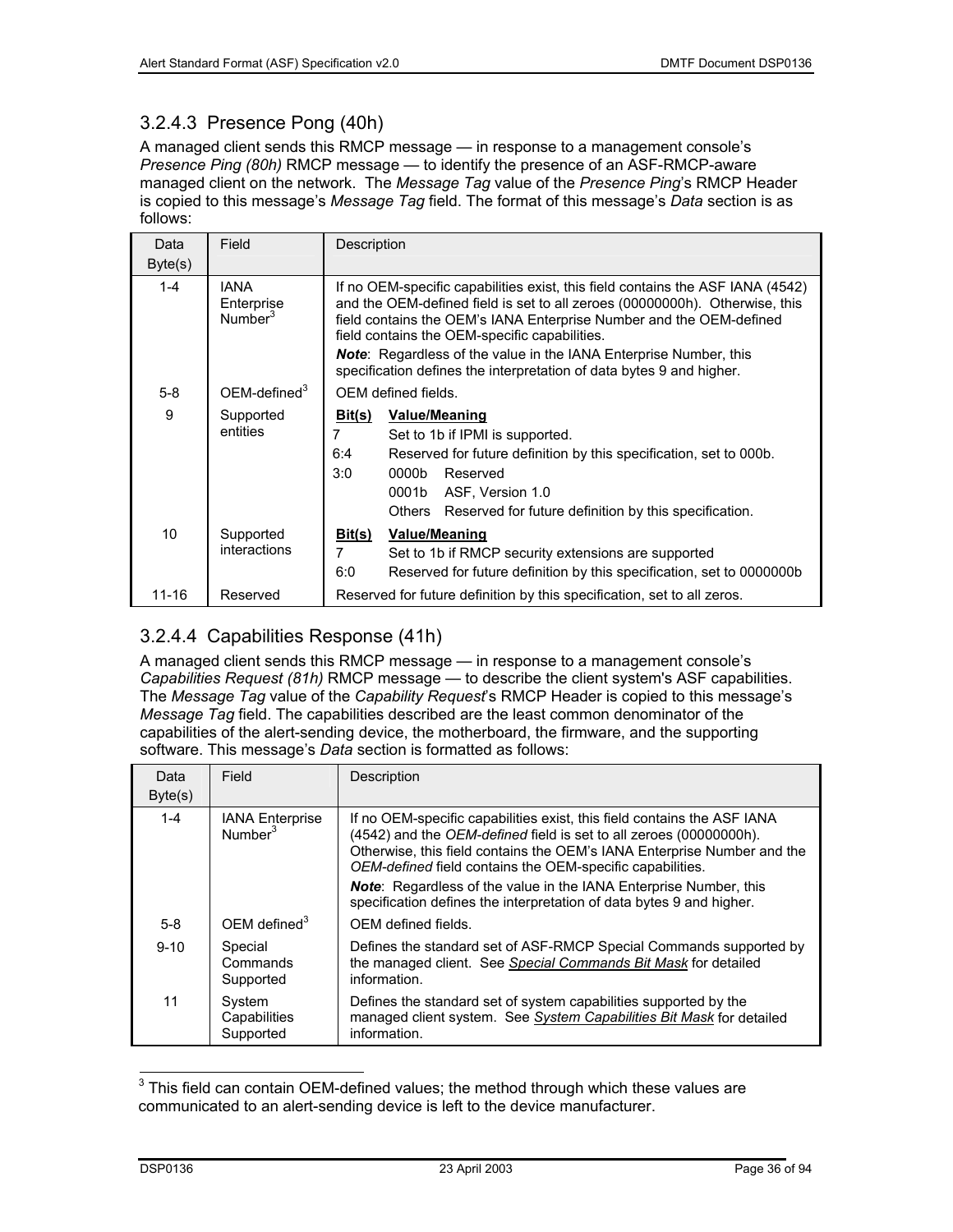| Data<br>Byte(s) | Field                                           | Description                                                                                                                                                  |
|-----------------|-------------------------------------------------|--------------------------------------------------------------------------------------------------------------------------------------------------------------|
| $12 - 15$       | System<br>Firmware<br>Capabilities<br>Supported | Defines the standard set of firmware capabilities supported by the<br>managed client. See System Firmware Capabilities Bit Mask for detailed<br>information. |
| 16              | Reserved                                        | Reserved for future definition by this specification; set to 00h                                                                                             |

### **Special Commands Bit Mask**

The following table describes the special commands bit mask.

| Response<br>Data Byte | <b>Bit Mask</b><br><b>Byte</b> | Bit(s)         | Meaning                                                                                                                       |
|-----------------------|--------------------------------|----------------|-------------------------------------------------------------------------------------------------------------------------------|
| 9                     |                                | 7:0            | Reserved to identify support for ASF-RMCP Special Commands<br>defined by a future version of this specification, set to 00h.  |
| 10                    | $\overline{2}$                 | 7:5            | Reserved to identify support for ASF-RMCP Special Commands<br>defined by a future version of this specification, set to 000b. |
|                       |                                | 4              | Supports Force CD/DVD Boot command, if set to 1b. <sup>4</sup>                                                                |
|                       |                                | 3              | Supports Force Diagnostic Boot command, if set to 1b. <sup>4</sup>                                                            |
|                       |                                | $\overline{2}$ | Supports Force Hard-drive Safe-mode Boot command, if set to<br>1 <sub>b</sub>                                                 |
|                       |                                | 1              | Supports Force Hard-drive Boot command, if set to 1b. <sup>4</sup>                                                            |
|                       |                                | 0              | Supports Force PXE Boot command, if set to 1b.                                                                                |

## **System Capabilities Bit Mask**

The following table describes the system capabilities bit mask.

*Note*: If a bit in the range 3:0 is set to 1b, the corresponding bit in the range 7:4 must be set to 0b.

| Response Data<br>Byte | <b>Bit Mask</b><br><b>Byte</b> | Bit | Meaning                                                                              |
|-----------------------|--------------------------------|-----|--------------------------------------------------------------------------------------|
| 11                    |                                | 7   | Supports Reset on either the compatibility or secure port, if 1b.                    |
|                       |                                | 6   | Supports Power-Up on either the compatibility or secure port, if<br>1b               |
|                       |                                | 5   | Supports Power-Down on either the compatibility or secure port.<br>if 1 <sub>b</sub> |
|                       |                                | 4   | Supports Power Cycle Reset on either the compatibility or secure<br>port, if 1b      |
|                       |                                | 3   | Supports Reset only on the secure port, if 1b.                                       |
|                       |                                | 2   | Supports Power-Up only on the secure port, if 1b.                                    |
|                       |                                |     | Supports Power-Down only on the secure port, if 1b.                                  |
|                       |                                | 0   | Supports Power Cycle Reset only on the secure port, if 1b.                           |

The many of these choices are outside the realm of the managed client's firmware and require support from either the OS or boot-manager to accomplish.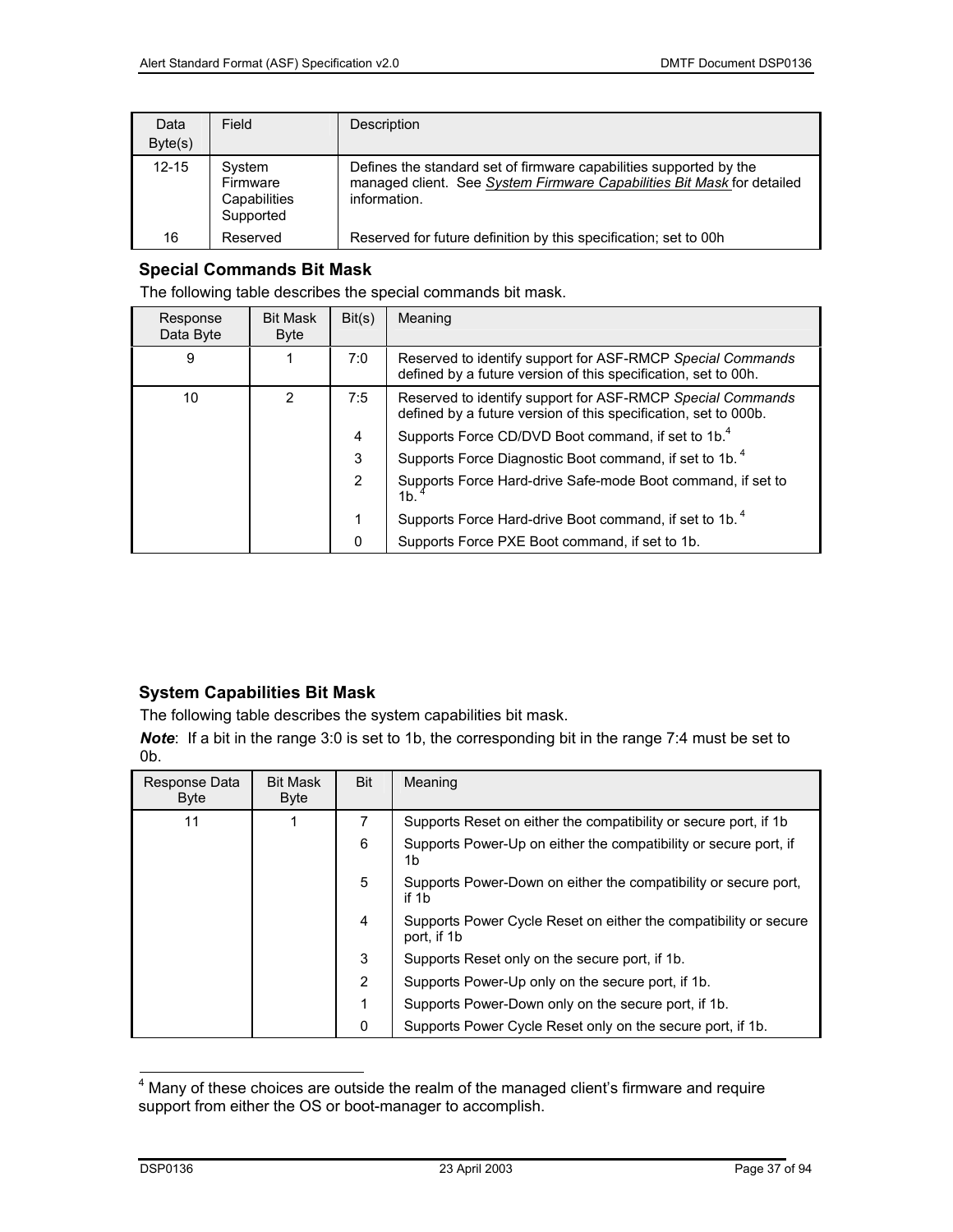#### **System Firmware Capabilities Bit Mask**

These bit-flags identify the remote-control features supported by the system firmware. These bits are very similar to the *Boot Options* bit mask in the RMCP boot-related messages; see 3.2.4.1. They are slightly different because this format uses a capability bit for each encoding in the RMCP command to identify individual option support.

*Note*: These capabilities reflect the RMCP support provided by the managed client (as identified via its ACPI implementation, see *4.1.2.6 ASF\_RMCP*), and its alert-sending device.

| Response Data<br><b>Byte</b> | <b>Bit Mask</b><br><b>Byte</b> | Bit(s)         | Meaning                                                            |
|------------------------------|--------------------------------|----------------|--------------------------------------------------------------------|
| 12                           | 1                              | $\overline{7}$ | Reserved for future definition by this specification, set to 0b.   |
|                              |                                | 6              | Supports Sleep Button Lock, if 1b                                  |
|                              |                                | 5              | Supports Lock Keyboard, if 1b                                      |
|                              |                                | 4:3            | Reserved for future definition by this specification, set to 00b.  |
|                              |                                | $\overline{2}$ | Supports Reset Button Lock, if 1b                                  |
|                              |                                | 1              | Supports Power Button Lock, if 1b.                                 |
|                              |                                | 0              | Supports Firmware Verbosity/Screen Blank, if 1b                    |
| 13                           | $\overline{2}$                 | $\overline{7}$ | Supports Configuration Data Reset, if 1b                           |
|                              |                                | 6              | Supports Firmware Verbosity/Quiet, if 1b                           |
|                              |                                | 5              | Supports Firmware Verbosity/Verbose, if 1b                         |
|                              |                                | 4              | Supports Forced Progress Events, if 1b                             |
|                              |                                | 3              | Supports User Password Bypass, if 1b                               |
|                              |                                | 2:0            | Reserved for future definition by this specification, set to 000b. |
| 14                           | 3                              | 7:0            | Reserved for future definition by this specification, set to 00h.  |
| 15                           | 4                              | 7:0            | Reserved for future definition by this specification, set to 00h.  |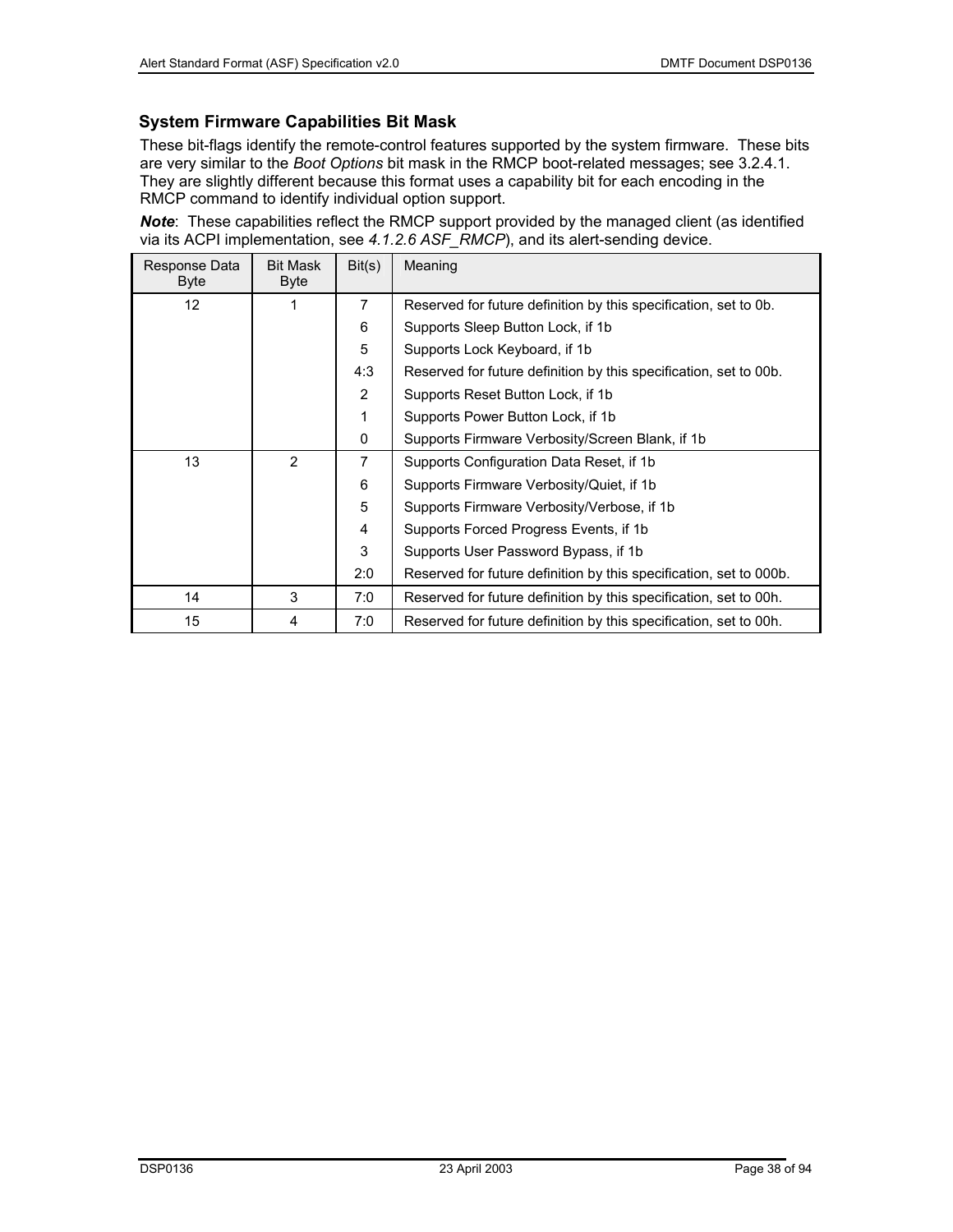## 3.2.4.5 System State Response (42h)

A managed client sends this RMCP message in response to a management console's *System State Request (82h)* RMCP message to identify the state of the managed client. The *Message Tag* value of the *System State Request*'s RMCP Header is copied to this message's *Message Tag* field. The format of the message's *Data* section is as follows:

| Data<br><b>Bytes</b> | Field                                                 | Description                                                                                                                                                                                                                                                                                                                                                                                                                                                                                                                                                                                                                                                                                                                                                                                                                                                                                                                                                                                                                                                                                                                                          |
|----------------------|-------------------------------------------------------|------------------------------------------------------------------------------------------------------------------------------------------------------------------------------------------------------------------------------------------------------------------------------------------------------------------------------------------------------------------------------------------------------------------------------------------------------------------------------------------------------------------------------------------------------------------------------------------------------------------------------------------------------------------------------------------------------------------------------------------------------------------------------------------------------------------------------------------------------------------------------------------------------------------------------------------------------------------------------------------------------------------------------------------------------------------------------------------------------------------------------------------------------|
| 1<br>$\overline{2}$  | System State <sup>5</sup><br>Watchdog<br><b>State</b> | Value/Meaning<br>Bit(s)<br>7:4<br>Reserved for future definition by this specification, set to 000b.<br>3:0<br>0000b<br>S0 / G0 "working"<br>0001b<br>S1 "sleeping with system h/w & processor context maintained"<br>0010b<br>S2 "sleeping, processor context lost"<br>0011b<br>S3 "sleeping, processor & h/w context lost, memory retained."<br>0100b<br>S4 "non-volatile sleep / suspend-to disk"<br>0101b<br>S5 / G2 "soft-off"<br>0110b<br>S4 / S5 soft-off, particular S4/S5 state cannot be determined<br>$0111b^6$<br>G3 / Mechanical Of f<br>1000b<br>Sleeping in an S1, S2, or S3 states (used when particular<br>S1, S2, S3 state cannot be determined), or Legacy SLEEP<br>state.<br>1001b<br>G1 sleeping (S1-S4 state cannot be determined)<br>$1010b^6$<br>S5 entered by override (e.g. 4-second power button override)<br>1011b<br>Legacy ON state (e.g. non-ACPI OS working state)<br>1100b<br>Legacy OFF state (e.g. non-ACPI OS off state)<br>1110b<br>Unknown<br>1111b<br>Reserved for future definition<br><u>Bit(s)</u><br><b>Value/Meaning</b><br>7:1<br>Reserved for future definition by this specification, set to 0000000b |
|                      |                                                       | 0<br><b>WDE (Watchdog Timer Expired)</b><br>1b = Indicates that the ASF alert-sending device's Watchdog Timer<br>has expired and has not been stopped by a Stop Watchdog Timer<br>command.<br>0b = Indicates that the ASF alert-sending device's Watchdog Timer<br>is currently not expired because (a) it has not yet been started since<br>power-on reset, (b) it has been started and is running but not<br>expired yet, or (c) it has been stopped.<br>This bit becomes set when the Watchdog Timer expires after a Start<br>Watchdog Timer command is issued and the timer expires.<br>Subsequent Start Watchdog Timer or Stop Watchdog Timer<br>commands or an alert-sending device power-on reset will clear this<br>status to 0b.                                                                                                                                                                                                                                                                                                                                                                                                            |
| 3-4                  | Reserved                                              | Reserved for future definition by this specification, set to 0000h.                                                                                                                                                                                                                                                                                                                                                                                                                                                                                                                                                                                                                                                                                                                                                                                                                                                                                                                                                                                                                                                                                  |

<sup>&</sup>lt;u>Frace some implementations,</u> the system state reported by the alert-sending device may be a "best is guess" or a "last known" reporting mechanism, because the managed client's firmware might not be able to program the system state for various reasons. For example, it is conceivable that the state was entered by hardware and software did not have a chance to program the state information, or software pre-programs the system state, but the next state was not reached.

 $^6$  This state might not be reported either because (a) a software entity (e.g. BIOS) is responsible for programming the device and the state is initiated by hardware, or (b) the hardware is not powered in the state and incapable of responding.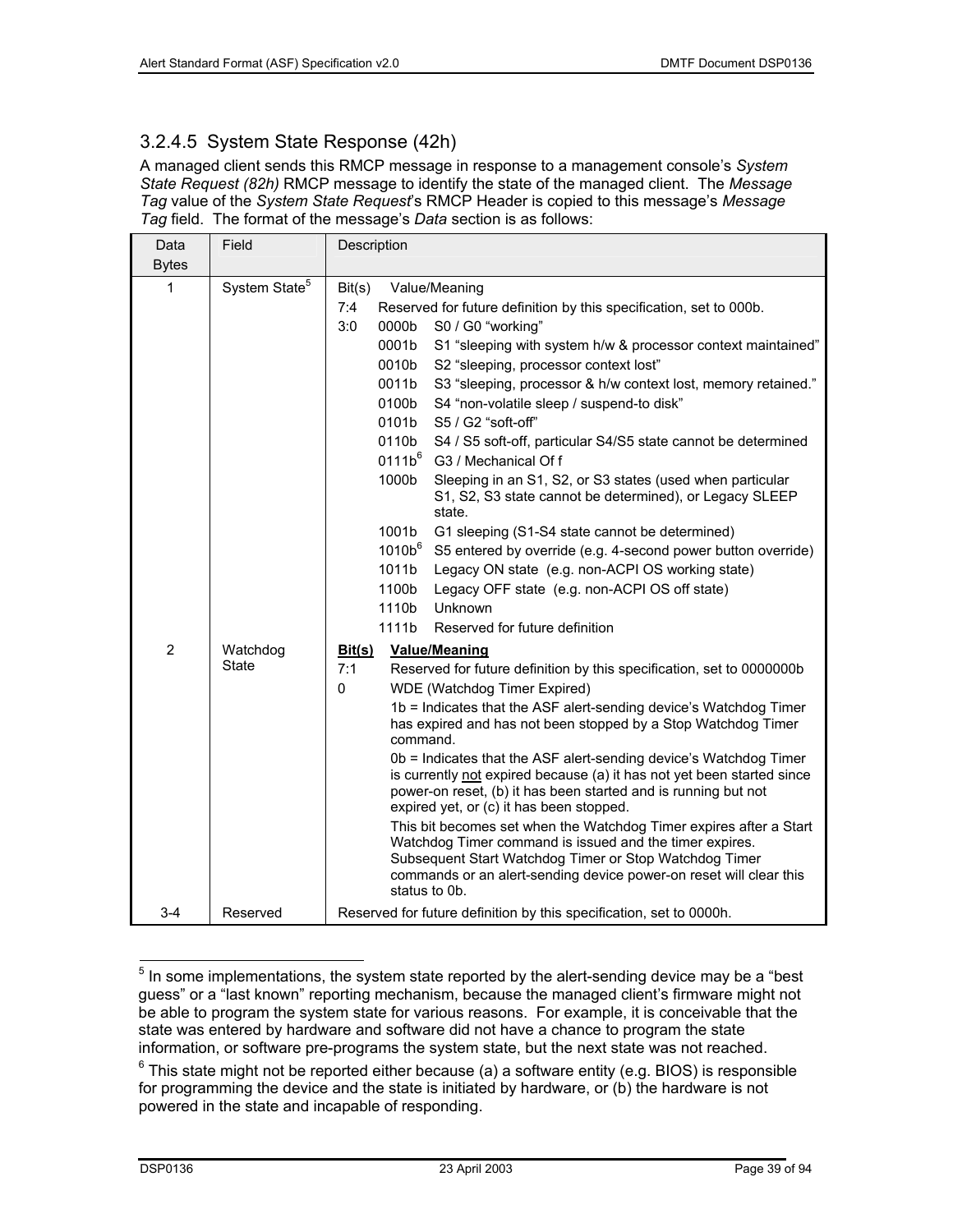## 3.2.4.6 Open Session Response (43h)

A managed client sends this RSSP message to the management console in response to an *Open Session Request (83h)* message. Following the *Status Code*, *Mgt Console and Managed Client Session ID* fields, this message contains a single *Authentication* payload and a single *Integrity* payload. These payloads represent the proposals that the managed client selected from the list offered by the management console. The format of this message's *Data* section is as follows:

| Data<br>Byte(s) | Field                           | Description                                                                                                                                                                                                                                           |
|-----------------|---------------------------------|-------------------------------------------------------------------------------------------------------------------------------------------------------------------------------------------------------------------------------------------------------|
| 1               | Status Code                     | Identifies the status of the previous message. If the previous message<br>generated an error, then only the Status Code, Reserved, and Mgt Console<br>Session ID fields are returned. See 3.2.3.5.1 for the status codes defined for<br>this message. |
| $2 - 4$         | Reserved                        | Reserved for future definition by this specification, set to 000000h                                                                                                                                                                                  |
| $5-8$           | Mgt Console<br>Session ID       | The Mgt Console Session ID specified by RSSP Open Session Request<br>(83h) message associated with this response.                                                                                                                                     |
| $9 - 12$        | Managed<br>Client<br>Session ID | The Session ID selected by the Managed Client for this new session. The<br>Bypass Session ID (see 3.2.3.1) is not valid in this context.                                                                                                              |
| $13 - 20$       | Authentication<br>Payload       | This payload defines the authentication algorithm proposal selected by the<br>client to be used for this session (see 3.2.4.11 for the definition of this<br>payload).                                                                                |
| $21 - 28$       | Integrity<br>Payload            | This payload defines the integrity algorithm proposal selected by the client<br>to be used for this session (see 3.2.4.11 for the definition of this payload).                                                                                        |

## 3.2.4.7 Close Session Response (44h)

A managed client sends this RSSP message to the management console in response to a *Close Session Request (84h)* message. The format of this message's *Data* section is as follows:

| Data<br>Bvte(s) | Field       | Description                                                                                                    |
|-----------------|-------------|----------------------------------------------------------------------------------------------------------------|
|                 | Status Code | Identifies the status of the previous message. See 3.2.3.5.1 for the status<br>codes defined for this message. |

### 3.2.4.8 Presence Ping (80h)

A management console sends this RMCP message to the managed client to request a client to respond with a *Presence Pong (40h)* message — if the client so responds, it signifies that it is ASF-aware. *Data Length* for the sent message is set to 00h, no additional data is sent.

### 3.2.4.9 Capabilities Request (81h)

A management console sends this RMCP message to the managed client to request the client to respond with a *Capabilities Response (41h)* message. *Data Length* for the sent message is set to 00h, no additional data is sent.

## 3.2.4.10 System State Request (82h)

A management console sends this RMCP message to the managed client to request the client to respond with a *System State Response (42h)* message. *Data Length* for the sent message is set to 00h, no additional data is sent.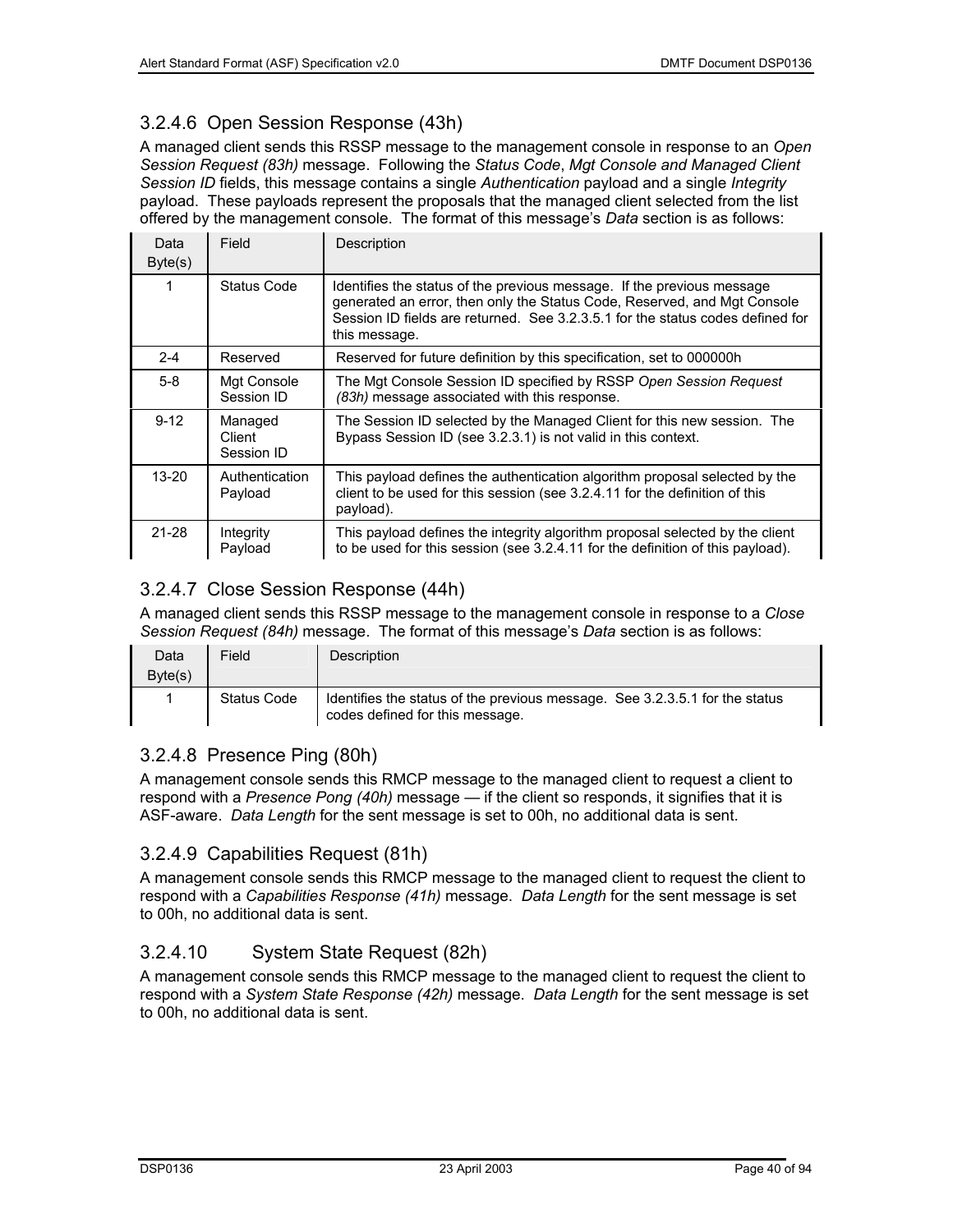# 3.2.4.11 Open Session Request (83h)

A management console sends this RSSP message to the managed client to open a protected session. The client responds with an *Open Session Response (43h)* message. Following the *Mgt Console Session ID* field, this message contains one or more *Authentication Payload* proposals and one or more *Integrity Payload* proposals. The format of this message's *Data* section is as follows:

| Data<br>Byte(s) | Field                        | Description                                                                                                                           |
|-----------------|------------------------------|---------------------------------------------------------------------------------------------------------------------------------------|
| $1 - 4$         | Mgt Console<br>Session ID    | The Session ID selected by the Mgt Console for this new session. The<br>Bypass Session ID (see 3.2.3.1) is not valid in this context. |
| 5-<br>variable  | Authentication<br>Payload(s) | These payloads define the authentication algorithm proposals to be used to<br>establish a session                                     |
| variable        | Integrity<br>Payload(s)      | These payloads define the integrity algorithm proposals to be used to<br>establish a session                                          |

A *Payload* is made up of two parts: a *Payload Header* and *Payload Data*. Two *Payload Data* types are defined in this specification: *Authentication Algorithm* and *Integrity Algorithm*. The *Payload Header* is defined in the following table.

| Data<br>Byte(s) | Field          | Description                                                                                                                                                                                                                                             |
|-----------------|----------------|---------------------------------------------------------------------------------------------------------------------------------------------------------------------------------------------------------------------------------------------------------|
| 1               | Payload Type   | Identifies the type of payload that follows.<br>No payload present (end of list)<br>00h<br>Authentication algorithm payload<br>01h<br>Integrity algorithm payload<br>02 <sub>h</sub><br>Reserved for future definition by this specification<br>03h-FFh |
| 2               | Reserved       | Reserved for future definition by this specification, set to 00h                                                                                                                                                                                        |
| $3 - 4$         | Payload Length | The total length in bytes of the payload including the header                                                                                                                                                                                           |

The *Authentication Algorithm* payload data type is defined in the following table.

| Data<br>Byte(s) | Field                       | Description                                                                                                                                                                                       |
|-----------------|-----------------------------|---------------------------------------------------------------------------------------------------------------------------------------------------------------------------------------------------|
| $\mathbf 1$     | Authentication<br>Algorithm | Defined authentication algorithms are:<br>Reserved for future definition by this specification<br>00h<br>RAKP-HMAC-SHA1<br>01h<br>Reserved for future definition by this specification<br>02h-FFh |
| $2 - 4$         | Reserved                    | Reserved for future definition by this specification, set to 000000h.                                                                                                                             |

The *Integrity Algorithm* payload data type is defined in the following table.

| Data<br>Byte(s) | Field               | Description                                                                                                                                                                                |
|-----------------|---------------------|--------------------------------------------------------------------------------------------------------------------------------------------------------------------------------------------|
| 1               | Integrity Algorithm | Defined integrity algorithms are:<br>Reserved for future definition by this specification<br>00h<br>HMAC-SHA1-96<br>01h<br>Reserved for future definition by this specification<br>02h-FFh |
| $2 - 4$         | Reserved            | Reserved for future definition by this specification, set to 000000h.                                                                                                                      |

### 3.2.4.12 Close Session Request (84h)

A management console sends this RSSP message to the managed client to close a protected session. The client responds with a *Close Session Response (44h)* message. *Data Length* for the sent message is set to 00h, no additional data is sent.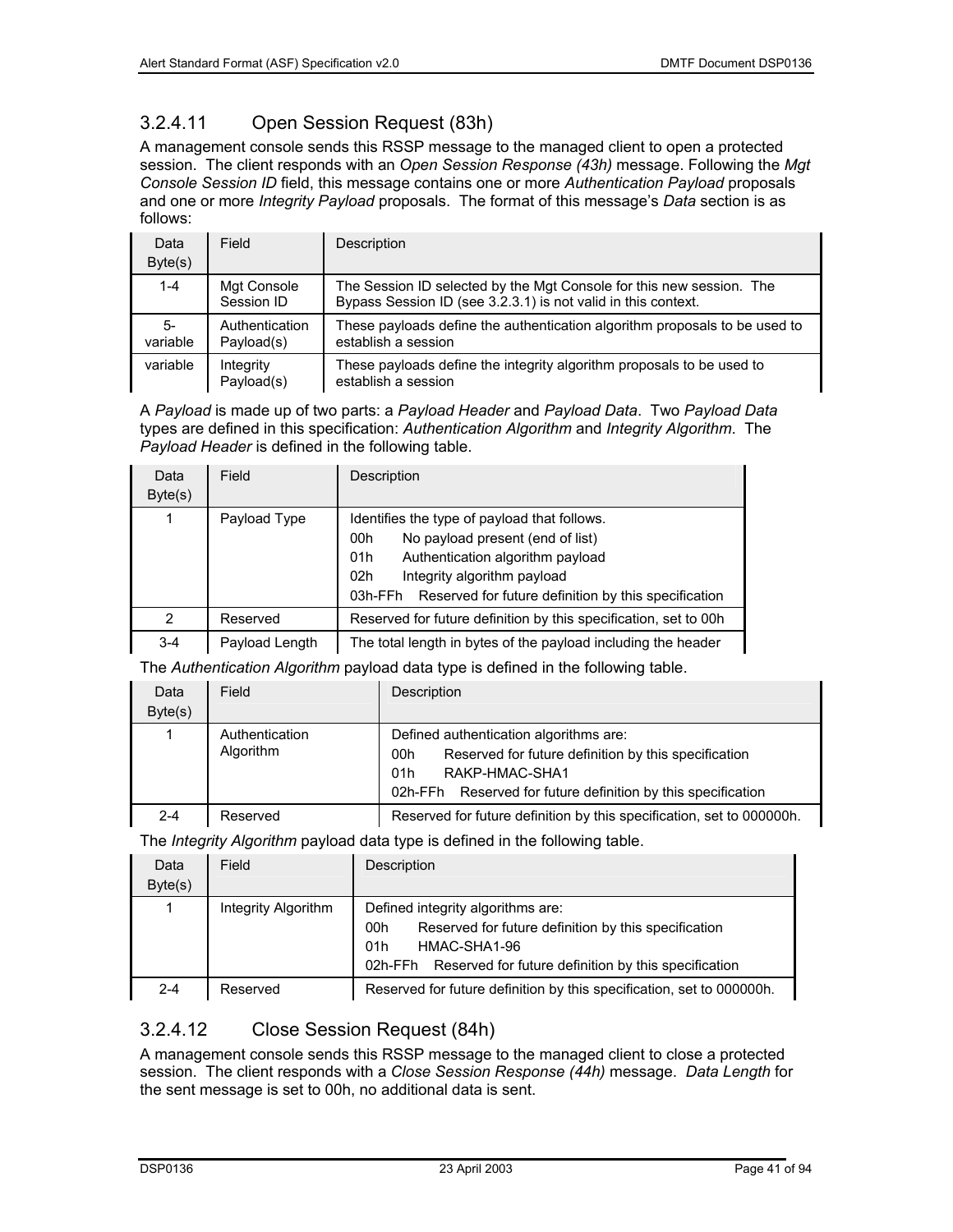Data di Bandar di Ba

## 3.2.4.13 RAKP Message 1 (C0h)

A management console sends this RAKP message to the managed client to begin the session authentication process. The management console selects a *Mgt Console Random Number*, a *Mgt Console User Role*, and an optional *Mgt Console User Name* and sends them to the managed client along with the *Managed Client Session ID* specified by the client on the previous *Open Session Response (44h)*.

Upon receiving *RAKP Message 1*, the managed client verifies that the message contains an active *Managed Client Session ID* and that a session can be created using the requested user information by evaluating of the *Device Security Policy*. The managed client responds with an *RAKP Message 2 (C1h)*.

| Data<br>Byte(s) | Field                                  | Description                                                                                                                                                             |  |  |  |
|-----------------|----------------------------------------|-------------------------------------------------------------------------------------------------------------------------------------------------------------------------|--|--|--|
| $1 - 4$         | Managed<br>Client<br>Session ID        | The Managed Client's Session ID for this session, returned by the client on<br>the previous RSSP Open Session Response (44h) message.                                   |  |  |  |
| $5 - 20$        | Mgt Console<br>Random<br>Number        | Random number selected by the Mgt Console                                                                                                                               |  |  |  |
| 21              | Mgt Console<br>User Role               | The Role that the user at the Mgt Console wishes to assume for this<br>session. Defined Roles are:<br><b>Value/Meaning</b><br>Bit(s)                                    |  |  |  |
|                 |                                        | 7:4<br>Reserved for future definition by this specification, set to 0000b<br>0000b<br>3:0                                                                               |  |  |  |
|                 |                                        | Operator<br>0001b<br>Administrator                                                                                                                                      |  |  |  |
|                 |                                        | Reserved for future definition by this specification<br>0010b-1111b                                                                                                     |  |  |  |
| $22 - 23$       | Reserved                               | Reserved for future definition by this specification, set to 0000h                                                                                                      |  |  |  |
| 24              | Mgt Console<br>User Name<br>Length     | The length in bytes of the Mgt Console user name<br>00h<br>No name present<br>Name length<br>01h-10h<br>11h-FFh<br>Reserved for future definition by this specification |  |  |  |
| $25 - 40$       | Mgt Console<br>User Name<br>(optional) | A non-NULL terminated ASCII character Name that the user at the Mgt<br>Console wishes to assume for this session. No NULL characters (00h) are<br>allowed in the name.  |  |  |  |

The format of an *RAKP Message 1* message's *Data* section is as follows:

### 3.2.4.14 RAKP Message 2 (C1h)

A managed client sends this RAKP message to a management console in response to the receipt of an *RAKP Message 1 (C0h).* Once *RAKP Message 1* has been validated (see page 30), the managed client selects a *Managed Client Random Number* and computes an *Integrity Check Value* over the values specified by the RAKP algorithm. The managed client sends those values along with the *Managed Client Globally Unique ID* (GUID) and the *Mgt Console Session ID* (sent by the console on the previous *Open Session Request*) to the management console.

Upon receiving *RAKP Message 2*, the management console verifies that the *Mgt Console Session ID* is active and that the *Managed Client GUID* matches the managed client that the management console has associated with the session. The management console then validates the *Integrity Check Value* and responds with an *RAKP Message 3 (C2h)*.

The format of an *RAKP Message 2* message's *Data* section is as follows: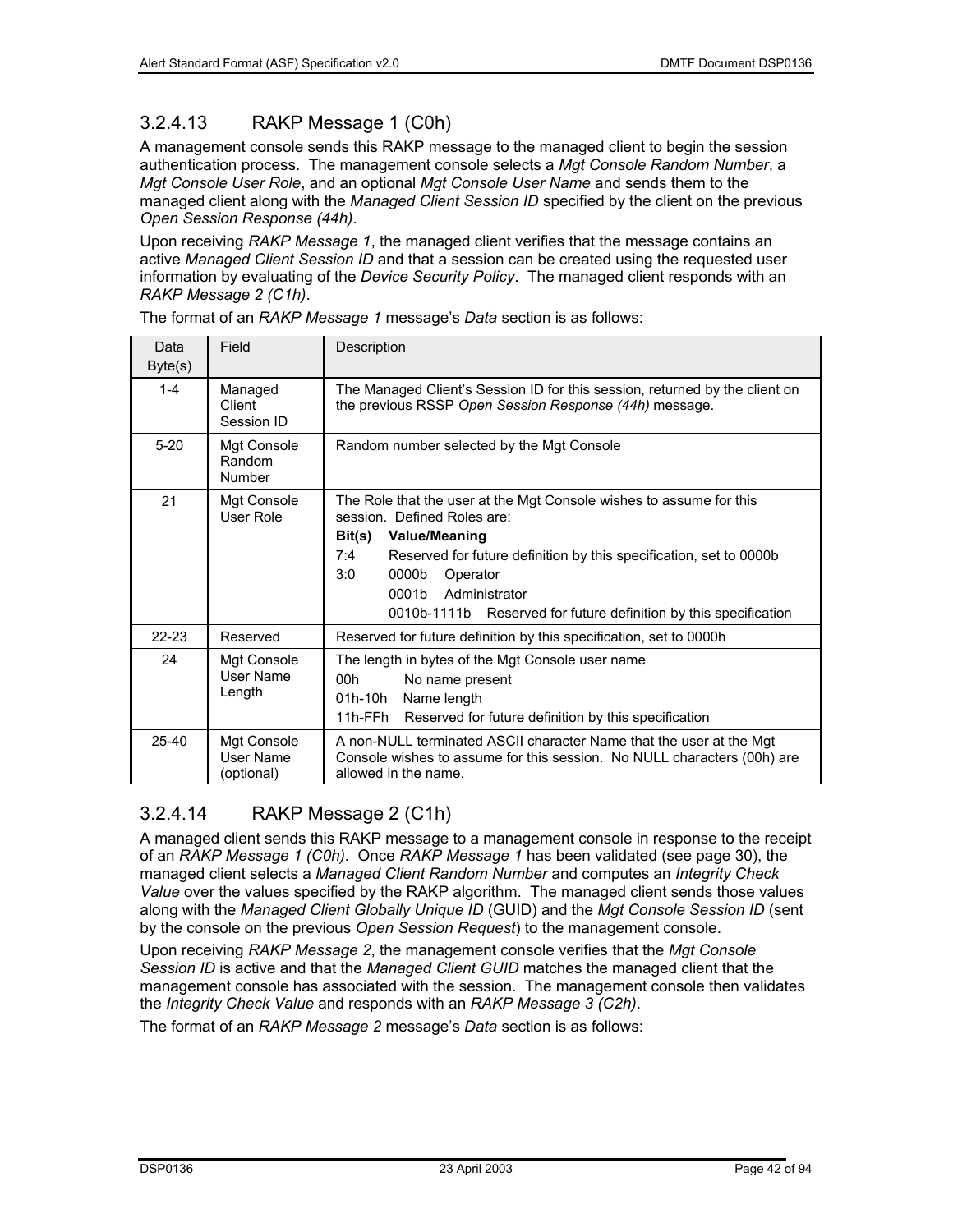| Data<br>Byte(s)    | Field                                 | Description                                                                                                                                                                                                                                           |  |  |  |  |  |
|--------------------|---------------------------------------|-------------------------------------------------------------------------------------------------------------------------------------------------------------------------------------------------------------------------------------------------------|--|--|--|--|--|
| 1                  | Status Code                           | Identifies the status of the previous message. If the previous message<br>generated an error, then only the Status Code, Reserved, and Mgt Console<br>Session ID fields are returned. See 3.2.3.5.1 for the status codes defined for<br>this message. |  |  |  |  |  |
| $2 - 4$            | Reserved                              | Reserved for future definition by this specification, set to 000000h                                                                                                                                                                                  |  |  |  |  |  |
| $5 - 8$            | Mgt Console<br>Session ID             | The Mgt Console Session ID specified by the RSSP Open Session Request<br>(83h) message associated with this response.                                                                                                                                 |  |  |  |  |  |
| $9 - 24$           | Managed<br>Client<br>Random<br>Number | Random number selected by the managed client.                                                                                                                                                                                                         |  |  |  |  |  |
| $25-40$            | Managed<br>Client<br>GUID             | The Globally Unique ID (GUID) of the Managed Client. This value is<br>specified by the client system's SMBIOS implementation. See 4.2.1 System<br>Information (Type 1) for details.                                                                   |  |  |  |  |  |
| $41 -$<br>variable | Integrity<br>Check<br>Value           | An integrity check value over the relevant items specified by the RAKP<br>algorithm for Message 2 (see page 30). The size of this field depends on<br>the specific algorithm that was selected when the session was created.                          |  |  |  |  |  |

### 3.2.4.15 RAKP Message 3 (C2h)

A management console sends this RAKP message to a managed client in response to the receipt of an *RAKP Message 2 (C1h).* Once it validates *RAKP Message 2*, the management console creates a *Session Integrity Key* using the values specified by the RAKP algorithm (see page 31). The management console then computes an *Integrity Check Value* over the values specified by the RAKP algorithm, and sends that along with the *Managed Client Session ID* (sent by the managed client on the previous RMCP *Open Session Response* message) to the managed client.

After receiving *RAKP Message 3*, the managed client verifies that the *Managed Client Session ID* is active and then validates the *Integrity Check Value*. If the *Integrity Check Value* is valid, the managed client creates a *Session Integrity Key* using the values specified by the RAKP algorithm (see page 31). With the shared *Session Integrity Key* in place, integrity protected messages can now be exchanged between the management console and the managed client.

The format of an *RAKP Message 3* message's *Data* section is as follows:

| Data<br>Byte(s) | Field                           | Description                                                                                                                                                                                                                                              |
|-----------------|---------------------------------|----------------------------------------------------------------------------------------------------------------------------------------------------------------------------------------------------------------------------------------------------------|
|                 | Status Code                     | Identifies the status of the previous message. If the previous message<br>generated an error, then only the Status Code, Reserved, and Managed<br>Client Session ID fields are returned. See 3.2.3.5.1 for the status codes<br>defined for this message. |
| $2 - 4$         | Reserved                        | Reserved for future definition by this specification, set to 000000h                                                                                                                                                                                     |
| $5 - 8$         | Managed<br>Client<br>Session ID | The Managed Client's Session ID for this session, returned by the client on<br>the previous RSSP Open Session Response (44h) message.                                                                                                                    |
| 9-<br>variable  | Integrity<br>Check<br>Value     | An integrity check value over the relevant items specified by the RAKP<br>algorithm for Message 3. The size of this field depends on the specific<br>algorithm that was selected when the session was created.                                           |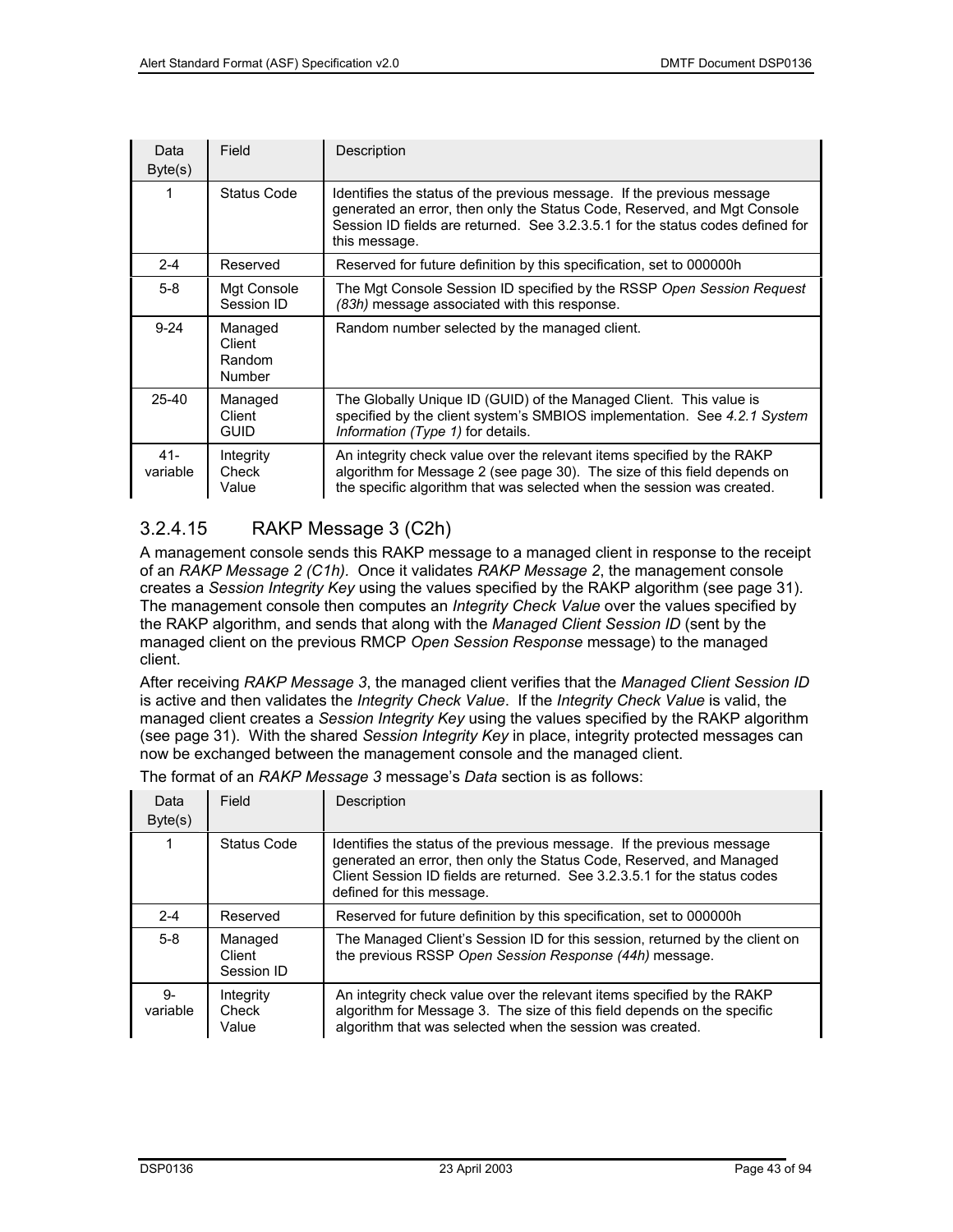# *3.2.5 RMCP Usage Scenarios*

The following flowchart describes the process used by the RMCP command initiator, e.g. the management console for the *Capabilities Request* message, to determine whether a response to a previously sent message was received.



#### **Interactions with no packet loss**

The description that follows illustrates the RMCP Header and RMCP Data fields in a console-toclient communication where no messages are lost.

1. The management console sends an ASF-RMCP "Request" message

|      | <b>RMCP Header</b> |      |       |                               |     |     | <b>ASF-RMCP Data</b> |           |      |     |    |
|------|--------------------|------|-------|-------------------------------|-----|-----|----------------------|-----------|------|-----|----|
| Vers | Rsvd               | Sea# | Class | <b>IANA Enterprise Number</b> |     |     | $\tau_{V\text{D}e}$  | $\tau$ ag | Rsvd | Len |    |
| 06h  | 00h                | 05h  | 06h   | 00h                           | 00h | 11h | BEh                  | XX        | 08h  | XX  | XX |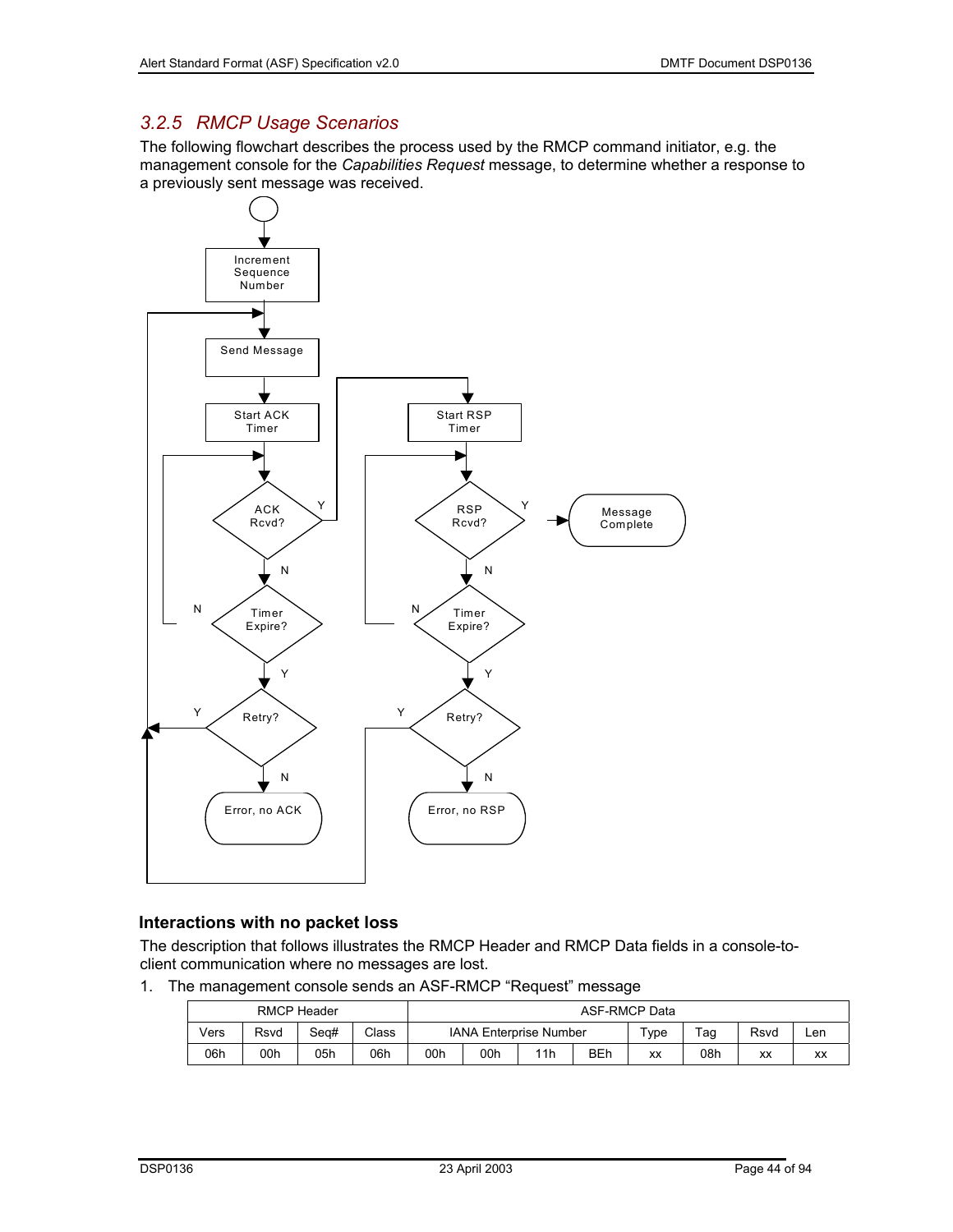2. The managed client responds with an RMCP ACK, returning only an RMCP Header. Note that all values are copied from the "Request" message's RMCP header, with the "ACK" bit set in the fourth byte.

| RMCP Header                   |     |     |     |  |  |  |  |
|-------------------------------|-----|-----|-----|--|--|--|--|
| Vers<br>Seg#<br>Class<br>Rsvd |     |     |     |  |  |  |  |
| 06h                           | 00h | 05h | 86h |  |  |  |  |

3. The managed client responds with the associated ASF-RMCP "Response". Note that the Message Tag value (08h) is copied from the "Request" message.

|      | <b>RMCP Header</b> |      |       |                                 | <b>ASF-RMCP Data</b> |  |  |                     |           |      |     |  |
|------|--------------------|------|-------|---------------------------------|----------------------|--|--|---------------------|-----------|------|-----|--|
| Vers | Rsvd               | Sea# | Class | <b>IANA Enterprise Number</b>   |                      |  |  | $T$ <sub>V</sub> pe | $\tau$ ag | Rsvd | Len |  |
| 06h  | 00h                | 09h  | 06h   | 00h<br>11h<br>00h<br><b>BEh</b> |                      |  |  | XX                  | 08h       | XX   | XX  |  |

4. The management console, having received both the ACK and "Response" sends an RMCP ACK, completing the request/response cycle. The RMCP Header is copied from the managed client's "Response" message, with the "ACK" bit set in byte 4.

| RMCP Header                   |     |     |     |  |  |  |  |  |  |  |
|-------------------------------|-----|-----|-----|--|--|--|--|--|--|--|
| Seg#<br>Class<br>Vers<br>Rsvd |     |     |     |  |  |  |  |  |  |  |
| 06h                           | 00h | 09h | 86h |  |  |  |  |  |  |  |

#### **Interactions with some packet loss**

1. The description that follows illustrates the RMCP Header and RMCP Data fields in a consoleto-client communication where some of the messages are lost. The management console sends an ASF-RMCP "Request" message

|      | <b>RMCP Header</b> |      |       |                                 | <b>ASF-RMCP Data</b> |  |  |                       |     |      |     |  |
|------|--------------------|------|-------|---------------------------------|----------------------|--|--|-----------------------|-----|------|-----|--|
| Vers | Rsvd               | Sea# | Class | <b>IANA Enterprise Number</b>   |                      |  |  | $\tau_{\texttt{Vpe}}$ | ⊤ag | Rsvd | Len |  |
| 06h  | 00h                | 05h  | 06h   | 11h<br>00h<br><b>BEh</b><br>00h |                      |  |  | XX                    | 08h | xх   | XX  |  |

2. The management console waits to receive an ACK from the client, but the client never received that "Request" message; the console re-transmits the "Request" message with the same Sequence Number as the original message in step 1.

|      | <b>RMCP Header</b> |      |       |                                 | <b>ASF-RMCP Data</b> |  |  |                     |           |      |     |  |
|------|--------------------|------|-------|---------------------------------|----------------------|--|--|---------------------|-----------|------|-----|--|
| Vers | Rsvd               | Sea# | Class | <b>IANA Enterprise Number</b>   |                      |  |  | $\tau_\mathsf{VDE}$ | $\tau$ ag | Rsvd | Len |  |
| 06h  | 00h                | 05h  | 06h   | 00h<br>00h<br>11h<br><b>BEh</b> |                      |  |  | XX                  | 08h       | XX   | XX  |  |

3. The managed client responds with an RMCP ACK, returning only an RMCP Header. Note that all values are copied from the "Request" message's RMCP header, with the "ACK" bit set in the fourth byte. The console never receives this ACK.

| RMCP Header                   |  |  |  |  |  |  |  |  |  |  |  |
|-------------------------------|--|--|--|--|--|--|--|--|--|--|--|
| Seg#<br>Rsvd<br>Class<br>Vers |  |  |  |  |  |  |  |  |  |  |  |
| 00h<br>06h<br>86h<br>05h      |  |  |  |  |  |  |  |  |  |  |  |

4. The managed client responds with the associated ASF-RMCP "Response". Note that the Message Tag value (08h) is copied from the "Request" message.

|      | <b>RMCP Header</b> |      |       |                                 | <b>ASF-RMCP Data</b> |  |  |                       |           |      |     |
|------|--------------------|------|-------|---------------------------------|----------------------|--|--|-----------------------|-----------|------|-----|
| Vers | Rsvd               | Sea# | Class | <b>IANA Enterprise Number</b>   |                      |  |  | $\tau$ <sub>VDe</sub> | $\tau$ ag | Rsvd | Len |
| 06h  | 00h                | 09h  | 06h   | 11h<br><b>BEh</b><br>00h<br>00h |                      |  |  | XX                    | 08h       | ХX   | XX  |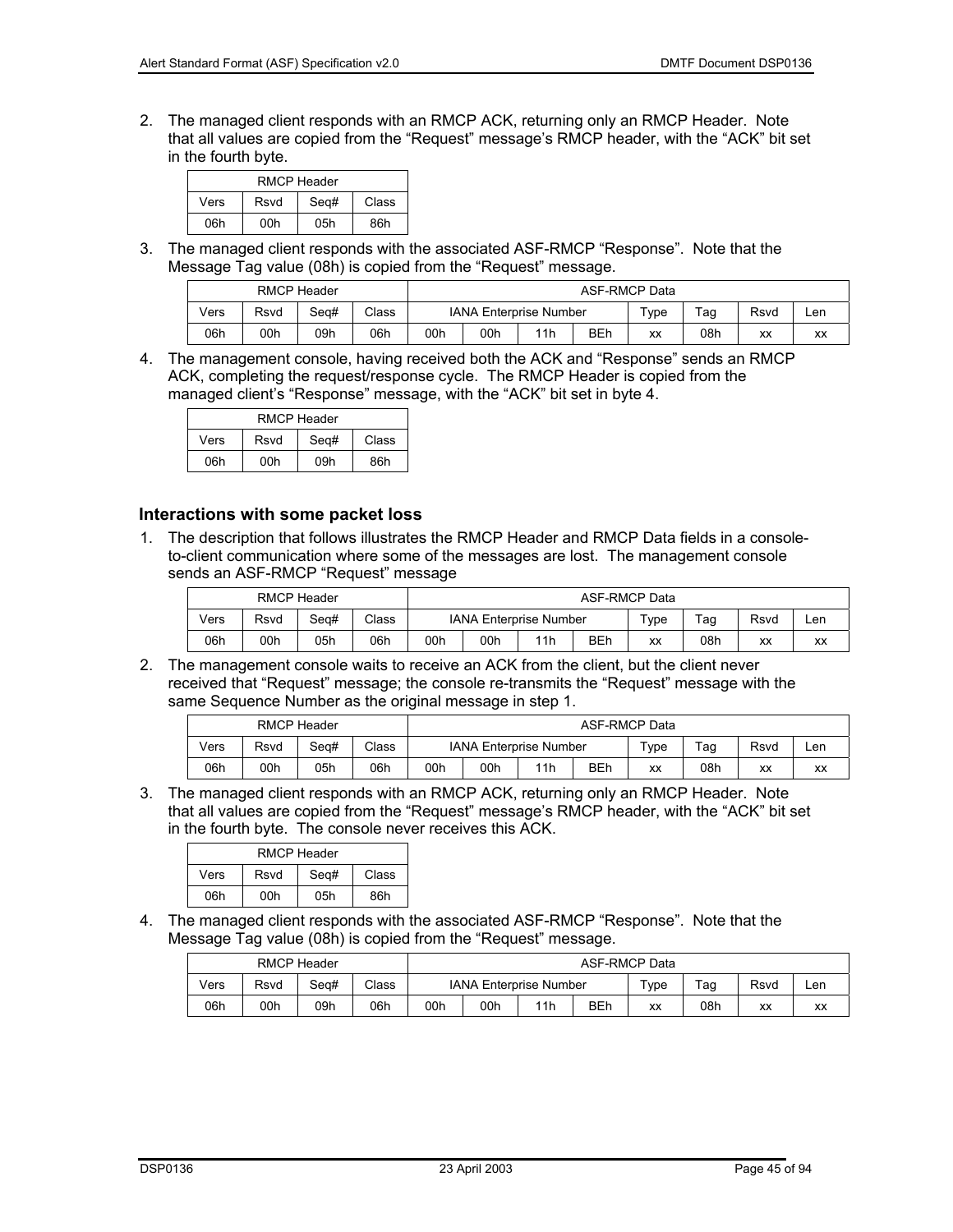5. The management console waits to receive an ACK from the client, but the ACK is lost; the console (again) re-transmits the "Request" message with the same Sequence Number as the original message in step 1.

|      | <b>RMCP Header</b> |      |       |                                 | <b>ASF-RMCP Data</b> |  |  |                       |     |      |     |  |
|------|--------------------|------|-------|---------------------------------|----------------------|--|--|-----------------------|-----|------|-----|--|
| Vers | Rsvd               | Sea# | Class | <b>IANA Enterprise Number</b>   |                      |  |  | $\tau_{\texttt{Vpe}}$ | ⊤ag | Rsvd | Len |  |
| 06h  | 00h                | 05h  | 06h   | 00h<br>11h<br>00h<br><b>BEh</b> |                      |  |  | ХX                    | 08h | ХX   | XX  |  |

6. The managed client responds with an RMCP ACK, returning only an RMCP Header. Note that all values are copied from the "Request" message's RMCP header, with the "ACK" bit set in the fourth byte.

| <b>RMCP Header</b>            |     |  |  |  |  |  |  |  |  |  |
|-------------------------------|-----|--|--|--|--|--|--|--|--|--|
| Seg#<br>Vers<br>Class<br>Rsvd |     |  |  |  |  |  |  |  |  |  |
| 06h                           | 86h |  |  |  |  |  |  |  |  |  |

7. The managed client responds with the associated ASF-RMCP "Response", possibly with a new Sequence Number. Note that the Message Tag value (08h) is copied from the "Request" message.

|      | <b>RMCP Header</b> |      |       |                                 | <b>ASF-RMCP Data</b> |  |  |                     |           |      |     |  |
|------|--------------------|------|-------|---------------------------------|----------------------|--|--|---------------------|-----------|------|-----|--|
| Vers | Rsvd               | Sea# | Class | <b>IANA Enterprise Number</b>   |                      |  |  | $T$ <sub>V</sub> pe | $\tau$ ag | Rsvd | Len |  |
| 06h  | 00h                | 0Ah  | 06h   | 00h<br>11h<br>00h<br><b>BEh</b> |                      |  |  | XX                  | 08h       | XX   | xх  |  |

8. The management console receives the ACK and waits for the "Response" from the client, but the "Response" is lost; the console (again) re-transmits the "Request" message with the same Sequence Number as the original message in step 1.

| RMCP Header |      |      |       |                                 | <b>ASF-RMCP Data</b> |  |  |                       |           |      |     |
|-------------|------|------|-------|---------------------------------|----------------------|--|--|-----------------------|-----------|------|-----|
| Vers        | Rsvd | Sea# | Class | <b>IANA Enterprise Number</b>   |                      |  |  | $\tau_{\texttt{VDE}}$ | $\tau$ ag | Rsvd | Len |
| 06h         | 00h  | 05h  | 06h   | 11h<br>00h<br>00h<br><b>BEh</b> |                      |  |  | ХX                    | 08h       | xх   | XX  |

9. The managed client responds with an RMCP ACK, returning only an RMCP Header. Note that all values are copied from the "Request" message's RMCP header, with the "ACK" bit set in the fourth byte.

|                               | <b>RMCP Header</b> |     |     |  |  |  |  |  |  |  |  |
|-------------------------------|--------------------|-----|-----|--|--|--|--|--|--|--|--|
| Seg#<br>Class<br>Vers<br>Rsvd |                    |     |     |  |  |  |  |  |  |  |  |
| 06h                           | 00h                | 05h | 86h |  |  |  |  |  |  |  |  |

10. The managed client responds with the associated ASF-RMCP "Response", possibly with a new Sequence Number. Note that the Message Tag value (08h) is copied from the "Request" message.

|      | <b>RMCP Header</b> |      |       |                                 | <b>ASF-RMCP Data</b> |  |  |                       |           |      |     |  |
|------|--------------------|------|-------|---------------------------------|----------------------|--|--|-----------------------|-----------|------|-----|--|
| Vers | Rsvd               | Sea# | Class | <b>IANA Enterprise Number</b>   |                      |  |  | $\tau_{\texttt{VDE}}$ | $\tau$ ag | Rsvd | Len |  |
| 06h  | 00h                | 0Bh  | 06h   | 11h<br>00h<br><b>BEh</b><br>00h |                      |  |  | XX                    | 08h       | xх   | xх  |  |

11. The management console, having received both the ACK and "Response" sends an RMCP ACK, completing the request/response cycle. The RMCP Header is copied from the managed client's "Response" message, with the "ACK" bit set in byte 4.

| RMCP Header |      |      |       |  |  |
|-------------|------|------|-------|--|--|
| Vers        | Rsvd | Seg# | Class |  |  |
| 06h         | 00h  | 0Bh  | 86h   |  |  |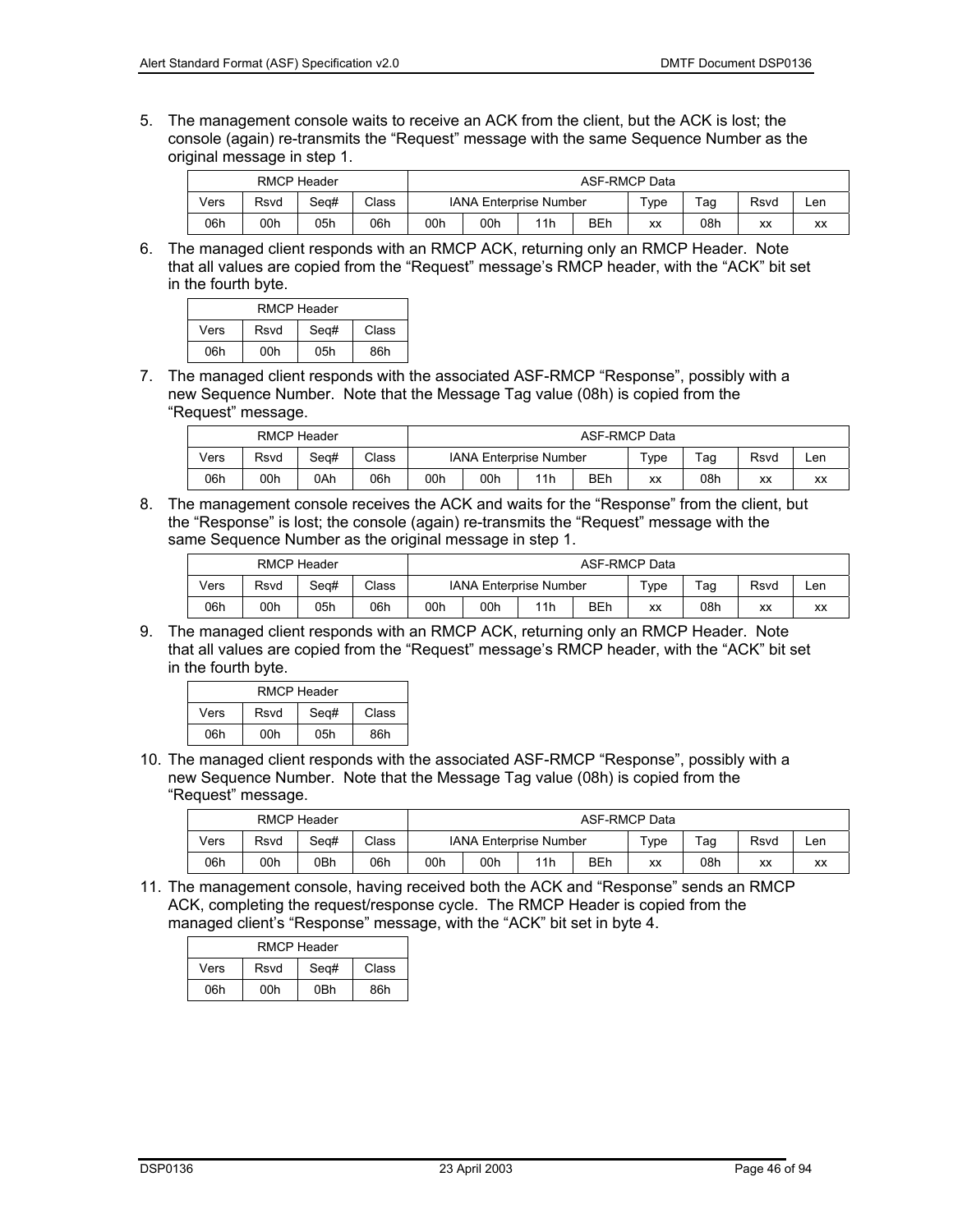### *3.2.6 RMCP Considerations for LAN Alert-sending Devices*

For the RMCP protocol to function in an OS-absent state, the alert-sending device must be capable of reporting its "network address / IP address" association to the local router. The ARP (Address Resolution Protocol), defined in [RFC1188], is typically used to accomplish this task.

To guarantee inter-operability, the alert-sending device must:

- Receive ARP Requests and reply with ARP Replies in an OS-absent state.
- Allow ARP Request packets to go to the network software stack in OS-present states.
- Allow ARP Request packets and RMCP packets to cause wake-ups if configured for wake-up in the default configuration.

For Ethernet and Token-ring devices, wake-ups from ARP Requests and RMCP packets are not desired in a managed client because these operations are expected to function in low power sleep states. However, the [NDCPM] requires that wake-up devices support detection of any software programmed packets as well as subsequent wake-up generation. Alert-sending devices that support wake-up generation are expected to meet the [NDCPM] in their default configuration. However, it is recommended that these alert-sending devices and their software provide configuration mechanisms to allow ARP Request and RMCP packets to be blocked from wakeup.

*Note:* ARP Request packets and IP Directed packets (which include RMCP packets) are standard packet configurations for wake-up in ACPI systems*.*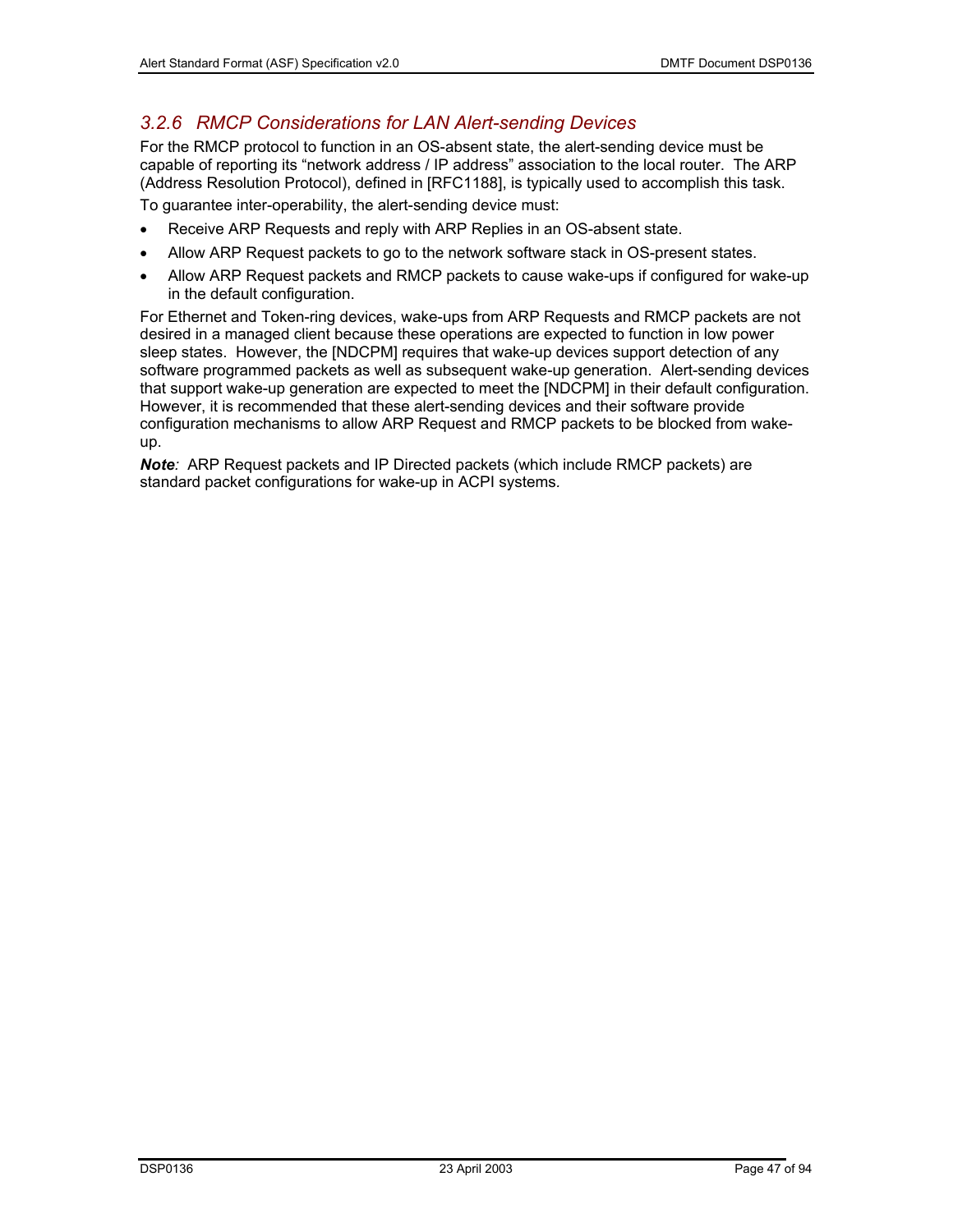# **4 Firmware Interfaces**

A managed client's ASF configuration and capabilities are reported by the system firmware (or BIOS) via ACPI description tables and control methods and, optionally, as static information stored within an SEEPROM. OS-present software uses this information to customize the system's ASF-aware alert-sending device(s).

An ASF-enabled system firmware provides:

- 1. An ACPI description table that identifies
	- If present, undiscoverable fixed-address sensor devices in the system and their characteristics
	- The system's ASF capabilities, and system type for use in the Platform Event Trap messages
	- Any legacy sensor-access information, if present in the system.
	- Any remote-control actions supported by the system hardware, and the associated device information.
	- The system's (optional) support for RMCP, and the last RMCP command completed by the system firmware.
- 2. ACPI Control Methods that identify
	- The methods that provide configuration of the system's power-on wait time.
- 3. SMBIOS structures that identify
	- The UUID/GUID for use in the Platform Event Trap messages

A managed client might also provide SEEPROM devices that duplicate the static information provided by the ACPI description table.

#### 4.1 ACPI Definitions

System firmware identifies the system's ASF support and configuration requirements via ACPI interfaces.

#### *4.1.1 Control Methods*

An ASF managed client's firmware uses ACPI control methods (required elements are marked in **bold**) to provide OS-present access to ASF configuration information that is dynamically updateable:

```
Scope(_SB) { 
      Device(ASF) { 
                  Name(_HID, "ASF0001") // Hardware ID (PnP ID)<br>Method(GPWT, 0) {...} // ASF Get Power-on Wai<br>Method(SPWT, 1) {...} // ASF Set Power-on Wai
                                                                    Method(GPWT, 0) {…} // ASF Get Power-on Wait Time 
                                                                    // ASF Set Power-on Wait Time
      } 
}
```
ASF-defined object names must follow the ASL naming convention defined in section 16.1.2 of [ACPI]. The *recommended* format for specifying the name of the ASF object is **Device (ASF)**  The ASF object utilizes the \_HID device identification object, providing 'automatic' enumeration by the ACPI-aware operating system:

**Name(\_HID, "ASF0001")** 

Used to specify the Plug and Play hardware ID for the ASF object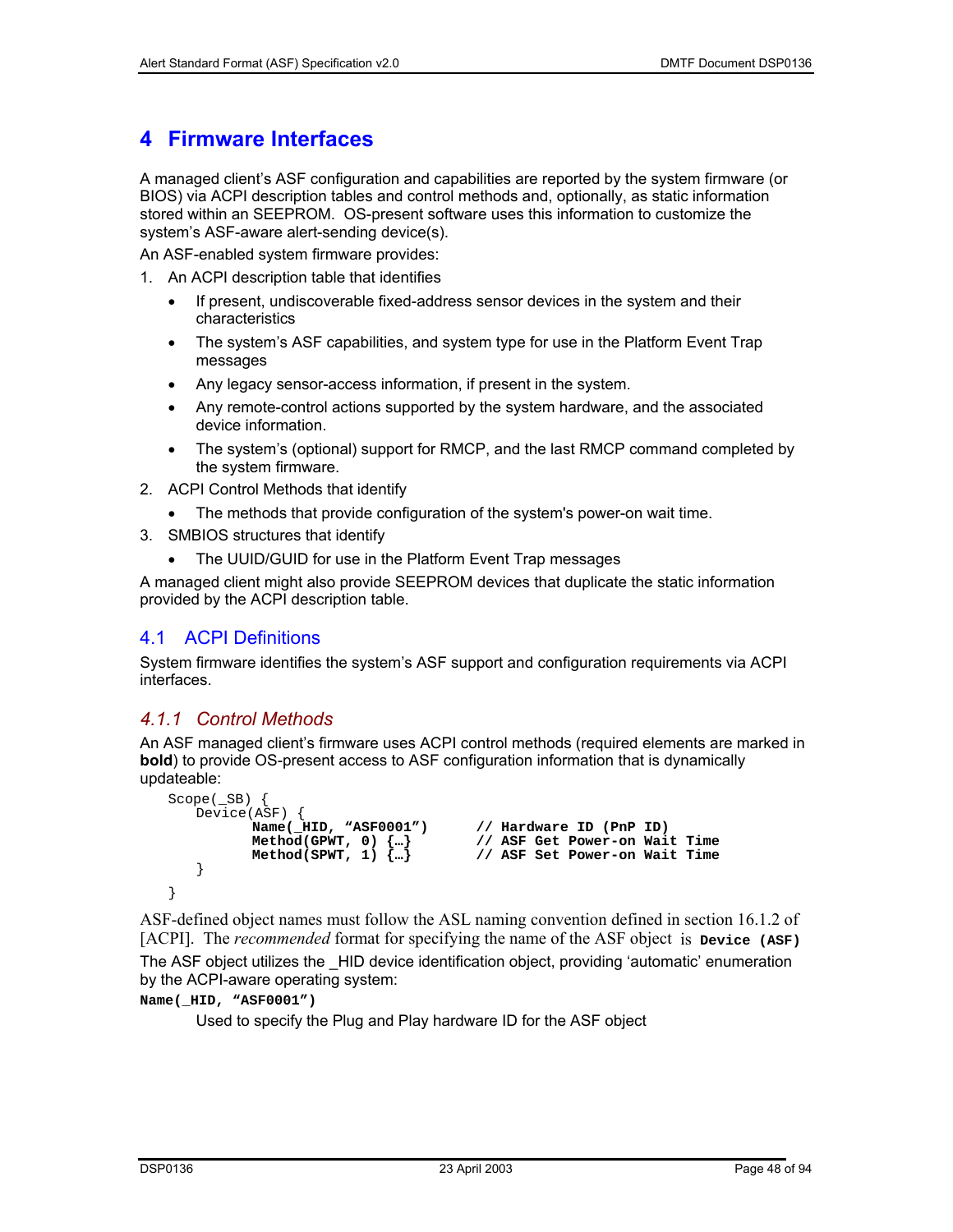## 4.1.1.1 Get Power-on Wait Time (GPWT)

| <b>Description:</b>           | Returns the current value of the system's power-on wait time, in seconds.                                                                                                                                                                                                                                                                                                                                                                                                                                                                    |  |  |  |  |
|-------------------------------|----------------------------------------------------------------------------------------------------------------------------------------------------------------------------------------------------------------------------------------------------------------------------------------------------------------------------------------------------------------------------------------------------------------------------------------------------------------------------------------------------------------------------------------------|--|--|--|--|
| Input<br>Argument(s):         | $none$                                                                                                                                                                                                                                                                                                                                                                                                                                                                                                                                       |  |  |  |  |
| <b>Output</b><br>Argument(s): | Power-on Wait Time<br>The current system power-on wait time, in seconds.<br>(Integer)                                                                                                                                                                                                                                                                                                                                                                                                                                                        |  |  |  |  |
| Notes:                        | The system firmware has a single, maximum amount of time that it might wait for an<br>ASF alert-sending device to establish connection with its transport media. For example,<br>an Ethernet device might require additional time from a cold power-on to establish a<br>network connection. Since there might be multiple ASF alert-sending devices in the<br>system, a device's configuration software should first get the current wait time and set a<br>new time only if the device requires more time. See 5.1.5 for more information. |  |  |  |  |

## 4.1.1.2 Set Power-on Wait Time (SPWT)

| <b>Description:</b>           | Sets the system's power-on wait time, in seconds.                                                                                                                                                                                                                                                                                                                                                                                                                                                                                            |  |  |  |  |
|-------------------------------|----------------------------------------------------------------------------------------------------------------------------------------------------------------------------------------------------------------------------------------------------------------------------------------------------------------------------------------------------------------------------------------------------------------------------------------------------------------------------------------------------------------------------------------------|--|--|--|--|
| Input<br>Argument(s):         | Power-on Wait Time<br>The value, in seconds, that an ASF alert-sending device<br>requires to establish connection with its transport media.<br>(Integer)                                                                                                                                                                                                                                                                                                                                                                                     |  |  |  |  |
| <b>Output</b><br>Argument(s): | <none></none>                                                                                                                                                                                                                                                                                                                                                                                                                                                                                                                                |  |  |  |  |
| <b>Notes:</b>                 | The system firmware has a single, maximum amount of time that it might wait for an<br>ASF alert-sending device to establish connection with its transport media. For example,<br>an Ethernet device might require additional time from a cold power-on to establish a<br>network connection. Since there might be multiple ASF alert-sending devices in the<br>system, a device's configuration software should first get the current wait time and set a<br>new time only if the device requires more time. See 5.1.5 for more information. |  |  |  |  |

# *4.1.2 ASF! Description Table*

System firmware identifies the system's ASF support and static configuration using the ACPI System Description Table architecture. A pointer to the ASF-defined ASF! description table appears as one of the entries in the firmware's RSDT (for IA-32 systems) or XSDT (for IA-64 systems). The information presented in this table is static from the reference of the client's last boot.

This table is formatted as a standard ACPI System Description Table Header followed by one or more ASF information records.

| Field                  | <b>Byte</b><br>Length | <b>Byte</b><br>Offset | Description                                                                                                                                                                                                 |  |
|------------------------|-----------------------|-----------------------|-------------------------------------------------------------------------------------------------------------------------------------------------------------------------------------------------------------|--|
|                        |                       |                       | <b>ACPI System Description Table Header</b>                                                                                                                                                                 |  |
| Signature              | 4                     | 0                     | 'ASF!'. Signature for the ASF Description Table.                                                                                                                                                            |  |
| Length                 | 4                     | 4                     | The length of the table, in bytes, starting at offset 0.                                                                                                                                                    |  |
| Revision               |                       | 8                     | The revision of the structure, and the version of the ASF<br>specification supported by the system. The value is stored as a<br>BCD (binary coded decimal) value. For ASF version 1.0, the<br>value is 10h. |  |
| Checksum               |                       | 9                     | The entire table, including the checksum field, must sum to zero<br>to be considered valid by the information consumer.                                                                                     |  |
| <b>OEMID</b>           | 6                     | 10                    | An OEM-supplied string that identifies the OEM.                                                                                                                                                             |  |
| OEM Table ID           | 8                     | 16                    | For this table, the value is the manufacturer model ID.                                                                                                                                                     |  |
| <b>OEM</b><br>Revision | 4                     | 24                    | An OEM-supplied revision number of this table. Larger numbers<br>are assumed to be newer revisions.                                                                                                         |  |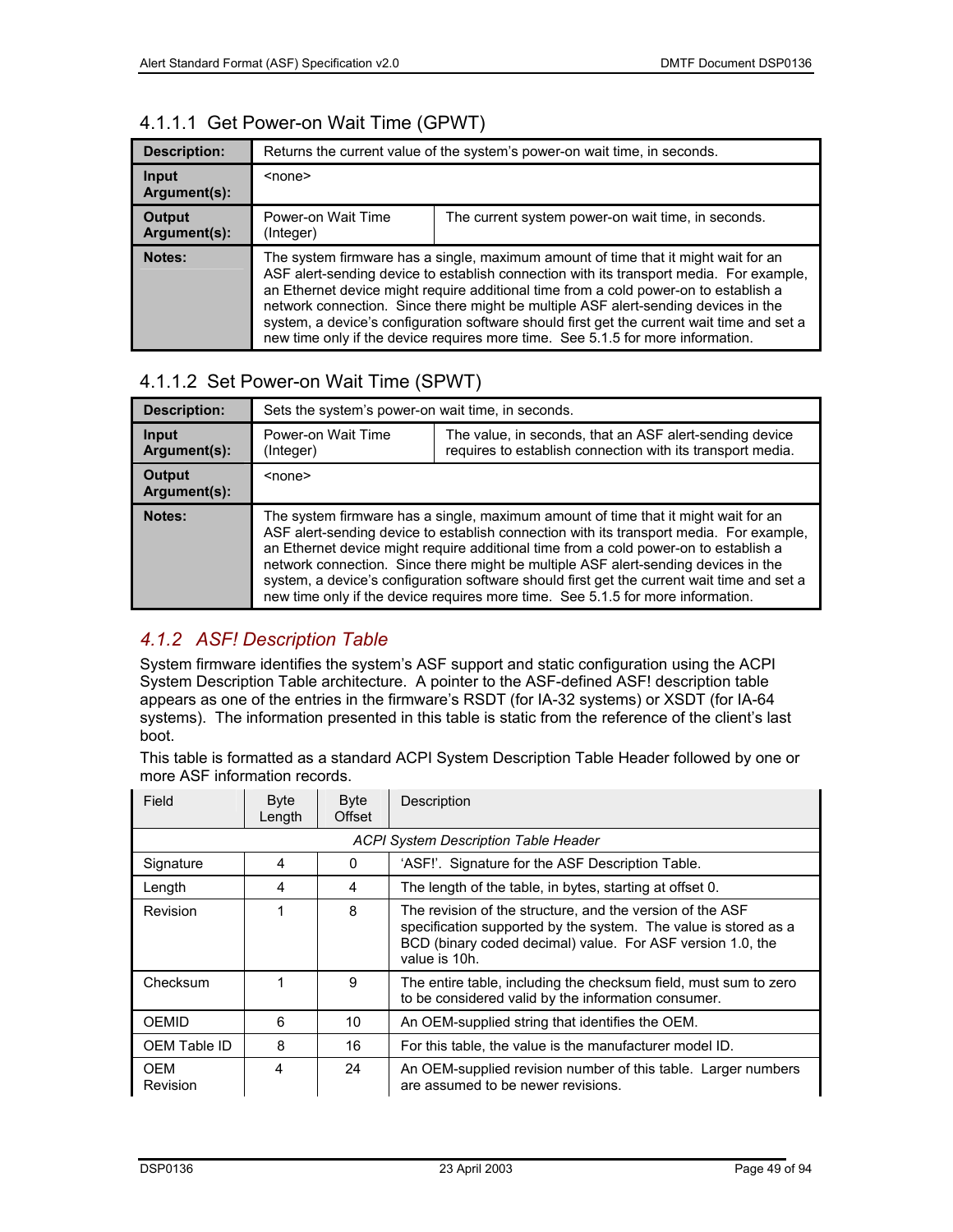| Field                    | <b>Byte</b><br>Length | <b>Byte</b><br>Offset | Description                                                                                                                                   |
|--------------------------|-----------------------|-----------------------|-----------------------------------------------------------------------------------------------------------------------------------------------|
| Creator ID               | 4                     | 28                    | Vendor ID of the utility that created this table. For tables<br>containing Definition Blocks, this is the ID for the ASL Compiler.            |
| Creator<br>Revision      | 4                     | 32                    | Revision of the utility that created the table. For tables containing<br>Definition Blocks, this is the revision for the ASL Compiler.        |
|                          |                       |                       | ASF-specified data fields                                                                                                                     |
| Information<br>Record #1 | Varies                | 36                    | Contains the first (or only) ASF Information record for the<br>managed client's implementation.                                               |
| .                        |                       |                       |                                                                                                                                               |
| Information<br>Record #n | Varies                | Varies                | Contains the last ASF Information Record for the managed<br>client's implementation, with the Last Record bit of the Type field<br>set to 1b. |

An information record contains a chained header and its associated data as follows:

| Field            | <b>Byte</b><br>Length | <b>Byte</b><br>Offset | Description                                                                                                                                                                                                                                                                                                                                                                                                                                                                                                                                                                                                                                                                                                           |  |  |
|------------------|-----------------------|-----------------------|-----------------------------------------------------------------------------------------------------------------------------------------------------------------------------------------------------------------------------------------------------------------------------------------------------------------------------------------------------------------------------------------------------------------------------------------------------------------------------------------------------------------------------------------------------------------------------------------------------------------------------------------------------------------------------------------------------------------------|--|--|
| Type             | 1                     | $\Omega$              | This field identifies the type of data present in the record's Variable<br>Data field, as well as an indication as to whether this is the last<br>record in the table:<br>Bit(s)<br>Description<br>$\overline{7}$<br><b>Last Record.</b> If this bit is set to 1b, then the record is the<br>last one present in the ASF! table.<br>6:0<br><i>Record Type.</i> Identifies the format of the record's Variable<br>Data field, one of:<br>00h —<br>ASF INFO. See section 4.1.2.1.<br>01h —<br>ASF ALRT. See section 4.1.2.2.<br>02h<br>ASF RCTL. See section 4.1.2.4.<br>03h<br>ASF RMCP. See section 4.1.2.6.<br>04h<br>ASF ADDR. See section 4.1.2.7.<br>05h-7Fh Reserved for future definition by this specification |  |  |
| Reserved         | 1                     | 1                     | Reserved for future definition by this specification, set to 00h.                                                                                                                                                                                                                                                                                                                                                                                                                                                                                                                                                                                                                                                     |  |  |
| Record<br>Length | 2                     | 2                     | Identifies the length of the information record, starting at offset 0.                                                                                                                                                                                                                                                                                                                                                                                                                                                                                                                                                                                                                                                |  |  |
| Variable<br>Data | Varies                | 4                     | Contains the data specified by the Type field.                                                                                                                                                                                                                                                                                                                                                                                                                                                                                                                                                                                                                                                                        |  |  |

#### *Notes*:

- 1. *Record Type* values of 00h are required for a managed client's ASF configuration.
- 2. The consumer of this information should make no assumption regarding the order in which the records are specified, i.e. a *Record Type* of 02h could appear in the table prior to a *Record Type* of 00h.

### 4.1.2.1 ASF\_INFO

This structure contains information that identifies the system's type and configuration requirements for ASF alerts, and is associated with an ASF Information Record Header of the following format:

 $Type = 00h$  or 80h

Reserved = 00h

Length = 0010h (16) for ASF v1.0. The length might increase for future specification versions.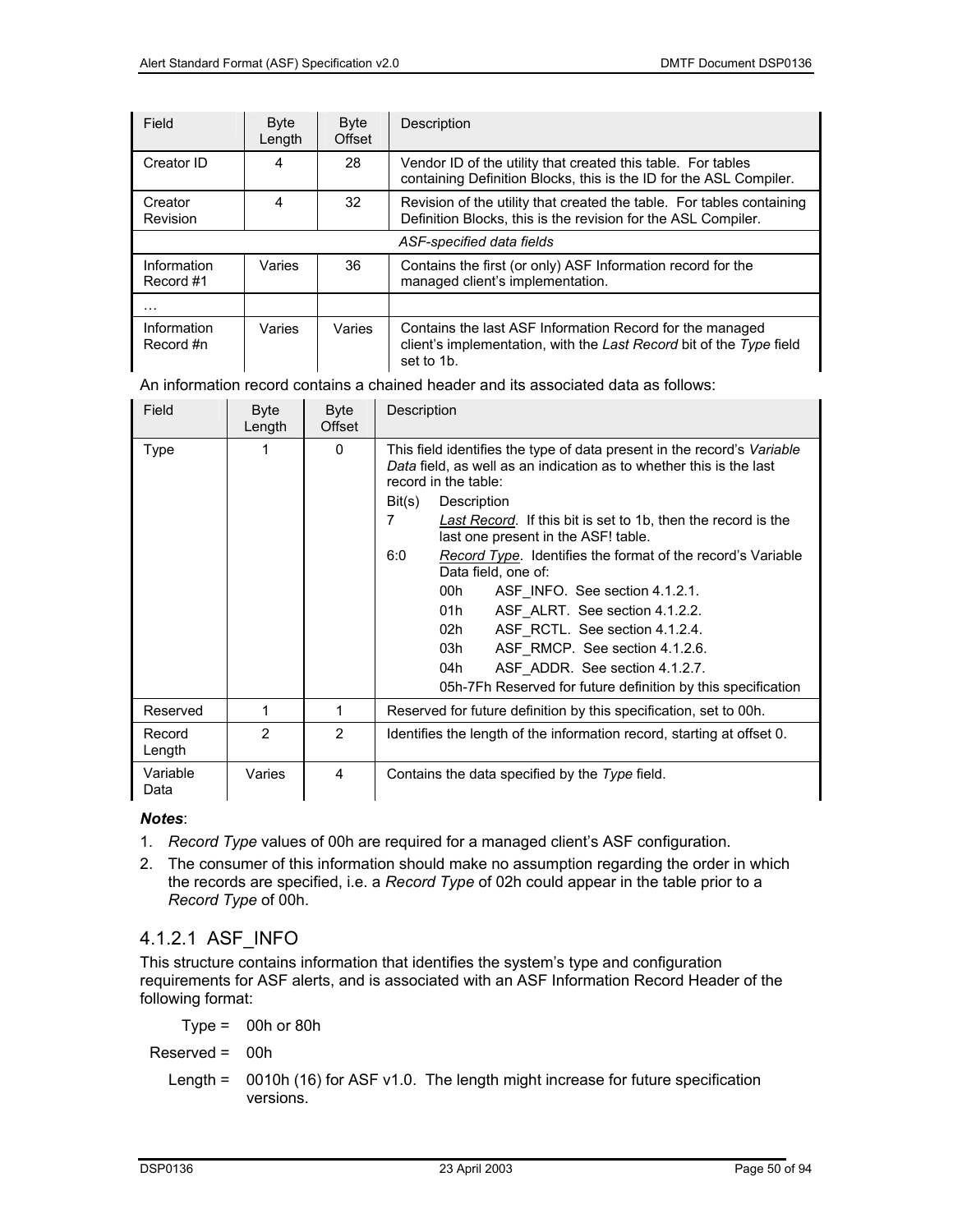| Offset | Name                                           | Length      | Value               | Description                                                                                                                                                                                                                                                                                                                                                                                                                                                                                                                                                  |
|--------|------------------------------------------------|-------------|---------------------|--------------------------------------------------------------------------------------------------------------------------------------------------------------------------------------------------------------------------------------------------------------------------------------------------------------------------------------------------------------------------------------------------------------------------------------------------------------------------------------------------------------------------------------------------------------|
| 00h    | Minimum<br>Watchdog<br><b>Reset Value</b>      | <b>BYTE</b> | Varies              | Identifies the minimum value (in the range 1 to 256)<br>to which an alert-sending device's watchdog timer<br>should be set at power-on reset, in seconds. This<br>value also reflects the maximum amount of time the<br>system firmware requires to reset the initial system<br>boot-failure watchdog timer.                                                                                                                                                                                                                                                 |
| 01h    | Minimum ASF<br>Sensor Inter-<br>poll Wait Time | <b>BYTE</b> | Varies              | Identifies the minimum time, in 5 millisecond units,<br>that an alert sending device should wait between<br>the end of one ASF Sensor Poll Alert Message to<br>the start of the next. The value ranges from 2 to<br>255. See below for more information.                                                                                                                                                                                                                                                                                                     |
| 02h    | System ID                                      | <b>WORD</b> | Varies              | Contains the manufacturer-assigned ID for this<br>system type.<br>Each Platform Event Trap issued by a managed<br>client's alert-sending device(s) will contain this value<br>in its System ID field.                                                                                                                                                                                                                                                                                                                                                        |
| 04h    | <b>IANA</b><br>Manufacturer<br>ID              | 4 BYTES     | Varies              | Contains the Private Enterprise Number assigned to<br>the system manufacturer by the Internet Assigned<br>Numbers Authority (IANA). Refer to the Enterprise<br>Numbers section found at<br>http://www.iana.org/numbers.html#E for current<br>assignments.<br>Each Platform Event Trap issued by a managed<br>client's alert-sending device(s) will contain this value<br>in its Manufacturer ID field.<br>Note: The value is specified in network byte order<br>(MSB first) within the field.                                                                |
| 08h    | <b>Feature Flags</b>                           | <b>BYTE</b> | Varies              | Identifies platform support for various, optional<br>features:<br>Bit(s)<br><u>Meaning</u><br>7:1<br>Reserved for future definition by this<br>specification; set to all 0's.<br>Set to 1b to indicate that the platform<br>0<br>supports ASF SMBus protocols to add-in<br>alert-sending devices. The configuration<br>software associated with an alert-sending<br>device must be able to differentiate add-in<br>from onboard implementations using that<br>device, and only configures an add-in<br>device's ASF capabilities on supporting<br>platforms. |
| 09h    | Reserved                                       | 3 BYTEs     | 00h,<br>00h,<br>00h | Reserved for future definition by this specification,<br>set to all zeros.                                                                                                                                                                                                                                                                                                                                                                                                                                                                                   |

The following is a 'C'-style definition of the ASF\_INFO structure.

```
struct ASF_INFO { 
 BYTE MinWatchdogResetValue; 
 BYTE MinPollingInterval; 
 WORD SystemID; 
 BYTE IANAManufacturerID[4]; 
 BYTE Reserved[4]; 
};
```
#### **Minimum ASF Sensor Inter-poll Wait Time**

The system firmware specifies the minimum inter-poll wait time to achieve two goals: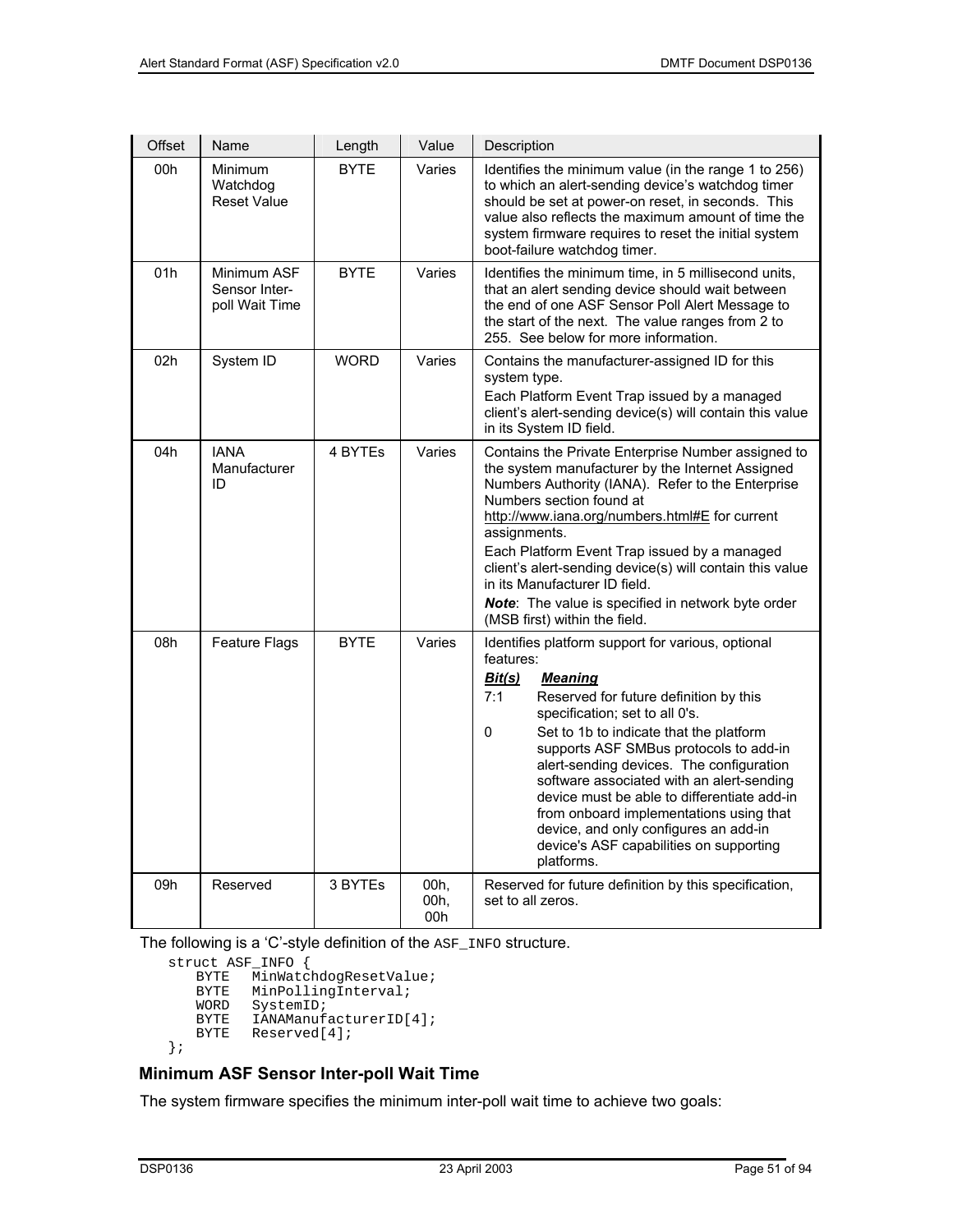- 1. to ensure that an alert sending device does not dominate the SMBus
- 2. to ensure that every sensor in the system is polled within a reasonable time.

To achieve these goals the *Minimum Inter-poll Wait Time* specifies the amount of time, in 5 millisecond units, an alert-sending device must wait between the completion of one event-polling cycle to the start of the next. If the device uses the SMBus *Get Event Status* message to start its polling cycle, the cycle includes any *Get Event Data* messages necessary to retrieve eventspecific data. If the device uses only SMBus *Get Event Data* messages, each cycle is limited to a single message. The following diagram illustrates these two conditions.

**Polling with the** *Get Event Status* **Message for ASF Sensors**







System implementers should set this time so that no one alert-sending device uses more the 25% of the SMBus bandwidth for the *Poll Alert Messages*, and so that each sensor is polled at least once a second. Following are guidelines for choosing this system-specific value:

- If all the sensors can run at 100KHz without doing any SMBus clock stretching, then the alertsending device's poll with alert data for a single sensor will take about 1.2 milliseconds. If the wait time is 10 milliseconds (a field value of 2), then the alert-sending device will use less than 25% of the SMBus bandwidth (about 12%) and 83 sensors can be polled in one (1) second.
- If, on the other hand, the sensors run at the slowest SMBus speed (10KHz) an alert-sending device will require about 12 milliseconds to poll a single sensor. The wait time should be set to 35 milliseconds (a field value of 7) to keep the bandwidth below 25%. This still allows 21 sensors to be polled in one (1) second.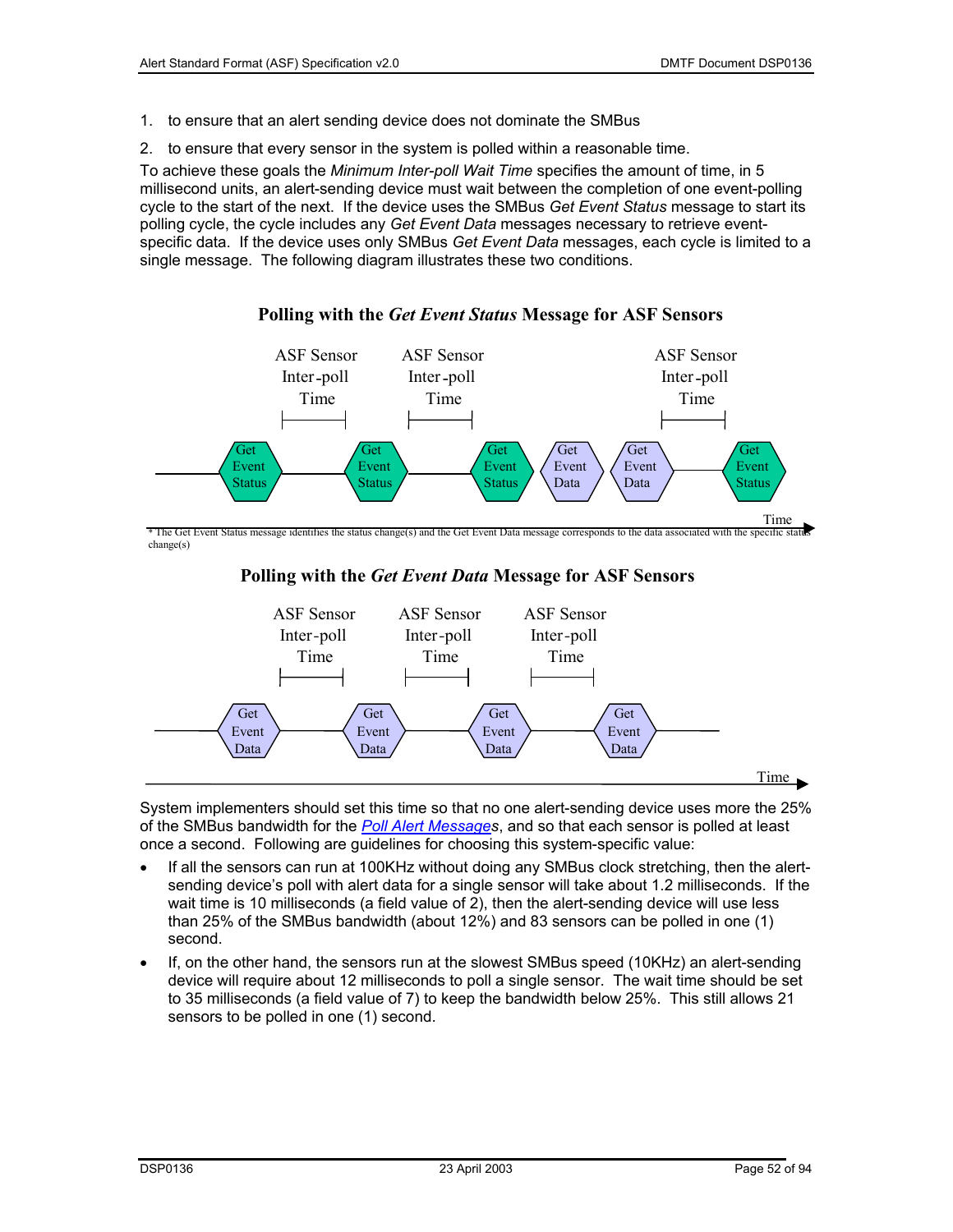## 4.1.2.2 ASF\_ALRT

Legacy sensor devices might be used in a system to provide ASF-compatible alert capabilities. This (optional) data block provides the alert-sending device's OS-present configuration software with the information needed to poll those devices over the SMBus to determine if an alertcondition has been met. This structure is associated with an ASF Information Record Header of the following format:

 $Type = 01h$  or 81h

Reserved = 00h

Length =  $4 + 4 + n<sup>*</sup>m$  for ASF Version 1.0. Note that this length might increase for future versions of this specification

| Offset              | Name                              | Length      | Value  | Description                                                                                                                                                                                                                                                                                                                                                                                                                                                                                                                             |
|---------------------|-----------------------------------|-------------|--------|-----------------------------------------------------------------------------------------------------------------------------------------------------------------------------------------------------------------------------------------------------------------------------------------------------------------------------------------------------------------------------------------------------------------------------------------------------------------------------------------------------------------------------------------|
| 00h                 | Assertion<br>Event Bit<br>Mask    | <b>BYTE</b> | Varies | A series of bit flags that are set to 0b to identify that<br>the associated legacy-device alert's assertion event<br>is to be transmitted. Bit 0 is set to 0b to indicate<br>that the first (at offset 04h) device's assertion event<br>is to be sent, bit 1 is set to 0b to indicate that the<br>second device's assertion event is to be sent, and<br>so on. If a bit is set to 1b, then the assertion event<br>for the associated legacy-device alert is ignored<br>and not transmitted by the alert-sending device.                 |
| 01h                 | De-assertion<br>Event Bit<br>Mask | <b>BYTE</b> | Varies | A series of bit flags that are set to 0b to identify that<br>the associated legacy-device alert's de-assertion<br>event is to be transmitted. Bit 0 is set to 0b to<br>indicate that the first (at offset 04h) device's de-<br>assertion event is to be sent, bit 1 is set to 0b to<br>indicate that the second device's de-assertion<br>event is to be sent, and so on. If a bit is set to 1b,<br>then the de-assertion event for the associated<br>legacy-device alert is ignored and not transmitted<br>by the alert-sending device. |
| 02 <sub>h</sub>     | Number of<br>Alerts (n)           | <b>BYTE</b> | Varies | Identifies the number of m-byte legacy-device alert<br>entries that follow, in the range 1 to 8.                                                                                                                                                                                                                                                                                                                                                                                                                                        |
| 03h                 | Array<br>Element<br>Length (m)    | <b>BYTE</b> | 0Ch    | Identifies the size (in bytes) of each Device Array<br>element. For ASF version 1.0 and later, this field is<br>set to a minimum of 0Ch (12).                                                                                                                                                                                                                                                                                                                                                                                           |
| $04h+$<br>$m*(n-1)$ | Device Array                      | Varies      | Varies | An array of m-byte ASF ALERTDATA structures<br>describing the alert-capable legacy devices present<br>on the system's SMBus.                                                                                                                                                                                                                                                                                                                                                                                                            |

The following is a 'C'-style definition of the ASF\_ALRT structure.

```
#define ANYSIZE_ARRAY 1 
struct ASF_ALRT {<br>BYTE P
    BYTE AssertionEventMask;<br>BYTE DeassertionEventMask;
            DeassertionEventMask;
    BYTE NumberOfAlerts;<br>BYTE ArrayElementLen
             ArrayElementLength;
     struct ASF_ALERTDATA[ANYSIZE_ARRAY]; 
  };
```
The use of the ANYSIZE\_ARRAY is simply for 'C' syntactical correctness.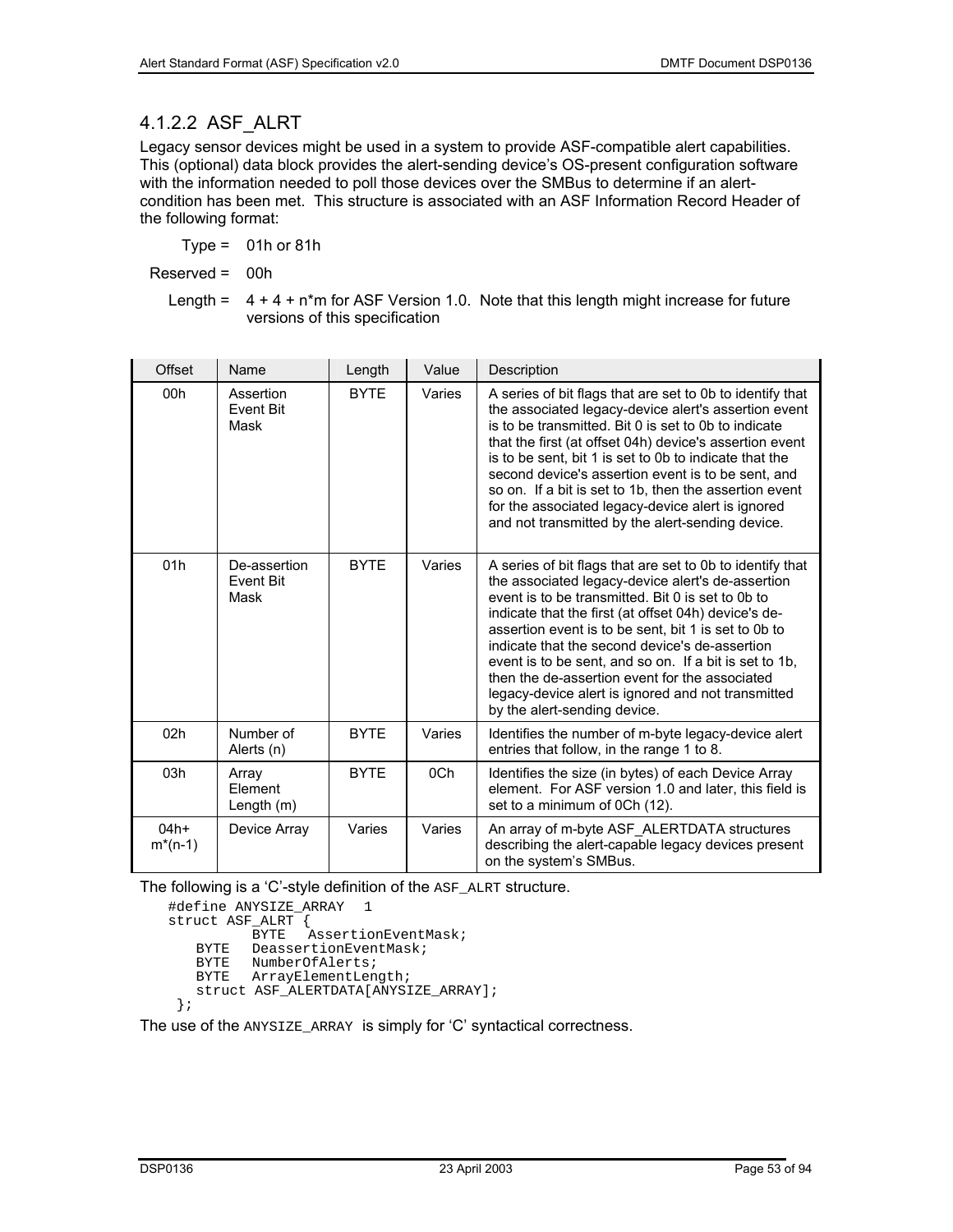For example, a system implementation might include a case intrusion sensor (first event), a processor presence sensor (second event), and an over-temperature sensor (third event). If that system's ASF\_ALRT structure's *Assertion Event Mask* is set to 02h and the *De-assertion Event Mask* is set to 01h, then an alert-sending device transmits only the assertion of a case intrusion event, only the de-assertion of a processor presence event (i.e. processor missing), and both the assertion and de-assertion of an over-temperature event.

#### **Minimum Legacy Sensor Poll Time**

The *Minimum Legacy Sensor Poll Time* is a fixed value of 4 seconds. Typical Legacy Sensor devices require approximately one second to refresh read data before accessing it again.

This value specifies the amount of time that an alert-sending device must wait between the completion of one series of Legacy Sensor Device Alert Poll Messages and the start of the next. This is shown in the following diagram:

#### **Polling for ASF Legacy Sensor Events**



## 4.1.2.3 ASF\_ALERTDATA

Legacy sensor devices listed in this table must comply with the requirements described in section 6.1.

*Note*: The events described in this data structure by the firmware are always associated with the *assertion* of a condition. Refer to *6.1.2 Usage of Firmware Legacy Sensor Device Alert Information* on page 78 for additional information.

| Offset          | Name                                                                                  | Length      | Value  | Description                                                                                                                                                                                                                                                                                                                                                                       |
|-----------------|---------------------------------------------------------------------------------------|-------------|--------|-----------------------------------------------------------------------------------------------------------------------------------------------------------------------------------------------------------------------------------------------------------------------------------------------------------------------------------------------------------------------------------|
| 00h             | Alert <sub>n</sub> , Device<br>Address (n<br>ranges from 1<br>to Number of<br>Alerts) | <b>BYTE</b> | Varies | Contains the SMBus address of a legacy sensor<br>device to which the SMBus command is written, in<br>the following format:<br><u>Bit(s)</u><br><b>Description</b><br>7:1<br>Contains the SMBus address of the legacy<br>sensor device.<br>0<br>Identifies whether $(1)$ or not $(0)$ the alerting<br>condition (event) is based on an exact<br>match. Refer to 6.1.2 for details. |
| 01h             | Alert <sub>n</sub> ,<br>Command                                                       | <b>BYTE</b> | Varies | Contains the SMBus Command or register value<br>used to obtain the data associated with the event.                                                                                                                                                                                                                                                                                |
| 02 <sub>h</sub> | Alert <sub>n</sub> , Data<br>Mask                                                     | <b>BYTE</b> | Varies | The data-mask to be logically AND'd with the<br>returned sensor data to isolate significant bits<br>associated with this event.                                                                                                                                                                                                                                                   |
| 03h             | $Alertn$ ,<br>Compare<br>Value                                                        | <b>BYTE</b> | Varies | The value to compare to the masked sensor data, if<br>an exact match is specified in the Device Address<br>field. If a match results, the alert associated with<br>this event should be sent by the alert-sending<br>device.                                                                                                                                                      |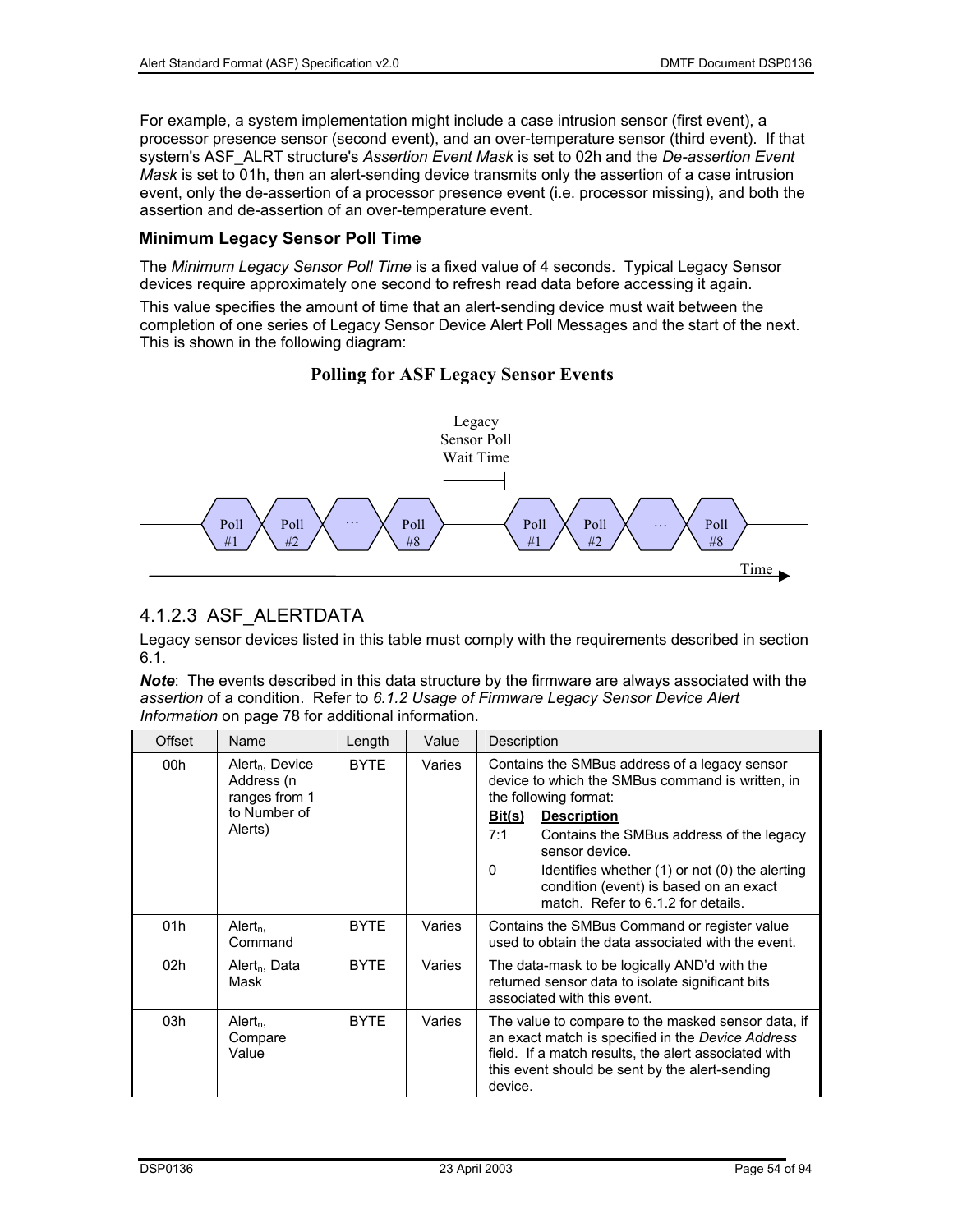| Offset | Name                                         | Length      | Value  | Description                                                                                                                                                                                                                                                                      |
|--------|----------------------------------------------|-------------|--------|----------------------------------------------------------------------------------------------------------------------------------------------------------------------------------------------------------------------------------------------------------------------------------|
| 04h    | Alert <sub>n</sub> , Event<br>Sensor Type    | <b>BYTE</b> | Varies | The value to be set <sup>7</sup> into the alert's Event Sensor<br>Type field (see [PET] for definitions.)                                                                                                                                                                        |
| 05h    | Alert <sub>n</sub> , Event<br>Type           | <b>BYTE</b> | Varies | The value to be set $^7$ into the alert's Event Type field<br>(see [PET] for definitions.)                                                                                                                                                                                       |
| 06h    | Alert <sub>n</sub> , Event<br>Offset         | <b>BYTE</b> | Varies | The value to be set $^7$ into the alert's Event Offset<br>field (see [PET] for definitions.)<br><b>Note:</b> The value specified here by the system's<br>firmware always has bit 7 set to 0b to indicate that<br>the alert information is associated with an event<br>assertion. |
| 07h    | Alert <sub>n</sub> , Event<br>Source Type    | <b>BYTE</b> | Varies | The value to be set $^7$ into the alert's Event Source<br>Type field (see [PET] for definitions.)                                                                                                                                                                                |
| 08h    | Alert <sub>n</sub> , Event<br>Severity       | <b>BYTE</b> | Varies | The value to be set <sup>7</sup> into the alert's Event Severity<br>field (see [PET] for definitions.)                                                                                                                                                                           |
| 09h    | Alert <sub>n</sub> , Sensor<br><b>Number</b> | <b>BYTE</b> | Varies | The value to be set <sup>7</sup> into the alert's Sensor Number<br>field (see [PET] for definitions.)                                                                                                                                                                            |
| 0Ah    | $A$ lert <sub>n</sub> , Entity               | <b>BYTE</b> | Varies | The value to be set <sup>7</sup> into the alert's Entity field (see<br>[PET] for definitions.)                                                                                                                                                                                   |
| 0Bh    | Alert <sub>n</sub> , Entity<br>Instance      | <b>BYTE</b> | Varies | The value to be set $^7$ into the alert's<br>Entity Instance field (see [PET] for definitions.)                                                                                                                                                                                  |

The following is a 'C'-style definition of the ASF ALERTDATA structure.

```
struct ASF_ALERTDATA { 
 BYTE DeviceAddress; 
BYTE Command;
    BYTE DataMask; 
 BYTE CompareValue; 
 BYTE EventSensorType; 
    BYTE EventType; 
   BYTE EventOffset;<br>BYTE EventSourceT
           EventSourceType;
   BYTE EventSeverity;<br>BYTE EventSeverity;
   BYTE SensorNumber;<br>BYTE Entity;
           Entity;
   BYTE EntityInstance;
```
## 4.1.2.4 ASF\_RCTL

};

Devices might be used in a system to provide ASF-compatible remote-control system actions. This (optional) information provides an alert-sending device's OS-present configuration software with the information needed to command those devices to perform remote-control functions over the SMBus. This structure is associated with an ASF Information Record Header of the following format:

 $Type = 02h$  or 82h

Reserved = 00h

Length =  $4 + 4 + n<sup>*</sup>m$  for ASF Version 1.0. Note that this length might increase for future versions of this specification

The alert-sending device sets these values into the PET frame it transmits if the associated<br>The alert-sending device sets these values into the PET frame it transmits if the associated alerting condition is active.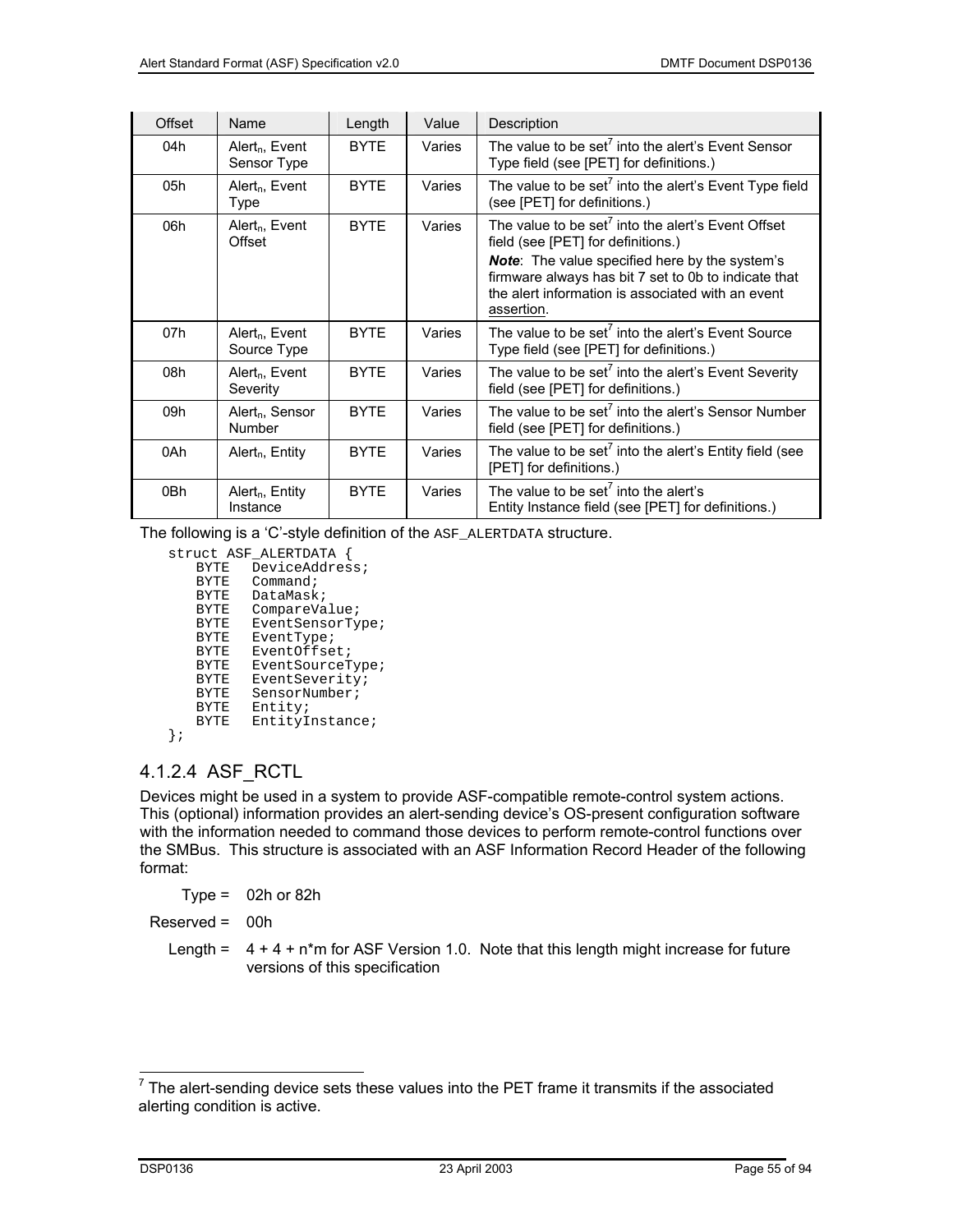| Offset                  | Name                             | Length      | Value  | Description                                                                                                                                   |
|-------------------------|----------------------------------|-------------|--------|-----------------------------------------------------------------------------------------------------------------------------------------------|
| 00 <sub>h</sub>         | Number of<br>Controls (n)        | <b>BYTE</b> | Varies | Identifies the number of m-byte remote-control<br>entries that follow.                                                                        |
| 01h                     | Array<br>Element<br>Length $(m)$ | <b>BYTE</b> | 05h    | Identifies the size (in bytes) of each Control Array<br>element. For ASF version 1.0 and later, this field is<br>set to a minimum of 04h (4). |
| 02 <sub>h</sub>         | Reserved                         | <b>WORD</b> | 0000h  | Reserved for future definition by this specification.                                                                                         |
| $04h +$<br>$m^{*}(n-1)$ | Control Array                    | Varies      | Varies | An array of m-byte ASF_CONTROLDATA structures<br>describing the remote-control devices present on<br>the system's SMBus.                      |

The following is a 'C'-style definition of the ASF\_RCTL structure.

```
#define ANYSIZE_ARRAY 1 
struct ASF_RCTL { 
 BYTE NumberOfAlerts; 
 BYTE ArrayElementLength; 
    struct ASF_CONTROLDATA[ANYSIZE_ARRAY]; 
 };
```
The use of the ANYSIZE\_ARRAY is simply for 'C' syntactical correctness.

### 4.1.2.5 ASF\_CONTROLDATA

*Note*: Devices listed in this table must comply with the requirements described in section 6.3.

| Offset          | Name                                                                                | Length      | Value  | Description                                                                                                                                                                                                                                                                                                                                                                                                                                             |
|-----------------|-------------------------------------------------------------------------------------|-------------|--------|---------------------------------------------------------------------------------------------------------------------------------------------------------------------------------------------------------------------------------------------------------------------------------------------------------------------------------------------------------------------------------------------------------------------------------------------------------|
| 00 <sub>h</sub> | Control <sub>n</sub> ,<br>Function (n<br>ranges from 1<br>to Number of<br>Controls) | <b>BYTE</b> | Varies | Identifies the action taken by the system upon<br>issuing the associated SMBus write operation.<br>Refer to section 6.3.3 for more details on the<br>remote control actions.<br>Value<br><u>Meaning</u><br>00h<br>The system performs a reset.<br>01h<br>The system unconditionally powers off.<br>02h<br>The system powers on.<br>03h<br>The system performs a power cycle reset.<br>Reserved fur future assignment by this<br>Other<br>specification. |
| 01h             | Control <sub>n</sub><br>Device<br>Address                                           | <b>BYTE</b> | Varies | Contains the SMBus address to which the SMBus<br>command is written by the alert-sending device.<br>Bit(s)<br><b>Description</b><br>7:1<br>Contains the SMBus address of the<br>remote-control device.<br>$\mathbf{0}$<br>Identifies whether (1) or not (0) the remote<br>control command must include a PEC.                                                                                                                                           |
| 02 <sub>h</sub> | Control <sub>n</sub> ,<br>Command                                                   | <b>BYTF</b> | Varies | Contains the SMBus Command or register offset to<br>be written with the specified data to perform the<br>specified ASF function.                                                                                                                                                                                                                                                                                                                        |
| 03h             | Control <sub>n</sub> , Data<br>Value                                                | <b>BYTE</b> | Varies | Contains the data value to be written to the SMBus<br>device to cause the associated function to be<br>performed.                                                                                                                                                                                                                                                                                                                                       |

The following is a 'C'-style definition of the ASF\_CONTROLDATA structure.

```
struct ASF_CONTROLDATA { 
 BYTE Function;
```

```
 BYTE DeviceAddress;
```

```
 BYTE Command; 
 BYTE DataValue;
```

```
};
```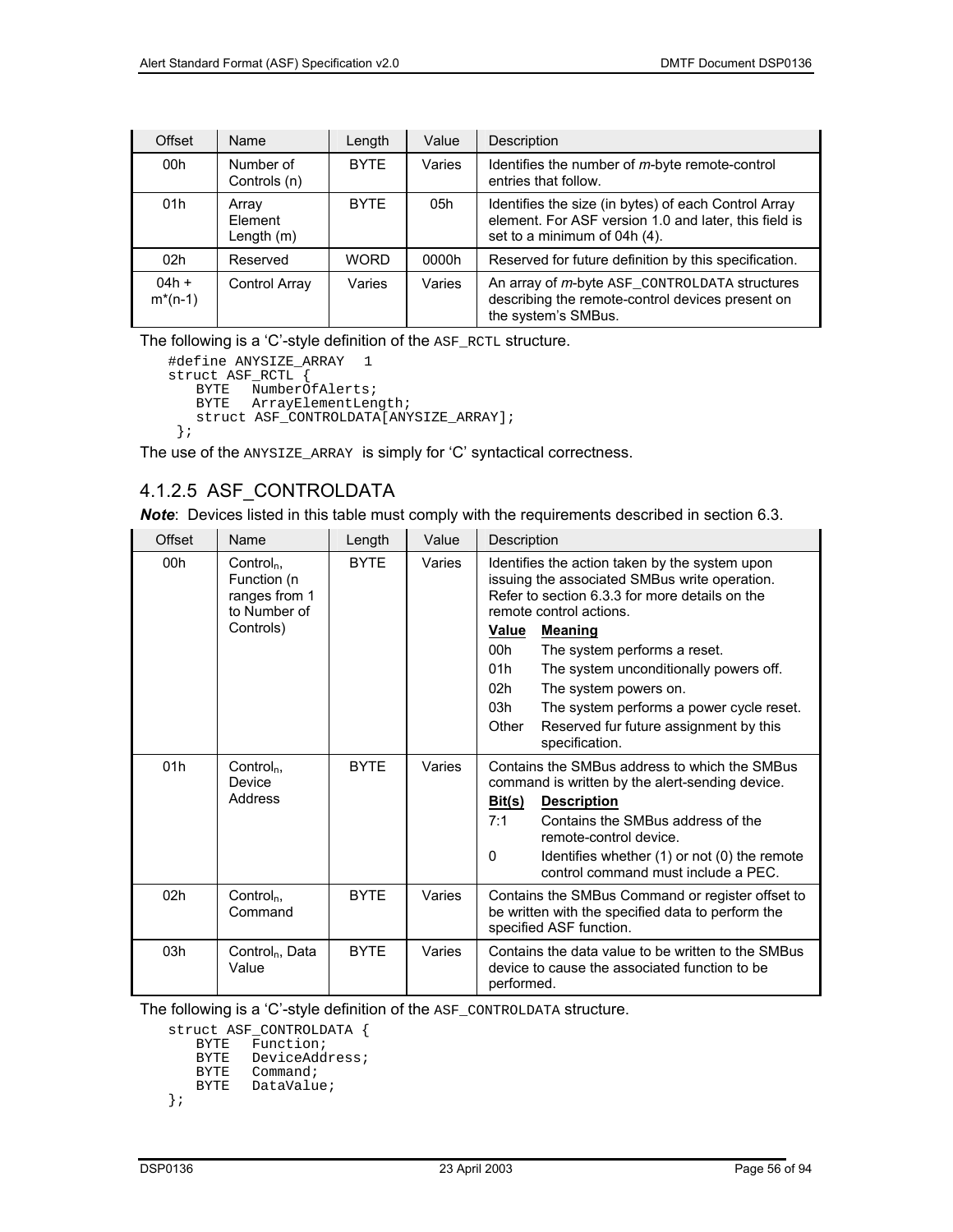## 4.1.2.6 ASF\_RMCP

This information record's presence within a managed client's ACPI implementation implies that the client supports ASF-RMCP remote-control capabilities and captures the RMCP boot options processed by the system firmware on its most recent boot of the system. The firmware provides the captured boot options to allow other system boot agents (e.g. PXE images, hard-disk boot managers) to also make use of the data.

*Note*: An implementation might choose to ignore any RMCP boot options if the system boot cause was other than ASF alert-sending device initiated. In that case, the system firmware reports the boot options as all zeros within this structure.

This structure is associated with an ASF Information Record Header of the following format:

 $Type = 03h$  or 83h

Reserved = 00h

Length = 4 + 13h (23) for ASF Version 1.0. Note that this length might increase for future versions of this specification

| Offset | Name                                              | Length      | Value                      | Description                                                                                                                                                                                                                                                        |
|--------|---------------------------------------------------|-------------|----------------------------|--------------------------------------------------------------------------------------------------------------------------------------------------------------------------------------------------------------------------------------------------------------------|
| 00h    | <b>Remote Control</b><br>Capabilities             | 7 BYTES     | <b>Bit-field</b>           | Identifies the remote control capabilities of the<br>system's ASF implementation, refer to the text<br>following this table for more information.                                                                                                                  |
| 07h    | <b>RMCP Boot</b><br>Options<br>Completion<br>Code | <b>BYTE</b> | Varies                     | Identifies the completion code associated with<br>the RMCP boot options processed by the system<br>firmware on its most recent boot of the system,<br>one of:<br>00 <sub>h</sub>                                                                                   |
|        |                                                   |             |                            | Successful. Boot options were present<br>and successfully processed by the<br>firmware. The boot options processed<br>are identified in the next three fields of<br>this structure.                                                                                |
|        |                                                   |             |                            | 01h<br>No options to process. No boot options<br>were available for the firmware to<br>process for the most recent boot of the<br>system.                                                                                                                          |
|        |                                                   |             |                            | 80h<br>Options mismatch. Multiple ASF<br>alerting devices are present, and more<br>than one set of unique boot options was<br>presented to the firmware. The<br>firmware cleared all boot options and<br>booted the system using the system's<br>current defaults. |
|        |                                                   |             | contains 00h (successful). | The values in the next four fields have meaning only if the completion code at offset 07h of this structure                                                                                                                                                        |
| 08h    | <b>RMCP IANA</b><br>Enterprise ID                 | 4 BYTES     | Varies                     | Contains the IANA Enterprise ID value present in<br>the RMCP Boot Options Data processed by the<br>system firmware on its most recent boot of the<br>system; see Reset (10h), Power-up (11h), and<br>Power Cycle Reset (13h) on page 33 for details.               |
| 0Ch    | <b>RMCP Special</b><br><b>BYTE</b><br>Command     |             | Varies                     | Contains the RMCP Special Command<br>processed by the system firmware on its most<br>recent boot of the system; see Reset (10h),<br>Power-up (11h), and Power Cycle Reset (13h)<br>on page 33 for command details.                                                 |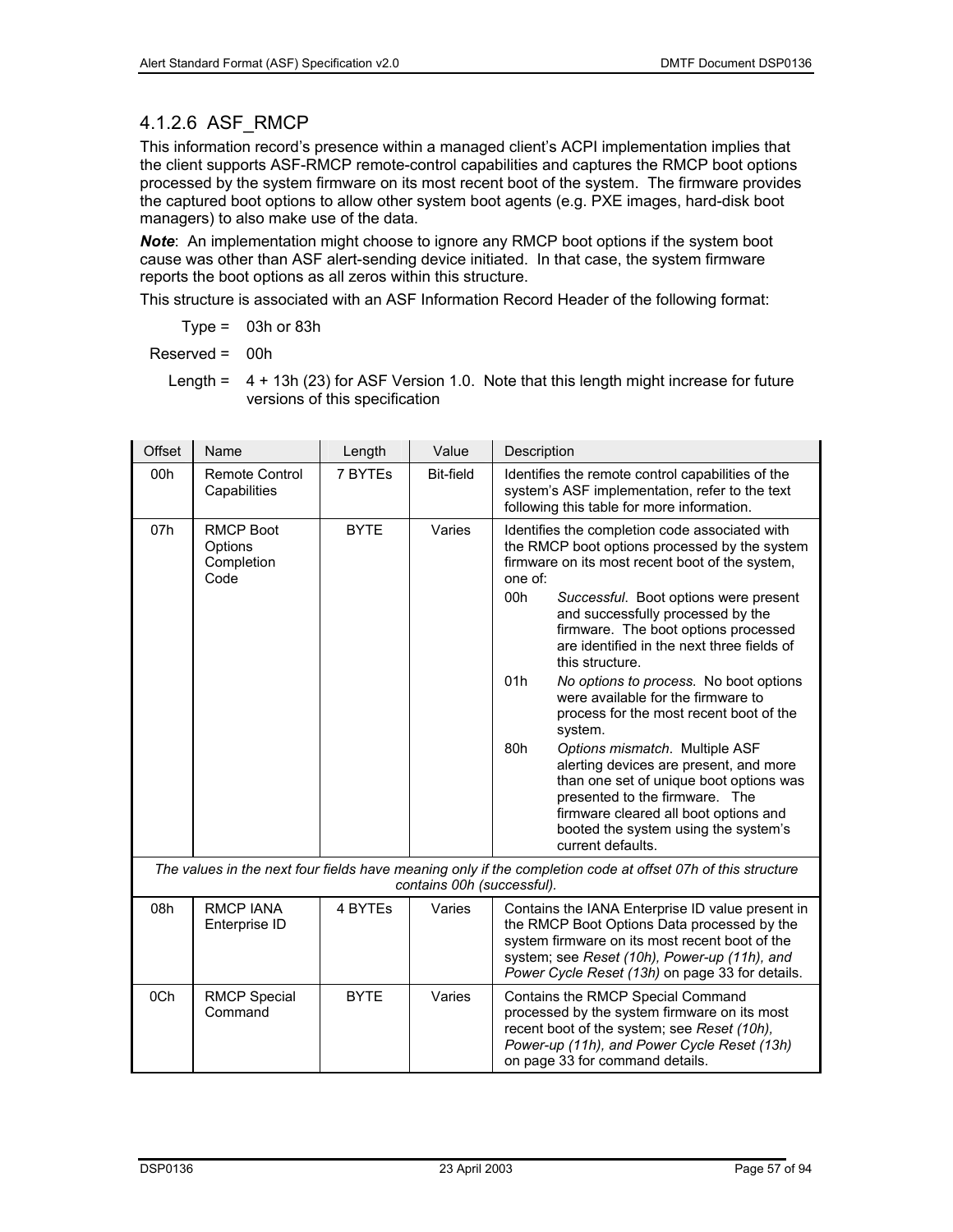| Offset<br>Name |                                             | Length  | Value  | Description                                                                                                                                                                                                                                                            |
|----------------|---------------------------------------------|---------|--------|------------------------------------------------------------------------------------------------------------------------------------------------------------------------------------------------------------------------------------------------------------------------|
| 0Dh            | <b>RMCP Special</b><br>Command<br>Parameter | 2 BYTES | Varies | Contains the two-byte Special Command<br>Parameter value present in the RMCP command<br>processed by the system firmware on its most<br>recent boot of the system. Command parameter<br>data byte 1 is present at offset 0Dh; data byte 2<br>is present at offset 0Eh. |
| 0Fh            | <b>RMCP Boot</b><br>Options                 | 2 BYTES | Varies | Contains the RMCP boot options processed by<br>the system firmware on its most recent boot of<br>the system; see Boot Options Bit Mask on page<br>34 for command details.                                                                                              |
| 11h            | RMCP OEM<br>Parameters                      | 2 BYTES | Varies | Contains the RMCP OEM Parameters processed<br>by the system firmware on its most recent boot<br>of the system; see Reset (10h), Power-up (11h),<br>and Power Cycle Reset (13h) on page 33 for<br>command details.                                                      |

The following is a 'C'-style definition of the ASF\_RMCP structure.

struct ASF\_RMCP {

};

| <b>BYTE</b> | RemoteControlCapabilities[7];   |
|-------------|---------------------------------|
| <b>BYTE</b> | RMCPCompletionCode;             |
| <b>BYTE</b> | RMCPIANA[4];                    |
| <b>BYTE</b> | RMCPSpecialCommand;             |
| <b>BYTE</b> | RMCPSpecialCommandParameter[2]; |
| <b>BYTE</b> | RMCPBootOptions[2];             |
| <b>BYTE</b> | RMCPOEMParameters[2];           |
|             |                                 |

The *Remote Control Capabilities* bit-flags identify the remote-control features supported by the system firmware, and mimic the RMCP command format. An Alert-Sending Device will be enabled with remote control capabilities consistent with the bits in this field. If a bit is set, the corresponding ASF\_CONTROLDATA structure must exist in the ASF\_RCTL table. Refer to *System Firmware Capabilities Bit Mask* on page 38, *Special Commands Bit Mask* on page 37, and *System Capabilities Bit Mask* on page 37 for details.

*Note*: These capabilities reflect the RMCP support provided by the base system and its associated firmware, and might be limited by the alerting device's RMCP support.

| <b>Offset</b> | <b>Description</b>                                                     |
|---------------|------------------------------------------------------------------------|
| 00h           | Contains the system's RMCP Boot Options Capabilities Bit Mask, byte 1. |
| 01h           | Contains the system's RMCP Boot Options Capabilities Bit Mask, byte 2  |
| 02h           | Contains the system's RMCP Boot Options Capabilities Bit Mask, byte 3  |
| 03h           | Contains the system's RMCP Boot Options Capabilities Bit Mask, byte 4. |
| 04h           | Contains the system's RMCP Special Commands Bit Mask, byte 1           |
| 05h           | Contains the system's RMCP Special Commands Bit Mask, byte 2           |
| 06h           | Contains the system's RMCP System Capabilities Bit Mask.               |

### 4.1.2.7 ASF\_ADDR

This information record's presence within a managed client's ACPI implementation implies that the client includes SMBus devices with fixed addresses.

Fixed SMBus addresses (including those for legacy devices) must be identified to the SMBus Address Resolution Protocol (ARP) agent to guarantee that the agent will not assign these addresses to dynamic-address devices. Software agents that perform SMBus address assignment should note that fixed-address devices listed in this structure *might also be discoverable* via SMBus ARP methods.

This structure is associated with an ASF Information Record Header of the following format: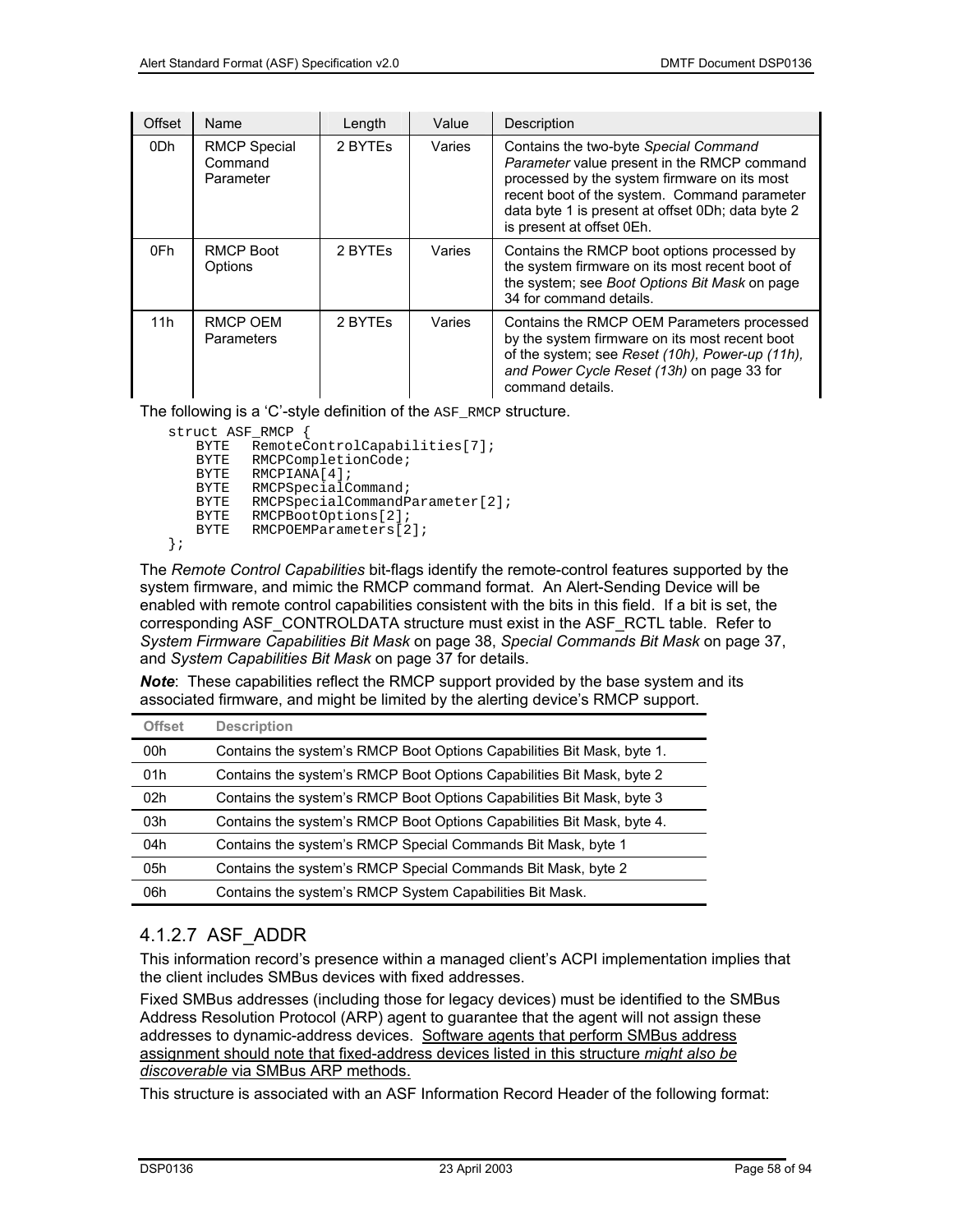$Type = 04h$  or 84h

```
Reserved = 00h
```
Length = 4 + 2 + *n*, where *n* is the number of fixed-address devices, for ASF Version 1.0. Note that this length might increase for future versions of this specification

| Offset          | Name                          | Length            | Value  | Description                                                                                                                                                                                                                       |  |  |
|-----------------|-------------------------------|-------------------|--------|-----------------------------------------------------------------------------------------------------------------------------------------------------------------------------------------------------------------------------------|--|--|
| 00h             | <b>SEEPROM</b><br>Address     | <b>BYTE</b>       | Varies | Identifies the fixed SMBus address of an SEEPROM<br>device that contains additional fixed-address and legacy-<br>device information, as described in SMBus Serial<br>EEPROM. This field is formatted as:                          |  |  |
|                 |                               |                   |        | Bit(s)<br><b>Description</b>                                                                                                                                                                                                      |  |  |
|                 |                               |                   |        | 7:1<br>Contains the SMBus address of the SEEPROM<br>device.                                                                                                                                                                       |  |  |
|                 |                               |                   |        | $\Omega$<br>Identifies whether (1) or not (0) the SEEPROM<br>resides on a removable device.                                                                                                                                       |  |  |
|                 |                               |                   |        | <b>Note:</b> If no fixed-address SEEPROM device is supported<br>by the base system, this field is set to 0.                                                                                                                       |  |  |
| 01h             | Number of<br>Devices $(n)$    | <b>BYTF</b>       | Varies | Identifies the number of device-address entries that follow.<br><b>Note:</b> If the system supplies the fixed addresses solely<br>via SEEPROM implementation, this field contains 0.                                              |  |  |
| 02 <sub>h</sub> | <b>Fixed SMBus</b><br>Address | n<br><b>BYTES</b> | Varies | Each field contains a fixed SMBus address for the system,<br>in the following format:<br>Bit(s)<br><b>Description</b>                                                                                                             |  |  |
|                 |                               |                   |        | Contains the SMBus address of the fixed-address<br>7:1<br>device.                                                                                                                                                                 |  |  |
|                 |                               |                   |        | $\Omega$<br>Identifies whether (1b) or not (0b) the address is<br>associated with a non-legacy, ASF-compliant<br>device. When set to 1b, the SMBus device at this<br>address supports the SMBus 2.0 directed Get<br>UDID command. |  |  |

The following is a 'C'-style definition of the ASF\_ADDR structure.

```
#define ANYSIZE_ARRAY 1 
struct ASF_ADDR { 
   BYTE SEEPROMAddress;<br>BYTE NumberOfDevices
           NumberOfDevices;
    BYTE FixedSMBusAddresses[ANYSIZE_ARRAY]; 
};
```
The use of the ANYSIZE\_ARRAY is simply for 'C' syntactical correctness.

#### 4.2 SMBIOS Structures

#### *4.2.1 System Information (Type 1)*

The SMBIOS *System Information* structure contains the system's UUID (also referred to as the GUID, Globally Unique ID) of the system. An alerting device's OS-present configuration software records the system's UUID in the device's non-volatile storage; any Platform Event Traps issued by the alerting device will then be associated with the system. Refer to [SMBIOS] for this table's format.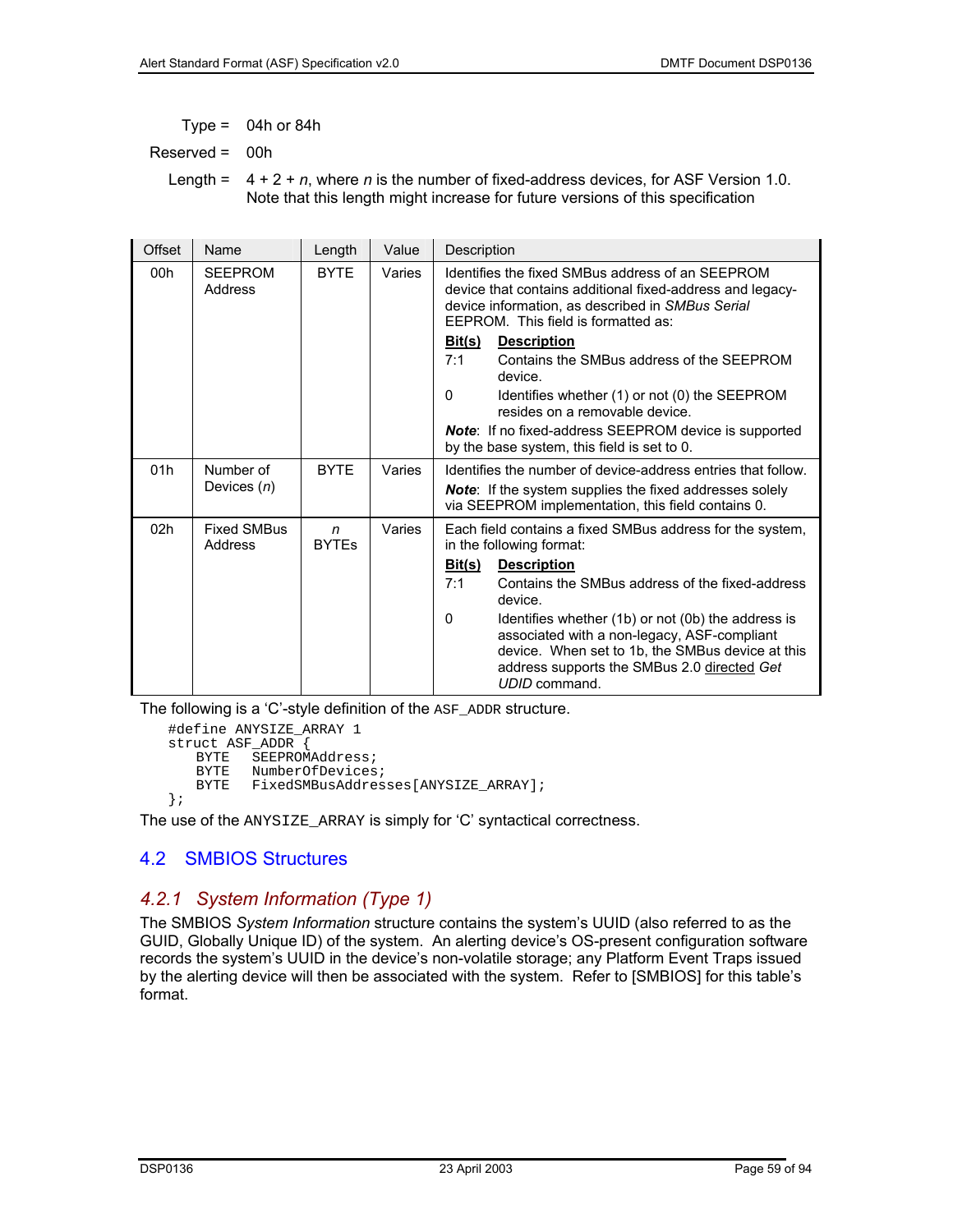## 4.3 SMBus Serial EEPROM (SEEPROM)

An implementation might choose to identify all or part of the managed client's fixed SMBus addresses and legacy access-methods using data structures present in an SMBus-attached SEEPROM whose address is specified in the *SEEPROM Address* field of the ASF ADDR structure (see 4.1.2.7). This method lends itself to a notebook/docking-station system implementation, with the notebook firmware providing the fixed address of the docking station's SEEPROM and that SEEPROM providing the fixed addresses present on the docking station itself. Alternatively, the notebook firmware would need to provide the fixed address and legacy-device information for all its supported docking stations.

The SEEPROM referenced by the *SEEPROM Address* conforms to [FRU], and all ASF-related data are stored in the *MultiRecord* area of the device.

## *4.3.1 Fixed SMBus Addresses (SEEPROM Record Type 06h)*

| A record header of the following format (as defined by [FRU]) identifies a Fixed SMBus |  |
|----------------------------------------------------------------------------------------|--|
| Addresses record:                                                                      |  |

| Offset | Format      | Description                                                                                                                 |
|--------|-------------|-----------------------------------------------------------------------------------------------------------------------------|
| 00h    | <b>BYTE</b> | Record Type ID. Set to 06h to identify a Fixed SMBus Addresses record.                                                      |
| 01h    | <b>BYTF</b> | Bit(s)<br><b>Meaning</b><br>End of List<br>6:4<br>Reserved, set to 000b<br>Record Format version<br>3:0                     |
| 02h    | <b>BYTE</b> | Record Length. Identifies the length of the Fixed SMBus Addresses record that<br>follows, not including this record header. |
| 03h    | <b>BYTE</b> | Record Checksum. This value, when added to the byte-wise checksum of the record,<br>produces a result of 00h.               |
| 04h    | <b>BYTE</b> | <i>Header Checksum.</i> This value causes the byte-wise checksum of the record header<br>to result in 00h.                  |

The *Fixed SMBus Addresses* record directly follows its record header in the SEEPROM and is specified as an ASF\_ADDR structure, starting at offset 01h (i.e. the structure's data, not including the *SEEPROM Address* field). Software agents that perform SMBus address assignment should note that fixed-address devices listed in this record *might also be discoverable* via SMBus ARP methods.

### *4.3.2 ASF Legacy-Device Alerts (SEEPROM Record Type 07h)*

A record header of the following format (as defined by [FRU]) identifies an *ASF Legacy-Device Alerts* record:

| Offset | Format      | Description                                                                                                                    |  |  |  |  |
|--------|-------------|--------------------------------------------------------------------------------------------------------------------------------|--|--|--|--|
| 00h    | <b>BYTE</b> | Record Type ID. Set to 07h to identify an ASF Legacy-Device Alerts record.                                                     |  |  |  |  |
| 01h    | <b>BYTE</b> | <b>Meaning</b><br>Bit(s)<br>End of List<br>6:4<br>Reserved, set to 000b<br>3:0<br>Record Format version                        |  |  |  |  |
| 02h    | <b>BYTE</b> | Record Length. Identifies the length of the ASF Legacy-Device Alerts record that<br>follows, not including this record header. |  |  |  |  |
| 03h    | <b>BYTE</b> | Record Checksum. This value, when added to the byte-wise checksum of the record,<br>produces a result of 00h.                  |  |  |  |  |
| 04h    | <b>BYTF</b> | Header Checksum. This value causes the byte-wise checksum of the record header<br>to result in 00h.                            |  |  |  |  |

The *ASF Legacy-Device Alerts* record directly follows its record header in the SEEPROM, and is specified as an ASF\_ALRT structure (see 4.1.2.2 for details).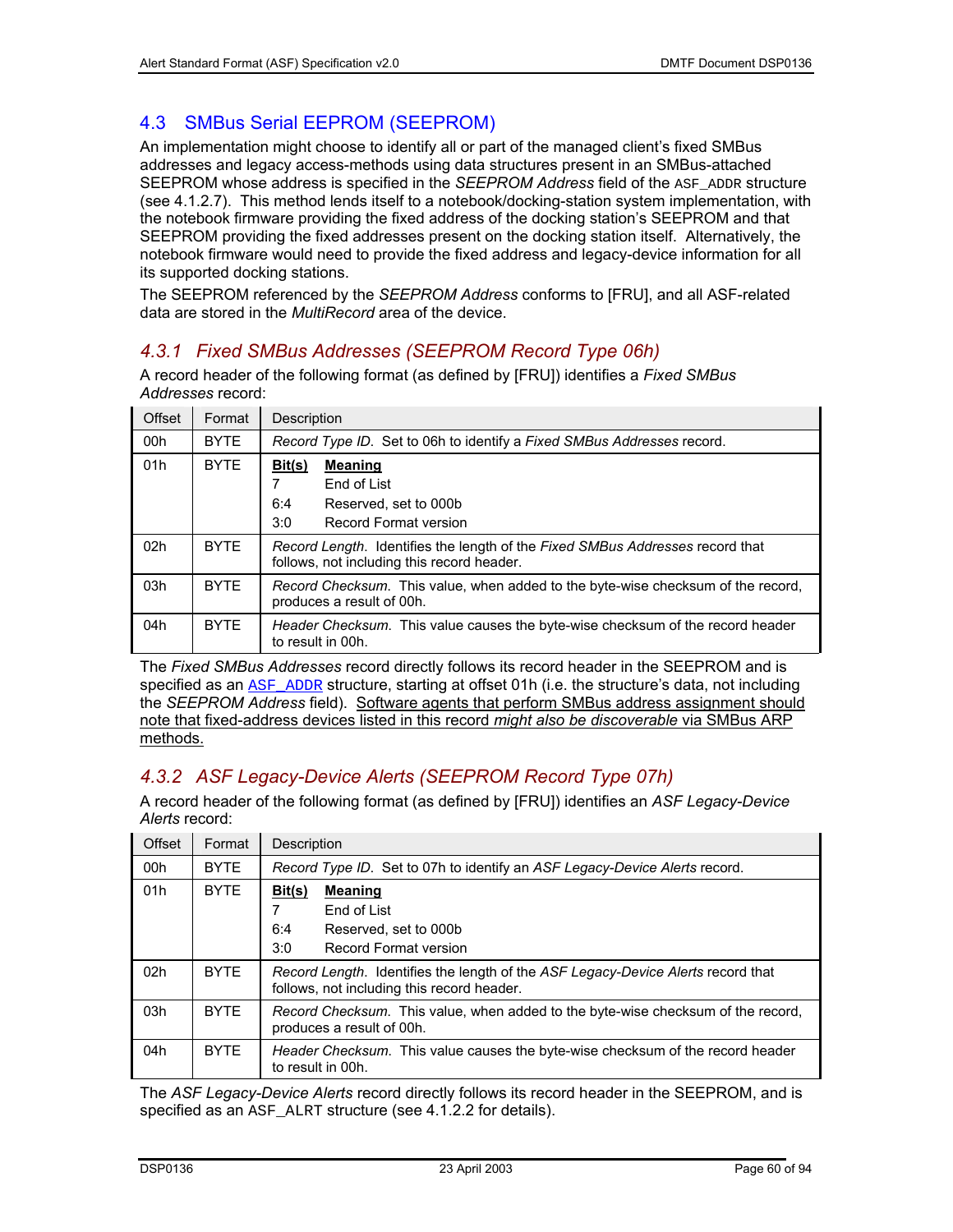# *4.3.3 ASF Remote Control (SEEPROM Record Type 08h)*

A record header of the following format (as defined by [FRU]) identifies an *ASF Remote Control* record:

| Offset | Format      | Description                                                                                                              |  |  |  |  |
|--------|-------------|--------------------------------------------------------------------------------------------------------------------------|--|--|--|--|
| 00h    | <b>BYTE</b> | Record Type ID. Set to 08h to identify an ASF Remote Control record.                                                     |  |  |  |  |
| 01h    | <b>BYTE</b> | Bit(s)<br><b>Meaning</b><br>End of List<br>6:4<br>Reserved, set to 000b<br>3:0<br>Record Format version                  |  |  |  |  |
| 02h    | <b>BYTE</b> | Record Length. Identifies the length of the ASF Remote Control record that follows,<br>not including this record header. |  |  |  |  |
| 03h    | <b>BYTE</b> | Record Checksum. This value, when added to the byte-wise checksum of the record,<br>produces a result of 00h.            |  |  |  |  |
| 04h    | <b>BYTE</b> | Header Checksum. This value causes the byte-wise checksum of the record header<br>to result in 00h.                      |  |  |  |  |

The *ASF Remote Control* record directly follows its record header in the SEEPROM, and is specified as an ASF\_RCTL structure (see 4.1.2.4 for details).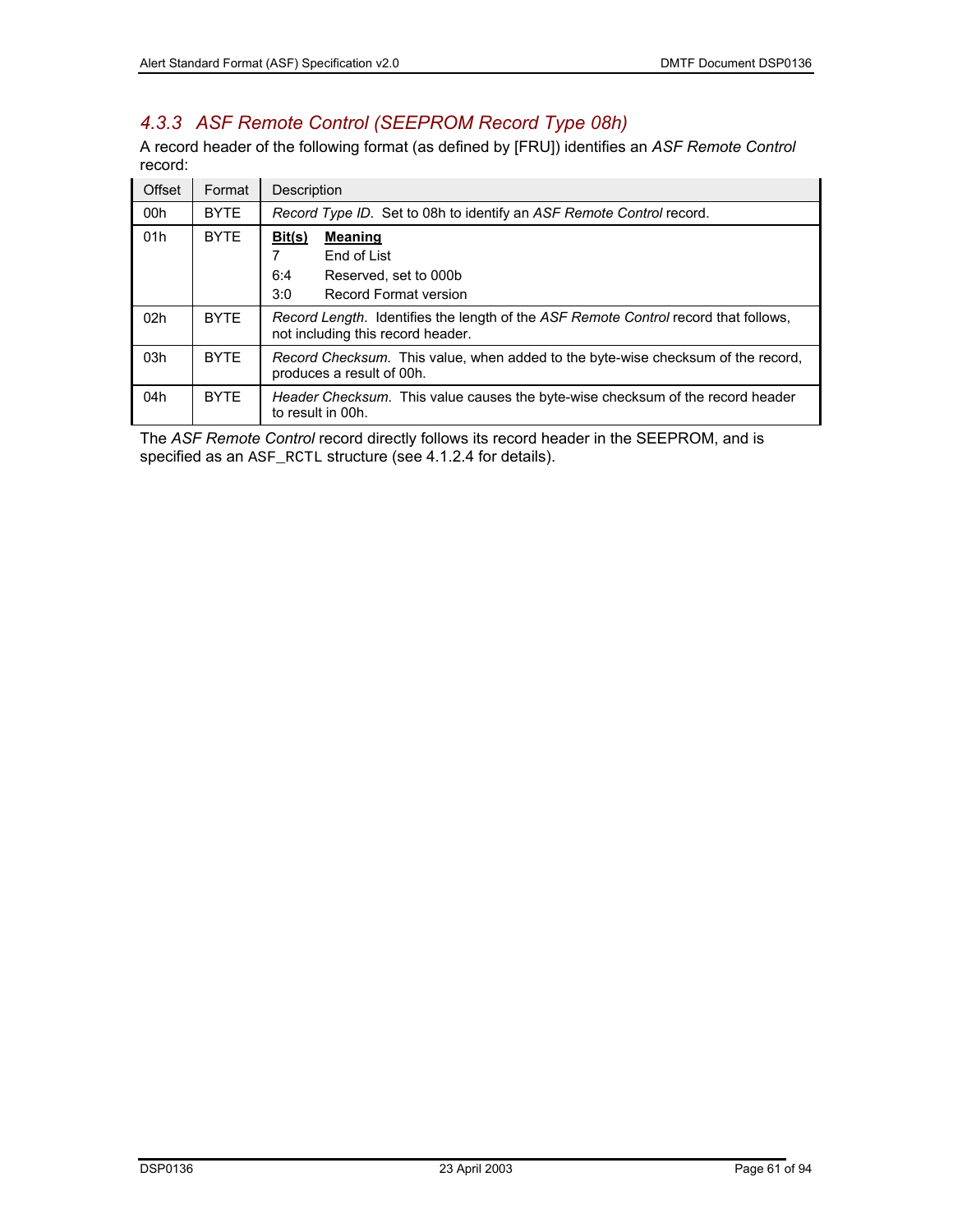# **5 ASF SMBus Messages**

This section describes the SMBus messages used to support ASF-defined communications between

- The managed client's SMBus host controller and an alert-sending device
- An alert-sending device and an ASF sensor

These messages provide the framework within which

- Event conditions and data are communicated to the alert-sending device; the data to be subsequently transmitted as a PET
- The system firmware can control an alert-sending device's watchdog timer.
- The system firmware can retrieve and manage RMCP Boot Option information previously received by the alert-sending device

The SMBus messages defined by this specification contain an ASF *Version Number,* identifying the ASF specification version number to which the message complies. This number is made up of two values: a major version number and a minor version number. The *Version Number* is encoded as a one-byte BCD (binary-coded decimal) value, e.g. 0001 0000b for ASF Specification v1.0.

This specification reserves values in the range 0 to 15 (0000 0000b to 0000 1111b) as ASFdefined SMBus command field values; all other SMBus command values are available for definition by the specific device supplier. These definitions apply for all SMBus 2.0-compliant devices that report that they support ASF via the *Interface* field of their UDID, see 6.2.1 for additional information.

| <b>Command Value</b> | Sub-command Value | <b>Command Name</b>                                  |
|----------------------|-------------------|------------------------------------------------------|
| 0000 0001b           |                   | <b>Sensor Device &amp; System State</b>              |
|                      | 0001 0001b        | <b>Get Event Data</b>                                |
|                      | 0001 0010b        | <b>Get Event Status</b>                              |
|                      | 0001 0011b        | Device Type Poll                                     |
|                      | 0001 1000b        | Set System State                                     |
| 0000 0010b           |                   | <b>Management Control</b>                            |
|                      | 0001 0011b        | Start Watchdog Timer                                 |
|                      | 0001 0100b        | Stop Watchdog Timer                                  |
| 0000 0011b           |                   | <b>ASF Configuration</b>                             |
|                      | 0001 0101b        | <b>Clear Boot Options</b>                            |
|                      | 0001 0110b        | <b>Return Boot Options</b>                           |
|                      | 0001 0111b        | No Boot Options                                      |
| 0000 0100b           |                   | <b>Messaging</b>                                     |
|                      | 0001 0101b        | Push Message with Retransmission                     |
|                      | 0001 0110b        | Push Message without Retransmission                  |
|                      | 0001 0001b        | Set Alert Configuration                              |
|                      | 0001 0010b        | Get Alert Configuration                              |
| 0000 0101b           |                   | Reserved for future definition by this specification |
| to                   |                   |                                                      |
| 0000 1111b           |                   |                                                      |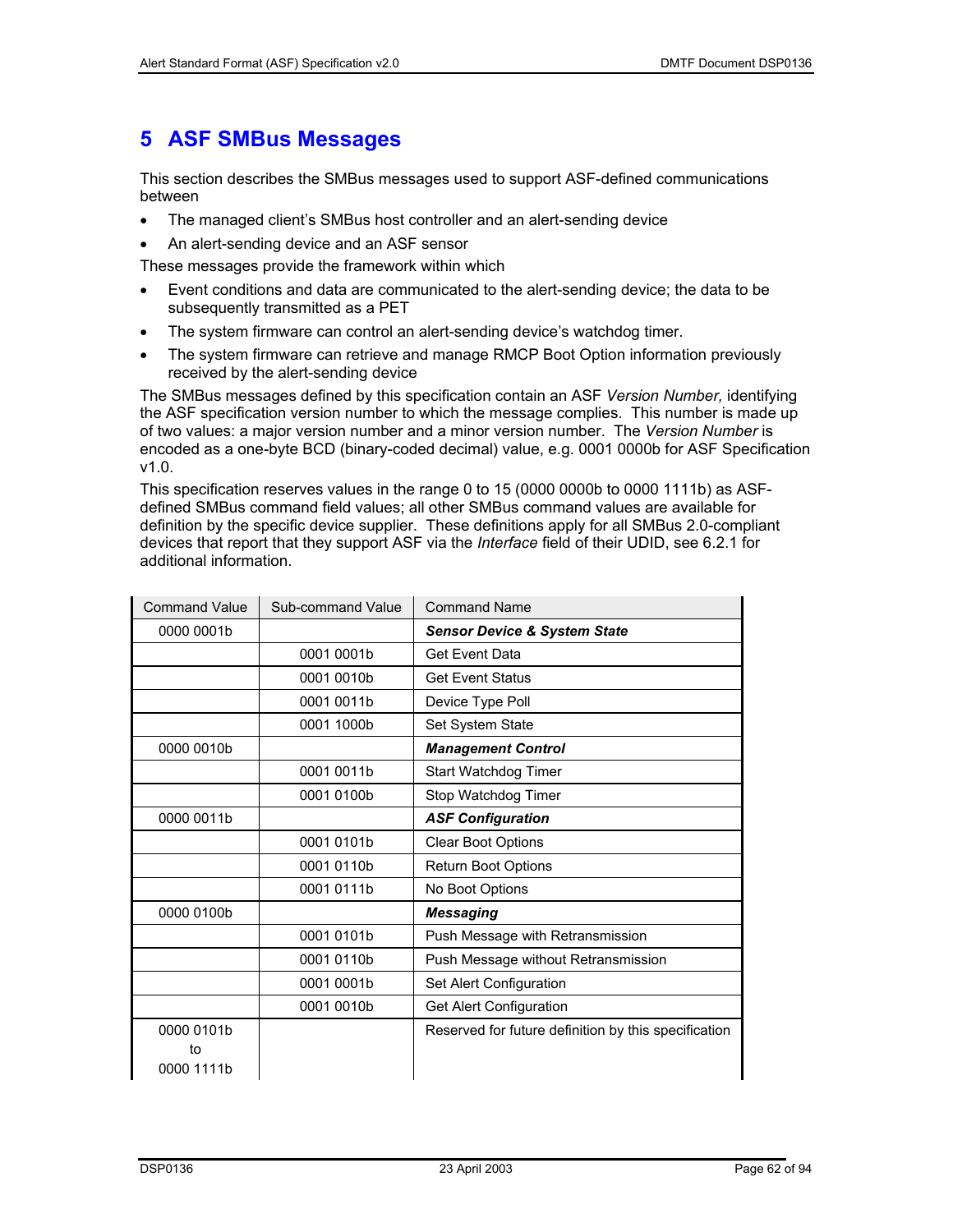*Note*: The values associated with the Wr, Command, Byte Count, Sub-command, Version Number, A, and ~A fields for each of the messages in this section are each specified in binary format with no trailing letter 'b'.

### 5.1 Alert-related Messages

SMBus messages defined in this sub-section convey alert-related information to the alert-sending device, which usually results in a PET frame being transmitted. The *Get Event Data*, *Start Watchdog Timer*, and *Push Alert* messages include fields that the alert-sending device copies to a subsequently transmitted PET frame. The fields are Event Sensor Type, Event Type, Event Offset, Event Source Type, Event Severity, Sensor Device, Sensor Number, Entity, Entity Instance, and Event Data; values for these fields are described in sections 3.1.3 and 3.1.4.

### *5.1.1 ASF-Sensor Poll Messages*

ASF-sensors support messages defined in this section; those sensors also comply with the device requirements described in section 6.2.

An ASF-sensor has a single SMBus address, but monitors one or more events. Within the messages defined in this section, the *Event Status Index* field identifies a unique event monitored by the ASF-sensor; once the ASF-sensor has completed its power-up initialization, the index-toevent relationship remains constant independent of the system sleep-state. *Event Status Index* values are zero-based, sequential, and contiguous within an ASF-sensor. When a sensor monitors N events, the sensor responds to *Event Status Index* values in the range 0 to N-1; any other *Event Status Index* value is defined as out-of-range for that ASF-sensor. For example:

- An ASF-sensor that monitors a single event provides support for index value 0 only. If the device receives a *Get Event Data* command with an *Event Status Index* greater than 0, the device responds with the *Status* field set to "Event Status End".
- An ASF-sensor that monitors seven (7) events provides support for index values in the range 0 to 6. If the device receives a *Get Event Data* command with an *Event Status Index* greater than or equal to 7, the device responds with the *Status* field set to "Event Status End".

The *Event Status Index* field value ranges from 0 to 37h<sup>8</sup>, so each ASF-sensor can monitor at most 56 events.

Messages defined in this section provide a method to retrieve the event state associated with each device monitored by an ASF-sensor; that state is returned by the ASF-sensor as an enumerated value in the *Status* field of the message. The *Status* field is an 8-bit value:

#### **Bit(s) Description**

- 7:4 Reserved for future definition by this specification, set to 0000b.
- 3:0 *Status Value*. This enumerated value indicates the event state of the ASF-sensor device associated with the message's *Event Status Index*. Those values are described in the following table.

-

 $^8$  This value was chosen due to the 32 data byte limitation of the SMBus 2.0 Block Write-Block Read Process Call protocol that is used by the *Get Event Status* message. That message includes 3 bytes for the write portion of the message, and one byte of the read portion defines the number of events returned: leaving 28 bytes in which to return the status. Each read data byte returns two events' Status Value, allowing at most 56 events to be monitored by any one ASFsensor.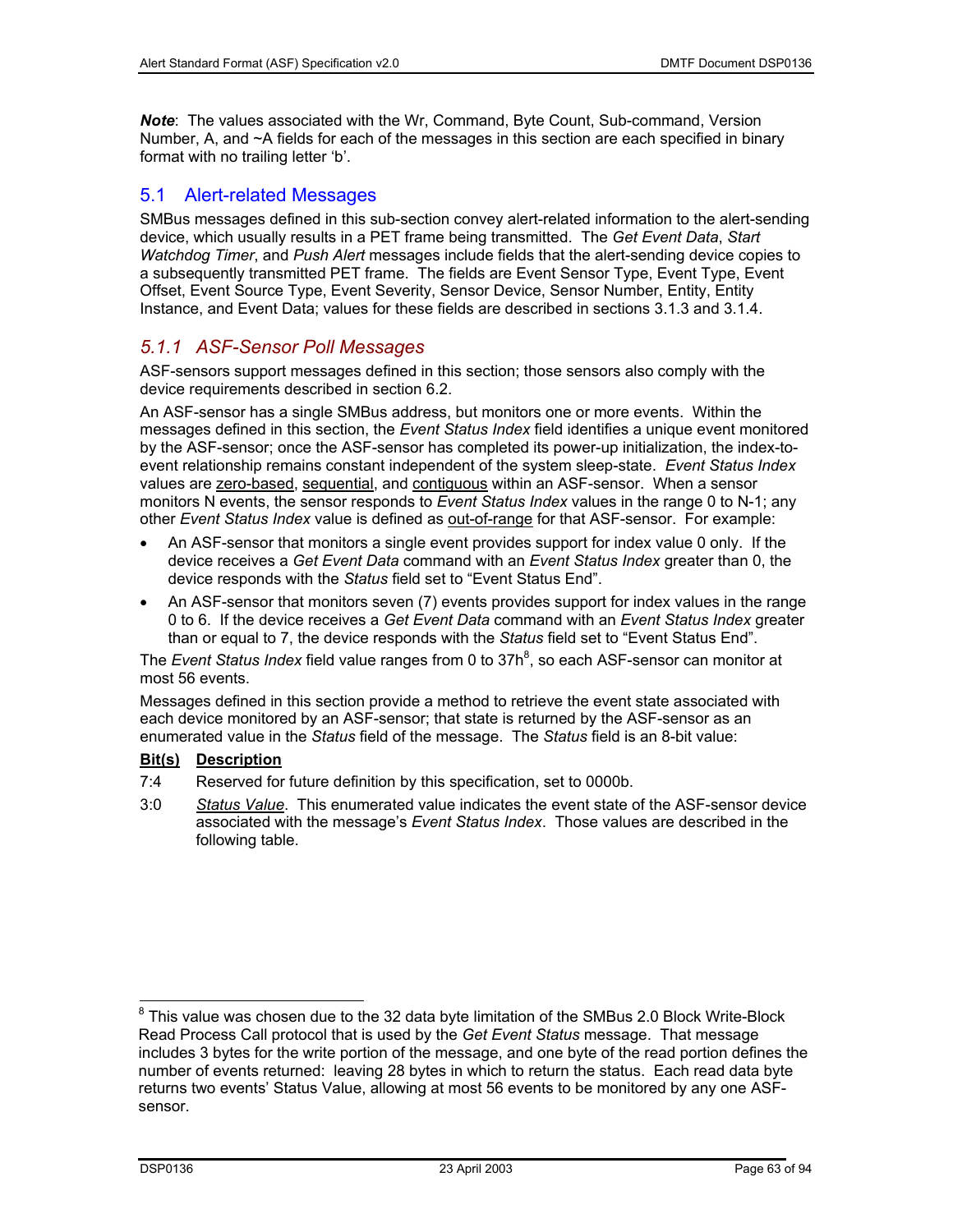| <b>Status</b><br>Value | "Get<br>Event<br>Status"<br>Rd Byte<br>Count | <b>Status Type</b>         | <b>Status Description</b>                                                                                                                                                                                                                                                                                                                                |
|------------------------|----------------------------------------------|----------------------------|----------------------------------------------------------------------------------------------------------------------------------------------------------------------------------------------------------------------------------------------------------------------------------------------------------------------------------------------------------|
| 0000b                  | 0Bh to<br>10h <sup>9</sup>                   | Deasserted (no<br>send)    | The event is in the deasserted state, but the ASF-sensor does<br>not want a PET to be sent on this condition. This will typically be<br>used when a device sets its initial status upon initialization. The<br>alert-sending device uses this state information to update its<br>state tracking information, but does not generate a PET on a<br>change. |
| 0001b                  | 0Bh to<br>10h <sup>9</sup>                   | Asserted (no<br>send)      | The event is in the asserted state, but the ASF-sensor does not<br>want a PET to be sent on this condition. This will typically be<br>used when a device sets its initial status upon initialization. The<br>alert-sending device uses this state information to update its<br>state tracking information, but does not generate a PET on a<br>change.   |
| 0010b                  | 0Bh to<br>10 <sub>h</sub>                    | Deasserted<br>(send)       | A deassertion event should be sent when the alert-sending<br>device either first accesses this device, or detects a change to<br>this state during operation.                                                                                                                                                                                            |
| 0011b                  | 0Bh to<br>10 <sub>h</sub>                    | Asserted<br>(send)         | An assertion event should be sent when the alert-sending<br>device either first accesses this device, or detects a change to<br>this state during operation.                                                                                                                                                                                             |
| 0100b                  | 02h (or<br>0Bh to<br>$10h^{10}$              | <b>Disabled</b>            | The device is present within the ASF-sensor, but its associated<br>event has been disabled via hardware or software methods.                                                                                                                                                                                                                             |
| 0101b                  | 02h (or<br>0Bh to<br>$10h^{10}$              | Undetermined               | The sensor device has not yet assessed the present event<br>state, possibly because the device is initializing.                                                                                                                                                                                                                                          |
| 0110b                  | $\overline{\phantom{0}}$                     | Reserved                   | Reserved for future definition by this specification.                                                                                                                                                                                                                                                                                                    |
| 0111b                  | 02h                                          | <b>Event Status</b><br>End | The ASF-sensor has no device associated with either the value<br>specified in Event Status Index or any higher value.                                                                                                                                                                                                                                    |
| 1000b<br>to<br>1111b   |                                              | Reserved                   | Reserved for future definition by this specification.                                                                                                                                                                                                                                                                                                    |

 9 The ASF-sensor transmits the PET fields for these *Status Value* codes to enable implementations to optionally support start-up state logging.

<sup>&</sup>lt;sup>10</sup> Any data that an ASF-sensor might return with this *Status Type* is undefined and should not be interpreted by the message initiator. This function is provided to allow possible simplification of an ASF-sensor device's state-machine implementation.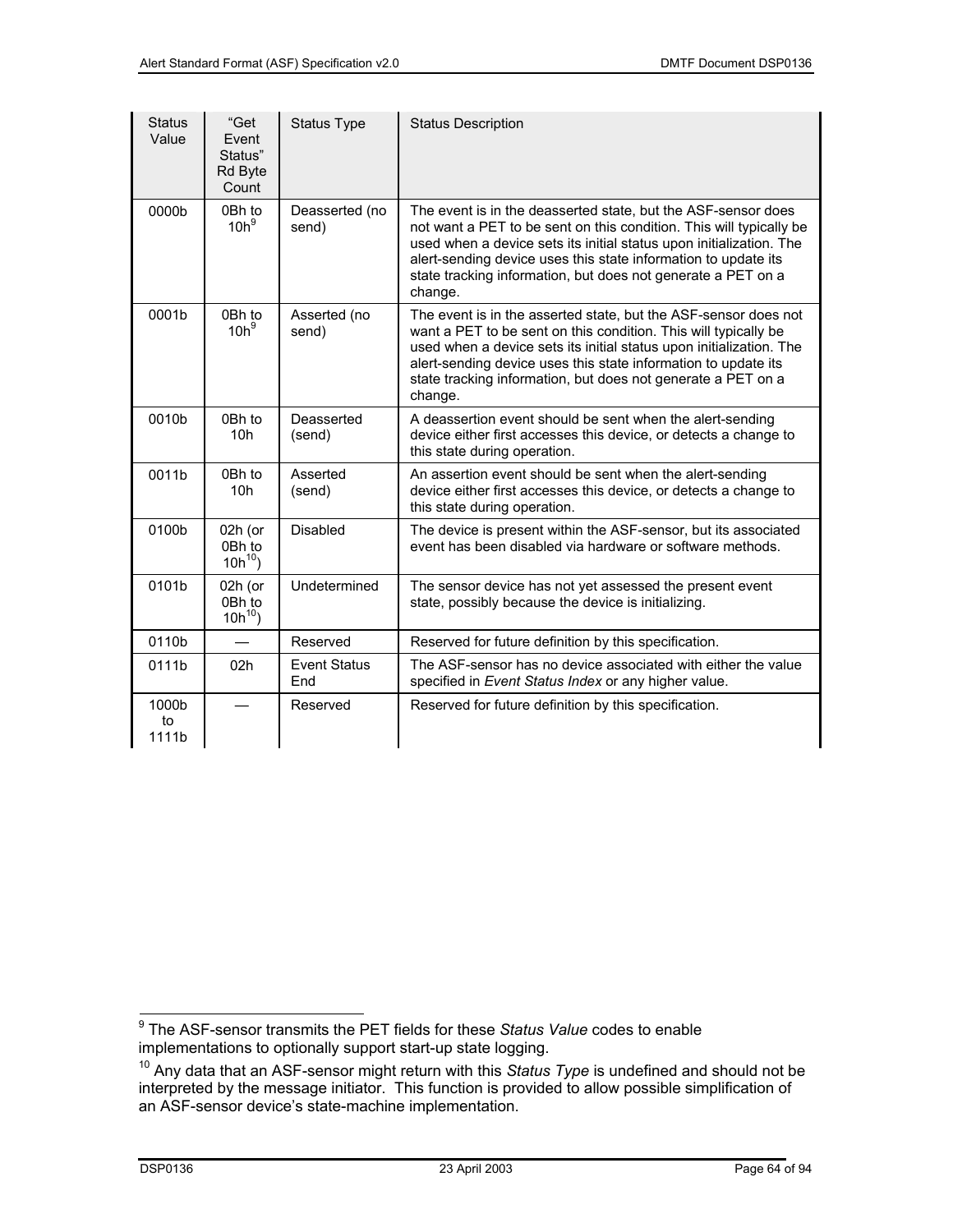## 5.1.1.1 Get Event Data

The Get Event Data message is used to poll ASF-sensors for individual event (specified by *Event Status Index*) status and associated PET field values.

*Note*: If an ASF-sensor receives a *Get Event Data* message with an *Event Status Index* that is out of range (see 5.1.1), the sensor responds with the *Status* field value set to *Event Status End*. This message uses the SMBus 2.0 *Block Write-Block Read Process Call* protocol and has two return-data formats.

The format that returns PET field values is:

| $\sim$<br>ວ | Slave Address         | Wr | А | Command                    | Wr Byte Count | . |
|-------------|-----------------------|----|---|----------------------------|---------------|---|
|             | ASF-sensor<br>Address |    |   | Sensor Device<br>0000 0001 | 0000 0100     |   |

| Wr Data 1      | Wr Data 2      | Wr Data 3                                                        | Wr Data 4 | $\cdots$ |
|----------------|----------------|------------------------------------------------------------------|-----------|----------|
| Sub Command    | Version Number | Event Status Index                                               | Reserved  |          |
| Get Event Data | 0001 0000      | $00$ <sub>b</sub> $b$ <sub>b</sub> $b$ <sub>1</sub> <sup>1</sup> | 0000 0000 |          |
| 0001 0001      |                |                                                                  |           |          |

| Slave Address      | Rd | <b>Rd Byte Count</b>                 | $\cdots$ |
|--------------------|----|--------------------------------------|----------|
| ASF-sensor Address |    | 0000 1010 to 0000 1111 <sup>12</sup> |          |

| ⌒ | Rd Data1 | Rd Data 2         | Rd Data3   |   | $\bullet\bullet\bullet$ |
|---|----------|-------------------|------------|---|-------------------------|
|   | Status   | Event Sensor Type | Event Type | U |                         |

| Rd Data4                   | Rd Data5          | Rd Data6       | Rd<br>Data7   | $\cdots$ |
|----------------------------|-------------------|----------------|---------------|----------|
| Event Offset <sup>13</sup> | Event Source Type | Event Severity | Sensor Device |          |

| Rd Data8      | Rd Data9 | Rd Data10              | $\cdots$ |
|---------------|----------|------------------------|----------|
| Sensor Number | Entity   | <b>Entity Instance</b> |          |

| $\bullet\bullet\bullet$                                          |  |  |
|------------------------------------------------------------------|--|--|
| From zero (0) to five (5) bytes of Event Data   [data dependent] |  |  |

The format that does not return PET field values is:

| ົ<br>J | Slave Address         | Wr | A | Command                    | Wr Byte Count | $\cdots$ |
|--------|-----------------------|----|---|----------------------------|---------------|----------|
|        | ASF-sensor<br>Address |    |   | Sensor Device<br>0000 0001 | 0000 0100     |          |

l <sup>11</sup> Event Status Index values range from 00h to 37h.

<sup>12</sup> The *Rd Byte Count* ranges from 10 to 15, depending on the number of *Event Data Bytes* (0 to 5).

 $13$  Bit 7 of this field is set when the PET event indicates a "Deassertion Event". The ASF Sensor provides the appropriate value for this bit. Typically, the bit value will reflect the assert or deassert status as defined in section 5.1.1.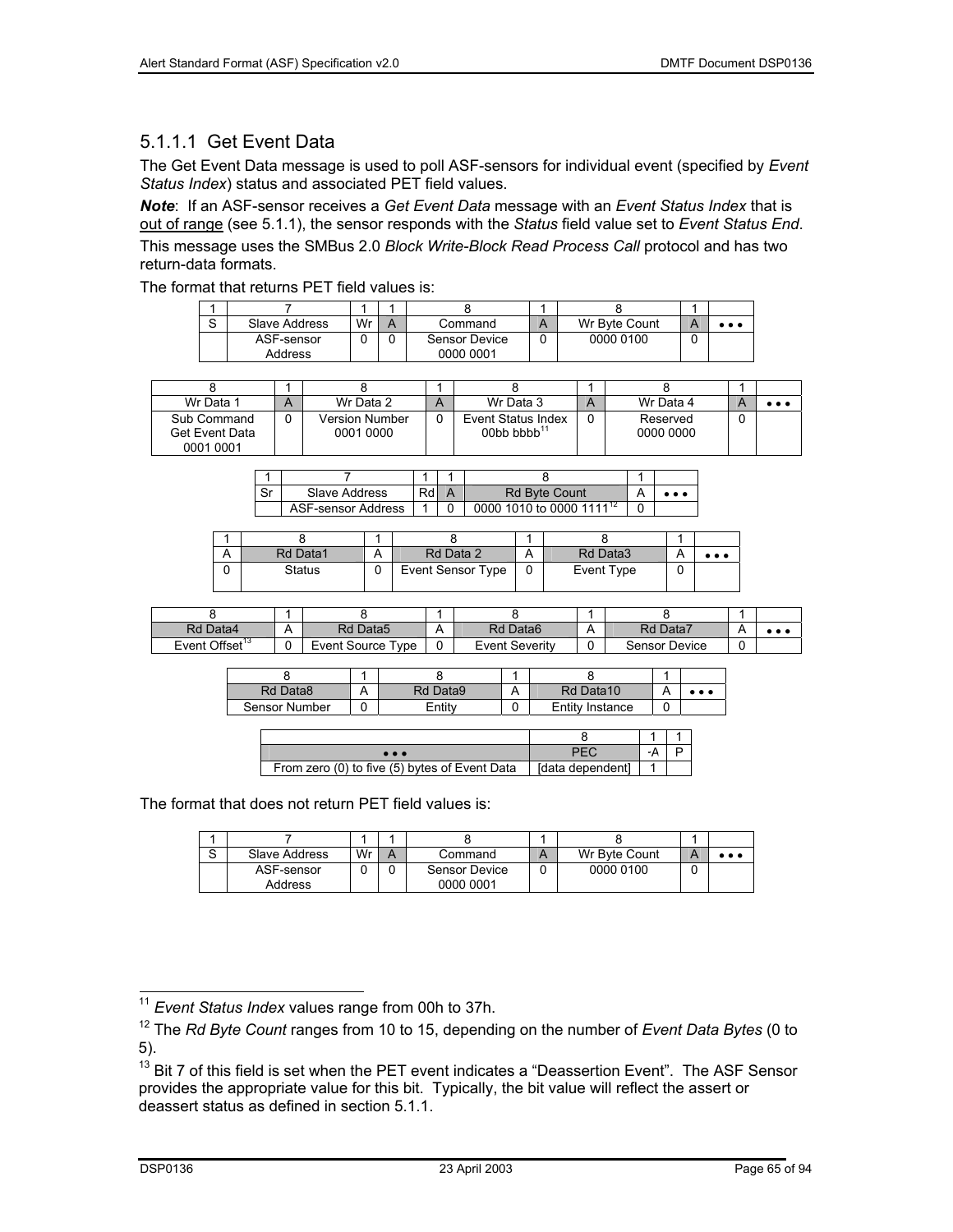| Wr Data 1                                  | Wr Data 2                   | Wr Data 3                                  | А | Wr Data 4             |   | $\cdots$ |
|--------------------------------------------|-----------------------------|--------------------------------------------|---|-----------------------|---|----------|
| Sub Command<br>Get Event Data<br>0001 0001 | Version Number<br>0001 0000 | Event Status Index<br>00 <sub>b</sub> bbbb |   | Reserved<br>0000 0000 | u |          |

| Sr |   | Slave Address         |  | $\mathsf{A}$ | Rd Byte Count    |    |  |
|----|---|-----------------------|--|--------------|------------------|----|--|
|    |   | ASF-sensor<br>Address |  |              | 0000 0001        |    |  |
|    |   |                       |  |              |                  |    |  |
|    |   |                       |  |              |                  |    |  |
|    | А | Rd Data1              |  | Α            | <b>PEC</b>       | ۰Α |  |
|    |   | <b>Status</b>         |  | 0            | [data dependent] |    |  |
|    |   |                       |  |              |                  |    |  |

#### 5.1.1.2 Get Event Status

This message returns the present event status for all events monitored by an ASF-sensor (a maximum of 56 events<sup>8</sup>). An alert-sending device can quickly determine event status changes by comparing the returned *Status* values with the values from a previously issued *Get Event Status* message.

The *Event Status Count* field identifies the zero-based number of events that the ASF-sensor monitors, and the number of *Status* values it returns on this message. If the ASF-sensor includes 5 events, for example, it returns an *Event Status Count* field value of 04h.

*Note*: The value the ASF-sensor returns in the *Rd Byte Count* field is at least to 1 + roundup(*Event Status Count* / 2). The *Rd Byte Count* value can range from 2 (one monitored event) to 29 (56 monitored events).

An ASF-sensor's response to this message returns the *Status Value* (see 5.1.1) for each event the sensor monitors. The 4-bit *Status Value* fields are packed two-to-a-byte in the response return value; the following table illustrates the values returned by an ASF sensor that monitors five (5) events.

|                                 |                                                            |                | Rd Data Byte Bit Position |  |                             |  |  | Rd Data                      |  |  |  |  |  |
|---------------------------------|------------------------------------------------------------|----------------|---------------------------|--|-----------------------------|--|--|------------------------------|--|--|--|--|--|
|                                 | 6                                                          | 5              |                           |  |                             |  |  | <b>Byte</b><br><b>Number</b> |  |  |  |  |  |
| Event Status Count (0000 0100b) |                                                            |                |                           |  |                             |  |  |                              |  |  |  |  |  |
|                                 | Event Status Index 1 (bbbb)                                |                |                           |  | Event Status Index 0 (bbbb) |  |  |                              |  |  |  |  |  |
|                                 | Event Status Index 3 (bbbb)<br>Event Status Index 2 (bbbb) |                |                           |  |                             |  |  |                              |  |  |  |  |  |
|                                 |                                                            | Unused (0111b) |                           |  | Event Status Index 4 (bbbb) |  |  |                              |  |  |  |  |  |

The *Get Event Status* message format is:

| Slave Address         | Wr | Δ | Command                    | Wr Byte Count | . |
|-----------------------|----|---|----------------------------|---------------|---|
| ASF-sensor<br>Address |    |   | Sensor Device<br>0000 0001 | 0000 0011     |   |

| Wr Data 1               | A | Wr Data 2             | Wr Data 3 | $\cdots$ |
|-------------------------|---|-----------------------|-----------|----------|
| Sub Command             |   | <b>Version Number</b> | Reserved  |          |
| <b>Get Event Status</b> |   | 0001 0000             | 0000 0000 |          |
| 0001 0010               |   |                       |           |          |

| Slave Address      | Rdl | <b>Rd Byte Count</b>                 |  |
|--------------------|-----|--------------------------------------|--|
| ASF-sensor Address |     | 0000 0010 to 0000 1101 <sup>14</sup> |  |

<sup>&</sup>lt;sup>14</sup> Rd Byte Count ranges from 2 to 29, depending on the number of devices monitored by the ASF-sensor.

l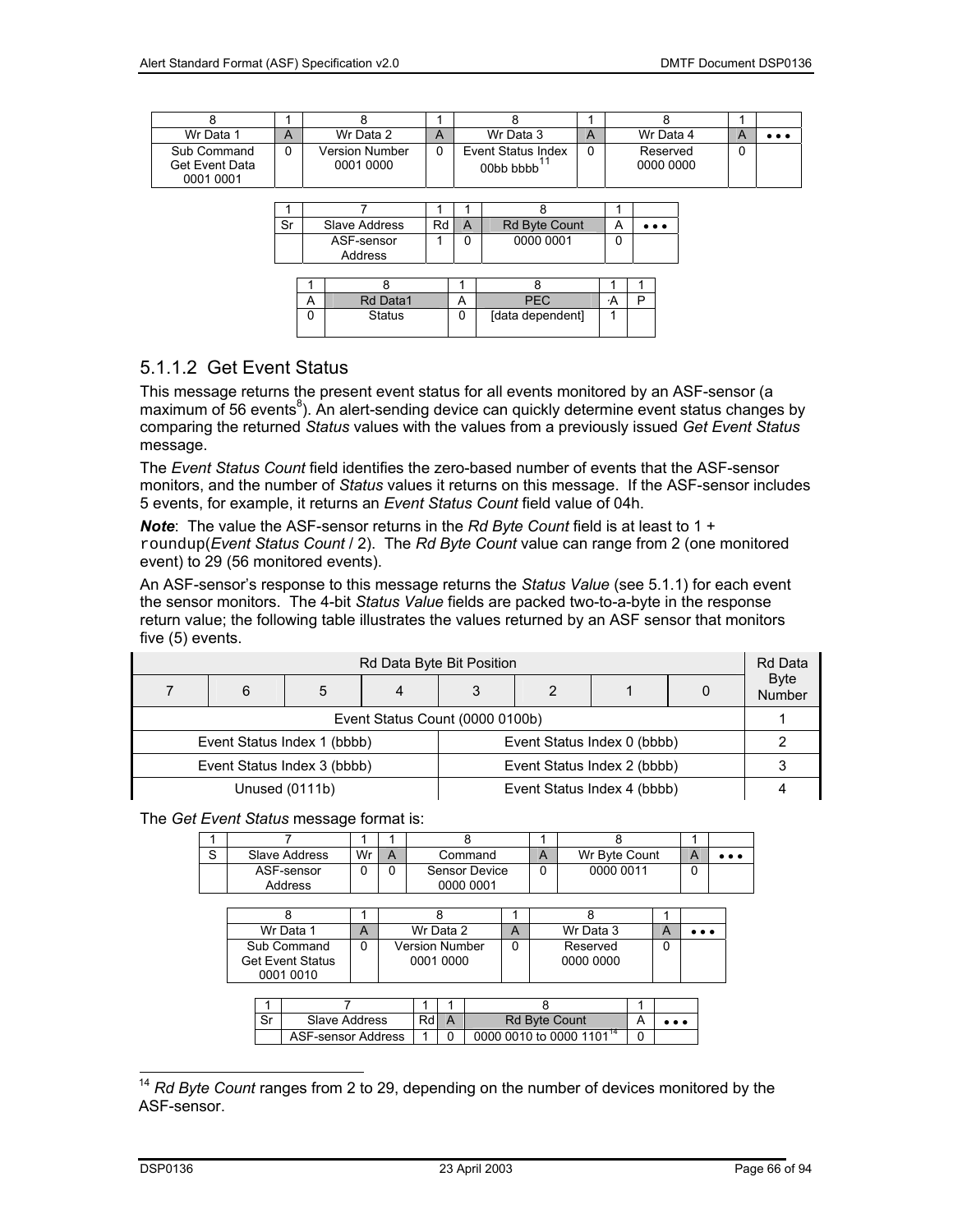| Rd Data1                  | Rd Data2   | $\bullet\bullet\bullet$ |
|---------------------------|------------|-------------------------|
| <b>Event Status Count</b> | Status 1/0 |                         |

| Rd Data N                         |                  | $\sim$ C |  |
|-----------------------------------|------------------|----------|--|
| Status $2*(N-2)$ -<br>$1/2*(N-2)$ | [data dependent] |          |  |

## *5.1.2 Asynchronous Alert Notification to SMBus Host*

This message notifies the SMBus host or an Auxiliary Management Device of a pending alert, and provides a common context that conforms to the strict rules for communicating with the system SMBus host. This asynchronous notification includes an *Event Status Index* (see 5.1.1) so that the alert receiver can quickly determine the type of event and its location within the transmitting ASF-sensor when multiple events are monitored by the ASF-sensor address.

These are behavior rules governing when the ASF-sensor sends notifications:

- 1. The Asynchronous Alert Notification message must not be sent to an alert-sending device, the Push Alert message (see 5.1.5) must be used instead.
- 2. Stop sending a notification once the message has been completely sent with ACKs to all bytes according to [SMBus 2.0] definitions, or if the event causing the alert notification is cleared.
- 3. Retry any notification that is NACKed by the target device at a minimum retry interval of 4 seconds until (a) the event is cleared, (b) the notification function is masked by a reconfiguration of the notifying device or (c) the notification retry limit is exceeded.
- 4. Asynchronous notifications are disabled globally by default or on power-on-reset of a notifying device, and can be globally disabled at any time.

The notifying device includes the following fields as part of the asynchronous notification:

| Field<br>Name | Bit(s) | Meaning                                                                                                                                                                                                         |  |
|---------------|--------|-----------------------------------------------------------------------------------------------------------------------------------------------------------------------------------------------------------------|--|
| Interface     | 7      | Set to 1b. This identifies that the message is an asynchronous notification<br>and prevents the write-word from being interpreted as a 1-byte write-block<br>SMBus command.                                     |  |
|               | 6.4    | Interface Class for the asynchronous notification, one of:<br>ASF<br>000 <sub>b</sub><br><b>IPMI</b><br>001 <sub>b</sub><br>010b<br>Vendor (OEM)<br>Others Reserved for future definition by this specification |  |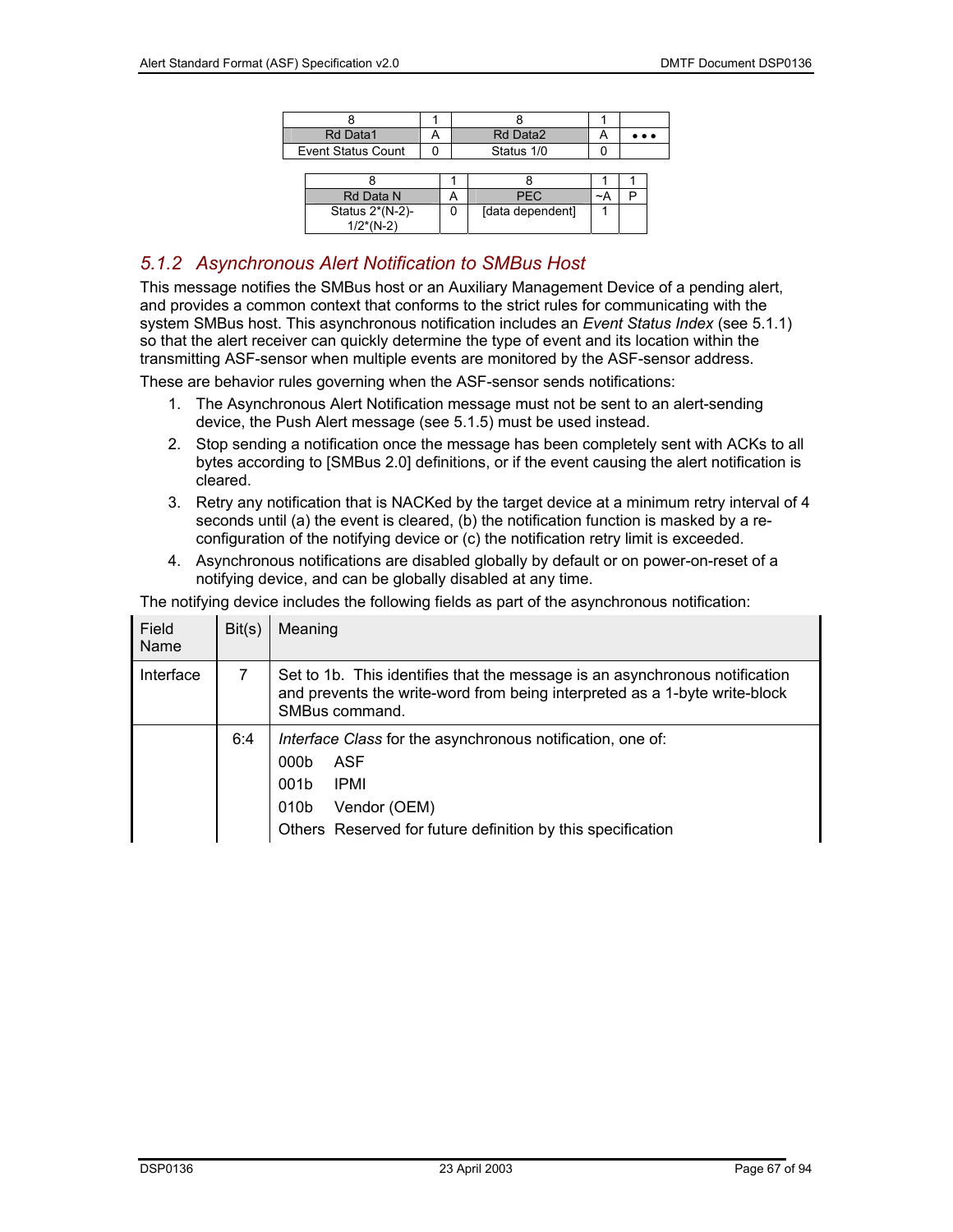| Field<br>Name  | Bit(s) | Meaning                                                                                                                                                                                                                                                                                                                                                                                                                                                                                                               |
|----------------|--------|-----------------------------------------------------------------------------------------------------------------------------------------------------------------------------------------------------------------------------------------------------------------------------------------------------------------------------------------------------------------------------------------------------------------------------------------------------------------------------------------------------------------------|
|                | 3:0    | Specified by the Interface Class. The combination of the Interface Class<br>value and this field's value defines the interpretation of the Alert Value field.<br>For Interface Class = 000b (ASF), the field contains the Notification Type,<br>one of:<br>0h<br>Reserved for future Alert-sending Device Receive Message<br>Notification<br>Reserved for future Alert-sending Device Transmit Message<br>1h<br>Notification.<br><b>ASF-sensor Device Event</b><br>2 <sub>h</sub><br>3h<br>Alert-Sending Device Event |
|                |        | Others Reserved for future definition by this specification.<br>For Interface Class = 001b (IPMI), the values are specified by [IPMI].<br>$\bullet$                                                                                                                                                                                                                                                                                                                                                                   |
|                |        | For Interface Class = 010b (OEM), the manufacturer identified by the<br>$\bullet$<br>notifying device's SMBus 2.0 UID specifies the value.                                                                                                                                                                                                                                                                                                                                                                            |
| Alert<br>Value | 7:0    | For Interface Class = 000b (ASF), the interpretation of this field is specified<br>by the Notification Type value:                                                                                                                                                                                                                                                                                                                                                                                                    |
|                |        | When Notification Type = 2h (ASF-sensor Device Event), the Alert Value<br>contains an Event Status Index of the form 00bb bbbb.                                                                                                                                                                                                                                                                                                                                                                                       |
|                |        | When Notification Type = 3h (Alert-Sending Device Event), the Alert<br>$\bullet$<br>Value contains an Event Type of the form 0000_bbbb where 'bbbb' is the<br>Event Type value and the remaining bits of the field are reserved for<br>future definition by this specification. Event Type values are:                                                                                                                                                                                                                |
|                |        | 0000b<br>The alert-sending device has completed its boot-up<br>processing and is ready to accept a command.                                                                                                                                                                                                                                                                                                                                                                                                           |
|                |        | 0001b<br>The alert-sending device's media transport has<br>transitioned from invalid/down to valid/up.                                                                                                                                                                                                                                                                                                                                                                                                                |
|                |        | 0010b<br>The alert-sending device's media transport has<br>transitioned from valid/up to invalid/down                                                                                                                                                                                                                                                                                                                                                                                                                 |
|                |        | Remaining enumerations are reserved for future definition by this<br>specification.                                                                                                                                                                                                                                                                                                                                                                                                                                   |
|                |        | This field's value is undefined for all other Notification Type values.                                                                                                                                                                                                                                                                                                                                                                                                                                               |

This following format of the asynchronous notification does not include a PEC byte. The notifying device uses this format when it sends a notification to the SMBus host.

| Target Address    | Wr |          | <b>Sending Device</b> |  | Data Byte Low | Data Byte High | - 0 |
|-------------------|----|----------|-----------------------|--|---------------|----------------|-----|
|                   |    |          | Address               |  |               |                |     |
| SMBus Host (0x10) |    | $\Omega$ | ASF-Sensor            |  | Interface     | Alert Value    |     |
|                   |    |          | Address               |  |               |                |     |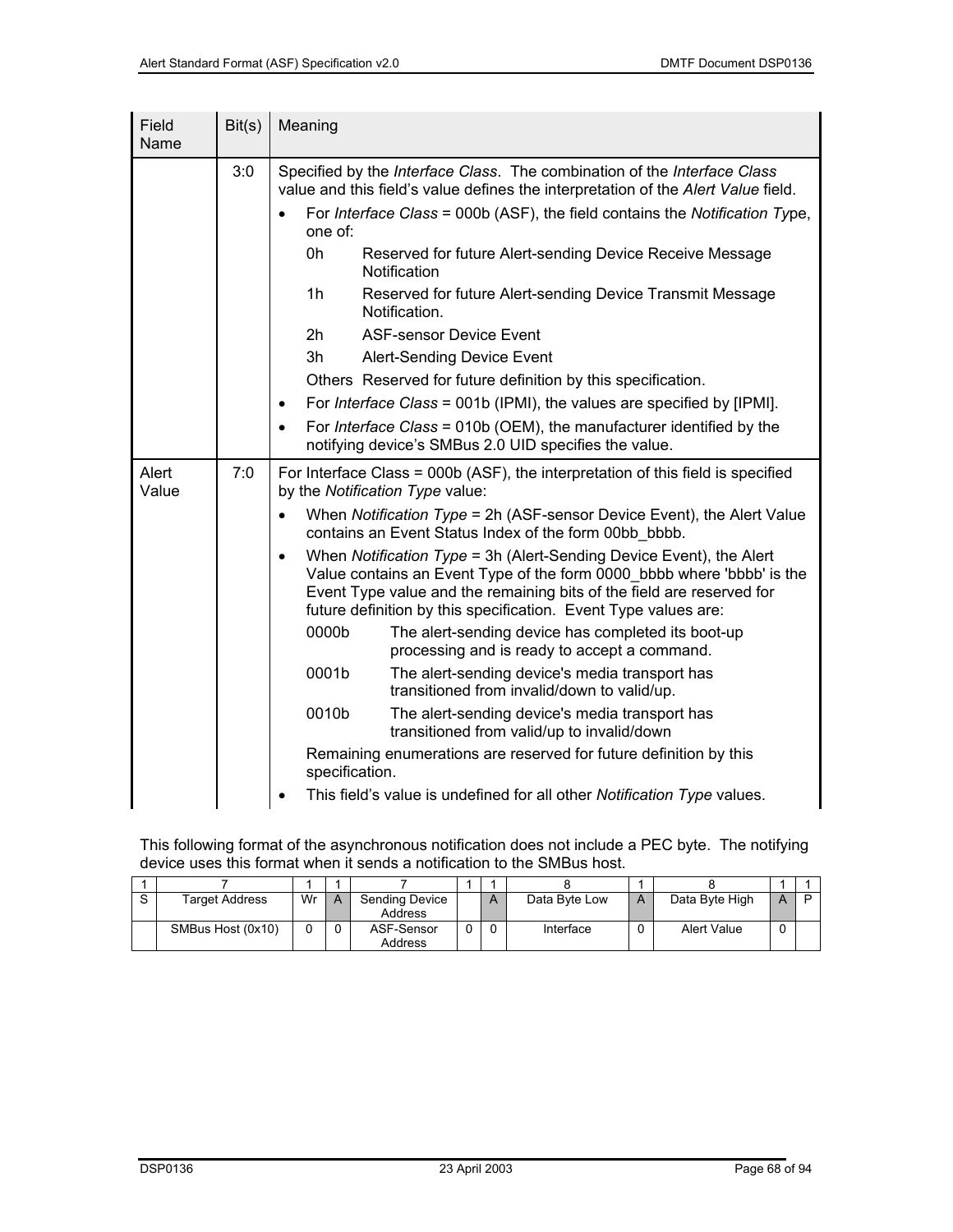• This following format of the asynchronous notification includes a PEC byte. The notifying device uses this format when the device sends a notification to an Auxiliary Management Device.

| <sub>S</sub> | Target Address                               | Wr | $\mathsf{A}$ | Sending<br>Device<br>Address |          | A | Data Byte Low | A | Data Byte<br>High  | A | PEC Byte                   | A | D |
|--------------|----------------------------------------------|----|--------------|------------------------------|----------|---|---------------|---|--------------------|---|----------------------------|---|---|
|              | Auxiliary<br>Management<br>Device<br>Address | 0  | 0            | ASF-<br>Sensor<br>Address    | $\Omega$ | 0 | Interface     |   | <b>Alert Value</b> | 0 | <b>Idata</b><br>dependentl | 0 |   |

# *5.1.3 Alert Configuration Message*

Any ASF-sensor capable of issuing either *Push Alert* or *Asynchronous Alert Notification* messages must also support this standard message that sets the event targets, the retry limits and the notification masks. The effect of the Alert Configuration is immediate so that reconfiguration may cause a pushed alert or alert notification to be masked and disabled.

When an SMBus master device issues this message via an [SMBus 2.0] write-block format, the master device specifies the configuration to be set into the ASF-sensor; when the master device issues the message via an [SMBus 2.0] block-read format, the ASF-sensor responds to the message with its current configuration.

The following fields are specified within the Alert Configuration Message:

| <b>Field Name</b> | Bit(s)         | Meaning                                                                   |
|-------------------|----------------|---------------------------------------------------------------------------|
| Interface         | 7:4            | Major class:                                                              |
| Class             |                | 1000b ASF                                                                 |
|                   |                | Others Reserved for future definition by this specification.              |
|                   | 3:0            | Minor Class. These definitions apply when the Major Class is ASF          |
|                   |                | $(1000b)$ .                                                               |
|                   |                | 1000b Push alert/notification control register                            |
|                   |                | Others Reserved for future definition by this specification.              |
| Push              | $\overline{7}$ | Global Message Enable. Set to 1b to enable the device to issue Push       |
| Configuration     |                | Alert and Asynchronous Alert Notification messages. The device clears     |
|                   |                | this bit to 0b as a default and on each power-on reset.                   |
|                   | 6              | Host Message Enable. Set to 1b to enable the device to send its alerts to |
|                   |                | the SMBus host address (0x10). The device clears this bit to 0b as a      |
|                   |                | default and on each power-on reset.                                       |
|                   | 5              | Host PEC Enable. Set to 1b to enable the device to send its alerts to the |
|                   |                | SMBus host address (0x10) with PEC. The device clears this bit to 0b as   |
|                   |                | a default and on each power-on reset.                                     |
|                   | 4              | Reserved for future definition by this specification, set to 0b.          |
|                   | 3:0            | Retry Limit. This value defines the number of times the device will retry |
|                   |                | an SMBus message that is NACKed by the message target. If the value       |
|                   |                | is 0h, the device sends each message only once with no retries; if the    |
|                   |                | value is Fh, the retry limit is unlimited and the device sends each       |
|                   |                | message until the target successfully receives it or the associated event |
|                   |                | clears.                                                                   |
| Auxiliary         | 7:1            | <b>SMBus Address.</b> Identifies the SMBus address of a target Auxiliary  |
| Management        |                | Management Device other than the SMBus host. If the value is 0000         |
| Device            |                | 000b, no device address is specified.                                     |
| Address 1         |                |                                                                           |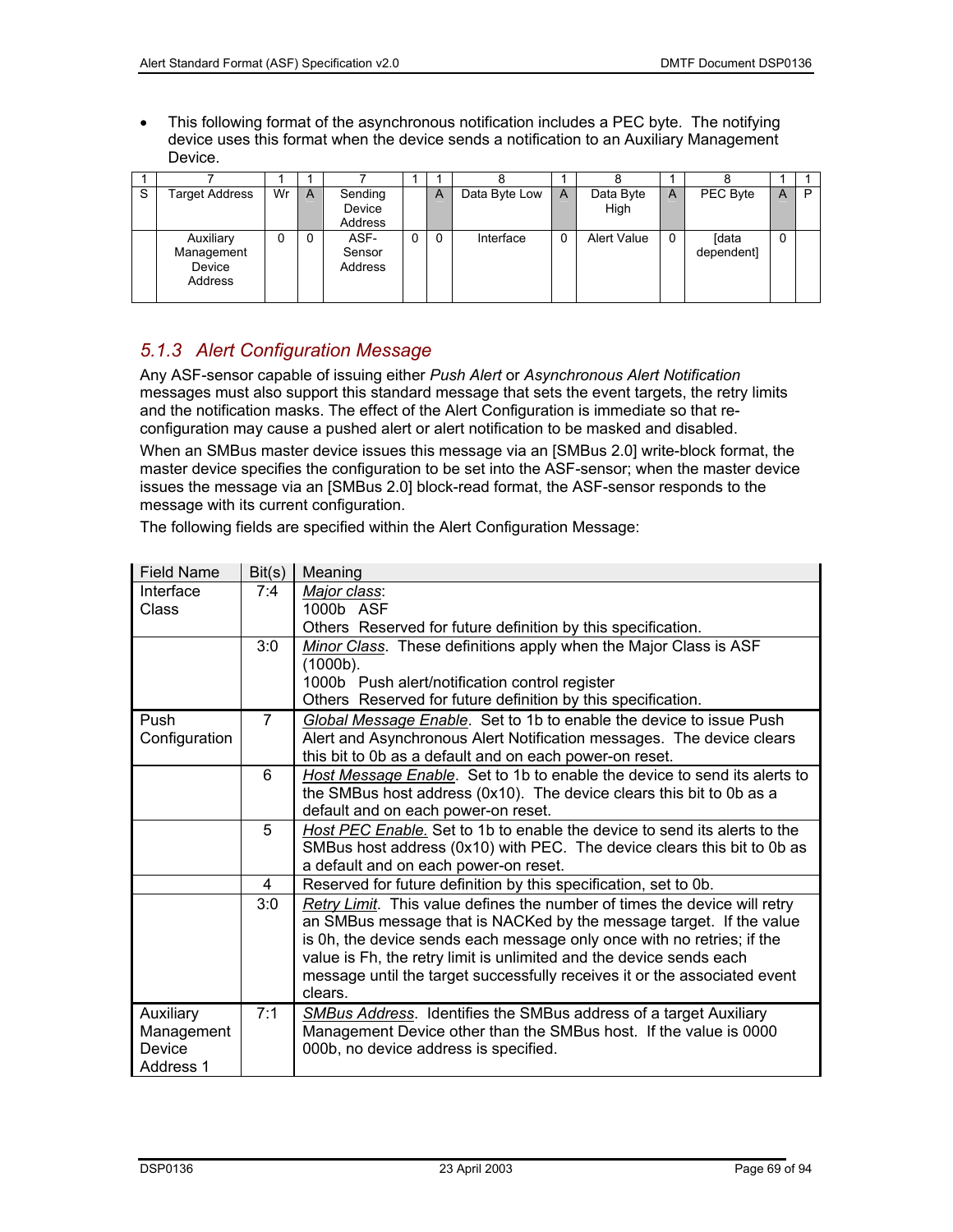| <b>Field Name</b>                              | Bit(s) | Meaning                                                                                                                                                                                                                                                      |
|------------------------------------------------|--------|--------------------------------------------------------------------------------------------------------------------------------------------------------------------------------------------------------------------------------------------------------------|
|                                                | 0      | Address Write Enable. If set to 1b, the device records the SMBus<br>Address supplied on an SMBus write message as a target of Push Alert<br>or Asynchronous Event Notification messages; otherwise (0b), the device<br>preserves any previously set address. |
| Auxiliary<br>Management<br>Device<br>Address 2 | 7:0    | This field uses the same format as Auxiliary Management Device Address<br>1, defined above.                                                                                                                                                                  |

An SMBus master device uses an SMBus write block format to set the ASF sensor's configuration:

| $\sim$ | Slave Address      | Wr | Command   | Byte Count I | A | Data1                   |  | . |
|--------|--------------------|----|-----------|--------------|---|-------------------------|--|---|
|        | ASF-Sensor Address |    | Messaging |              |   | Sub Command             |  |   |
|        |                    |    | 0000 0100 | 0000 0110    |   | Set Alert Configuration |  |   |
|        |                    |    |           |              |   | 0001 0001               |  |   |

| Data2                              | Data3           | . |
|------------------------------------|-----------------|---|
| <b>Version Number</b><br>0001 0000 | Interface Class |   |

| Data4         | Data4                       |  | Data6                       |  | PEC          |  |
|---------------|-----------------------------|--|-----------------------------|--|--------------|--|
| Push          | <b>Auxiliary Management</b> |  | <b>Auxiliary Management</b> |  | <b>Idata</b> |  |
| Configuration | Device Address 1            |  | Device Address 2            |  | dependentl   |  |

An SMBus master device uses an SMBus block-read format to read the ASF sensor's current configuration settings:

| Slave Address      | Wr | Command                |  | Slave Address             | Rd | $\cdots$ |
|--------------------|----|------------------------|--|---------------------------|----|----------|
| ASF-Sensor Address |    | Messaging<br>0000 0100 |  | <b>ASF-Sensor Address</b> |    |          |

| <b>Byte Count</b> | A | Data1                          | А | Data <sub>2</sub>     | Data3           |   | $\bullet\bullet\bullet$ |
|-------------------|---|--------------------------------|---|-----------------------|-----------------|---|-------------------------|
| 0000 0110         | 0 | Sub Command                    |   | <b>Version Number</b> | Interface Class | 0 |                         |
|                   |   | <b>Get Alert Configuration</b> |   | 0001 0000             |                 |   |                         |
|                   |   | 0001 0010                      |   |                       |                 |   |                         |

| Data4         | Data5                       | Data6                       | PEC          | $\sim$ $\Delta$ |  |
|---------------|-----------------------------|-----------------------------|--------------|-----------------|--|
| Push          | <b>Auxiliary Management</b> | <b>Auxiliary Management</b> | <b>Idata</b> |                 |  |
| Configuration | Device Address 1            | Device Address 2            | dependentl   |                 |  |

# *5.1.4 Watchdog Timer Support*

An ASF alert-sending device's implementation includes a watchdog timer to enable the managed client to send a PET frames if a timed period expires. The messages defined in this section enable the client system's firmware to start a timer at the beginning of a task that will possibly hang the system, with the intent that the firmware will stop that timer when the task is completed. If the firmware does not stop the timer within the time period defined on the start message, the alert-sending device uses the information present in the start message to build and transmit a PET frame — notifying the management console of the problem.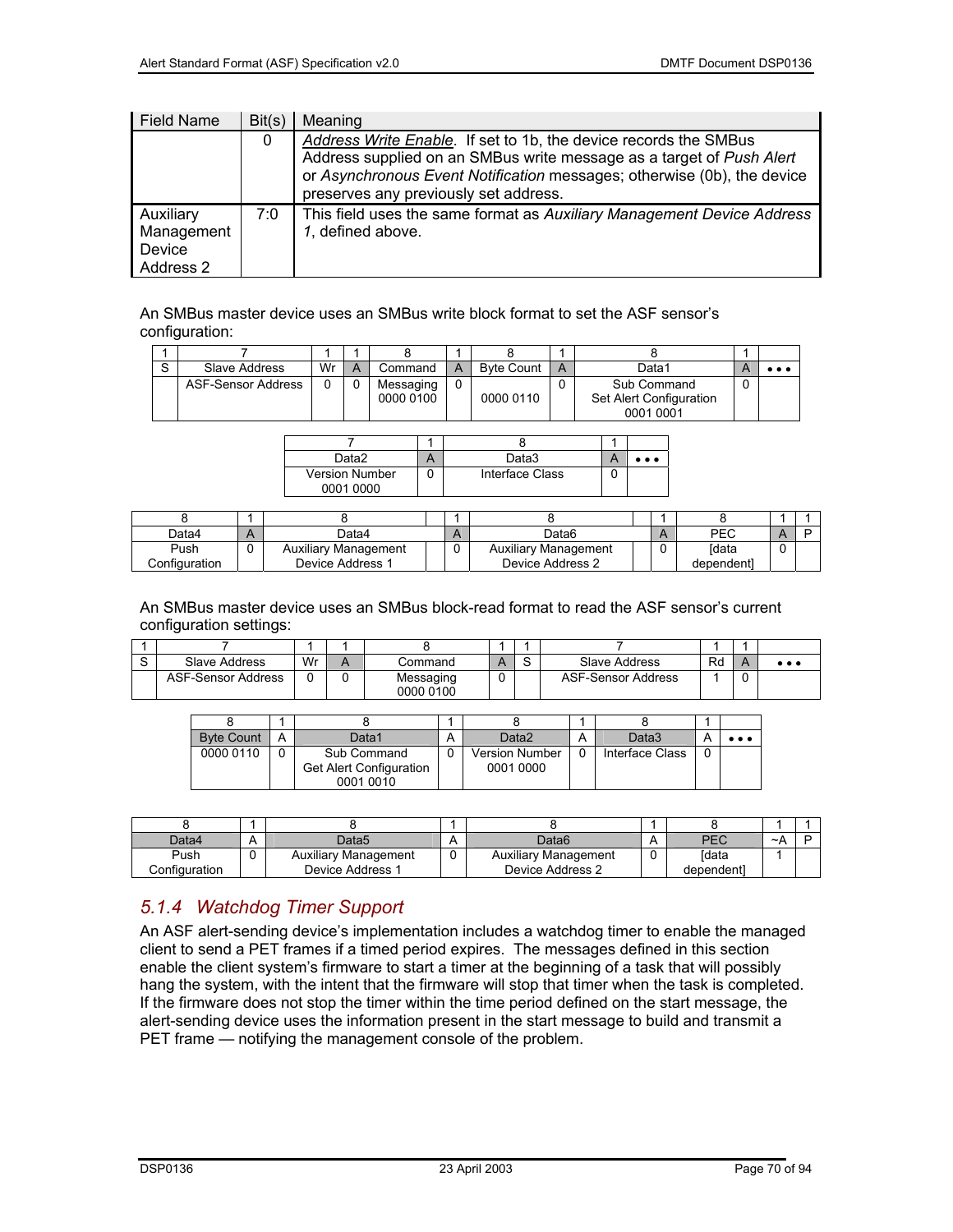# 5.1.4.1 Start Watchdog Timer

This message starts the watchdog timer in the alert-sending device, sets the timer's expiration time, and contains the information needed for the alert-sending device to form the PET frame if the timer expires. An alert-sending device performs the following steps when it receives a *Start Watchdog Timer* message:

- 1. Stop the watchdog timer, if it is currently running. The new PET frame information will overwrite the information associated with the previous *Start Watchdog Timer* message.
- 2. Save the PET frame information from the current message.
- 3. Set the timeout value to the number of seconds specified by the Timeout value in the message.
- 4. Start the watchdog timer.

If the timer expires, the alert-sending device builds and then sends a PET frame using the event information supplied on the most recently received *Start Watchdog Timer* message; that frame's transmission must follow the retransmission rules outlined in 3.1.1.1.

The *Timeout Value* is a two-byte field that specified the number of seconds that the alert-sending device waits before transmitting the associated PET frame. A *Start Watchdog Timer* message sender expects to send a *Stop Watchdog Timer* message within that amount of time, thus canceling the PET frame transmission. The message sender indicates a *Timeout Value* of 5 minutes (300, or 012Ch, seconds) by setting the Timeout Value Low field to 2Ch (0010 1100b) and the Timeout Value High field to 01h (0000 0001b).

| ົ | Slave Address                | Wr | Command                                | <b>Byte Count</b>                       | $\bullet\bullet\bullet$ |
|---|------------------------------|----|----------------------------------------|-----------------------------------------|-------------------------|
|   | Alert-sending Device Address |    | <b>Management Control</b><br>0000 0010 | 0000 1101 to<br>0001 0010 <sup>15</sup> |                         |

| Data1                                               | A | Data2                          | Data3                | Data4                 | Data5                   | A | $\bullet\bullet\bullet$ |
|-----------------------------------------------------|---|--------------------------------|----------------------|-----------------------|-------------------------|---|-------------------------|
| Sub Command<br>Start Watchdog<br>Timer<br>0001 0011 | 0 | Version<br>Number<br>0001 0000 | Timeout Value<br>Low | Timeout Value<br>High | Event<br>Sensor<br>Type |   |                         |

| Data <sub>6</sub>   | A | Data7  | Data8        |        | Data9    |   | Data10 | Data11 |   |  |
|---------------------|---|--------|--------------|--------|----------|---|--------|--------|---|--|
| Event               |   | Event  | Event Source | $\sim$ | Event    | ν | Sensor | Sensor | ີ |  |
| $\tau_\mathsf{VDE}$ |   | Offset | $T$ vpe      |        | Severitv |   | Device | number |   |  |

| Data12 | Data13             | $\cdots$                                      | חם ס             |   |  |
|--------|--------------------|-----------------------------------------------|------------------|---|--|
| Entitv | Entitv<br>Instance | From zero (0) to five (5) bytes of Event Data | [data dependent] | 0 |  |

# 5.1.4.2 Stop Watchdog Timer

This message stops the watchdog timer contained within the alert-sending device. If the managed client's firmware supports a system boot-failure watchdog timer (see *4.1.2.1 ASF\_INFO* on page 50), the firmware issues the *Stop Watchdog Timer* command to stop the timer that is automatically started by the alert-sending device at power-on reset.

l

<sup>15</sup> *Byte Count* ranges from 13 to 18, depending on the number of *Event Data* bytes included (0 to 5).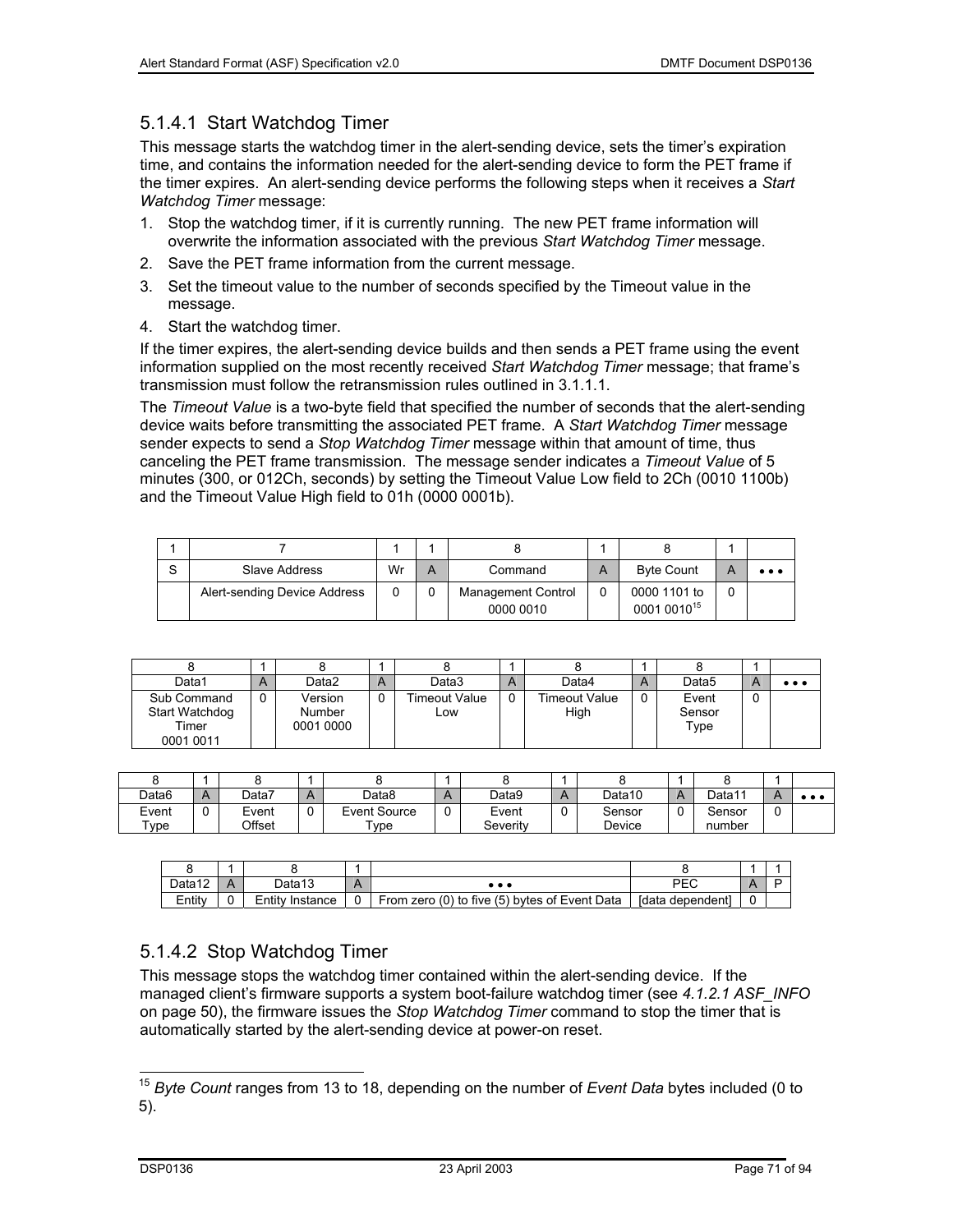| Slave Address                | Wr | Command                                |  | <b>Byte Count</b> | Δ | $\bullet\bullet\bullet$ |
|------------------------------|----|----------------------------------------|--|-------------------|---|-------------------------|
| Alert-sending Device Address |    | <b>Management Control</b><br>0000 0010 |  | 0000 0010         |   |                         |

| Data1                                           | Data2                              | PEC              |  |
|-------------------------------------------------|------------------------------------|------------------|--|
| Sub Command<br>Stop Watchdog Timer<br>0001 0100 | <b>Version Number</b><br>0001 0000 | [data dependent] |  |

# *5.1.5 Push Alert Messages*

These messages enable other SMBus masters to "push" a message containing PET frame information to an alert-sending device; the alert-sending device builds and transmits the message. Each message is variable in length to enable the initiator's use of the optional *Event Data* fields — up to five (5) bytes.

If the alert-sending device is either temporarily unable to handle the message or unable to send the requested PET frame because the device's transport media is down, the device must NACK the message according to [SMBUS\_2.0] definitions. The managed client's firmware might choose to wait for the ASF alert-sending device to establish connection with its transport media. For example, an Ethernet device might require additional time from a cold power-on to establish a network connection. See *Get Power-on Wait Time (GPWT)* and *Set Power-on Wait Time (SPWT)* for the system methods through which the alert-sending device's OS-present configuration software records its required values.

## 5.1.5.1 Message with Retransmission

If the alert-sending device is either temporarily unable to handle the message or unable to send the requested PET frame because the device's transport media is down, the device must NACK the message according to [SMBUS\_2.0] definitions. Otherwise, the PET frame's transmission follows the retransmission rules outlined in section 3.1.1.1.

| Slave Address                | Wr | Command   |  | $\cdots$ |
|------------------------------|----|-----------|--|----------|
| Alert-sending Device Address |    | Messaging |  |          |
|                              |    | 0000 0100 |  |          |

| <b>Byte Count</b>                    |  |
|--------------------------------------|--|
| 0000 1011 to 0001 0000 <sup>16</sup> |  |
|                                      |  |

| Data1                         | Data2                 | Data3             | Data4      | $\cdots$ |
|-------------------------------|-----------------------|-------------------|------------|----------|
| <b>Sub Command Retransmit</b> | <b>Version Number</b> | Event Sensor Type | Event Type |          |
| 0001 0101                     | 0001 0000             |                   |            |          |

| Data5               | Data6             |   | Data <sub>r</sub>     |   | Data8         |  |
|---------------------|-------------------|---|-----------------------|---|---------------|--|
| <b>Event Offset</b> | Event Source Type | u | <b>Event Severity</b> | U | Sensor Device |  |

l

<sup>16</sup> *Byte Count* ranges from 11 to 16, depending on the number of *Event Data* bytes included (0 to 5).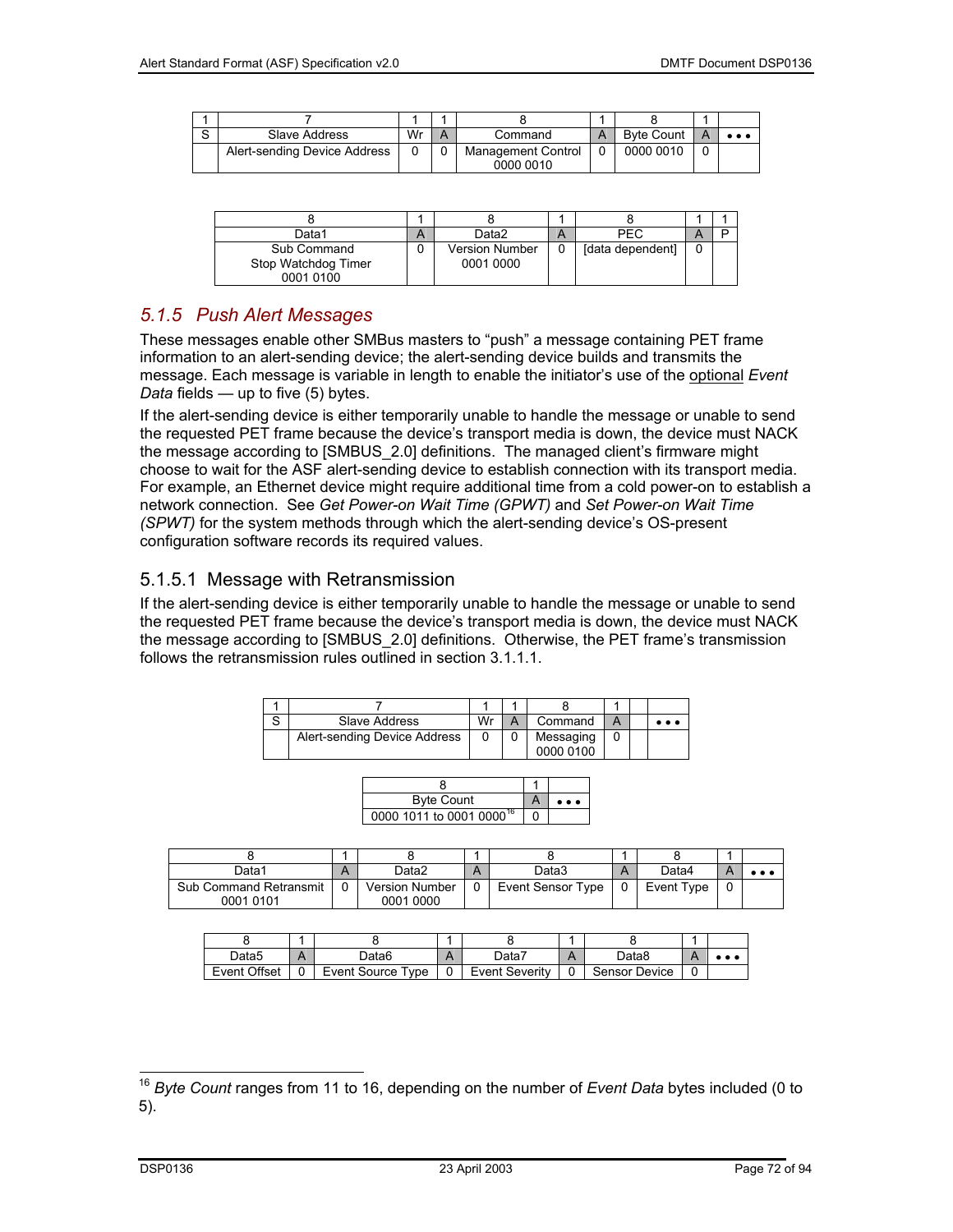| Data9            | Data10 | Data11             | $\cdots$                                         | <b>PEC</b>                 |   |  |
|------------------|--------|--------------------|--------------------------------------------------|----------------------------|---|--|
| Sensor<br>Number | Entity | Entity<br>Instance | From zero (0) to five (5) bytes of<br>Event Data | <b>Idata</b><br>dependentl | 0 |  |

### 5.1.5.2 Message without Retransmission

This message causes the alert-sending device to transmit a single, un-retransmitted PET frame. If the alert-sending device is either temporarily unable to handle the message or unable to send the requested PET frame because the device's transport media is down, the device must NACK the message according to [SMBUS 2.0] definitions; otherwise, the device sends the single-frame transmission.

| Slave Address                | Wr | Command                | $\mathsf{A}$ | <b>Byte Count</b>            |  |
|------------------------------|----|------------------------|--------------|------------------------------|--|
| Alert-sending Device Address |    | Messaging<br>0000 0100 | $\Omega$     | 16<br>0000 1011 to 0001 0000 |  |

| Data1                     | Data2                 | A | Data3             | А | Data4      |          |
|---------------------------|-----------------------|---|-------------------|---|------------|----------|
|                           |                       |   |                   |   |            | $\cdots$ |
| Sub Command No Retransmit | <b>Version Number</b> |   | Event Sensor Type | 0 | Event Type |          |
| 0001 0110                 | 0001 0000             |   |                   |   |            |          |

| Data5        | Data6             | Δ<br>$\mathbf{v}$ | Data7                 | Δ<br>гv. | Data8         |   | $\cdots$ |
|--------------|-------------------|-------------------|-----------------------|----------|---------------|---|----------|
| Event Offset | Event Source Type | O                 | <b>Event Severity</b> | u        | Sensor Device | U |          |

| Data9            | Data10 | Data11             | $\bullet\bullet\bullet$                          | <b>PEC</b>                 |        |  |
|------------------|--------|--------------------|--------------------------------------------------|----------------------------|--------|--|
| Sensor<br>Number | Entity | Entity<br>Instance | From zero (0) to five (5) bytes of<br>Event Data | <b>Idata</b><br>dependentl | $\sim$ |  |

# 5.2 Boot Option Messages

### *5.2.1 Get Boot Options*

This message, which uses the SMBus Block Read Protocol with PEC, is used by the managed client's firmware to retrieve the options sent over the network to the alert-sending device via the RMCP commands *Reset (10h), Power-up (11h), and Power Cycle Reset (13h)*. A managed client that supports ASF-RMCP commands includes firmware that reports these results in an ASF\_RMCP ACPI structure.

The alert-sending device responds with one of two sub-commands to the *Get Boot Options* message, depending on whether the device has received one of the ASF-RMCP Boot Options commands (*Reset (10h), Power-up (11h), and Power Cycle Reset (13h)*) since the device last received an SMBus Clear Boot Options message. If so, the device returns the *Return Boot Options* sub-command along with the boot options values included in the ASF-RMCP command; otherwise, the device returns the *No Boot Options* sub-command.

*Note*: Managed client firmware that supports ASF-RMCP should

- 1. Get the boot options as soon as practical during the boot process and subsequently clear the options. This ensures that the boot options have a *single-boot lifetime*.
- 2. Verify that the system boot was initiated by an ASF-RMCP command prior to taking any action indicated by the Boot Options returned by this SMBus command.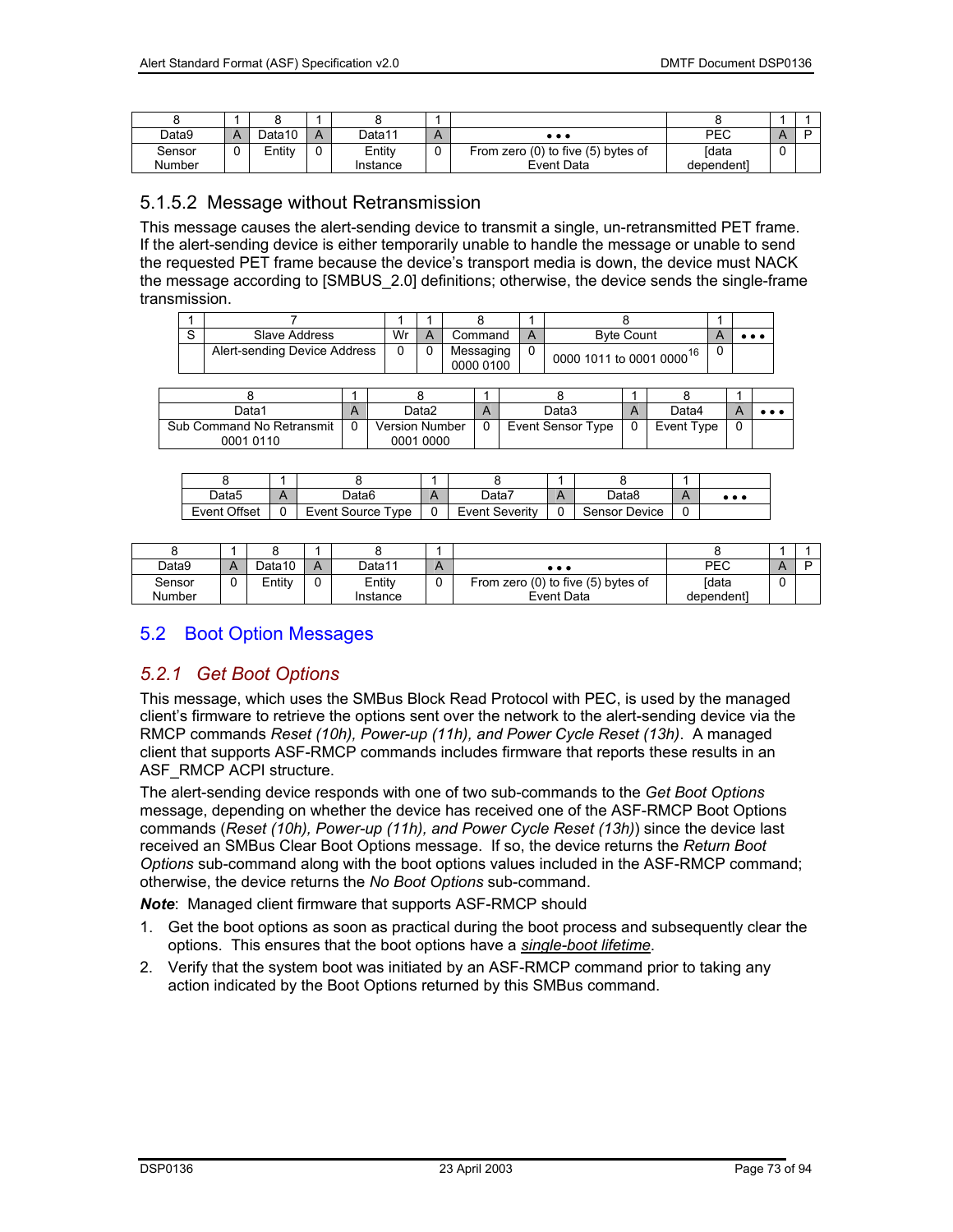# 5.2.1.1 Return Boot Options Response

Refer to section 5.2.1 for a full description of the conditions under which this *Get Boot Options* response is returned by an alert-sending device.

| Slave Address        | Wr | Command                  |   | Slave Address        | Rd | $\cdots$ |
|----------------------|----|--------------------------|---|----------------------|----|----------|
| Alert-sending Device |    | <b>ASF Configuration</b> | 0 | Alert-sending Device |    |          |
| Address              |    | 0000 0011                |   | Address              |    |          |

| <b>Byte Count</b> | А | Data1                                     | Data2                              | Data3                 | . |
|-------------------|---|-------------------------------------------|------------------------------------|-----------------------|---|
| 0000 1101         |   | Sub Command<br><b>Return Boot Options</b> | <b>Version Number</b><br>0001 0000 | <b>IANA ID Byte 1</b> |   |
|                   |   | 0001 0110                                 |                                    |                       |   |

| Data4             | A | Data5             | A | Data6             | $\overline{A}$ | Data7              | A | Data8                                   | $\bullet\bullet\bullet$ |
|-------------------|---|-------------------|---|-------------------|----------------|--------------------|---|-----------------------------------------|-------------------------|
| IANA ID<br>Byte 2 |   | iana id<br>Byte 3 |   | iana id<br>Byte 4 |                | Special<br>Command |   | Special Command<br>Parameter. High Byte |                         |

| Data9               | Data10                  | Data11                  | А | Data12        | $\cdots$ |
|---------------------|-------------------------|-------------------------|---|---------------|----------|
| Special Command     | <b>Boot Options Bit</b> | <b>Boot Options Bit</b> |   | OEM Parameter |          |
| Parameter, Low Byte | Mask Byte 1             | Mask Byte 2             |   | Byte 1        |          |

| Data13                      |                  | $\sim$ $\mu$ |  |
|-----------------------------|------------------|--------------|--|
| <b>OEM Parameter Byte 2</b> | [data dependent] |              |  |

# 5.2.1.2 No Boot Options Response

Refer to section 5.2.1 for a full description of the conditions under which this *Get Boot Options* response is returned by an alert-sending device.

| Slave Address        | Wr | Command                  |  | Slave Address        | Rd | $\cdots$ |
|----------------------|----|--------------------------|--|----------------------|----|----------|
| Alert-sending Device |    | <b>ASF Configuration</b> |  | Alert-sending Device |    |          |
| Address              |    | 0000 0011                |  | Address              |    |          |

| <b>Byte Count</b> | Data1           | Data2          | PEC              | ~₽ |  |
|-------------------|-----------------|----------------|------------------|----|--|
| 0000 0010         | Sub Command     | Version Number | [data dependent] |    |  |
|                   | No Boot Options | 0001 0000      |                  |    |  |
|                   | 0001 0111       |                |                  |    |  |

# *5.2.2 Boot Options Clear*

This message is used by the system firmware to clear the boot options held by the alert-sending device. Managed clients that support ASF-RMCP Boot Options commands include firmware that issues this message to an alert-sending device after retrieving any boot options from the device using the *Get Boot Options* message.

| Slave Address                | Wr | Command                               | Byte Count |  | $\bullet\bullet\bullet$ |
|------------------------------|----|---------------------------------------|------------|--|-------------------------|
| Alert-sending Device Address |    | <b>ASF Configuration</b><br>0000 0011 | 0000 0010  |  |                         |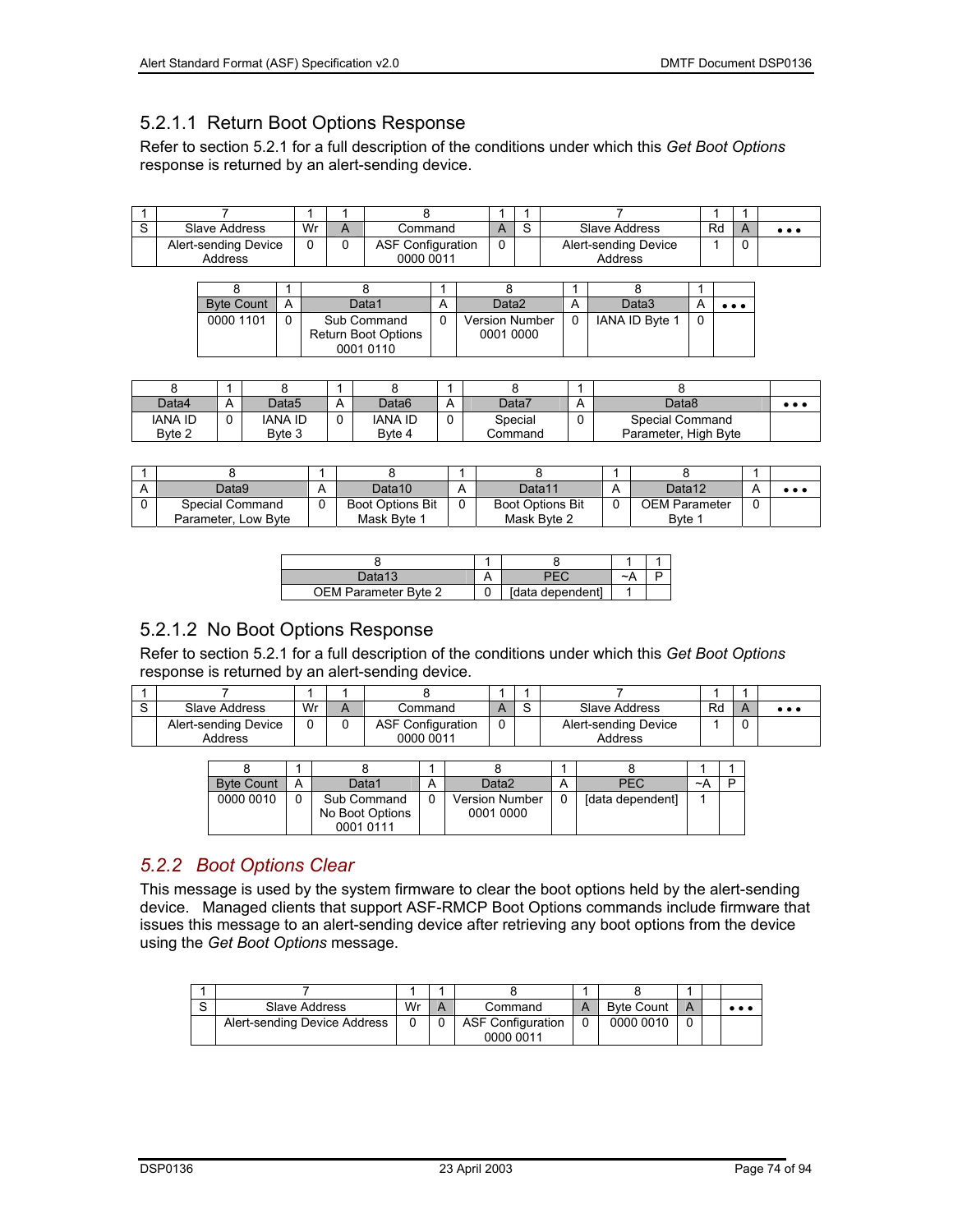| Data1                     | Data2          | <b>PFC</b>       |  |
|---------------------------|----------------|------------------|--|
| Sub Command               | Version Number | [data dependent] |  |
| <b>Clear Boot Options</b> | 0001 0000      |                  |  |
| 0001 0101                 |                |                  |  |

## 5.3 Discovery and Status Messages

## *5.3.1 Device Type Poll Message*

The Device Type Poll message allows an SMBus master to further determine the characteristics of an SMBus 2.0 device that responds to an ARP cycle with the ASF bit of its Interface byte set to 1. The device, currently either an ASF-sensor or an alert-sending device, returns its ASF Function Bits:

### **Bit(s) Meaning**

- 7:5 Reserved for future assignment by this specification, set to 000b.
- 4 Set to 1b if the alert-sending device supports the ASF security extensions.
- 3 Set to 1b if the alert-sending device's transport media is valid, or up. This bit is always 0b for ASF-sensor devices.
- 2 Set to 1b if the alert-sending device has been configured with the information required to send PET frames. This bit is always 0b for ASF-sensor devices.
- 1:0 ASF Device Type, set to one of the following enumerated values:
	- 11b Reserved for future definition by this specification.
	- 10b The device is an ASF-sensor.
	- 01b The device is an alert-sending device.
	- 00h Reserved for future definition by this specification.

| ົ<br>o | Slave Address     | Wr | A | Command       | $\sim$<br>◡ | Slave Address     | Rd | А | <b>B</b> vte | $\bullet\bullet\bullet$ |
|--------|-------------------|----|---|---------------|-------------|-------------------|----|---|--------------|-------------------------|
|        |                   |    |   |               |             |                   |    |   | Count        |                         |
|        | <b>ASF Device</b> |    |   | Sensor Device |             | <b>ASF Device</b> |    |   | 0000         |                         |
|        | Address           |    |   | 0000 0001     |             | Address           |    |   | 0011         |                         |

| Data1            | Data2          | Data3                    | <b>PEC</b>       | $\mathord{\sim}$ A |  |
|------------------|----------------|--------------------------|------------------|--------------------|--|
| Sub Command      | Version Number | <b>ASF Function Bits</b> | [data dependent] |                    |  |
| Device Type Poll | 0001 0000      |                          |                  |                    |  |
| 0001 0011        |                |                          |                  |                    |  |

### *5.3.2 Set System State Message*

This message is used by the managed client's firmware to record the client's current *System State* into an alert-sending device. The alert-sending device reports the *System State* written by this message in subsequently issued ASF-RMCP *System State Response (42h)* messages; section 3.2.4.5 defines the format of the *System State* byte.

*Note*: The alert-sending device is responsible for maintaining the *System State* information. After a reset, the alert-sending device reports the value as *Unknown* (1110b) until the device receives the first *Set System State* message.

The *Set System State* message format is as follows:

| Slave Address                | Wr | Command      | Byte Count | A | Data1            | $\bullet\bullet\bullet$ |
|------------------------------|----|--------------|------------|---|------------------|-------------------------|
| Alert-sending Device Address |    | System State | 0000 0011  |   | Sub Command      |                         |
|                              |    | 0000 0001    |            |   | Set System State |                         |
|                              |    |              |            |   | 0001 1000        |                         |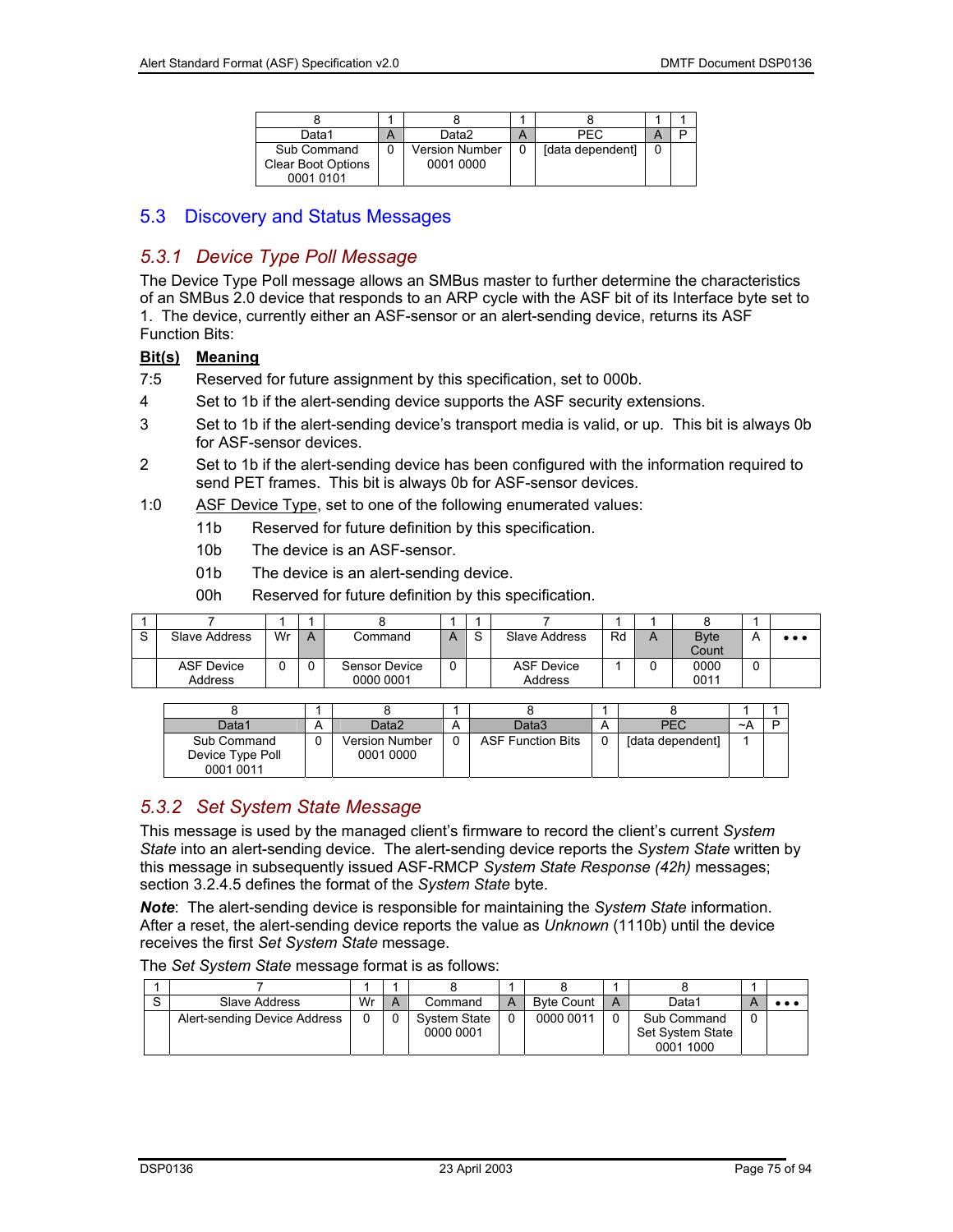| Data 2                             | Data3               | PEC              | D |
|------------------------------------|---------------------|------------------|---|
| <b>Version Number</b><br>0001 0000 | <b>System State</b> | [data dependent] |   |

### 5.4 Remote-Control Device Action Message

An alert-sending device forces a remote control action to the managed client via a Remote-Control Device Action message. If the managed client supports ASF-RMCP remote-control actions, the client's firmware publishes the remote-control device types and addresses via an ASF-defined ACPI data structure (see *4.1.2.4* ASF\_RCTL). That data structure contains the *Control Device Address*, *Control Command*, and *Control Data Value* fields that the alert-sending device uses in the SMBus message to force the device action.

The data returned by that ACPI control method indicates whether or not a remote-control device's command must include a PEC. An alert-sending device uses the SMBus Byte Write command to initiate the remote-control action, either

… without a PEC:

| ັ | Slave Address          | Wr | .command        | <b>Write Data</b>  |   |  |
|---|------------------------|----|-----------------|--------------------|---|--|
|   | Control Device Address |    | Control Command | Control Data Value | u |  |

… or with a PEC:

| <b>Slave Address</b>          | Wr | Command                | Write Data            | DEC                         | . . |  |
|-------------------------------|----|------------------------|-----------------------|-----------------------------|-----|--|
| <b>Control Device Address</b> |    | l Command<br>′ ontrolص | Value<br>Control Data | <b>Idata</b><br>⊧dependenti |     |  |

# 5.5 Legacy Sensor Device Alert Poll Message

An alert-sending device polls legacy sensors to determine if status bits are set, indicating that an alert should be sent. If the managed client supports ASF legacy-device alerts, the client's firmware publishes the legacy-device configuration and access information via an ASF-defined ACPI data structure (see *4.1.2.2 ASF\_ALRT*). That structure contains the *Alert Device Address* and *Alert Command* fields that the alert-sending device uses in the SMBus message to read the legacy-device's current status. The control method's returned data also identifies compare conditions as well as PET field data that the alert-sending device uses to format a PET frame if the specified condition is active. See section 6.1.2 for additional information regarding the methods an alert-sending device uses in the polling of legacy-device sensors.

The format of the message is an SMBus Byte Read transaction:

**Caution:** This command is a Byte Read — an atomic write/read command. This is different than a combination of 2 separate commands: Send Byte and Receive Byte. To avoid multi-master problems, the atomic Byte Read must be used instead of the 2 individual commands.

| Slave Address  | Wr | Command | $\sim$<br>u | Slave Address  | Rc | <b>Read Result</b> | $~\sim$ A |  |
|----------------|----|---------|-------------|----------------|----|--------------------|-----------|--|
| Legacy Sensor  |    | Alert   |             | Legacy Sensor  |    |                    |           |  |
| Device Address |    | Command |             | Device Address |    |                    |           |  |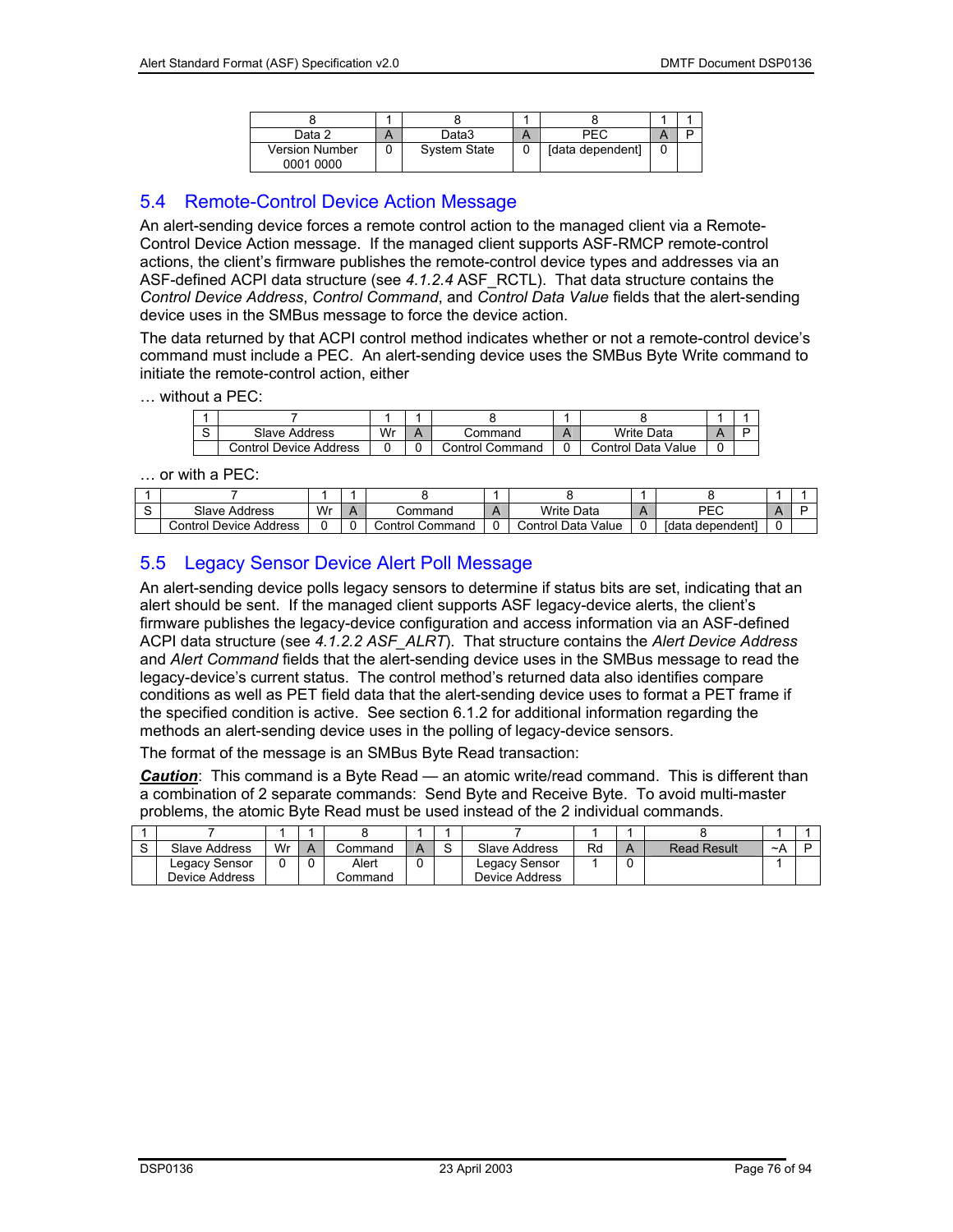# **6 SMBus Device Characteristics**

This section describes the behavior and requirements for SMBus devices that are defined by this specification, ASF-sensor, legacy-sensor, and remote-control devices. The primary differences between these device types are summarized below.

Legacy-sensor devices

- No well-defined or commonly accepted hardware interface for providing device information (e.g. manufacturer, class, etc.)
- Primitive mechanisms for generating and clearing alert events
- No standard alert information associated with hardware events
- Only supports fixed slave addresses

### ASF-sensor devices

- Well-defined hardware interface for providing device information
- A standard and consistent method for generating alert events regardless of sensor type
- A standard SMBus packet format for processing alert events
- Support for fixed address devices (i.e. system-resident) and dynamically addressed devices (i.e. ARP-capable; PCI add-in card-resident)

Remote Control devices

- A defined SMBus transaction type (Byte Write).
- System defined values for various remote control actions.

# 6.1 Legacy Sensor Devices

If legacy sensor devices are included in an ASF managed client's implementation, the client's firmware identifies the characteristics and access methods for the devices via the *ASF\_ALRT* ACPI data structure.

# *6.1.1 Sensor Requirements*

To limit the scope of sensors supported by an alert-sending device, the following behavior must be apply for a legacy-sensor device to be used in an ASF environment:

- 1. The alerts must be poll-able by doing an SMBus Byte Read message.
- 2. Individual status bits in the Byte Read's Read Result value must identify the alerts.
- 3. The alert status bits must be either:
	- A. Level (always indicating the current status), or
	- B. Automatically cleared after the Byte Read is done, but set again before the next Byte Read if the event is still active. The legacy-sensor device must clear the status within the Minimum Legacy Sensor Poll Time specified by the managed client's firmware, see 4.1.2.2 for more information.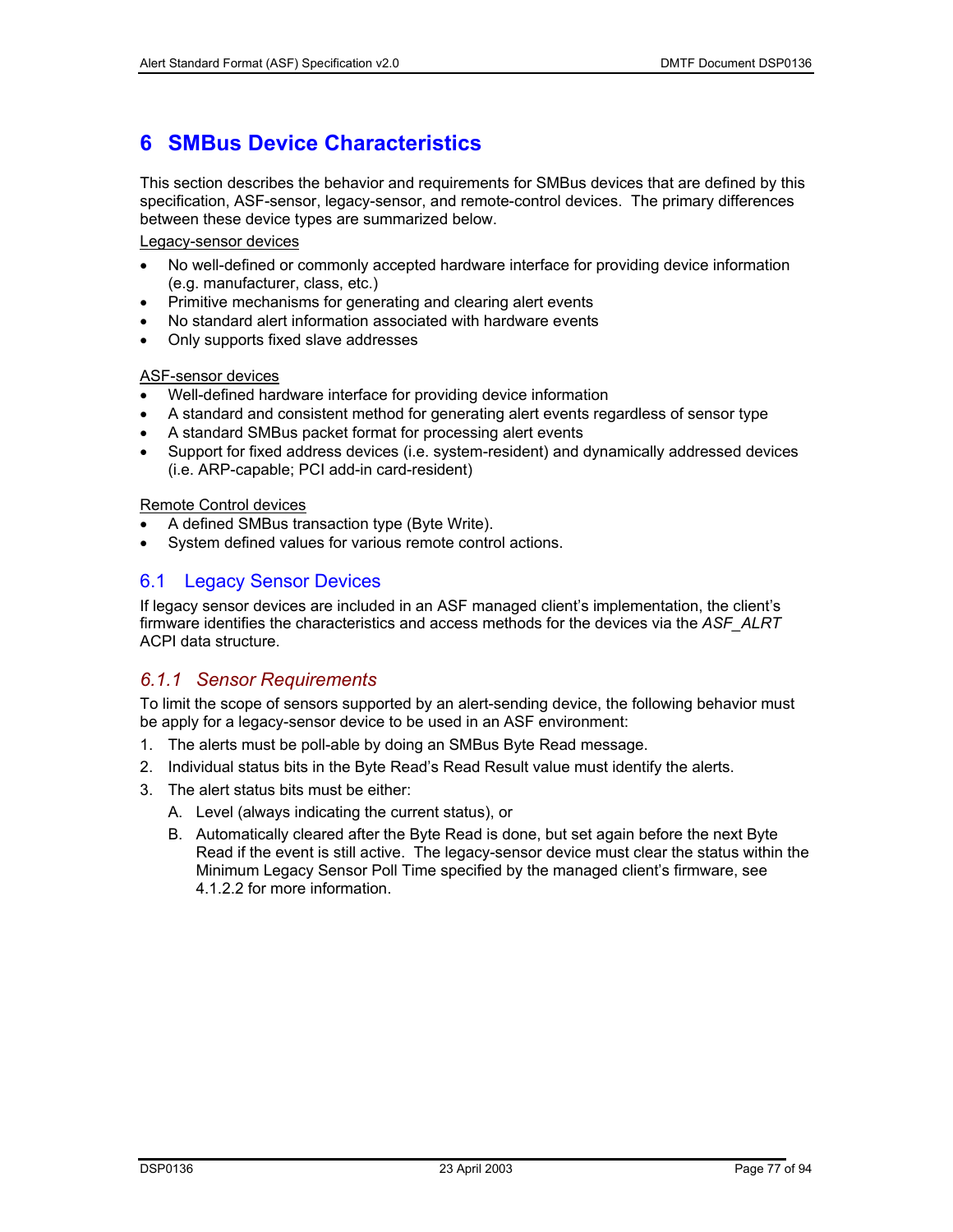4. All status bits returned by the device (in the *Read Result* data byte response to an SMBus Byte Read message) that are set to 1b within the device's ASF\_ALERTDATA *Alert Data Mask* must always be valid, regardless of the power state of the function monitored by that status bit. For example, if a bit indicates a CPU voltage low error, that bit must return 0b when the system is in a sleep state and the CPU is not powered or a false error will result. Alternatively, the implementation might cause the device to not respond to polling (by responding with a NACK to its SMBus address) during a low-power, sleep, or standby state. In this case, the alert-sending device will skip updating its event state information for this device until the device again responds to polling.

It is the managed client's responsibility to guarantee that the sensor reports valid data for each supported power state or that the sensor does not respond to polling cycles in the unsupported power states. This may be accomplished by hardware or software mechanisms.

*Note*: If the implementation elects to have a device stop responding, it is the system's responsibility to ensure that the alert-sending device does not get corrupted data if a power transition occurs during a legacy sensor polling cycle.

### *6.1.2 Usage of Firmware Legacy Sensor Device Alert Information*

An alert-sending device, acting as an SMBus master, periodically polls the legacy sensor device associated with each entry in the data structure described in section 4.1.2.3. Each entry contains the *Alert Device Address* and *Alert Command* values that an alert-sending device sets in an SMBus *Legacy Sensor Device Alert Poll Message* as defined in section 5.5. These poll cycles are use to see whether the condition specified by the entry has been asserted.

*Note*: ASF-Sensor devices, described in 6.2, are the preferred hardware implementation for sensors. Only legacy sensor devices that meet the criteria specified in appendix C.3 are supported by this specification.

This process assumes two variables, *current* and *past*. The *past* variable must be set to 00h by the alert-sending device when the device is reset.

The alert-sending device uses the procedure described below for each entry in the ASF\_ALERTDATA structure:

- 1. Use the SMBus Read Byte protocol with the SMBus *Slave Address* field set to the entry's *Alert Device Address* value and the SMBus *Command Code* field set to the entry's *Alert Command* value.
- 2. Perform a bit-wise AND of the SMBus message's *Read Result* with the entry's *Alert Data Mask* value. The result of this operation is the *current* status.
- 3. If assertion events for the entry are enabled (as specified in the ASF\_ALRT structure's *Assertion Event Mask*), determine whether an assertion event has occurred or not. If so, the alert-sending device sends a PET frame that includes the Alert PET-related information in the entry. An assertion event has occurred if either of the following cases (A or B) are true:
	- A. Bit Mask Assertion Event true if all of the following are true:
		- i) Bit 0 of the entry's *Alert Device Address* field is cleared (0b).
		- ii) A bit in the *current* status is set and the entire *past* status is cleared.
	- B. Compare Byte Assertion Event true if all of the following are true:
		- i) Bit 0 of the entry's *Alert Device Address* field is set (1b).
		- ii) A bit in the *current* status is different than the corresponding bit in the *past* status.
		- iii) The *current* value matches the entry's *Alert Compare Value*.
- 4. If de-assertion events for the entry are enabled (as specified in the ASF\_ALRT structure's *De-AssertionEventMask*), determine whether a de-assertion event has occurred or not. If so, the alert-sending device sends a PET frame that includes the PET-related information in the entry and sets the de-assertion bit (bit 7) within the PET frame's *Event Offset* field.. A deassertion event has occurred if either of the following cases (A or B) are true: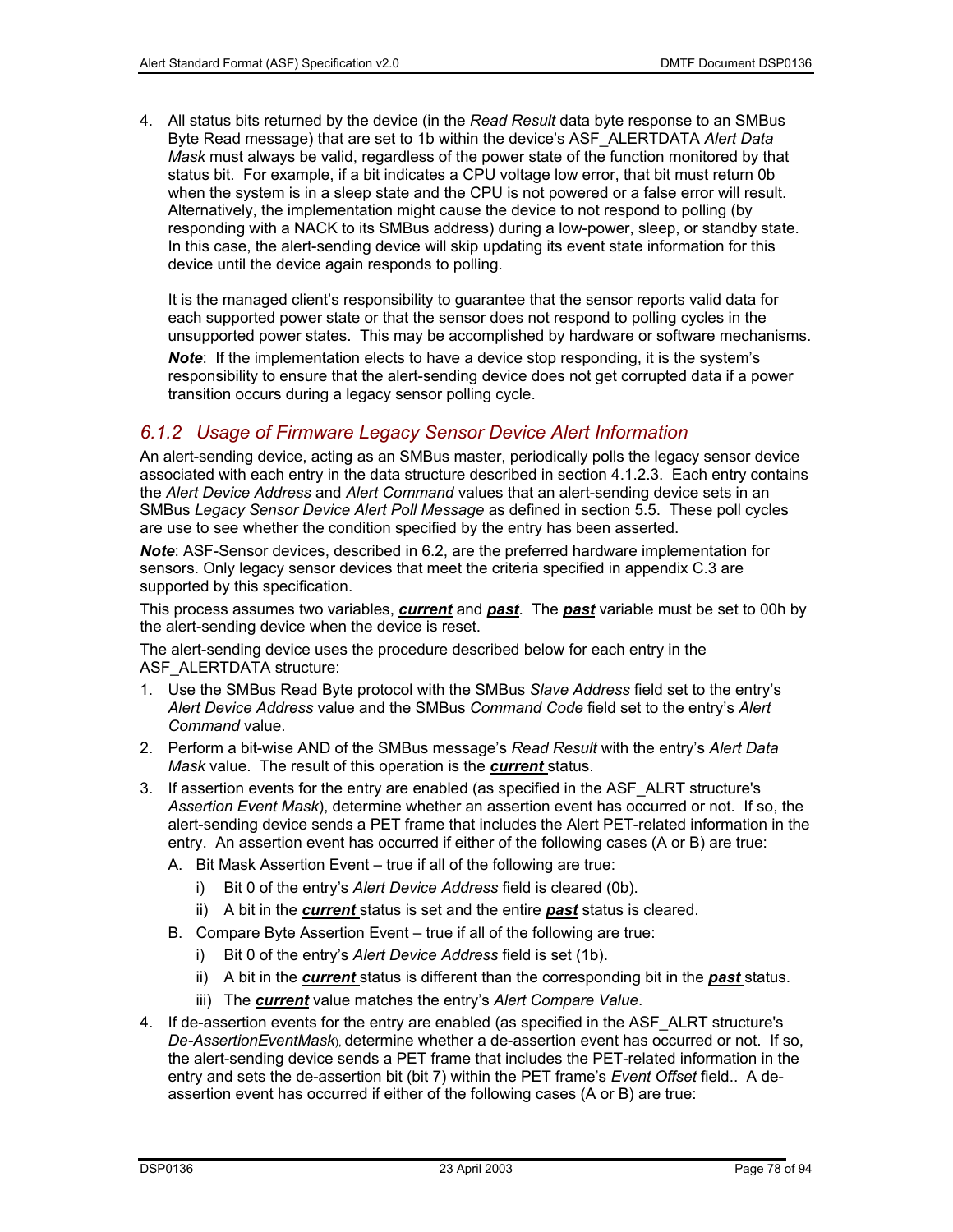- A. Bit Mask De-assertion Event true if all of the following are true:
	- i) Bit 0 of the entry's *Alert Device Address* field is cleared (0b).
	- ii) The entire *current* status is cleared and any bit in the *past* status is set.
- B. Compare Byte De-assertion Event true if all of the following are true:
	- i) Bit 0 of the entry's *Alert Device Address* field is set (1b).
	- ii) A bit in the *current* status is different than the corresponding bit in the *past* status.
	- iii) The *current* value does *not* match the entry's *Alert Compare Value* and the *past* value does match the entry's *Alert Compare Value*.
- 5. The *current* status is copied into the *past* status.

### 6.2 ASF-Sensor Devices

An ASF-Sensor device must meet the requirements detailed in this section and implement the following ASF SMBus commands:

- Get Event Data message for ASF Sensors (section 5.1.1.1)
- Get Event Status message for ASF Sensors (section 5.1.1.2)
- Device Type Poll message (section 5.3.1)

This specification recommends that an ASF-sensor support all SMBus 2.0 protocols, including those required for discovery via ARP. Lower-cost, fixed-address ASF-sensor devices can be "discovered" by an alert-sending device via the managed client's firmware methods, see section 4 for more information.

*Note*: Some SMBus 1.x and 2.0 host controllers do not support the SMBus 2.0 "Block Write-Block Read Process Call" transaction necessary to issue the *Get Event Data* and *Get Event Status* messages. An ASF-sensor designer might want to take this into consideration and design an alternate interface to enable the host controller to access the device's event status and data.

### *6.2.1 Device Identification*

New sensor devices must implement the 128-bit Unique Device Identifier (UDID) as defined by [SMBUS\_2.0]. New sensor devices that have fixed addresses are not required to support the full ARP command set; support for the *directed Get UDID* command is the only requirement. If a fixed-address device is not discoverable, the managed client's firmware publishes the device's fixed address in the *ASF\_ADDR* information record.

*Recommended*: New fixed-address ASF-sensor devices support the ARP commands necessary to support device discovery.

The UDID content is summarized below, but the format and content is controlled by [SMBUS\_2.0].

| 8                                    | 8           | 16                                                                                                       | 16                                                                                           | 16        | 16        | 16        | 32          |  |  |  |
|--------------------------------------|-------------|----------------------------------------------------------------------------------------------------------|----------------------------------------------------------------------------------------------|-----------|-----------|-----------|-------------|--|--|--|
| bits                                 | <b>bits</b> | bits                                                                                                     | bits                                                                                         | bits      | bits      | bits      | <b>bits</b> |  |  |  |
| Device                               | Version /   | Vendor                                                                                                   | Device                                                                                       | Interface | Subsystem | Subsystem | Vendor      |  |  |  |
| Capabilities                         | Revision    | ID                                                                                                       | ID                                                                                           |           | Vendor ID | Device ID | Specific ID |  |  |  |
| <b>MSB</b>                           |             |                                                                                                          |                                                                                              |           |           |           | <b>LSB</b>  |  |  |  |
| <b>Device</b><br><b>Capabilities</b> |             | Describes the device's capabilities, including the device's address<br>type and PEC support indications. |                                                                                              |           |           |           |             |  |  |  |
| <b>Version / Revision</b>            |             | UDID version number, and silicon revision identification.                                                |                                                                                              |           |           |           |             |  |  |  |
| <b>Vendor ID</b>                     |             | The device manufacturer's ID as assigned by the SBS Implementers'<br>Forum or the PCI SIG.               |                                                                                              |           |           |           |             |  |  |  |
| Device ID                            |             |                                                                                                          | The device ID as assigned by the device manufacturer (identified by<br>the Vendor ID field). |           |           |           |             |  |  |  |
| <b>Interface</b>                     |             |                                                                                                          | Identifies the protocol layer interfaces supported over the SMBus                            |           |           |           |             |  |  |  |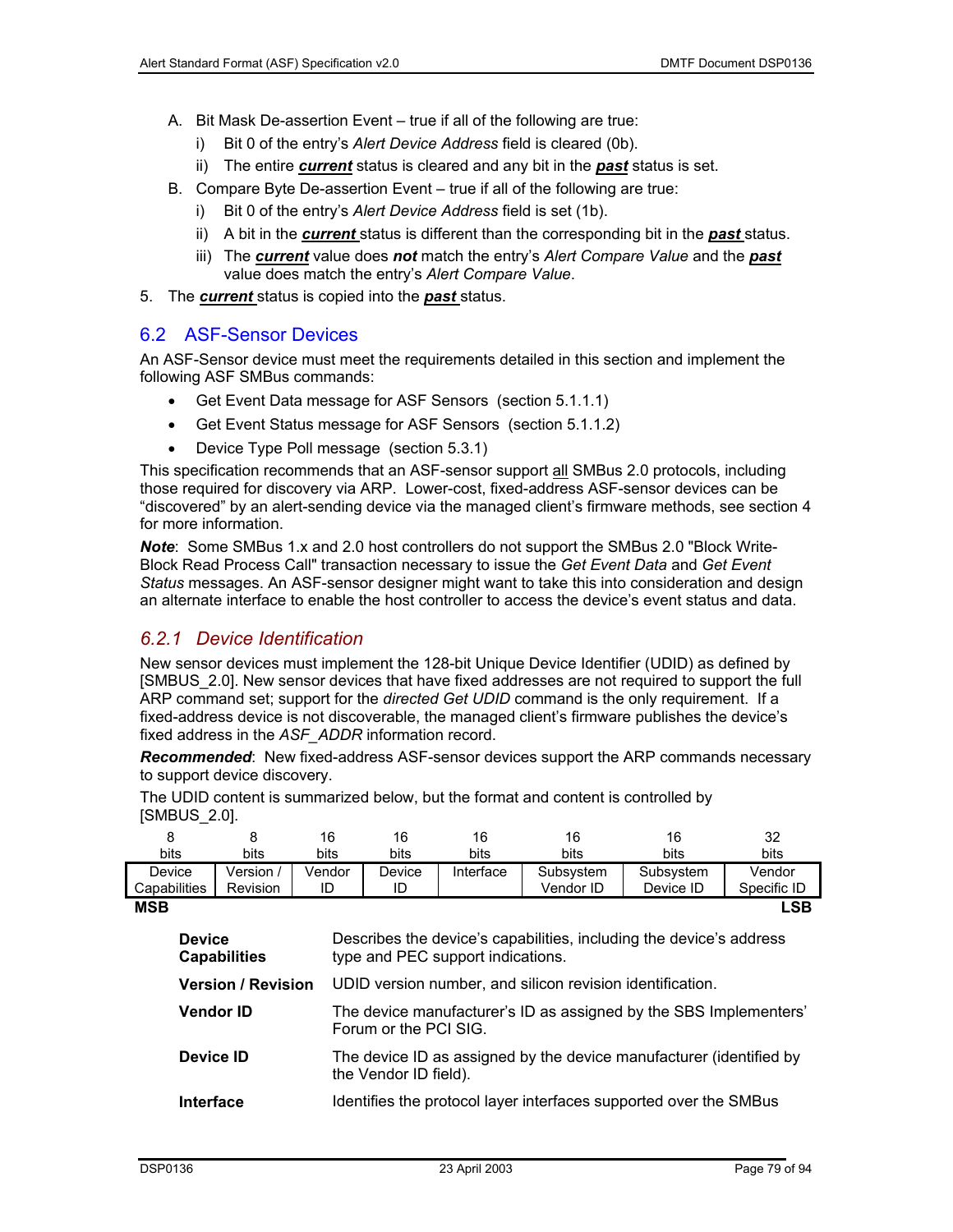|                                      | connection by the device. For example, ASF (bit 5) and IPMI.                                                                                                                                      |
|--------------------------------------|---------------------------------------------------------------------------------------------------------------------------------------------------------------------------------------------------|
| <b>Subsystem</b>                     | This field may hold a value derived from any of several sources:                                                                                                                                  |
| <b>Vendor ID</b>                     | The device manufacturer's ID as assigned by the SBS<br>$\bullet$<br>Implementers' Forum or the PCI SIG.                                                                                           |
|                                      | The device OEM's ID as assigned by the SBS Implementers'<br>$\bullet$<br>Forum or the PCI SIG.                                                                                                    |
|                                      | • A value that, in combination with the Subsystem Device ID, can<br>be used to identify an organization or industry group that has<br>defined a particular common device interface specification. |
| <b>Subsystem</b><br><b>Device ID</b> | The subsystem ID identifies a specific interface, implementation, or<br>device. The party identified by the Subsystem Vendor ID field<br>defines the Subsystem ID.                                |
| <b>Vendor-specific</b><br>ID         | A unique number per device.                                                                                                                                                                       |

connection by the device. For example, ASF (bit 5) and IPMI.

## *6.2.2 Event Generation and Clearing*

Events reported by an ASF sensor must be level events from the alert-sending device perspective. This behavior allows the Alert Sending Device to detect the state transitions and send assertion and de-assertion alerts, and allows a managed client to include multiple alertsending devices.

An implementer may choose to design a "sticky" event that requires a mechanism to be cleared. In these cases, the clear mechanism is outside the scope of the ASF specification. An example of a desired "sticky" event is a "chassis intrusion" detection circuit.

*Note*: Events monitored under the ASF context are intended to be low frequency and generally stable and monotonic. This is a general requirement due to the uncertain speed of the SMBus. This specification does not limit the event transition frequency of a sensor's event. Instead, implementers are recommended to implement "sticky" events where critical events may have a transition frequency that may allow the event to go undetected.

# *6.2.3 Alert Status*

ASF-sensor devices will implement event generation and clearing with the following behavior:

- Sensor must contain an active-high, level-sensitive status register bit for each event; the sensor may also optionally implement an edge-triggered status bit for host system notification and event processing.
- The alert-sending device (e.g. NIC) is responsible for edge-detection of an event (i.e. the alert-sending device must recognize when the alert event is first generated).
- "Sticky" event status bits are cleared by the mechanisms unique to the managed client system (e.g. BIOS, DMI, CIM). The alert-sending device is not required to clear sticky event status.

Illustrated below is a conceptual example of an alert event logic structure with the optional edgetriggered bit for the host. For one event there are two register bits within the sensor device. The bit in the Poll Alert Register is simply the level-sensitive event. The bit in the Host Alert Register is implemented as a "sticky" bit; this bit is set when the event transitions from inactive to active and can only be cleared by some action taken by the host. This bit could also feed additional logic to generate a host system interrupt.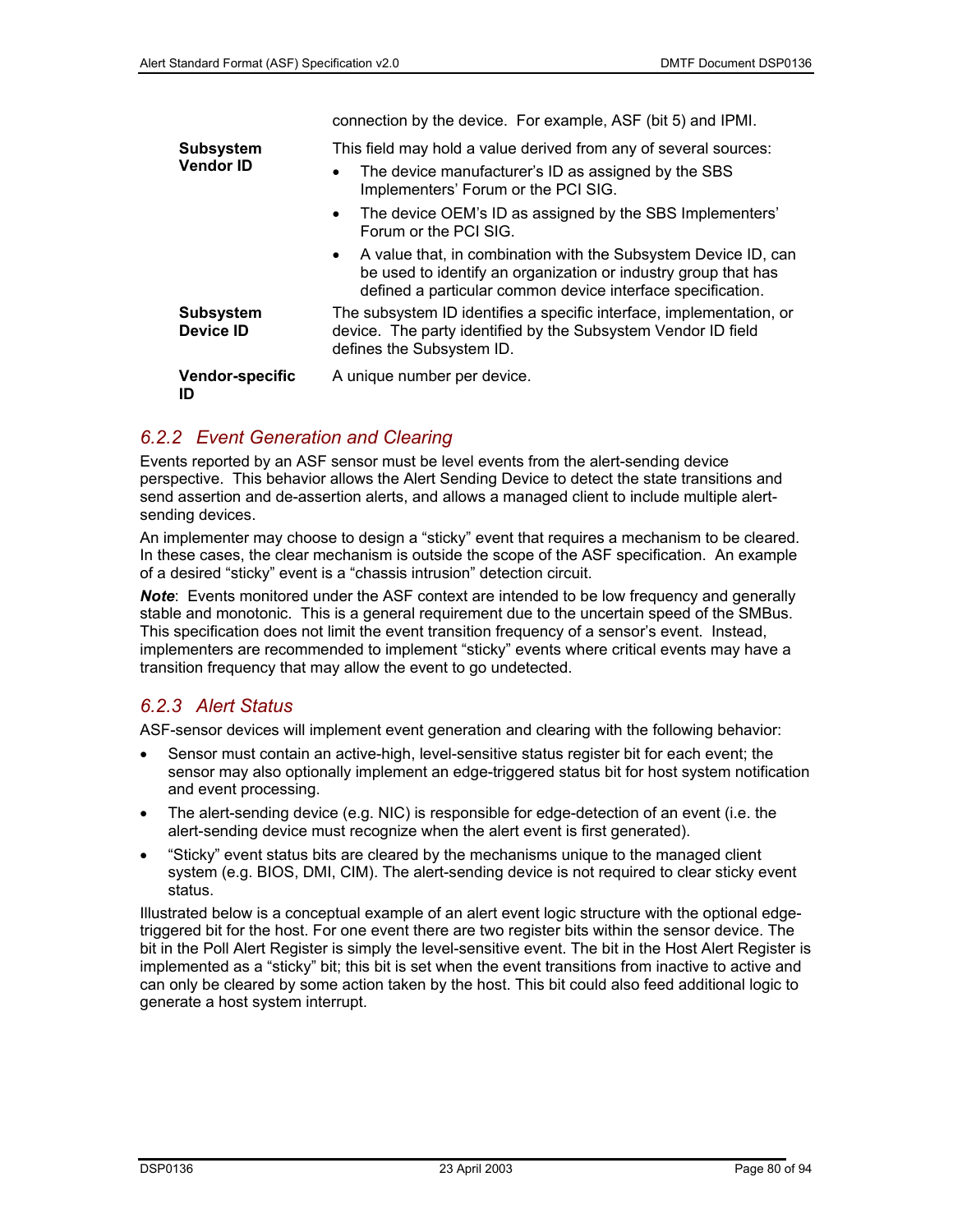

# *6.2.4 Device Power On Reset Time*

ASF-sensor and remote-control devices are allowed up to 500ms to complete their Power On Reset once they have detected that their supply power is stable. These devices don't appear on the SMBus (i.e. a NACK is generated for the associated slave address) before the device is prepared to communicate.

*Note*: Alert-sending devices that begin communicating over the SMBus after auxiliary power has stabilized but before main power has stabilized must tolerate a change in available devices; there may be a mix of auxiliary powered and main powered types.

# 6.3 Remote Control Device

If remote-control devices are included in an ASF managed client's implementation, the client's firmware identifies the characteristics and access methods for the devices via the ASF\_RCTL ACPI data structure.

# *6.3.1 Device Requirements*

Beyond the SMBus transaction requirements in section 5.4, remote-control devices must meet the following requirements:

- 1. The remote control actions must be write-able by doing an SMBus Byte Write transaction.
- 2. The remote control action must be initiated immediately by the managed client system's hardware after the *Remote-Control Device Action Message* is issued by the alert-sending device.
- 3. The remote control actions must work independent of local client software support.

### *6.3.2 Usage of Firmware Remote Control Device Information*

An alert-sending device, acting as an SMBus master, will issue SMBus Remote Control actions when the appropriate RMCP remote control packet is received (see 3.2.4.1 and 3.2.4.2 for more information). For the appropriate remote control action, the ASF\_RCTL fields *Control Device Address*, *Control Command*, and *Control Data Value* are used for the SMBus *Device Address*, *Command*, and *Data Write*, respectively. Additionally, bit 0 of the ASF\_RCTL *Control Device Address* field determines whether (1) or not (0) a PEC is appended to the Byte Write command by the alert-sending device.

# *6.3.3 Remote Control Functions*

The remote control functions supported by this specification are defined here; the duration of each of these operations is managed client system-specific.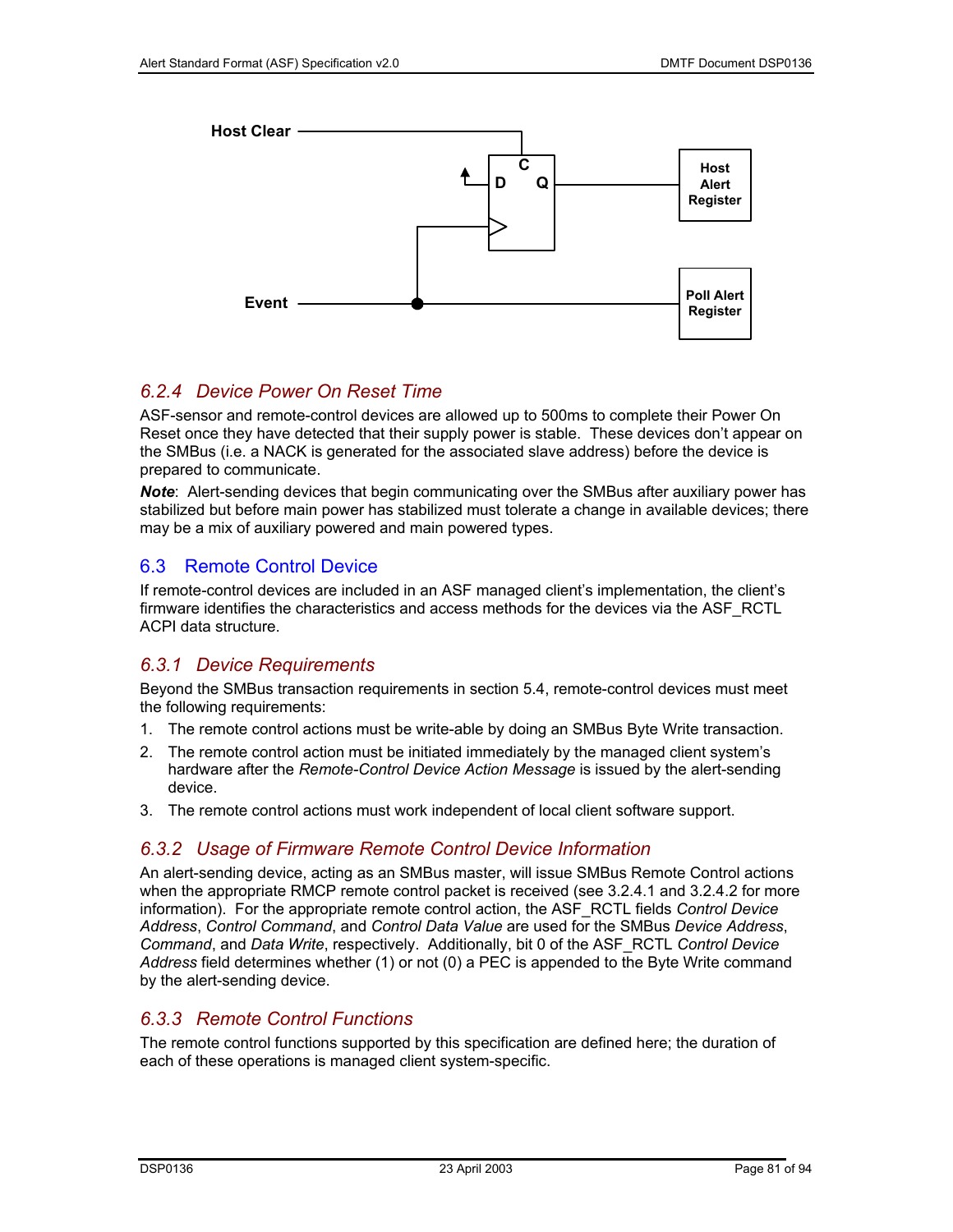### **Reset**

The reset function causes a low latency reset of the system. This reset must, at a minimum, reset the host processor(s) and cause PCI Reset# to be asserted so that all devices on the PCI bus are initialized.

If supported, the reset function is required to produce the reset in these system states:

- *S0/G0 "working"*
- *S1*
- *S2*
- *S3*
- *Legacy ON* state.
- *Sleeping in an S1, S2, or S3 state, or Legacy SLEEP*
- *G1 sleeping*

Operation in all other system states is undefined by this specification.

### **Power-Up**

The power-up function brings a sleeping system into the *S0/G0 "working"* state or into the *Legacy ON state*.

If supported, the power-up function is required to produce the power-up in any of these sleeping states:

- *S4*
- *S5/G2*
- *S4/S5 soft-off*
- *S5 entered by override*
- *Legacy OFF*

Operation in all other system states is undefined by this specification.

#### **Unconditional Power-Down**

The unconditional power-down function forces the system into an *S5 entered by override* or a *Legacy OFF* powered off state. This power-down occurs without any blocking from software or the system. Because of this, ACPI and system state context is not guaranteed to be preserved. The unconditional power-down function is required to produce the power-down in these system states:

- *S0/G0 "working"*
- *S1*
- *S2*
- *S3*
- *Legacy ON* state
- *Sleeping in an S1, S2, or S3 state, or Legacy SLEEP*
- *G1 sleeping*

Operation in all other system states is undefined by this specification.

### **Power Cycle Reset**

The power cycle reset function causes a hard reset of the system. This reset must be functionally equivalent to an Unconditional Power-Down operation, followed by a Power Up operation. If supported, the power cycle reset function is required to produce the reset in these system states:

- *S0/G0 "working"*
- *S1*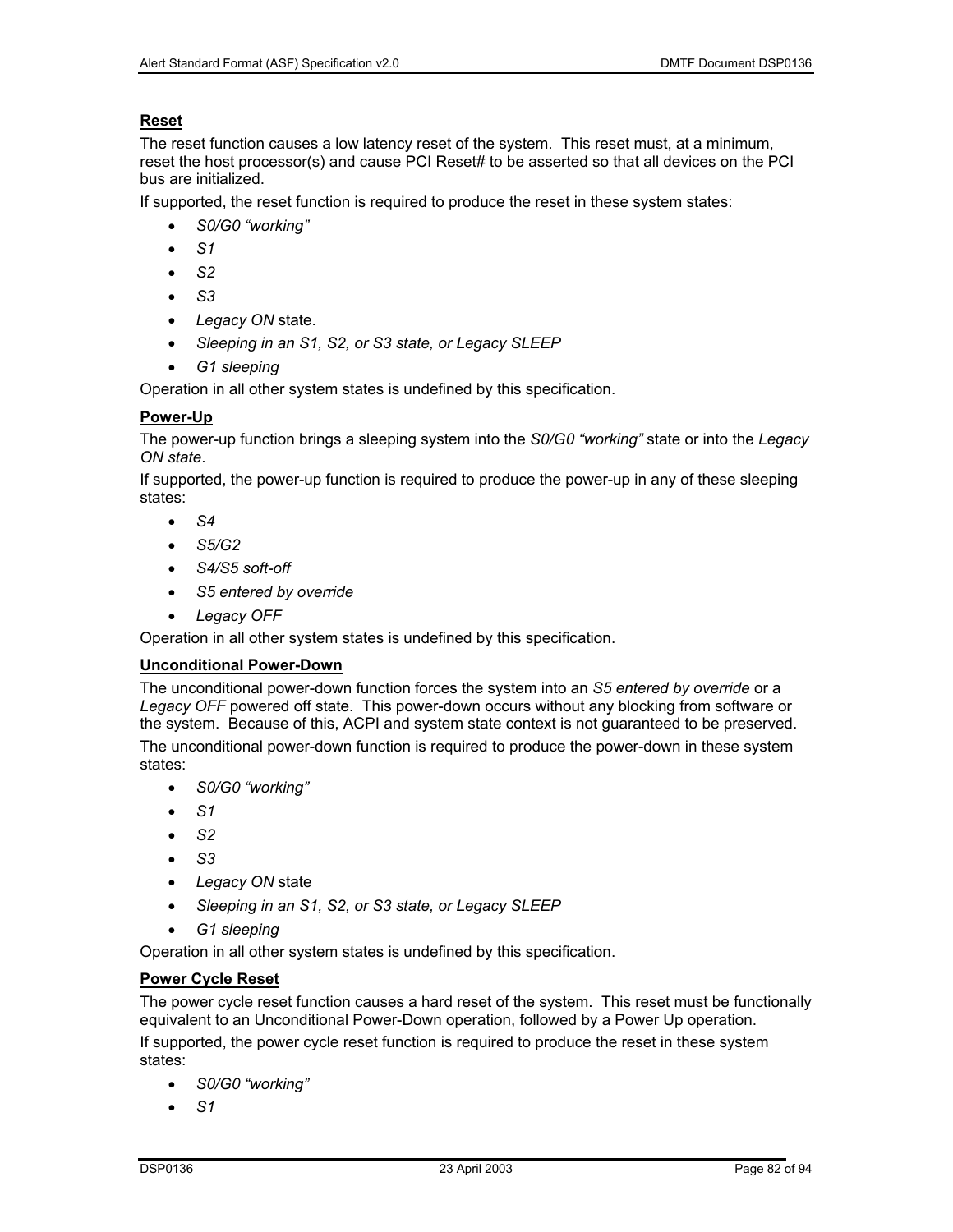- *S2*
- *S3*
- *Legacy ON* state
- *Sleeping in an S1, S2, or S3 state, or Legacy SLEEP*
- *G1 sleeping*.

Operation in all other system states is undefined by this specification.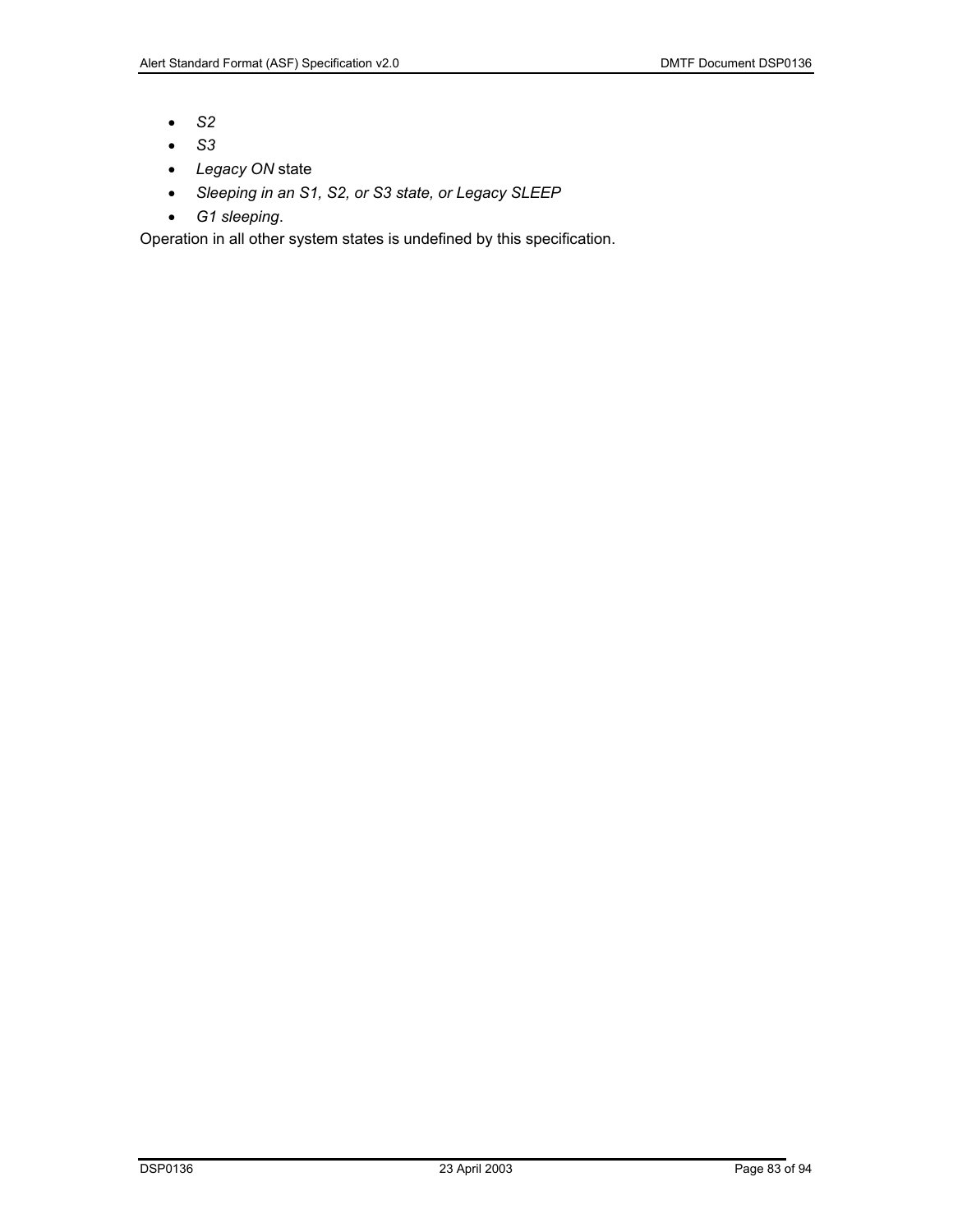# **Appendix A Additions to PET Specification 1.0**

## A.1 Modem Support

There needs to be a new entry for the Trap Source Type and Event Source type for Modems. 60h – 67h

# A.2 Battery Sensor

To support system battery-related events a new Event Sensor Type along with a set of Sensorspecific Offsets should be added as follows:

| Battery | 29h |     | 00h Battery low           |
|---------|-----|-----|---------------------------|
|         |     |     | 01h Battery failure       |
|         |     | 02h | Battery presence detected |

### A.3 System Firmware Error/Progress Descriptor

To support industry-standard system progress and error handling, the "POST Error" Sensor Type defined by [PET 1.0] is renamed and extended as described below.

| Sensor Type                                            | Sensor<br>Type<br>Code | Sensor-<br>specific<br>Offset | Event                                                                                                                                                               |
|--------------------------------------------------------|------------------------|-------------------------------|---------------------------------------------------------------------------------------------------------------------------------------------------------------------|
| <b>System Firmware</b><br>Error/Progress<br>Descriptor | 0Fh                    | 00h                           | Standard System Firmware Error. The Event Data<br>2 field contains a further error descriptor, as<br>described in 3.1.5.2 System Firmware Error Events              |
|                                                        |                        | 01h                           | Standard System Firmware Hang. The Event Data 2<br>field contains a further error descriptor, as described<br>in 3.1.5.3 System Firmware Progress Events.           |
|                                                        |                        | 02 <sub>h</sub>               | Standard System Firmware Progress. The Event<br>Data 2 field contains a further progress descriptor,<br>as described in 3.1.5.3 System Firmware Progress<br>Events. |
|                                                        |                        | 03h                           | OEM-specific System Firmware Error.                                                                                                                                 |
|                                                        |                        | 04h                           | OEM-specific System Firmware Hang Error                                                                                                                             |
|                                                        |                        | 05h                           | <b>OEM-specific System Firmware Progress</b>                                                                                                                        |

### A.4 Device Relative Entity Instances

The present PET specification defines an Entity Instance number that identifies different instances of the same entity type in the system. For example, if you have three fans, the entity instance value allows you to tell one fan from another by allowing an Entity Instance number to be assigned. Typically, a system with three fans would assign instance numbers 1, 2, and 3 to the fans - though there is no requirement that instance numbers be consecutive or sequential starting from 1.

The Entity Instance numbers are presently assigned relative to the entire *system.* Which means that a given number can only be used once in the entire system. This leads to a problem for addin devices, or pre-configured sub-systems. For example, you could not pre-assign entity instance numbers to entities on an add-in card, because if you put two identical cards in the system, their instance numbers would conflict.

Thus, the definition of Entity Instance number needs to be changed to allow sensor device relative instance numbers. The following table shows the proposed change to accomplish this by splitting the entity instance number into two ranges: one for system relative and another for sensor device relative.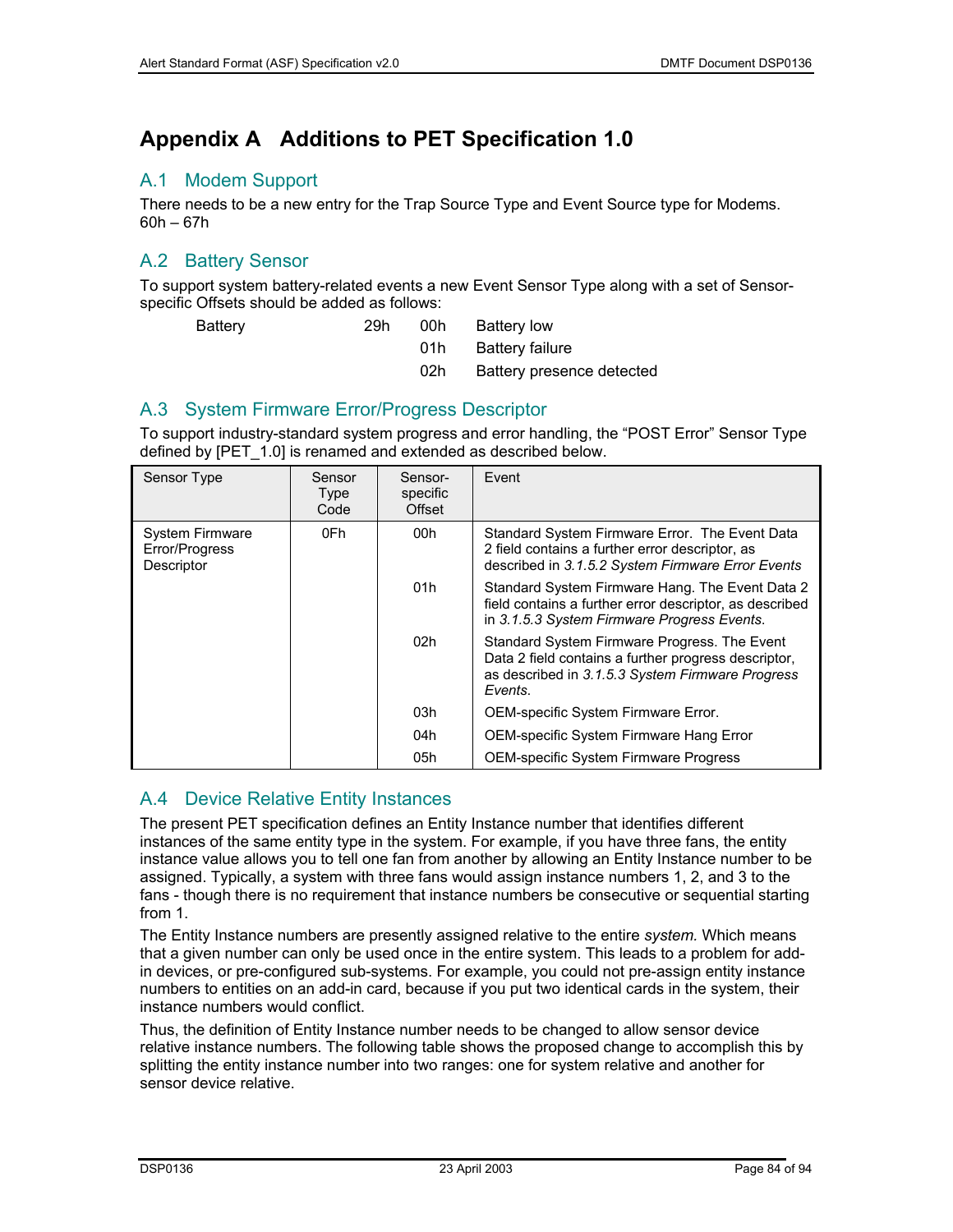| <b>Bit</b> | <b>Description</b>                                                                      |
|------------|-----------------------------------------------------------------------------------------|
|            | $0 =$ physical entity, $1 =$ logical entity                                             |
| 6:0        | Entity Instance number<br>00h-5Fh = system relative<br>60h-7Fh = sensor device relative |

#### **Table , Entity Instance Number**

*00h-5Fh = System Relative. Instance number must be unique for each different entity of type Entity ID in the system. This range is used for devices that have a fixed enumeration (i.e. Not add in cards)* 

*60h-7Fh = Sensor Device Relative. Instance number is unique for each different entity of type Entity ID for the sensor device that provides access to the sensors for the entity. The entity is uniquely identified by the combination of the Sensor Device number and the Entity Instance number.* 

Note that when using a Sensor Device Relative instance number, all sensors for the entity must be provided by one sensor device. Otherwise, it may appear that there are more instances of the entity than are actually present. For example, suppose an add-in card has monitoring for both fan current and fan speed for a single fan. If the fan current was monitored via sensor device 2 and the fan speed monitored via sensor device 1, then the trap for fan current would return sensor device number 1 and a trap for fan speed would return sensor device number 2. Because the sensor device number is now part of what identifies a unique entity, software would view these traps as being from different fans, even if the Sensor Device Relative instance number were the same.

# A.5 Event Source Type

A range for an ASF Event Source Type must be added to the PET specification to support the proper PET frame from an ASF entity. This text below is the proposed addition to the Event Source Type definition of the PET specification:

*ASF 68h – 6Fh* 

### A.6 Sensor Type = 23h (Watchdog 2) Updates

This sensor type defines Event Data 2 values that further describe the system state at the time of the watchdog event. The possible values for the "timer use at expiration", present in bits 3:0 of this field must be extended to provide a discrete code to describe a system boot failure:

6h = System boot failure.

# A.7 IPMI 1.0 Entity IDs

A mismatch between [PET 1.0] and [IPMI\_1.0] was found in the Entity IDs table. The following changes are required to make [PET] match [IPMI\_1.0]:

| Code | Entity                                                                                          |
|------|-------------------------------------------------------------------------------------------------|
| 19d  | power unit / power domain (typically used as a pre-defined logical entity for grouping<br>power |
| 20d  | power module / converter                                                                        |
| 21d  | power management / power distribution board                                                     |
| 22d  | chassis back panel board                                                                        |
| 23d  | system chassis                                                                                  |
| 24d  | sub-chassis                                                                                     |
| 25d  | Other chassis board                                                                             |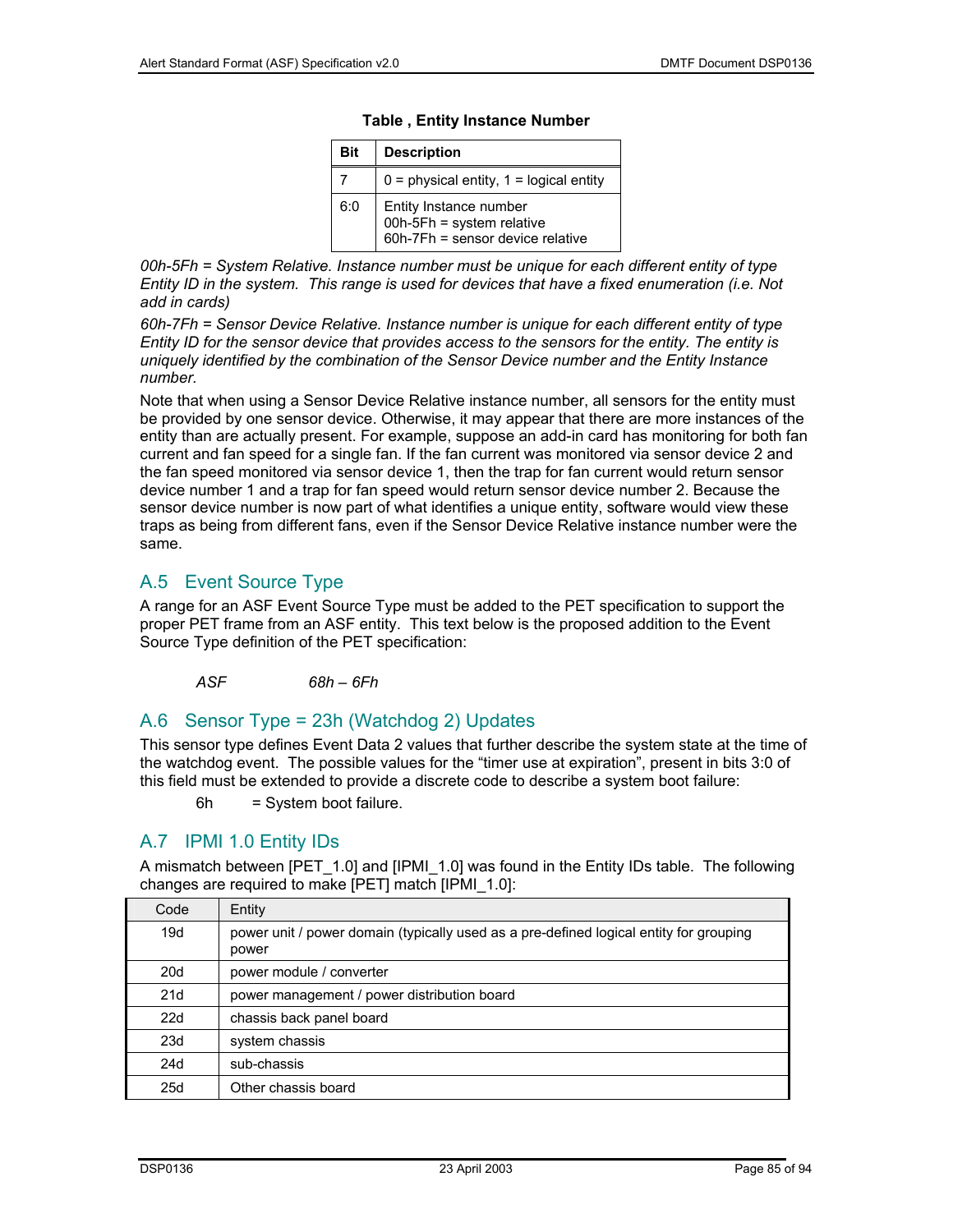| Code | Entity                                                                                                                                                                                                                                                                                                                     |
|------|----------------------------------------------------------------------------------------------------------------------------------------------------------------------------------------------------------------------------------------------------------------------------------------------------------------------------|
| 26d  | Disk Drive Bay                                                                                                                                                                                                                                                                                                             |
| 27d  | Peripheral Bay                                                                                                                                                                                                                                                                                                             |
| 28d  | Device Bay                                                                                                                                                                                                                                                                                                                 |
| 29d  | fan / cooling device                                                                                                                                                                                                                                                                                                       |
| 30d  | cooling unit (can be used as a pre-defined logical entity for grouping fans or other<br>cooling devices)                                                                                                                                                                                                                   |
| 31d  | cable / interconnect                                                                                                                                                                                                                                                                                                       |
| 32d  | memory device (This Entity ID should be used for replaceable memory devices, e.g.<br>DIMM/SIMM. It is recommended that Entity IDs not be used for individual non-<br>replaceable<br>memory devices. Rather, monitoring and error reporting should be associated with the<br>FRU [e.g.<br>memory card] holding the memory.) |
| 33d  | System Management Software                                                                                                                                                                                                                                                                                                 |
| 34d  | <b>BIOS</b>                                                                                                                                                                                                                                                                                                                |
| 35d  | <b>Operating System</b>                                                                                                                                                                                                                                                                                                    |
| 36d  | system bus                                                                                                                                                                                                                                                                                                                 |
| 37d  | Group - this is a logical entity for use with Entity Association records. It is provided to<br>allow a<br>sensor data record to point to an Entity-association record when there is no appropriate<br>pre-defined<br>logical entity for the entity grouping. This Entity should not be used as a physical entity.          |

## A.8 Entity and Sensor support for Alert Sending Devices

This value is added to the Entity ID table to allow for better reporting from an ASF Sending Device:

| ∠ode | Entitv                                            |
|------|---------------------------------------------------|
| 38d  | Out of Band (OOB) Management Communication Device |

This value is added to the Sensor Types table to allow for better reporting from an ASF Sending Device:

| Sensor Type                 | Sensor<br>Type <sub>1</sub><br>Code | Sensor-<br>Specific<br>Offset | Event |
|-----------------------------|-------------------------------------|-------------------------------|-------|
| Management Subsystem Health | 28h                                 | -                             | -     |

# A.9 Specific Trap Field Clarification

The PET Specification v1.0 [PET 1.0] includes a table that describes the organization of the "Specific Trap" field (Table 2 on page 3 of that specification). Within that table, the value range associated with generic event types is incorrect and a later version of the PET Specification should be updated to read (the text that is **bold** is the addition/change required):

#### 15:8 Event Type

…

Code indicating what type of transition/state change triggered the trap. (Corresponds to the IPMI "Event Type" field). The code is split into the following ranges:

### **00h = unspecified**

0**1**-0**C**h = generic -- can be used with any type of sensor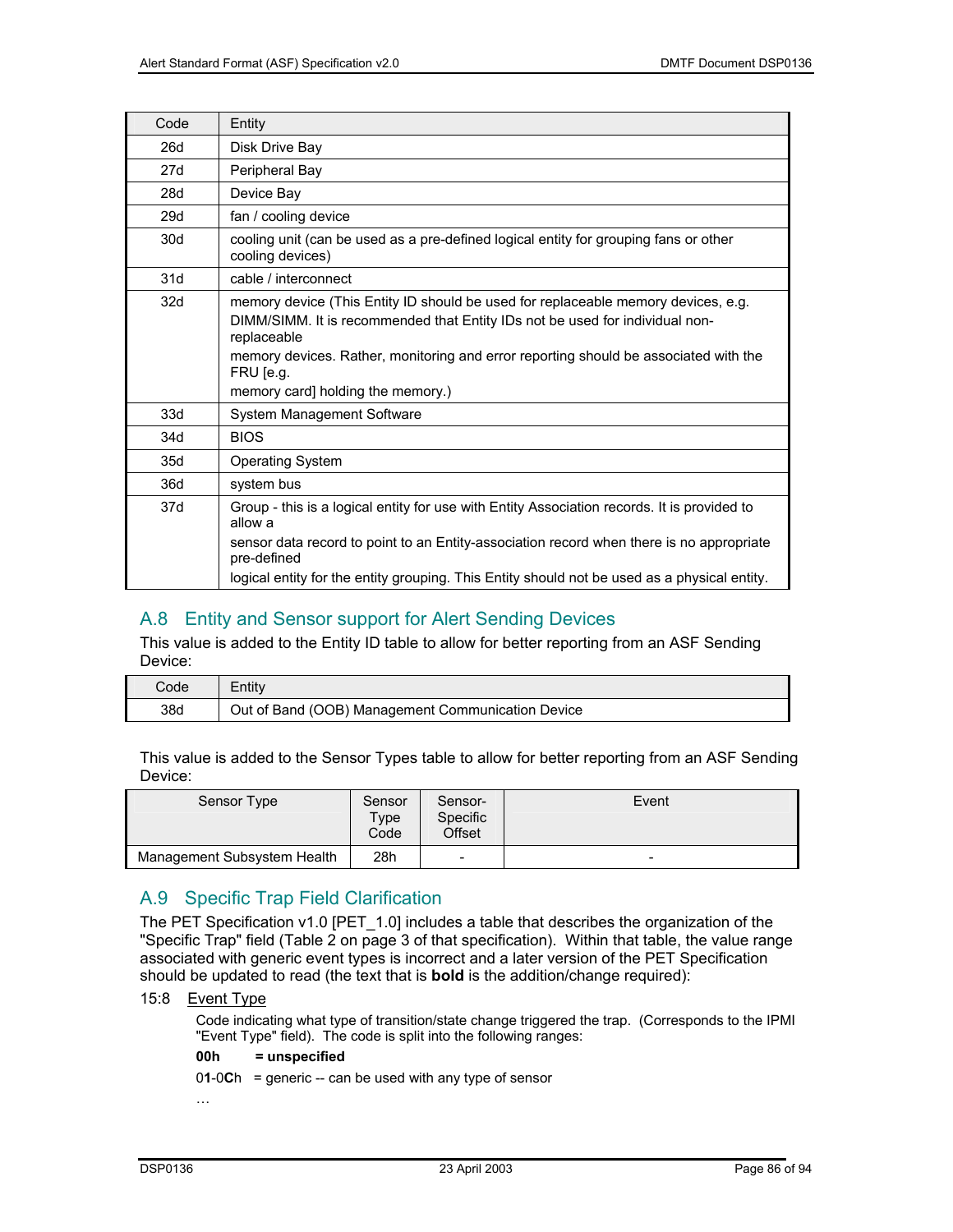# **Appendix B ASF Entity Section Map**

This section identifies the relevant ASF specification sections for each type of ASF entity:

### B.1 Alert Sending Device

- 3.1.1 PET Frame Behavior
- 3.1.2 Agent Address Field
- 3.1.3 Specific Trap Field
- 3.1.4 Variable Bindings Fields
- 3.1.5.5 System Heartbeat
- 3.1.5.6 System Boot Failure

3.2.5 RMCP Usage Scenarios

- 4.1.2.1 ASF\_INFO
- 4.1.2.2 ASF\_ALRT
- 4.1.2.3 ASF\_ALERTDATA
- 4.1.2.5 ASF\_CONTROLDATA
- 5 ASF SMBus Messages
- 5.1.1.1 Get Event Data
- 5.1.1.2 Get Event Status
- 5.1.4.1 Start Watchdog Timer
- 5.1.4.2 Stop Watchdog Timer
- 5.1.5.1 Message with Retransmission
- 5.1.5.2 Message without Retransmission
- 5.2.1 Get Boot Options
- 5.2.1.1 Return Boot Options
- 5.2.1.2 No Boot Options
- 5.2.2 Boot Options Clear
- 5.3.1 Device Type Poll Message

#### 6 SMBus Device Characteristics

- 6.1.1 Sensor Requirements
- 6.1.2 Usage of Firmware Legacy Sensor Device Alert Information
- 6.2 ASF-Sensor Devices
- 6.2.1 Device Identification
- 6.2.2 Event Generation and Clearing
- 6.2.3 Alert Status
- 6.2.4 Device Power On Reset Time
- 6.3.1 Device Requirements
- 6.3.2 Usage of Firmware Remote Control Device Information
- 6.3.3 Remote Control Functions

### B.2 Legacy Sensor

- 4.1.2.2 ASF\_ALRT
- 4.1.2.3 ASF\_ALERTDATA
- 6 SMBus Device Characteristics
- 6.1.1 Sensor Requirements

### B.3 ASF Sensor

- 3.1.3 Specific Trap Field
- 3.1.4 Variable Bindings Fields
- 3.1.5.1 Environmental Events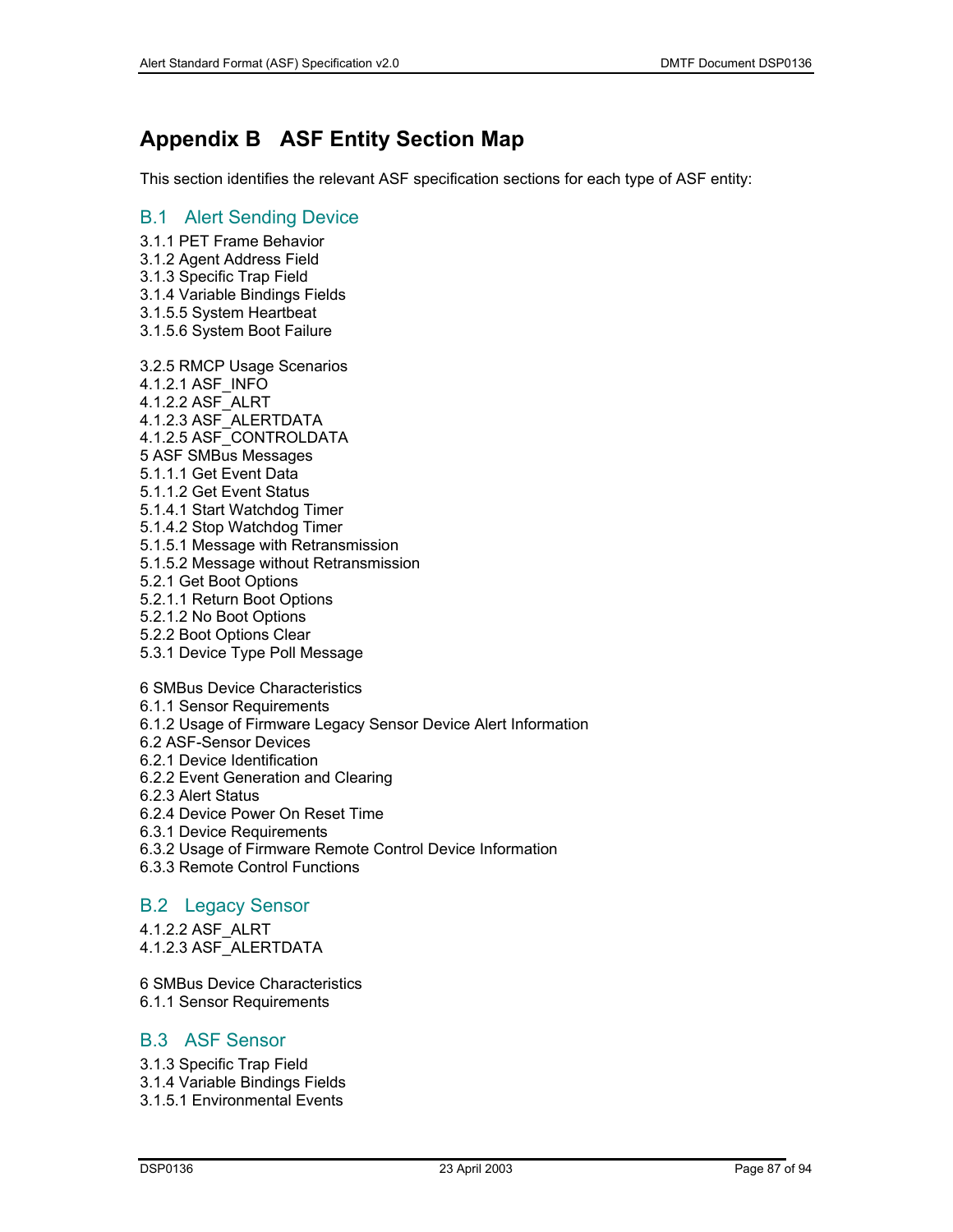4.1.2.1 ASF\_INFO

- 5.1.1.1 Get Event Data
- 5.1.1.2 Get Event Status
- 6 SMBus Device Characteristics
- 6.2 ASF-Sensor Devices
- 6.2.1 Device Identification
- 6.2.2 Event Generation and Clearing
- 6.2.3 Alert Status
- 6.2.4 Device Power On Reset Time

## B.4 Remote Control Device

- 4.1.2.5 ASF\_CONTROLDATA
- 6 SMBus Device Characteristics
- 6.3.1 Device Requirements
- 6.3.2 Usage of Firmware Remote Control Device Information
- 6.3.3 Remote Control Functions

### B.5 Firmware

- 3.1.5.2 System Firmware Error Events
- 3.1.5.3 System Firmware Progress Events
- 4 Firmware Interfaces
- 4.1 ACPI Definitions
- 4.1.1 Control Methods
- 4.1.2.1 ASF\_INFO
- 4.1.2.2 ASF\_ALRT
- 4.1.2.3 ASF\_ALERTDATA
- 4.1.2.4 ASF\_RCTL
- 4.1.2.5 ASF\_CONTROLDATA
- 4.1.2.7
- 5.1.4.1 Start Watchdog Timer
- 5.1.4.2 Stop Watchdog Timer
- 5.1.5.1 Message with Retransmission
- 5.1.5.2 Message without Retransmission
- 5.2.1 Get Boot Options
- 5.2.1.1 Return Boot Options
- 5.2.1.2 No Boot Options
- 5.2.2 Boot Options Clear
- 5.3.1 Device Type Poll Message

# B.6 Operating System

- 3.1.5.4 OS Events 5.1.4.1 Start Watchdog Timer
- 5.1.4.2 Stop Watchdog Timer
- 3.2.5 RMCP Usage Scenarios

### B.7 Local Alert Configuration Software

- 3.1.1 PET Frame Behavior
- 3.1.2 Agent Address Field
- 3.1.3 Specific Trap Field
- 3.1.4 Variable Bindings Fields
- 3.1.5.5 System Heartbeat
- 3.1.5.6 System Boot Failure
- 3.2.5 RMCP Usage Scenarios
- 4.1.2.1 ASF\_INFO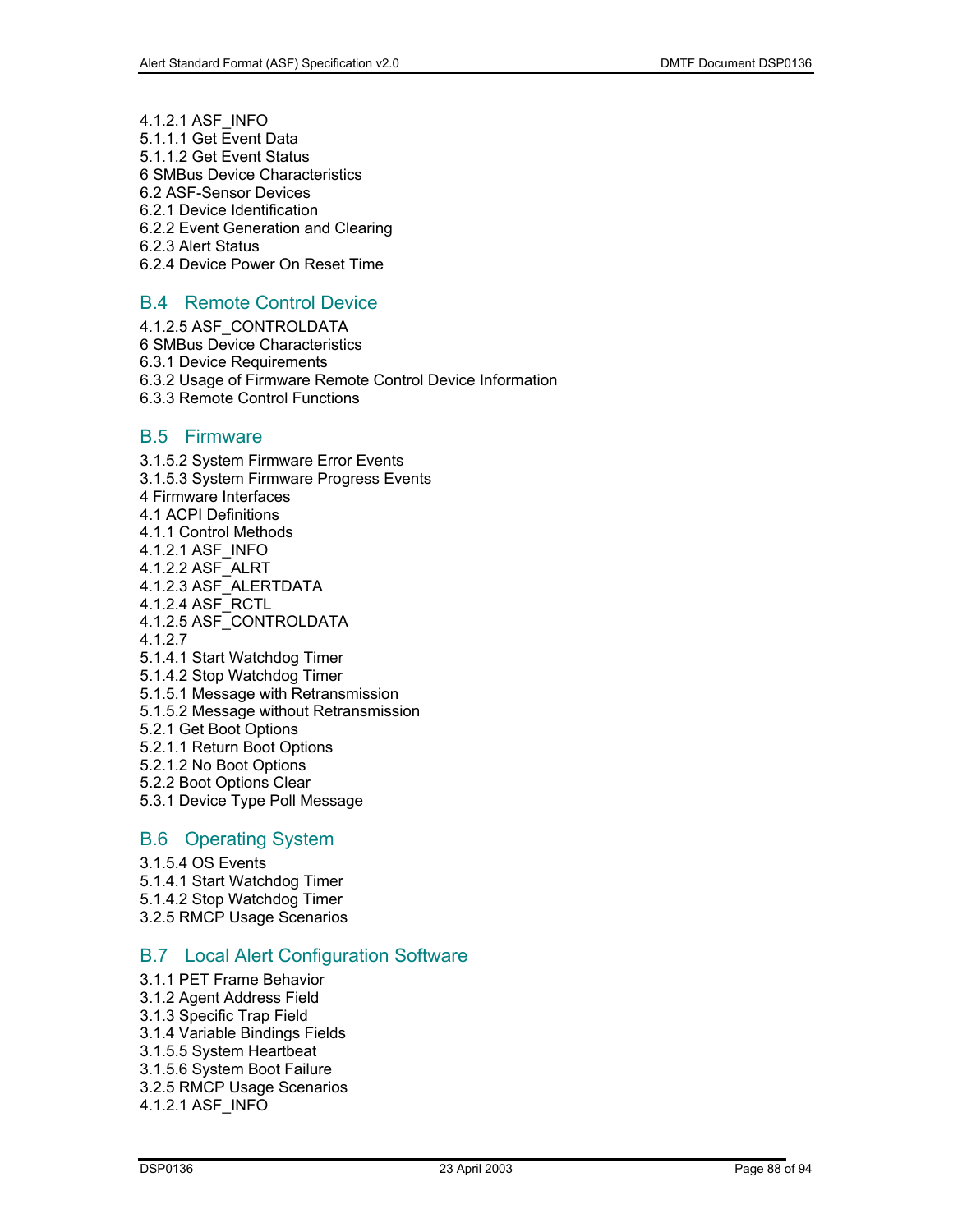4.1.2.2 ASF\_ALRT 4.1.2.3 ASF\_ALERTDATA 4.1.2.4 ASF\_RCTL 4.1.2.5 ASF\_CONTROLDATA 4.1.2.7 5.1.4.1 Start Watchdog Timer 5.1.4.2 Stop Watchdog Timer 5.3.1 Device Type Poll Message

## B.8 Remote Console Software

- 3.1.1 PET Frame Behavior
- 3.1.2 Agent Address Field
- 3.1.3 Specific Trap Field
- 3.1.4 Variable Bindings Fields

3.2.5 RMCP Usage Scenarios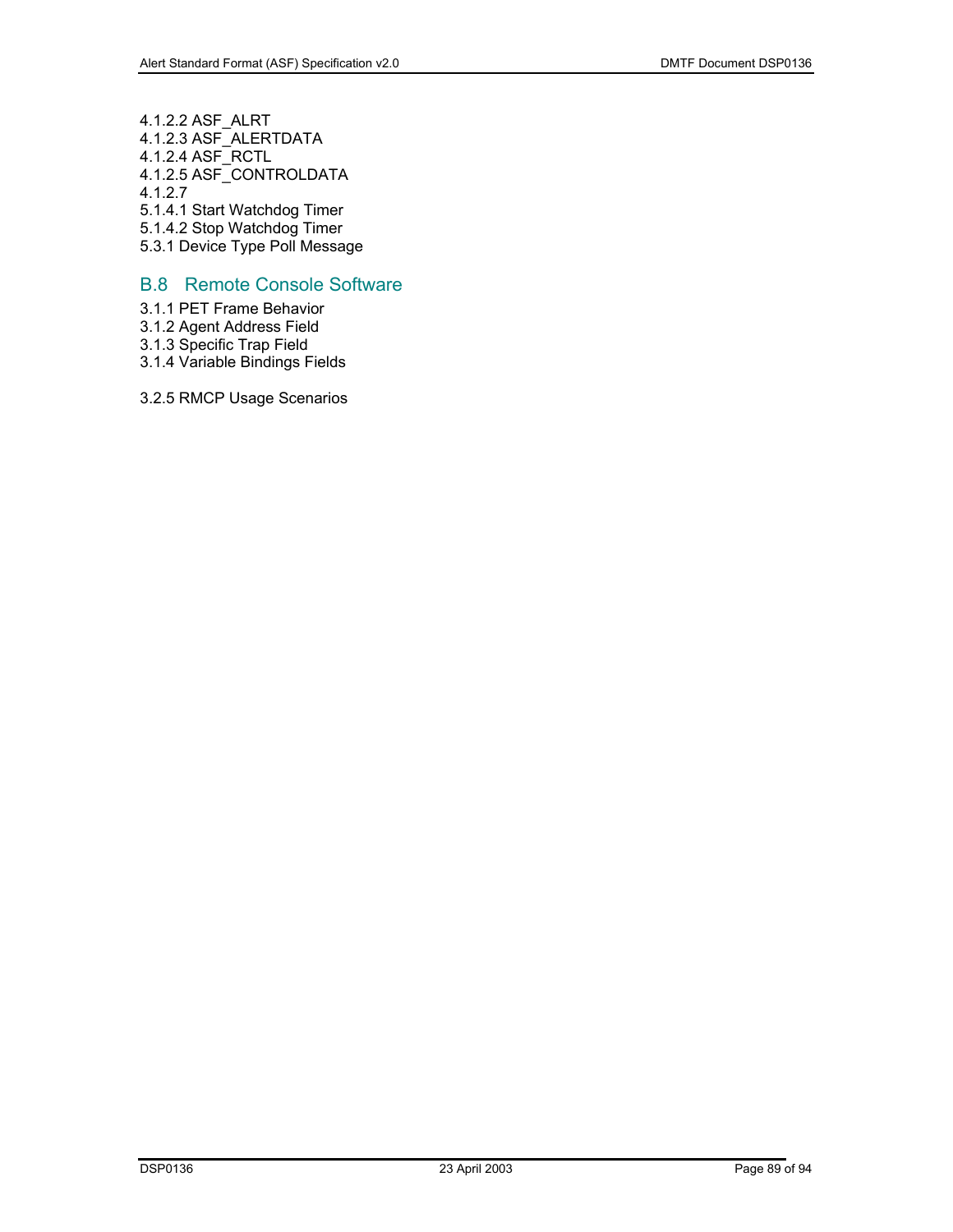# **Appendix C ASF Entity Function Checklists**

This section contains the entity-specific checklists that define requirements and recommendations for an ASF implementation.

# C.1 Alert Sending Device

The following table identifies the required and optional features for an ASF alert-sending device. See also *C.2 Local Alert-Sending Device Configuration Software*.

Table D-1 Alert-Sending Device Checklist for ASF Implementations

| ####             | <b>Description</b>                                                                                                                                                                                                                                                                                            |          |
|------------------|---------------------------------------------------------------------------------------------------------------------------------------------------------------------------------------------------------------------------------------------------------------------------------------------------------------|----------|
| AS <sub>1</sub>  | The device includes an SMBus 2.0-compliant master/slave controller, and<br>external connection to a system's SMBus.                                                                                                                                                                                           | Required |
| AS <sub>2</sub>  | The device re-transmits PET frames, and meets the functionality described in<br>section 3.1.1.                                                                                                                                                                                                                | Required |
| AS <sub>3</sub>  | The device sets the Agent Address field of any transmitted PET's Protocol Data<br>Unit per the RFC associated with the transport method, see section 3.1.2.                                                                                                                                                   | Required |
| AS4              | The device supports the IPv4 (IP version 4) protocol.                                                                                                                                                                                                                                                         | Required |
| AS <sub>5</sub>  | The device statically assigns the Trap Source Type field of issued PETs to identify<br>the type of the source device, see section 3.1.4.                                                                                                                                                                      | Required |
| AS <sub>6</sub>  | The device supports transmission of a system heartbeat message, see 3.1.5.5.                                                                                                                                                                                                                                  | Optional |
| AS7              | The device includes a watchdog timer.                                                                                                                                                                                                                                                                         | Required |
| AS <sub>8</sub>  | The device implements the functionality required to support a system boot-failure<br>alert; see 3.1.5.6.                                                                                                                                                                                                      | Required |
| AS9              | The device provides support for all ASF-RMCP message types and formats<br>described in section 3.2 that have an IANA Enterprise Number value of 4542<br>(ASF).                                                                                                                                                | Required |
| AS <sub>10</sub> | The device provides support for RMCP Message Class values other than 6 (ASF).                                                                                                                                                                                                                                 | Optional |
| <b>AS11</b>      | The device provides support for ASF-RMCP messages that have an IANA<br>Enterprise Number value other than 4542 (ASF).                                                                                                                                                                                         | Optional |
| <b>AS12</b>      | The device responds to RMCP control messages (see 3.2.4.1 and 3.2.4.2) as<br>configured by its OS-present configuration software.                                                                                                                                                                             | Required |
| AS <sub>13</sub> | If the device has not been configured, it does not respond to RMCP control<br>messages (see 3.2.4.1 and 3.2.4.2).                                                                                                                                                                                             | Required |
| AS <sub>14</sub> | If there are legacy sensors in the system (as described in the system's ACPI<br>implementation, see 4.1.2.2 ASF_ALRT), the alert-sending device periodically<br>polls the devices to determine the devices' current status and sends any<br>associated ASF alerts. Refer to 6.1.2 for additional information. | Required |
| <b>AS15</b>      | If there are legacy sensors in the system, the alert-sending device uses a 4-<br>second Minimum Legacy Device Poll Time.                                                                                                                                                                                      | Required |
| AS16             | The device polls ASF sensors using the system-specified Inter-poll Wait Time<br>(see 4.1.2.1), as stored by the device's configuration software in device-specific<br>non-volatile memory.                                                                                                                    | Required |
| <b>AS17</b>      | If there are ASF sensors in the system, the alert-sending device issues periodic<br>SMBus Get Event Data and/or Get Event Status messages to determine the<br>devices' current status and sends any associated ASF alerts.                                                                                    | Required |
| <b>AS18</b>      | The device responds to the SMBus Device Type Poll message, see 5.3.1.                                                                                                                                                                                                                                         | Required |
| <b>AS19</b>      | The device maintains its current link status, and reports this status in the Device<br>Type Poll response.                                                                                                                                                                                                    | Required |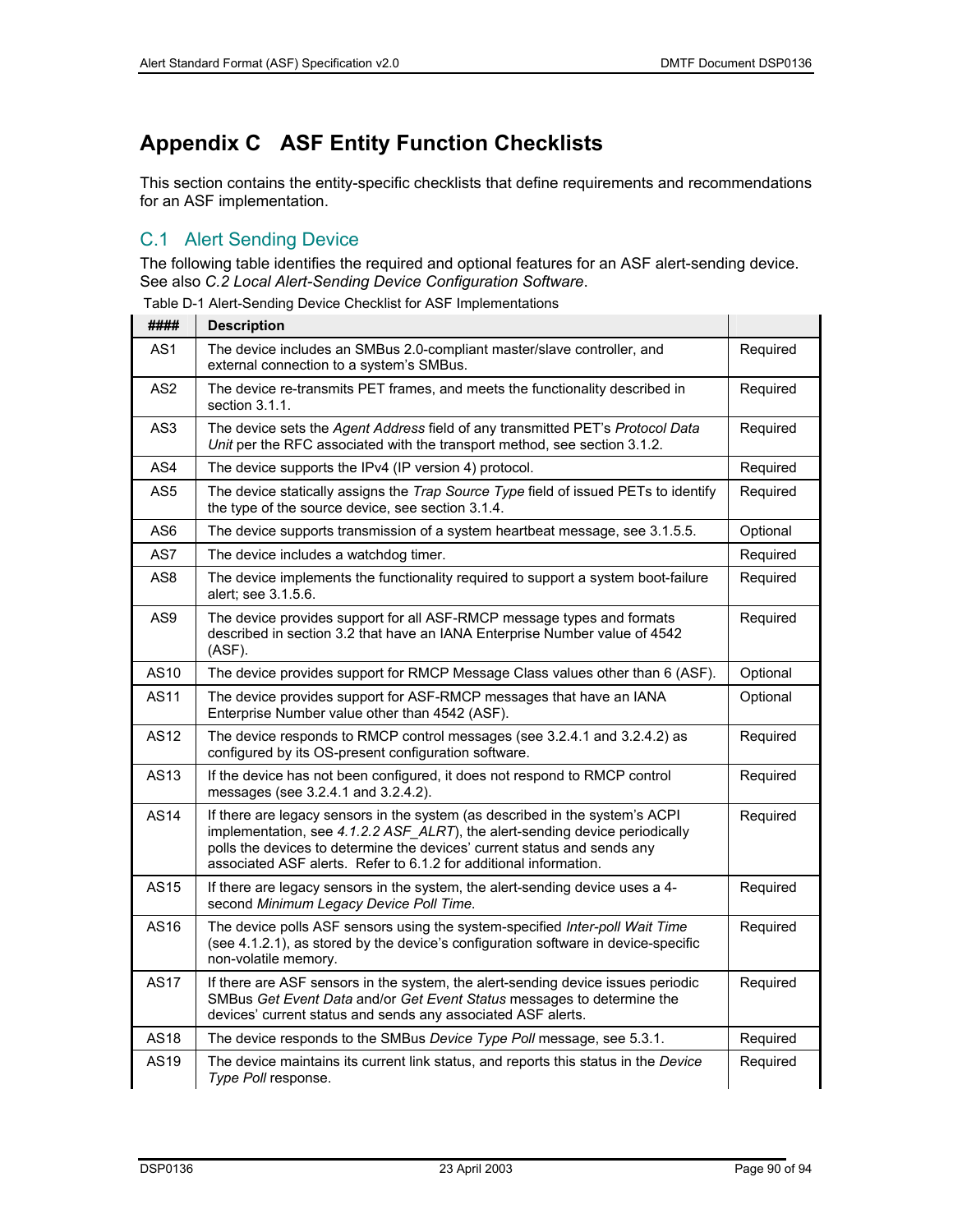| ####             | <b>Description</b>                                                                                                                                                                                                                                                                       |          |
|------------------|------------------------------------------------------------------------------------------------------------------------------------------------------------------------------------------------------------------------------------------------------------------------------------------|----------|
| AS <sub>20</sub> | The device responds to the SMBus Set System State message (see 5.3.2) and<br>returns the last value written in response to an RMCP System State Request (see<br>3.2.4.10). If no value is written by the system firmware, the device responds with<br>a System State value of "Unknown". | Required |
| AS21             | The device responds to the SMBus Start Watchdog Timer and Stop Watchdog<br>Timer messages, issuing the associated ASF alert if the timer is not reset within<br>the required amount of time.                                                                                             | Required |
| AS22             | The device responds to the SMBus Boot Options messages (see 5.2).                                                                                                                                                                                                                        | Required |
| AS23             | The device responds to the SMBus Push messages (with and without<br>retransmission) and transmits the requested ASF alerts.                                                                                                                                                              | Required |
| AS24             | A system board-set device (e.g. soldered onto the motherboard) has an<br>assignable SMBus device address.                                                                                                                                                                                | Optional |
| AS <sub>25</sub> | A device on a card that plugs into an expansion bus has an assignable SMBus<br>device address.                                                                                                                                                                                           | Required |
| AS26             | The device supports AS12, AS15, and AS18 features for all system states from<br>which the device is configurable to accept packets to wake the system.                                                                                                                                   | Required |

# C.2 Local Alert-Sending Device Configuration Software

The following table identifies the required and optional features for the OS-present configuration software provided with an alert-sending device:

| ####            | <b>Description</b>                                                                                                                                                                                                                                                                                                                                                                                       |          |
|-----------------|----------------------------------------------------------------------------------------------------------------------------------------------------------------------------------------------------------------------------------------------------------------------------------------------------------------------------------------------------------------------------------------------------------|----------|
| CS <sub>1</sub> | The configuration software programs non-volatile memory for the alert-sending<br>device with the Minimum Watchdog Reset Value, Minimum ASF Sensor Inter-poll<br>Wait Time, Manufacturer ID, and System ID values present in the system<br>firmware's ACPI implementation (see 4.1.2.1 ASF_INFO).                                                                                                         | Required |
| CS <sub>2</sub> | The configuration software programs non-volatile memory for the alert-sending<br>device with the managed client's UUID, as found in the system firmware's<br>SMBIOS System Information structure.                                                                                                                                                                                                        | Required |
| CS <sub>3</sub> | If the alert-sending device supports system heartbeat messages, the device's<br>configuration software provides a user-settable rate at which the messages are<br>transmitted and a method through which to disable the messages entirely.                                                                                                                                                               | Required |
| CS4             | If the managed client supports legacy-device alerts (as described in the system's<br>ACPI implementation, see 4.1.2.2 ASF_ALRT) the alert-sending device's<br>configuration software enables the device to send PET alerts based on the<br>legacy-device status. Refer to 4.1.2.2 and 6.1.2 for additional information.                                                                                  | Required |
| CS <sub>5</sub> | The configuration software, when running on an ACPI-aware operating system,<br>sets its alert-sending device's power-on wait time (via the ACPI SPWT control<br>method) to the maximum of the device's fixed time and the value returned by the<br>GPWT ACPI control method.                                                                                                                             | Required |
| CS <sub>6</sub> | If the managed client supports RMCP control messages (as described in the<br>system's ACPI implementation, see 4.1.2.4 ASF_RCTL and 4.1.2.6 ASF_RMCP)<br>the alert-sending device's configuration software records the system-specific<br>information into the device's non-volatile memory to enable the device to respond<br>to the messages. Refer to 3.2.4.1 and 3.2.4.2 for additional information. | Required |
| CS7             | The configuration software records the device's TCP/IP address into its non-<br>volatile memory.                                                                                                                                                                                                                                                                                                         | Required |
| CS <sub>8</sub> | The configuration software gathers the TCP/IP address of the management<br>console to which alerts are sent, and records this address into the device's non-<br>volatile memory.                                                                                                                                                                                                                         | Required |

Table D-2 Local Alert Configuration Software Checklist for ASF Implementations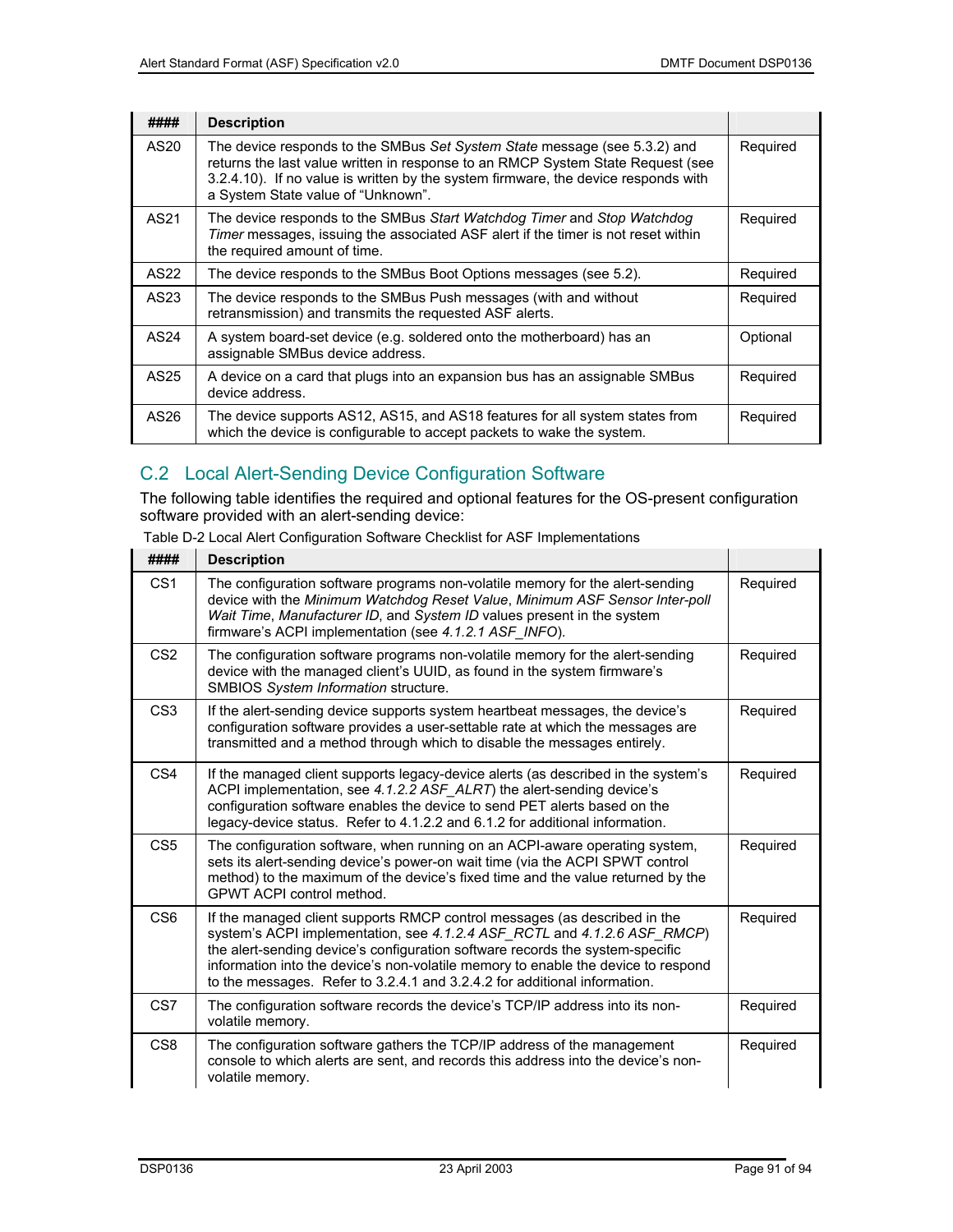# C.3 Legacy Sensor

The following table identifies the required and optional features for an ASF legacy sensor.

Table D-3 Legacy Sensor Checklist for ASF Implementations

| ####            | <b>Description</b>                                                                                                                                                                                                                                                     |          |
|-----------------|------------------------------------------------------------------------------------------------------------------------------------------------------------------------------------------------------------------------------------------------------------------------|----------|
| LS <sub>1</sub> | The alert associated with each sensor contained in the device must be pollable<br>via an SMBus Byte Read command. Any sensor that reports a value, such as a<br>voltage sensor, without an associated threshold and alert is not supported as an<br>ASF legacy sensor. | Required |
| LS <sub>2</sub> | Individual status bits in the Read Result value returned by an SMBus Byte Read<br>identify the device's alerts.                                                                                                                                                        | Required |
| LS <sub>3</sub> | All status bits returned by the device that are set to 1b within the Alert Data Mask<br>published by the system firmware must always be valid. See 6.1.1 for more<br>information.                                                                                      | Required |
| LS4             | The alert status bits must be either level or automatically cleared after an SMBus<br>Byte Read, but set again before the next Byte Read if the event is still active. See<br>6.1.1 for more information.                                                              | Required |
| LS5             | The device responds to its address within 4 seconds (the <i>Minimum Legacy</i><br>Sensor Poll Time).                                                                                                                                                                   | Required |

## C.4 ASF Sensor

The following table identifies the required and optional features for an ASF sensor.

Table D-4 ASF Sensor Checklist for ASF Implementations

| ####            | <b>Description</b>                                                                                                                                               |          |
|-----------------|------------------------------------------------------------------------------------------------------------------------------------------------------------------|----------|
| SD <sub>1</sub> | The device is compliant with [SMBUS 2.0].                                                                                                                        | Required |
| SD <sub>2</sub> | The device, present on an expansion-bus card, supports an assignable SMBus<br>address.                                                                           | Required |
| SD <sub>2</sub> | The device, present on the system board-set (e.g. soldered onto the motherboard),<br>supports an assignable SMBus address.                                       | Optional |
| SD <sub>3</sub> | The device supports the SMBus Device Type Poll message (see 5.3.1), responding<br>with ASF Function Bits set to 02h to indicate that it is an ASF sensor device. | Required |
| SD <sub>4</sub> | The device supports the SMBus <i>Get Event Data</i> and <i>Get Event Status</i> messages<br>(see 5.1.1).                                                         | Required |
| SD <sub>5</sub> | The device's SMBus 2.0 UDID identifies the device as supporting ASF methods by<br>setting bit 5 of the UDID Interface field to a 1.                              | Required |
| SD <sub>6</sub> | The sensor contains an active-high (logic level 1), level-sensitive status register for<br>each event reported by the sensor.                                    | Required |
| SD7             | The sensor completes its power-on reset (POR) in 500 milliseconds from detection<br>of stable supply power.                                                      | Required |
| SD <sub>8</sub> | The device supports SMBus PEC protocols for ASF-defined messages.                                                                                                | Required |

# C.5 Remote Control Device

The following table identifies the required and optional features for a system's remote-control devices, i.e. the SMBus devices accessed by the alert-sending device to cause the system to power cycle, reboot, power on, or power off.

Table D-5 Remote Control Device Checklist for ASF Implementations

| ####             | <b>Description</b>                                                                        |          |
|------------------|-------------------------------------------------------------------------------------------|----------|
| R <sub>D</sub> 1 | The device supports the SMBus Byte Write transaction to set the remote-control<br>action. | Required |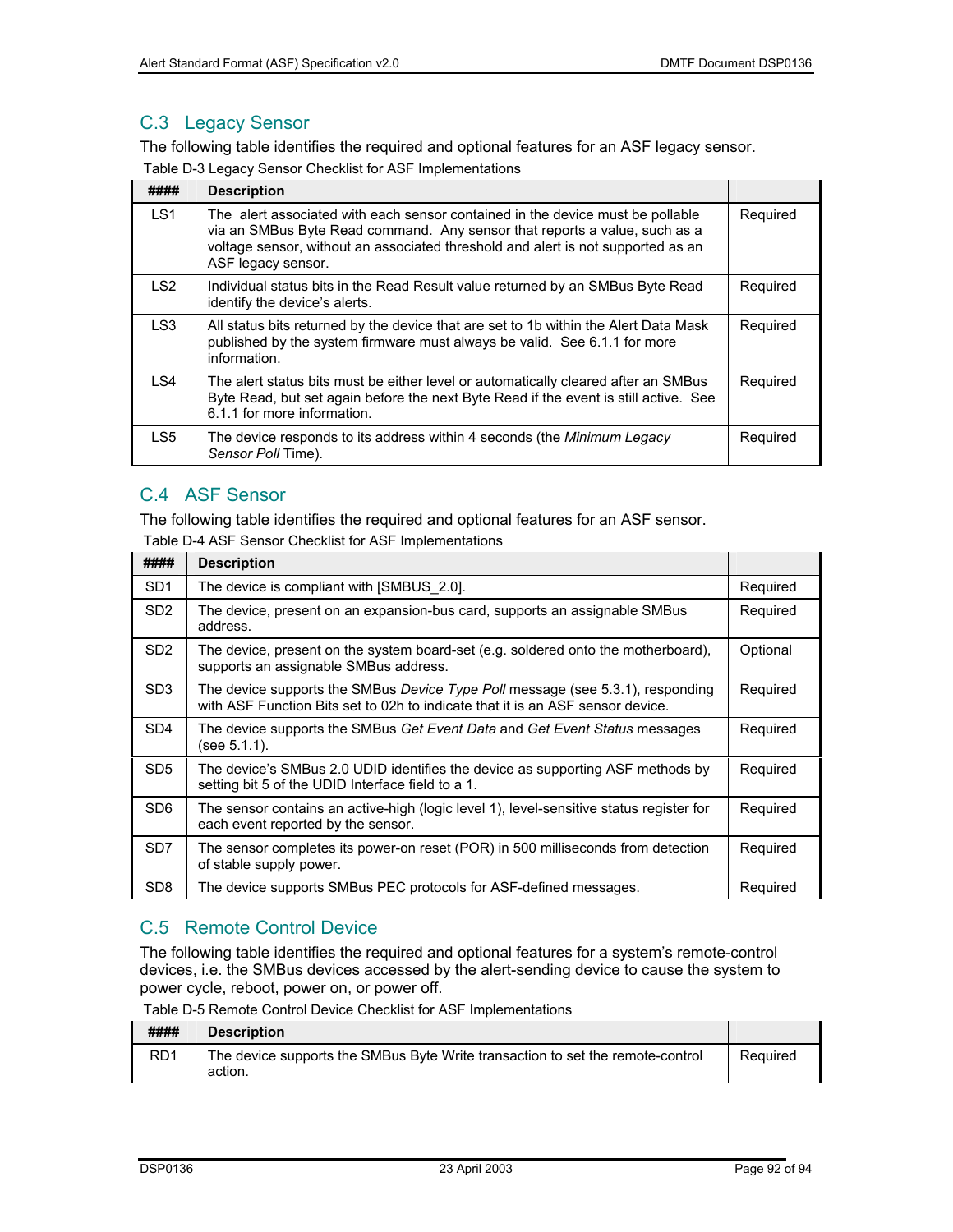| ####            | <b>Description</b>                                                                                                                  |          |
|-----------------|-------------------------------------------------------------------------------------------------------------------------------------|----------|
| RD <sub>2</sub> | The remote-control action is initiated immediately after the alert-sending device<br>sends the associated Byte Write SMBus message. | Required |
| RD <sub>3</sub> | The device supports its associated remote-control action as described in section<br>6.3.3.                                          | Required |
| RD4             | The device supports SMBus PEC protocols.                                                                                            | Optional |

# C.6 System Firmware

The following table identifies the required and optional features for a managed client's firmware ASF implementation.

Table D-6 System Firmware Checklist for ASF Implementations

| ####             | <b>Description</b>                                                                                                                                                                                                                                                                                                                                                                                                                                                                                                                |          |
|------------------|-----------------------------------------------------------------------------------------------------------------------------------------------------------------------------------------------------------------------------------------------------------------------------------------------------------------------------------------------------------------------------------------------------------------------------------------------------------------------------------------------------------------------------------|----------|
| SF <sub>1</sub>  | System includes an SMBIOS implementation, compliant with v2.3 or later of<br>[SMBIOS].                                                                                                                                                                                                                                                                                                                                                                                                                                            | Required |
| SF <sub>2</sub>  | System includes an ACPI implementation, compliant with v1.0b or later of [ACPI]                                                                                                                                                                                                                                                                                                                                                                                                                                                   | Required |
| SF <sub>3</sub>  | The system's ACPI implementation contains a single ASF device with PnP ID of<br>"ASF0001" and provides support for the GPWT and SPWT control methods.                                                                                                                                                                                                                                                                                                                                                                             | Required |
| SF <sub>4</sub>  | The system's ACPI implementation includes the ASF INFO information record in<br>its ASF! ACPI description table.                                                                                                                                                                                                                                                                                                                                                                                                                  | Required |
| SF <sub>5</sub>  | If the system includes legacy alert-source devices, and those devices' alerts are<br>to be handled by an ASF-aware alerting device, the ACPI ASF! description table<br>includes an ASF ALRT information record.                                                                                                                                                                                                                                                                                                                   | Required |
| SF <sub>6</sub>  | If the system includes devices that provide ASF RMCP system actions to an ASF-<br>aware alerting device, the system's ACPI ASF! description table includes an<br>ASF RCTL information record.                                                                                                                                                                                                                                                                                                                                     | Required |
| SF <sub>7</sub>  | If the system includes SMBus devices that are not discoverable, the system's<br>ACPI ASF! description table includes an ASF_ADDR information record.                                                                                                                                                                                                                                                                                                                                                                              | Required |
| SF <sub>8</sub>  | If feature SF6 is implemented, at most one (1) of these information records is<br>present, and that structure can specify at most eight (8) device alerts.                                                                                                                                                                                                                                                                                                                                                                        | Required |
| SF <sub>9</sub>  | The system's SMBIOS implementation contains a System Information structure<br>that provides the system's UUID/GUID.                                                                                                                                                                                                                                                                                                                                                                                                               | Required |
| <b>SF11</b>      | If the system supports ASF RMCP capabilities, the system's ACPI ASF!<br>description table contains an ASF RMCP information record.                                                                                                                                                                                                                                                                                                                                                                                                | Required |
| <b>SF20</b>      | The system firmware implements one or more System Firmware Error Events.                                                                                                                                                                                                                                                                                                                                                                                                                                                          | Optional |
| <b>SF21</b>      | The system firmware implements one or more System Firmware Progress Events.                                                                                                                                                                                                                                                                                                                                                                                                                                                       | Optional |
| SF <sub>22</sub> | The system firmware issues the SMBus Stop Watchdog Timer message within<br>Minimum Watchdog Timer Reset Value seconds to disable the initial boot-failure<br>watchdog timer in the alert-sending device.                                                                                                                                                                                                                                                                                                                          | Required |
| <b>SF23</b>      | If the system supports ASF RMCP capabilities, the system firmware issues the<br>SMBus Get Boot Options message as early as possible in its boot process to<br>retrieve the boot options sent with the last received RMCP command, and<br>subsequently issues the SMBus Clear Boot Options message to signify that the<br>firmware has retrieved the options for the current boot. Boot Options information<br>retrieved from the Get Boot Options message is reported by the firmware in the<br>system's ACPI ASF RMCP structure. | Required |
| SF <sub>24</sub> | The system firmware locates the alert-sending devices in the system by issuing<br>the SMBus Device Type Poll Message and examining the results of that<br>message.                                                                                                                                                                                                                                                                                                                                                                | Required |
| <b>SF25</b>      | The system firmware issues the SMBus Set System State Message on system<br>sleeping-state transitions.                                                                                                                                                                                                                                                                                                                                                                                                                            | Optional |